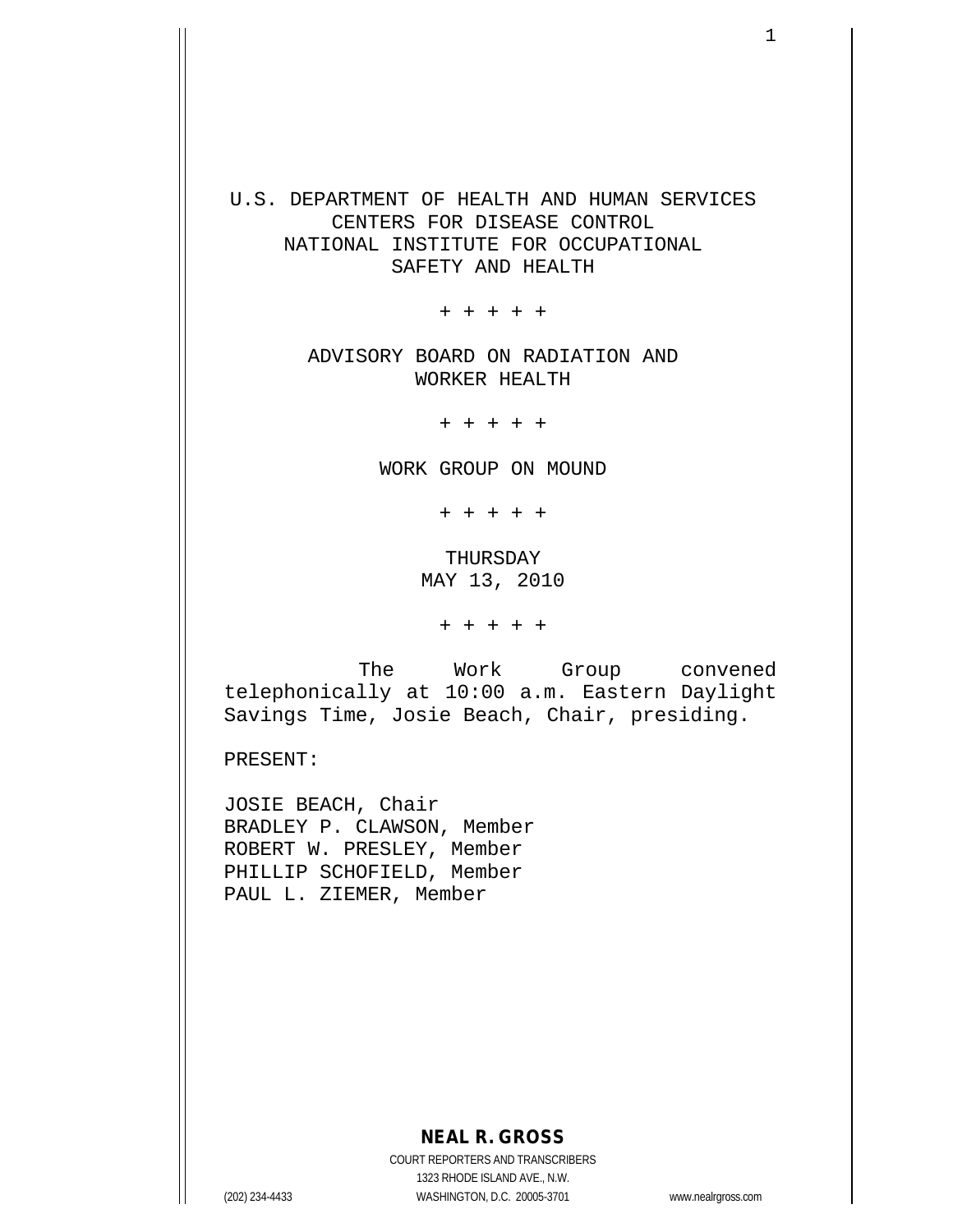ALSO PRESENT:

TED KATZ, Designated Federal Official ISAF AL-NABULSI, DOE BOB ANIGSTEIN, SC&A JOE FITZGERALD, SC&A EMILY HOWELL, HHS KARIN JESSEN, ORAU Team JEFFREY KOTSCH, DOL JENNY LIN, HHS ARJUN MAKHIJANI, SC&A JOHN MAURO, SC&A JAMES NETON, DCAS BRANT ULSH, DCAS

### **NEAL R. GROSS**

COURT REPORTERS AND TRANSCRIBERS 1323 RHODE ISLAND AVE., N.W. (202) 234-4433 WASHINGTON, D.C. 20005-3701 www.nealrgross.com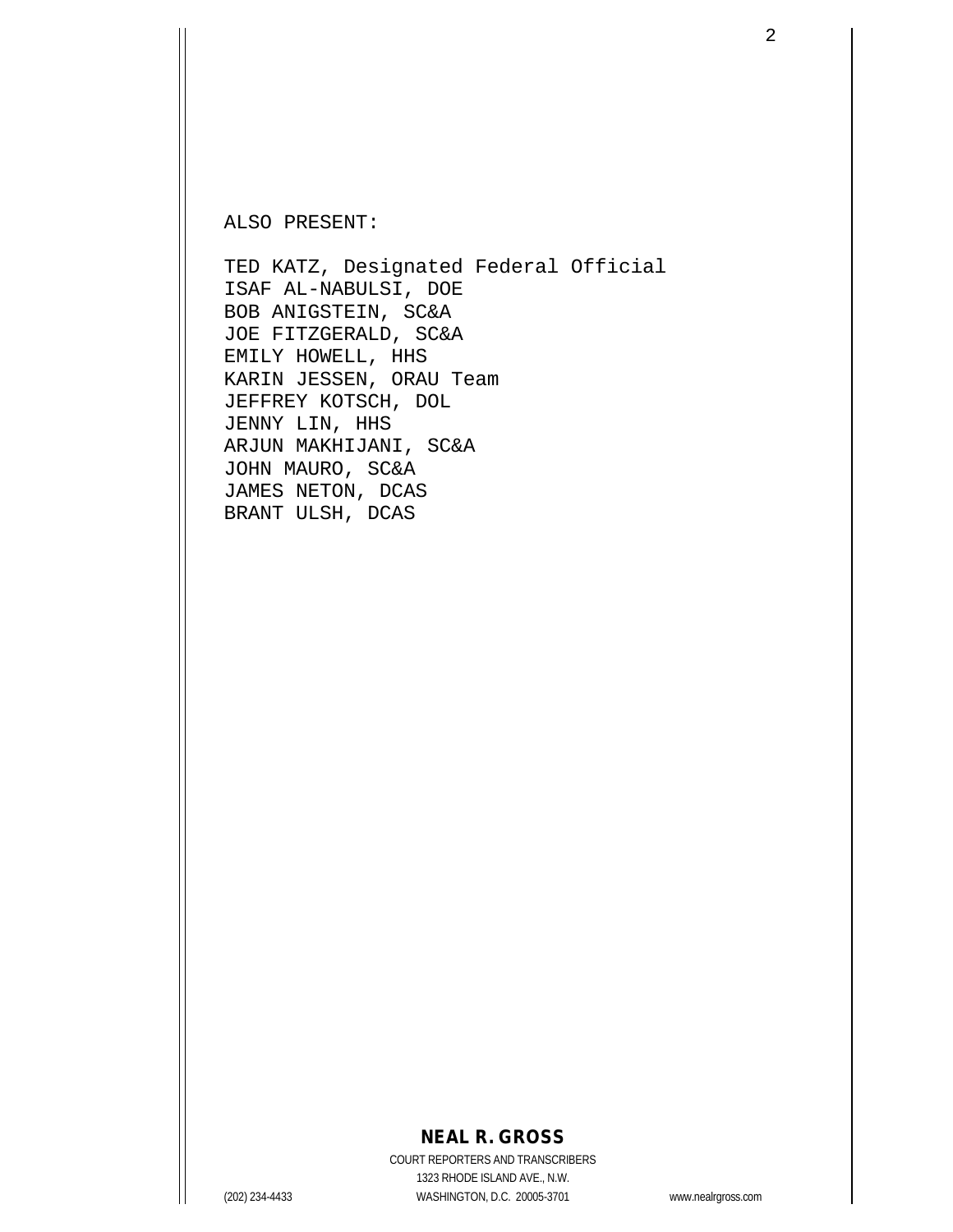#### C-O-N-T-E-N-T-S

AGENDA ITEM PAGE Ted Katz Call to Order and Roll Call................ Josie Beach Introduction, Background and Purpose........ Brant Ulsh NIOSH discussion of proposed SEC Class...... Joe Fitzgerald SC&A questions and remaining issues......... Work Group Questions and general discussion.......... 42

Adjournment

# **NEAL R. GROSS**

COURT REPORTERS AND TRANSCRIBERS 1323 RHODE ISLAND AVE., N.W. (202) 234-4433 WASHINGTON, D.C. 20005-3701 www.nealrgross.com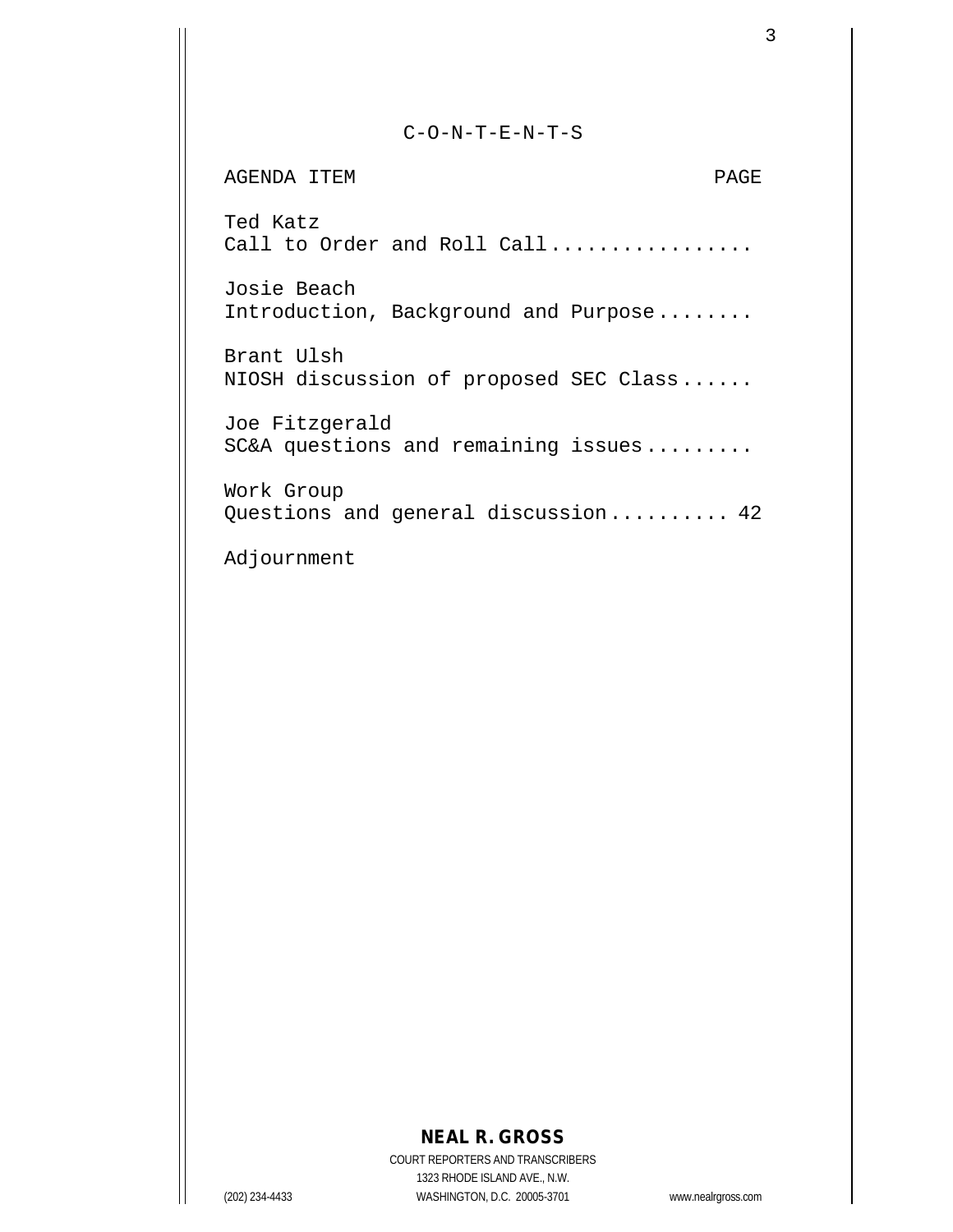**NEAL R. GROSS** COURT REPORTERS AND TRANSCRIBERS 1323 RHODE ISLAND AVE., N.W. (202) 234-4433 WASHINGTON, D.C. 20005-3701 www.nealrgross.com 1 P-R-O-C-E-E-D-I-N-G-S  $2 \parallel$  (10:04 a.m.) 3 || CALL TO ORDER AND ROLL CALL 4 MR. KATZ: Okay. Thank you, and 5 | welcome, everybody. This is the Advisory 6 | Board on Radiation Worker Health, Mound Work 7 Group. I'm Ted Katz. I'm the Designated 8 || Federal Official of the Advisory Board, and 9 we're going to begin the meeting with roll 10 call, and please, for all Agency related 11 participants, please state your conflict of 12 interest situation in the roll call as well. 13 || Beginning with Board Members with the Chair. 14 CHAIR BEACH: I'm Josie Beach, 15 Mound Chair. No conflicts with Mound. 16 MEMBER PRESLEY: Robert Presley, 17 Working Group Member. No conflicts. 18 MEMBER ZIEMER: Paul Ziemer, 19 Working Group Member. No conflicts. 20 MEMBER CLAWSON: Brad Clawson, 21 | Working Group Member. No conflict. 22 MR. KATZ: Okay. And Phil, any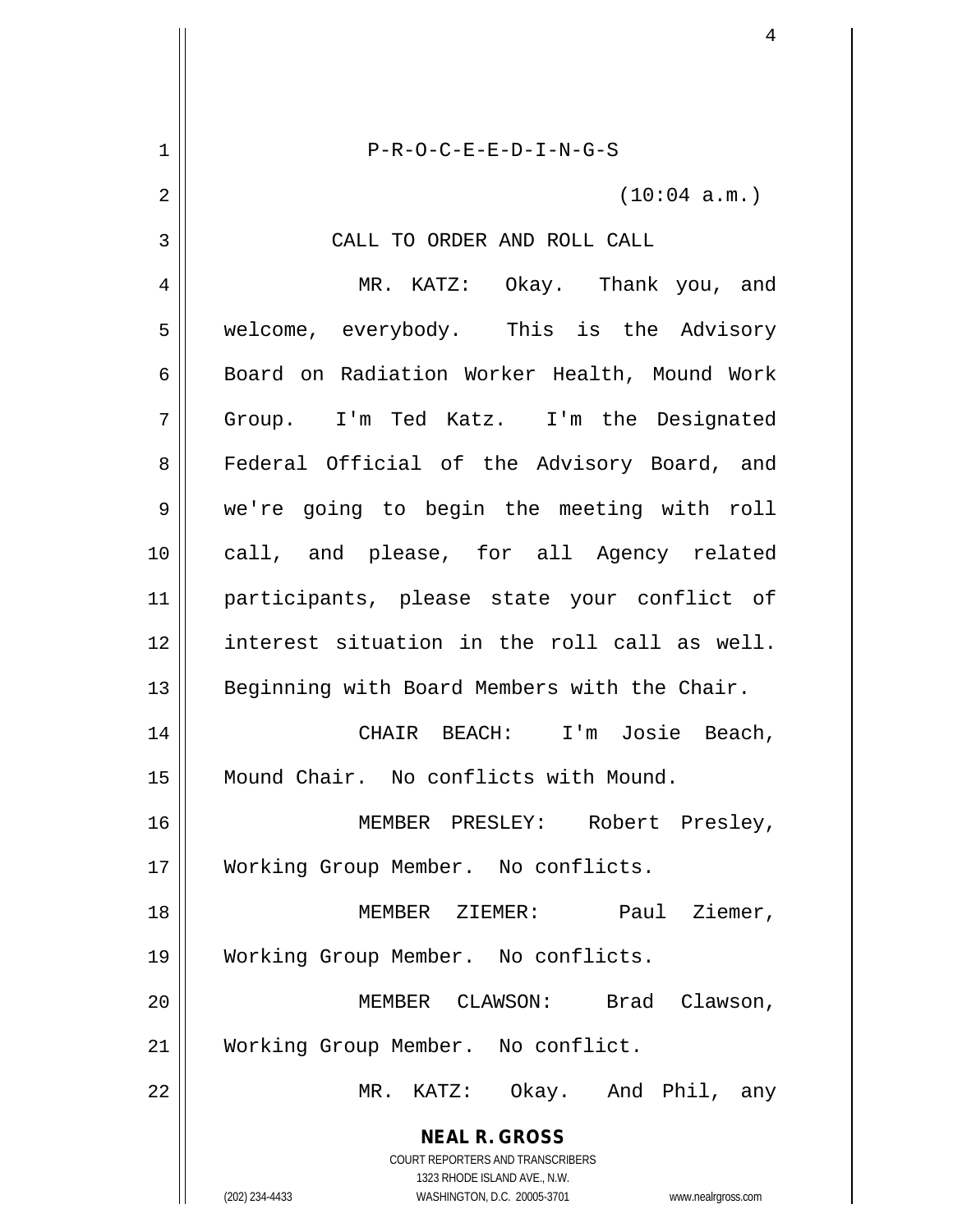**NEAL R. GROSS** COURT REPORTERS AND TRANSCRIBERS 1323 RHODE ISLAND AVE., N.W. (202) 234-4433 WASHINGTON, D.C. 20005-3701 www.nealrgross.com 1 || chance you've joined us yet? 2 || (No response.) 3 MR. KATZ: Okay. Well, let's go 4 | on to the NIOSH-ORAU Team. 5 DR. NETON: Jim Neton, NIOSH. No 6 conflict. 7 DR. ULSH: Brant Ulsh, NIOSH. No 8 | conflict. 9 MS. JESSEN: Karin Jessen, ORAU 10 || Team. No conflict. 11 || MR. KATZ: Okay. SC&A. 12 MR. FITZGERALD: Joe Fitzgerald. 13 No conflict. 14 DR. MAKHIJANI: Arjun Makhijani, 15 no conflict. 16 || DR. ANIGSTEIN: Bob Anigstein, no 17 conflict. 18 DR. MAURO: John Mauro, no 19 conflict. 20 MR. KATZ: Great. Welcome to you 21 || all. And then, HHS and other government  $22$  | officials, or contractors for the feds.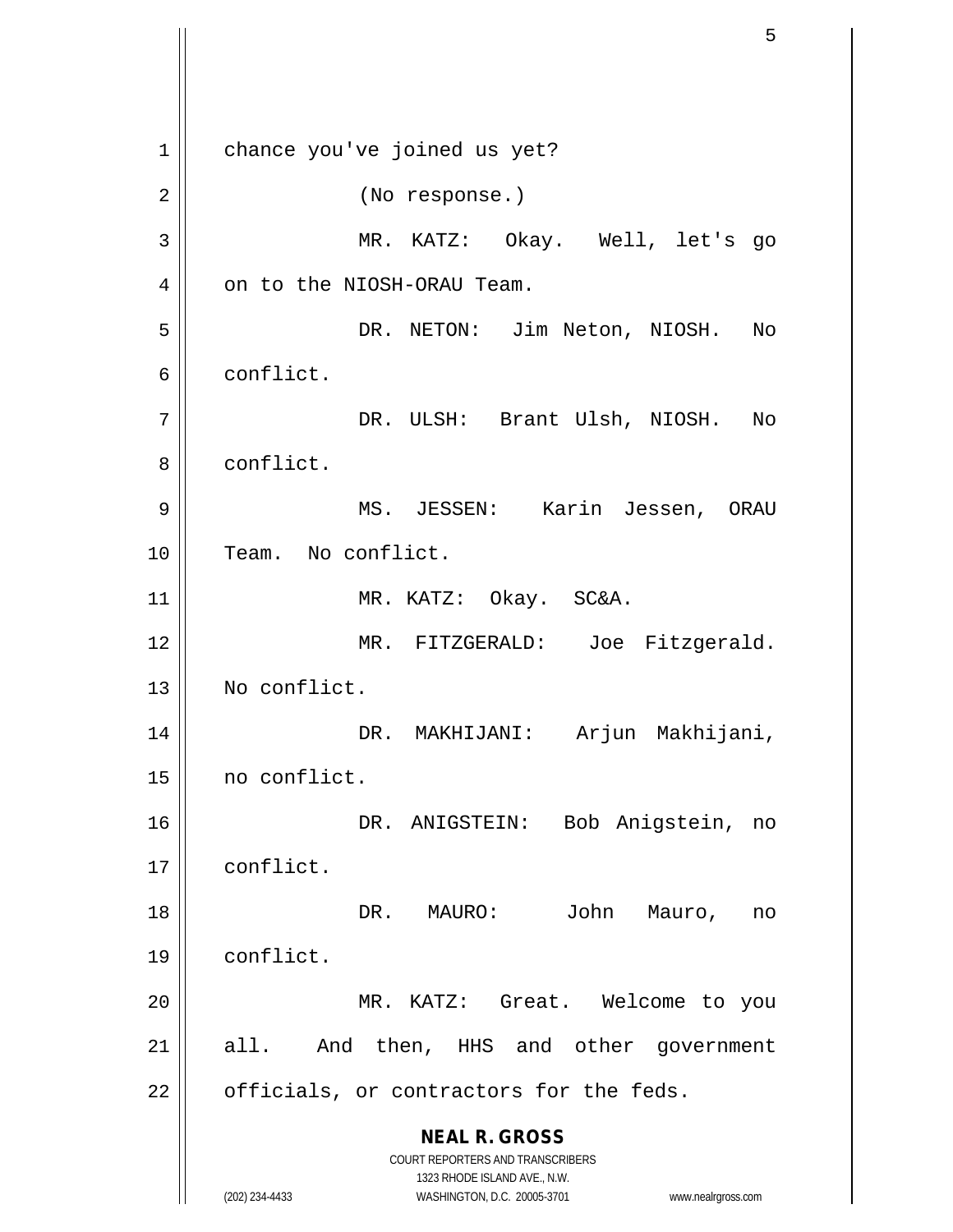|             | 6                                                                   |
|-------------|---------------------------------------------------------------------|
|             |                                                                     |
| $\mathbf 1$ | MS. HOWELL: Emily Howell, HHS.                                      |
| 2           | MS. LIN: Jenny Lin, HHS.                                            |
| 3           | DR. AL-NABULSI: Isaf Al-Nabulsi,                                    |
| 4           | DOE.                                                                |
| 5           | MR. KOTSCH: Jeff Kotsch, Labor.                                     |
| 6           | MR. KATZ: Welcome to you all.                                       |
| 7           | And finally, but not least, members of the                          |
| 8           | public. Any members of the public who would                         |
|             |                                                                     |
| 9           | like to identify themselves?                                        |
| 10          | (No response.)                                                      |
| 11          | MEMBER SCHOFIELD: This is Phil                                      |
| 12          | Schofield, Work Group Member, no conflict.                          |
| 13          | MR. KATZ: Oh, great. Glad you                                       |
| 14          | could make it, Phil.                                                |
| 15          | MEMBER SCHOFIELD: Thanks.                                           |
| 16          | MR. KATZ: Okay. I haven't heard                                     |
| 17          | any more, so please let me just remind                              |
| 18          | everyone to mute your phones. Use *6 if you                         |
| 19          | don't have a mute button. *6 to come off of                         |
| 20          | mute, and Josie, it's your agenda.                                  |
| 21          | INTRODUCTION, BACKGROUND AND PURPOSE                                |
| 22          | CHAIR BEACH: Okay. Well, good                                       |
|             | <b>NEAL R. GROSS</b>                                                |
|             | COURT REPORTERS AND TRANSCRIBERS<br>1323 RHODE ISLAND AVE., N.W.    |
|             | (202) 234-4433<br>WASHINGTON, D.C. 20005-3701<br>www.nealrgross.com |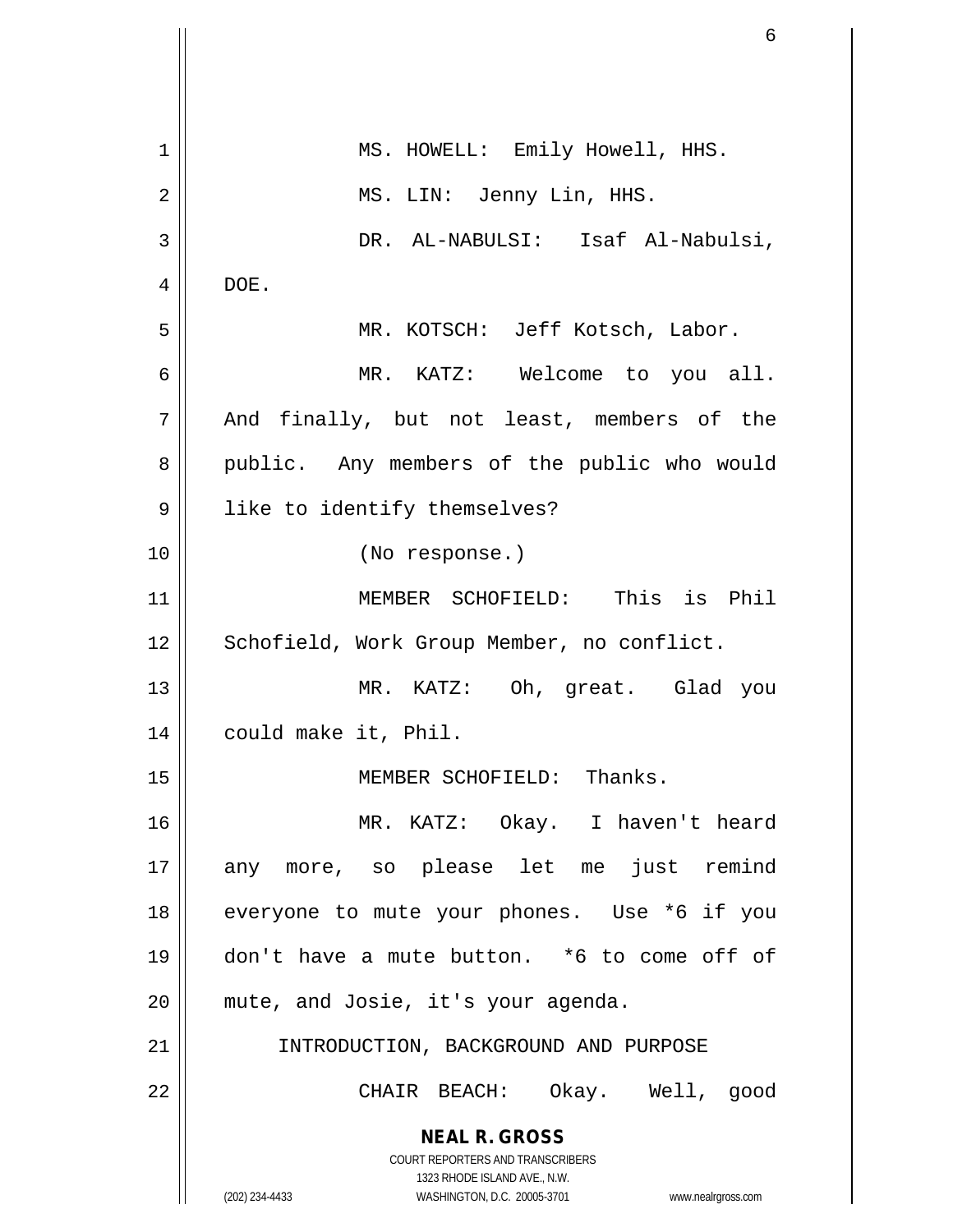1 morning everybody, and welcome to Mound's 2 || first conference call. Our agenda for this 3 morning's meeting has been posted on NIOSH's 4 web site. The purpose of our meeting today is 5 | to discuss NIOSH's proposed additions to the 6 SEC based on radon at Mound.

7 The Mound SEC petition covers 8 periods from February 1st, 1949 to August 9 17th, 2007. Radon is -- was identified as 10 item number two from the Mound Issues Matrix, 11 and is based on an assessment of the 12 following: NIOSH's Evaluation Report dated 13 December 19th, 2007, the Mound SEC petition 14 0090, and a partial review of documents, SC&A 15 || Site Profile Review, and Working Group meeting 16 || of April 1st, July 14th, October 27th, those 17 were in 2008, and then May 27th and 28th of 18 2009. And our most recent meeting, January 19 5th and 6th of 2010.

20 NIOSH formally conveyed by email 21 | to me, on December 21st, 2009, that they had  $22$  | been struggling with this issue for a number

> **NEAL R. GROSS** COURT REPORTERS AND TRANSCRIBERS 1323 RHODE ISLAND AVE., N.W. (202) 234-4433 WASHINGTON, D.C. 20005-3701 www.nealrgross.com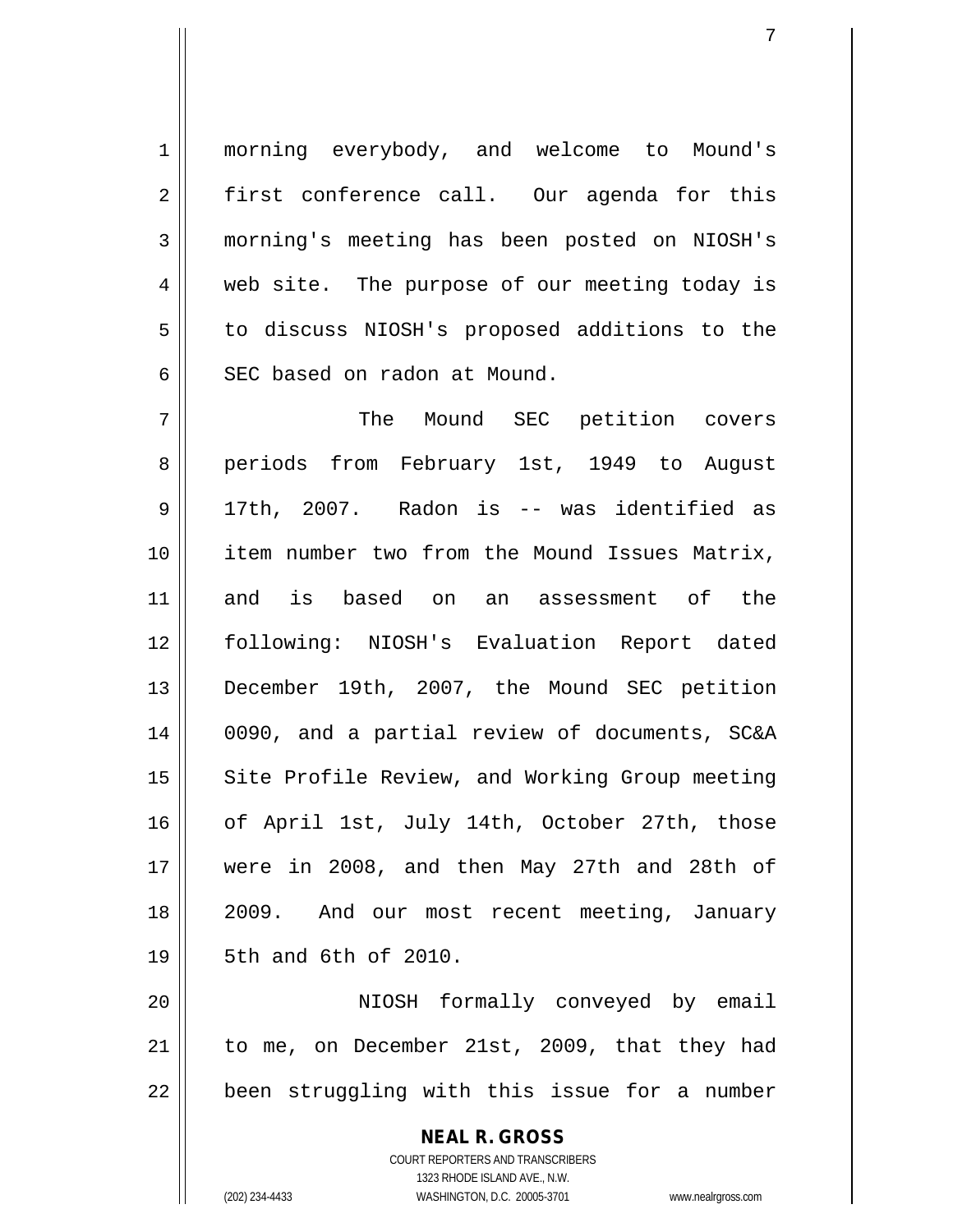**NEAL R. GROSS** COURT REPORTERS AND TRANSCRIBERS 1323 RHODE ISLAND AVE., N.W. (202) 234-4433 WASHINGTON, D.C. 20005-3701 www.nealrgross.com 1 | of weeks and had been unable to come up with a  $2 \parallel$  suitable method for bounding radon doses for 3 individuals who were exposed to radon and  $4 \parallel$  thoron and actinium, in room SW-19 at Mound. 5 They said that they were leaning  $6 \parallel$  strongly towards recommending an additional  $7 \parallel$  Class to the SEC for this scenario, and they 8 were going to discuss administration of the 9 | Class Definition with DOL shortly. 10 || NIOSH has reported that they have 11 || been, and continue to work with DOL to come up 12 with a Class Definition that DOL can 13 || administer, and as far as I know, this issue 14 is still currently unresolved, but that is 15 NIOSH's story to tell, and so with that, I'll 16 turn it over to NIOSH. And NIOSH will start, 17 followed by SC&A, and then of course the Work 18 || Group questions. So, Brant, if you're ready, 19 | take it over. 20 | NIOSH DISCUSSION OF PROPOSED SEC CLASS 21 || DR. ULSH: I'm ready. Thanks, 22 Josie. And actually, thanks for that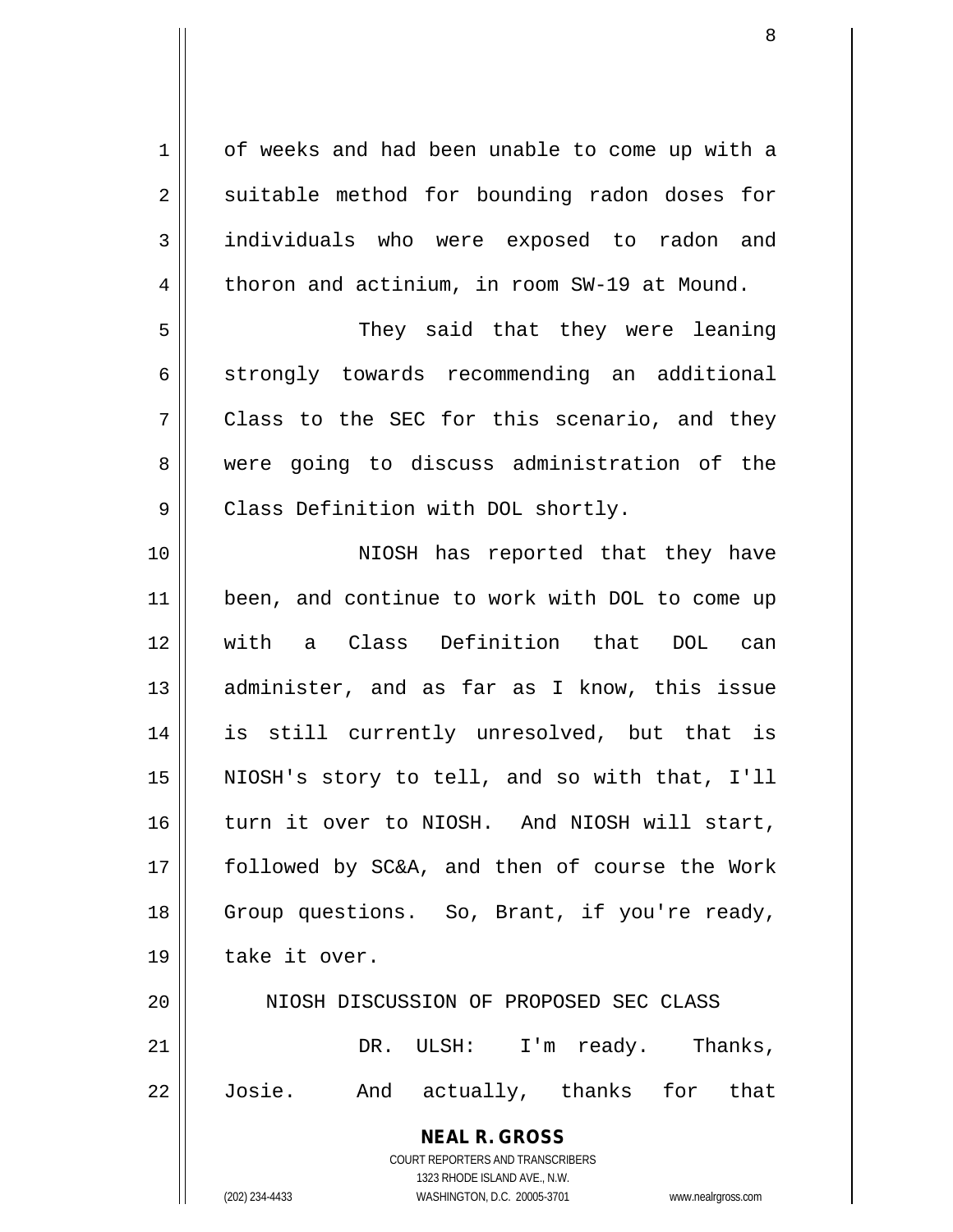1 | timeline. That, that solves some of the  $2 \parallel$  things that I needed to talk about.  $3 \parallel$  Basically, to pick it up from the end of what 4 Josie said, last Friday, I think it was on 5 Friday, because there was a flurry of 6  $\parallel$  activity, the Working Group should have  $-$  and 7 SC&A should have received our Draft Evaluation 8 || Report for radon. 9 Now one thing I need to clarify 10 || here. For administrative reasons, that not 11 all of which, I'm sure I can explain, this 12 Class is an 83.14. So, basically it's one 13 || that we are proposing. And I think that's 14 because in the original 83.13 Evaluation 15 Report, we said that we could do it, and  $16$  rather than go back and revise that, we just 17 || initiated an 83.14 to cover the radon Class. 18 || So, with that, when I sent that 19 || out last Friday, I indicated that there was a

 $21$  the Class Definition is still being discussed.

 $22 \parallel$  So you shouldn't consider that final. And

#### **NEAL R. GROSS**

 $20$  | caveat, and that is that the exact wording on

COURT REPORTERS AND TRANSCRIBERS 1323 RHODE ISLAND AVE., N.W. (202) 234-4433 WASHINGTON, D.C. 20005-3701 www.nealrgross.com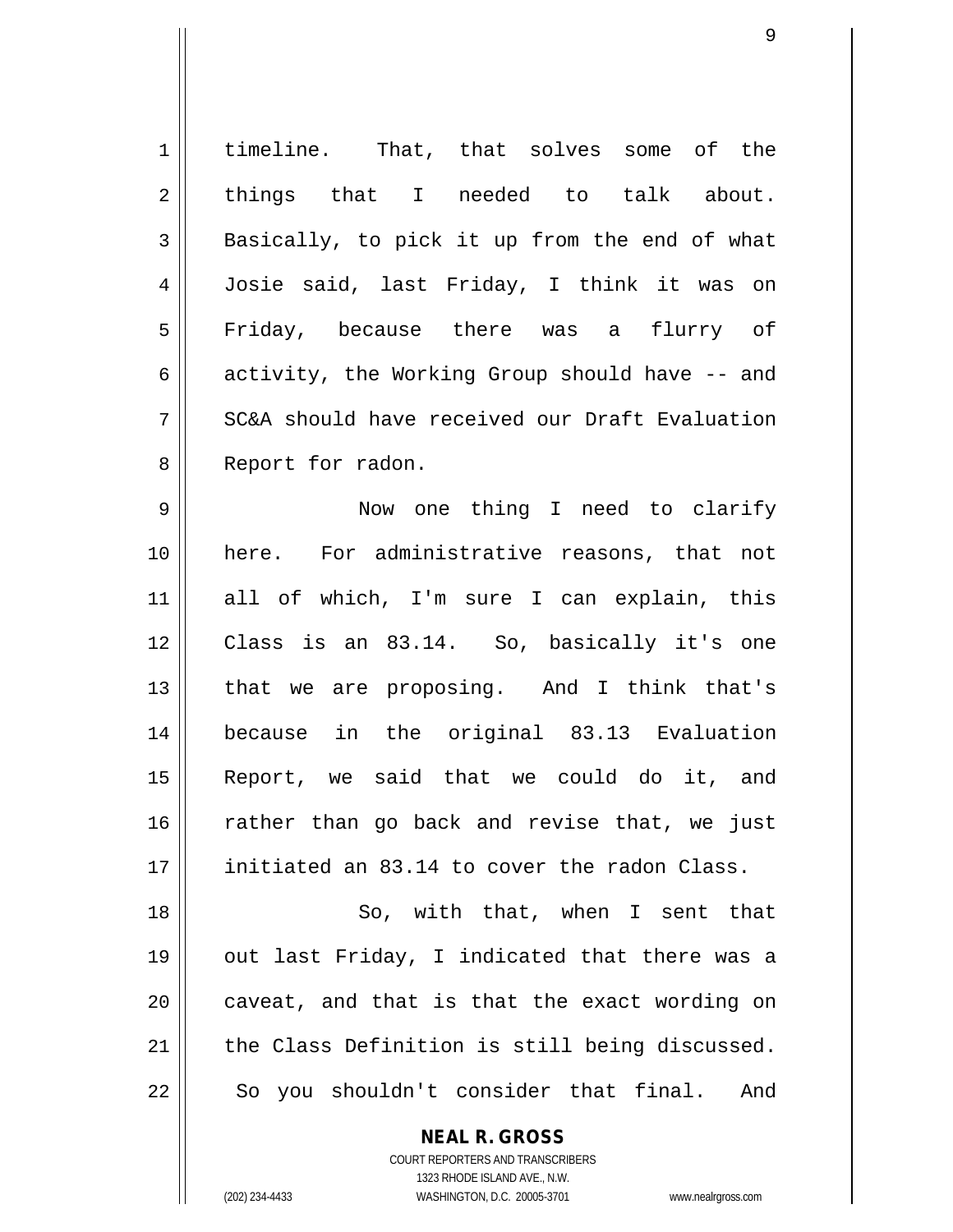1 | those communications have continued since last 2 Friday. I have been in contact with Jeff 3 Kotsch, and he is on the line, so we've had a 4 couple of rounds of question and answers back  $5 \parallel$  and forth, and so they're still considering  $6 \parallel$  the aspects of this that relate to how they 7 would administer the Class. So that is 8 || somewhat of an open issue.

9 What we have proposed -- that is, 10 NIOSH -- is that the doses, the actual doses 11 || that we cannot reconstruct, relate to leaks 12 from a tunnel that were under room SW-19. And 13 this tunnel, just to give you some 14 || geographical perspective here, if you recall,  $15$  | the first Class that we designated, from 1949 16 to `59, dealt with radium, actinium and 17 thorium separations activities that occurred 18 || in what was called the old cave.

19 And there were some -- that was a 20 || pretty messy operation, and at the end of that 21 operational period, they initiated some D&D 22 || measures that eventually involved concreting

> **NEAL R. GROSS** COURT REPORTERS AND TRANSCRIBERS 1323 RHODE ISLAND AVE., N.W. (202) 234-4433 WASHINGTON, D.C. 20005-3701 www.nealrgross.com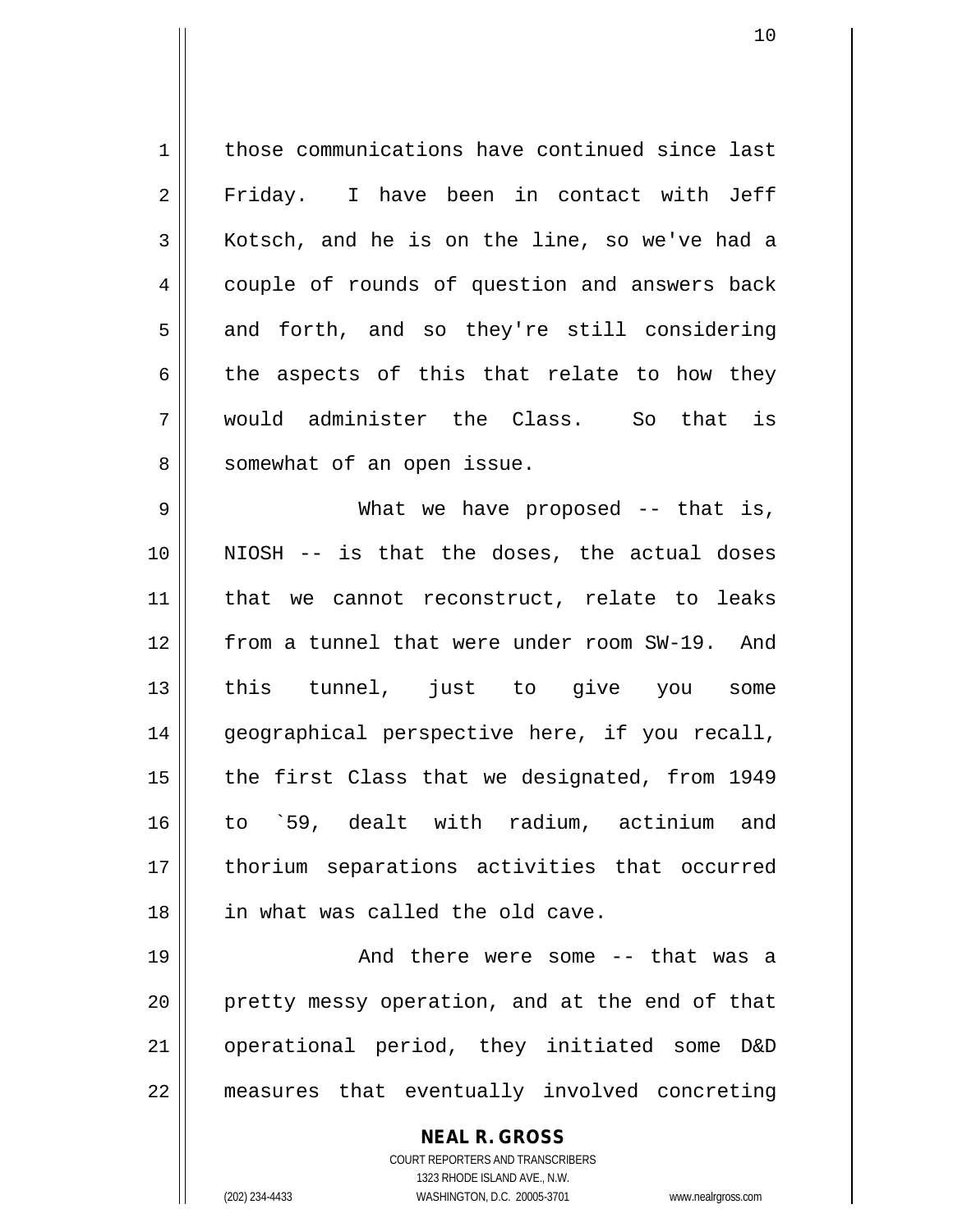$1 \parallel$  in the whole facility -- that is, the old cave 2 | facility. And that occurred, or concluded, in  $3 \parallel$  1959. So that was the end of the first Class 4 Definition.

5 And subsequent to that, they put  $6 \parallel$  office space up above the old cave facility.  $7 \parallel$  And that office space is in room SW-19. And 8 || in between, there are some tunnels, a tunnel 9 || with a couple of different parts. Now, this 10 tunnel is not occupied. It's only, I think, 11 two feet and some inches in dimensions, in 12 terms of height. So it's not a tunnel that 13 || people routinely access, or anything like 14 || that. In fact, there's indications that it 15 was an isolated area, and that's why the radon 16 concentrations built up so high in that 17 tunnel.

18 || The problem is, from 1959 up 19 through 1979, NIOSH has not discovered any 20 || radon monitoring in this area. And that's 21 || really the crux of the problem, why we're 22 || recommending a radon Class. And now, let me

> **NEAL R. GROSS** COURT REPORTERS AND TRANSCRIBERS 1323 RHODE ISLAND AVE., N.W. (202) 234-4433 WASHINGTON, D.C. 20005-3701 www.nealrgross.com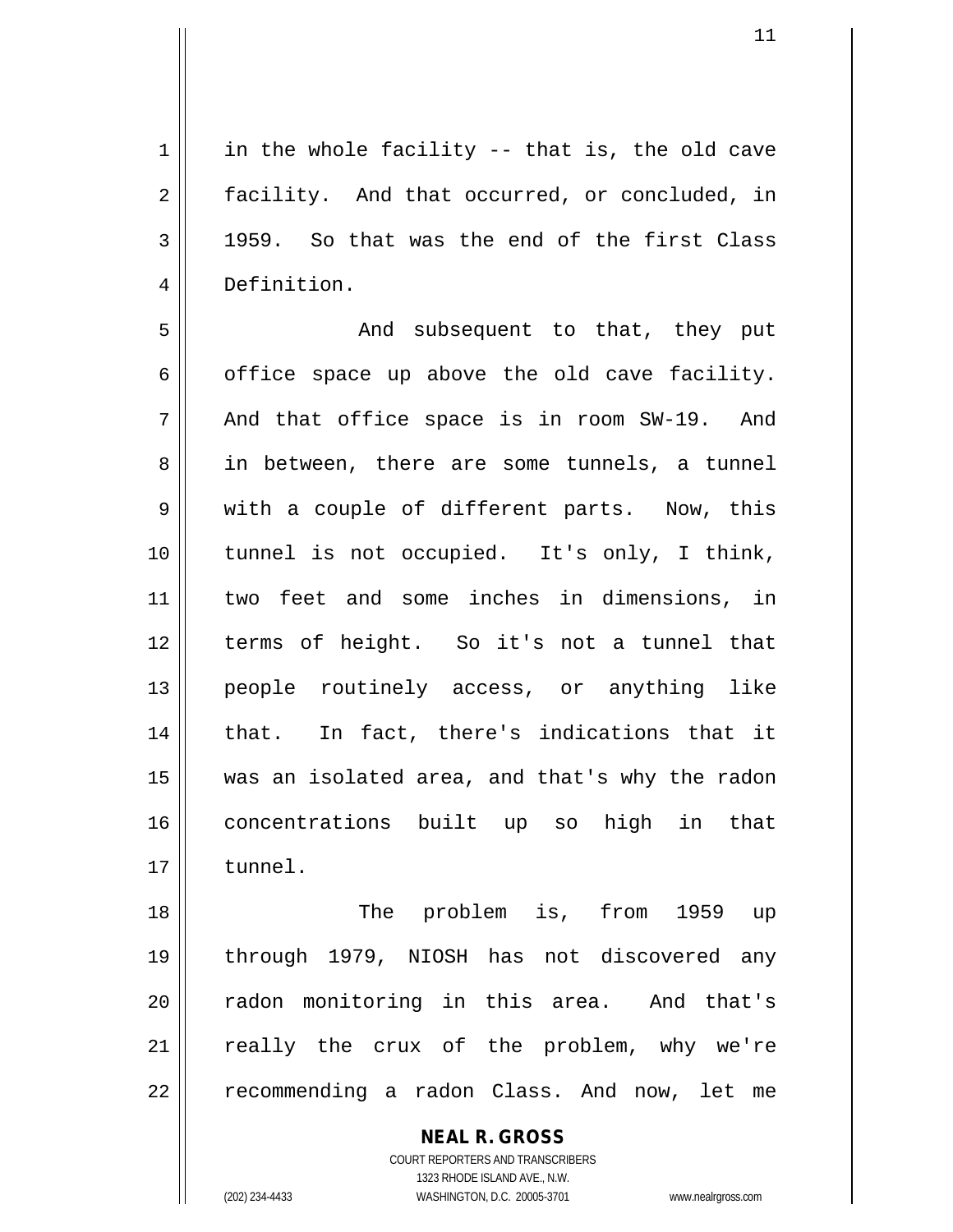1 || clarify here. Unless I specify otherwise, in  $2 \parallel$  this meeting, when I say radon, I'm not only  $3 \parallel$  talking about radon-222, which is what you 4 would be most familiar with, but I'm also  $5 \parallel$  talking about radon-219 and -220, and that is  $6 \parallel$  actinon and thoron, respectively. And their 7 daughters. So it's a little bit different 8 | than we might talk about, you know, with radon 9 | in your basement. 10 || So between 1959 and `79, we really

11 don't have any data. In 1979, if I can just 12 kind of give you a simplified timeline of the  $13$  events that we  $-$  as we know them. In 1979, 14 an employee who had an office in SW-19 had a 15 || strange lung count. It showed up with some 16 positive -- an indication of an intake in 17 strange places. And they did -- they 18 || initiated an investigation based on that.

19 And we have the notes from the 20 health physicists who conducted the 21 | investigation, and that's where I'm drawing a  $22 \parallel$  lot of my data from. And, so that

> **NEAL R. GROSS** COURT REPORTERS AND TRANSCRIBERS

1323 RHODE ISLAND AVE., N.W. (202) 234-4433 WASHINGTON, D.C. 20005-3701 www.nealrgross.com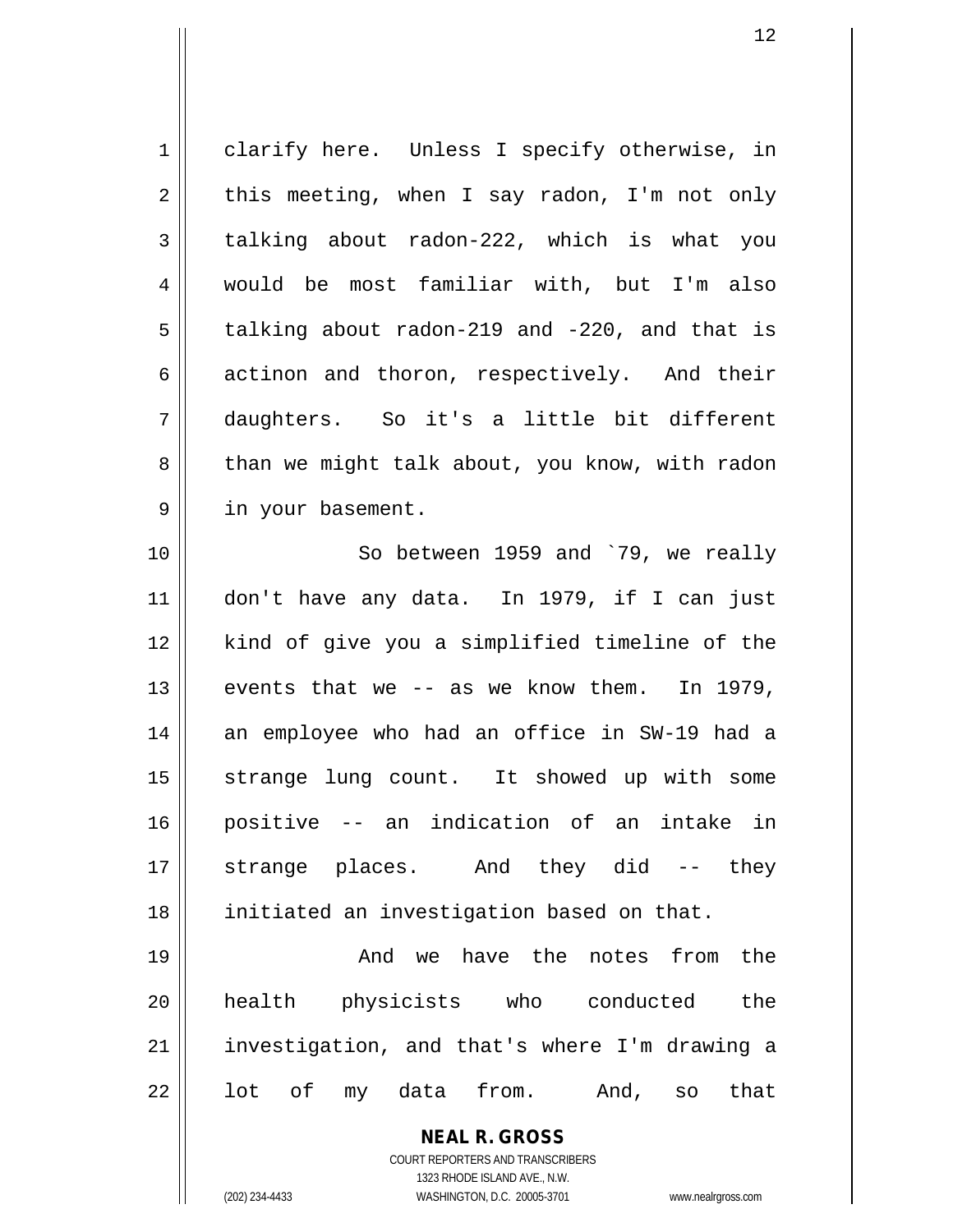1 | investigation happened, beginning on or about 2 June 19th, 1979.

 $3 \parallel$  and at that time, they became  $-$ 4 || you know, when this employee showed up with a  $5 \parallel$  strange count, they of course were interested  $6 \parallel$  in where he could have picked up this intake.  $7 \parallel$  And so they sampled in his office, and that 8 occurred in late June of `79. And they  $9 \parallel$  sampled on the floor near his desk, and they 10 || measured 66.8 picocuries per liter.

11 || Now, at this point, they weren't 12 || thinking about different radon isotopes. They 13 were thinking radon-222. So keep that in 14 mind. The next month, in July of `79, they 15 sampled from a hole in the floor in his 16 || office, that they subsequently discovered, and 17 || they measured 780 picocuries per liter at that 18 || hole in the floor. And then they also measure 19 80.2 picocuries per liter near his desk, at  $20$  | that time.

21 Now, to put this into perspective  $22 \parallel$  a little bit, the, the RCG for a controlled

> **NEAL R. GROSS** COURT REPORTERS AND TRANSCRIBERS 1323 RHODE ISLAND AVE., N.W. (202) 234-4433 WASHINGTON, D.C. 20005-3701 www.nealrgross.com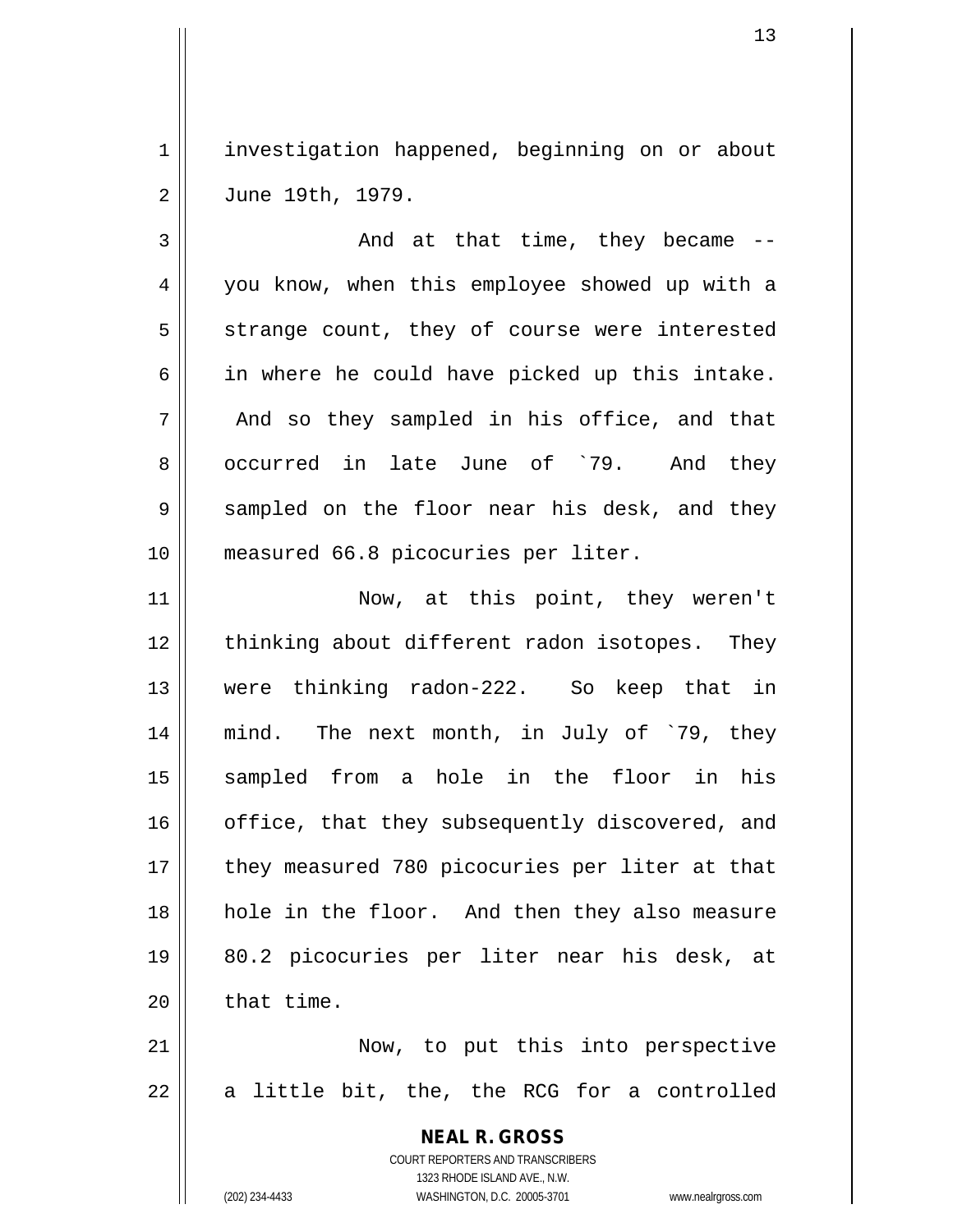**NEAL R. GROSS** COURT REPORTERS AND TRANSCRIBERS 1323 RHODE ISLAND AVE., N.W. 1 area for radon is 100 picocuries per liter.  $2 \parallel$  So at, at his desk, it's less than the RCG,  $3 \parallel$  but at the hole in the floor, it's much higher  $4 \parallel$  than the RCG. And that -- I hope the 5 || importance of that will become evident as we  $6 \parallel$  go along here. 7 All right. Let me see. Let me 8 | find in my narrative here where I am. 9 MEMBER CLAWSON: Brant, this is 10 || Brad. Where did, where did we get these --11 because I didn't see these measurements from 12 the very beginning of this. Is this --13 because when we interviewed this individual, 14 he didn't have these -- what the complete 15 limits were at. So I was just wondering, 16 where did we come up with this stuff? 17 DR. ULSH: These are from -- the 18 HP's transcribed their note, his note. His 19 handwritten notes that are in the SRDB, Brad.  $20$  | And I transcribed them, because, you know,  $21$  | they are a little difficult to read. 22 || MEMBER CLAWSON: Okay.

(202) 234-4433 WASHINGTON, D.C. 20005-3701 www.nealrgross.com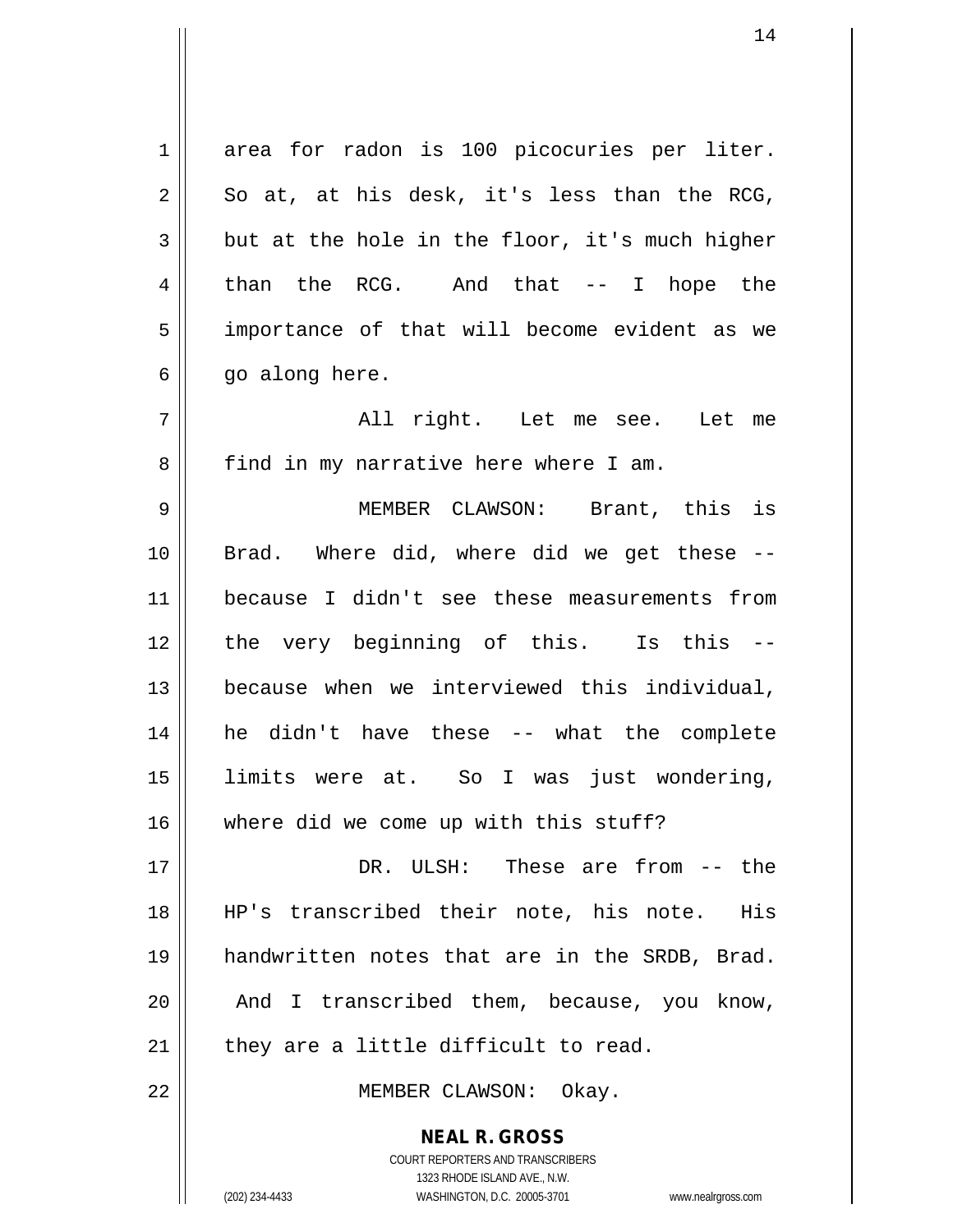| 1  | DR. ULSH: So I just made up a --               |
|----|------------------------------------------------|
| 2  | I typed his notes up for my own use. But his   |
| 3  | handwritten notes are in the SRDB.             |
| 4  | MEMBER CLAWSON: Okay. That's                   |
| 5  | what I wanted to know. Thanks.                 |
| 6  | DR. ULSH: Sure.                                |
| 7  | DR. MAURO: Brad, this is John                  |
| 8  | Mauro. Just to offer perspective. I seem to    |
| 9  | recall a rule of thumb. Two hundred -- I       |
| 10 | don't know if this is right. No. Two rem per   |
| 11 | picocurie per liter to the lung. In other      |
| 12 | words, if you're continually exposed to a      |
| 13 | picocurie per liter, the dose to your lung --  |
| 14 | now, not whole body dose, dose to your lung -- |
| 15 | and this is radon, is I believe, two rem.      |
| 16 | It's probably something that is                |
| 17 | important to confirm. That's a number that     |
| 18 | sort of sticks in my head. And I'm not sure    |
| 19 | if I got it right. If anyone in the room --    |
| 20 | it helps orient us in terms of the magnitude   |
| 21 | of the insult of being exposed to radon, and   |
| 22 | what levels are a problem, what levels may not |

**NEAL R. GROSS** COURT REPORTERS AND TRANSCRIBERS

1323 RHODE ISLAND AVE., N.W.

(202) 234-4433 WASHINGTON, D.C. 20005-3701 www.nealrgross.com

 $\mathbf{I}$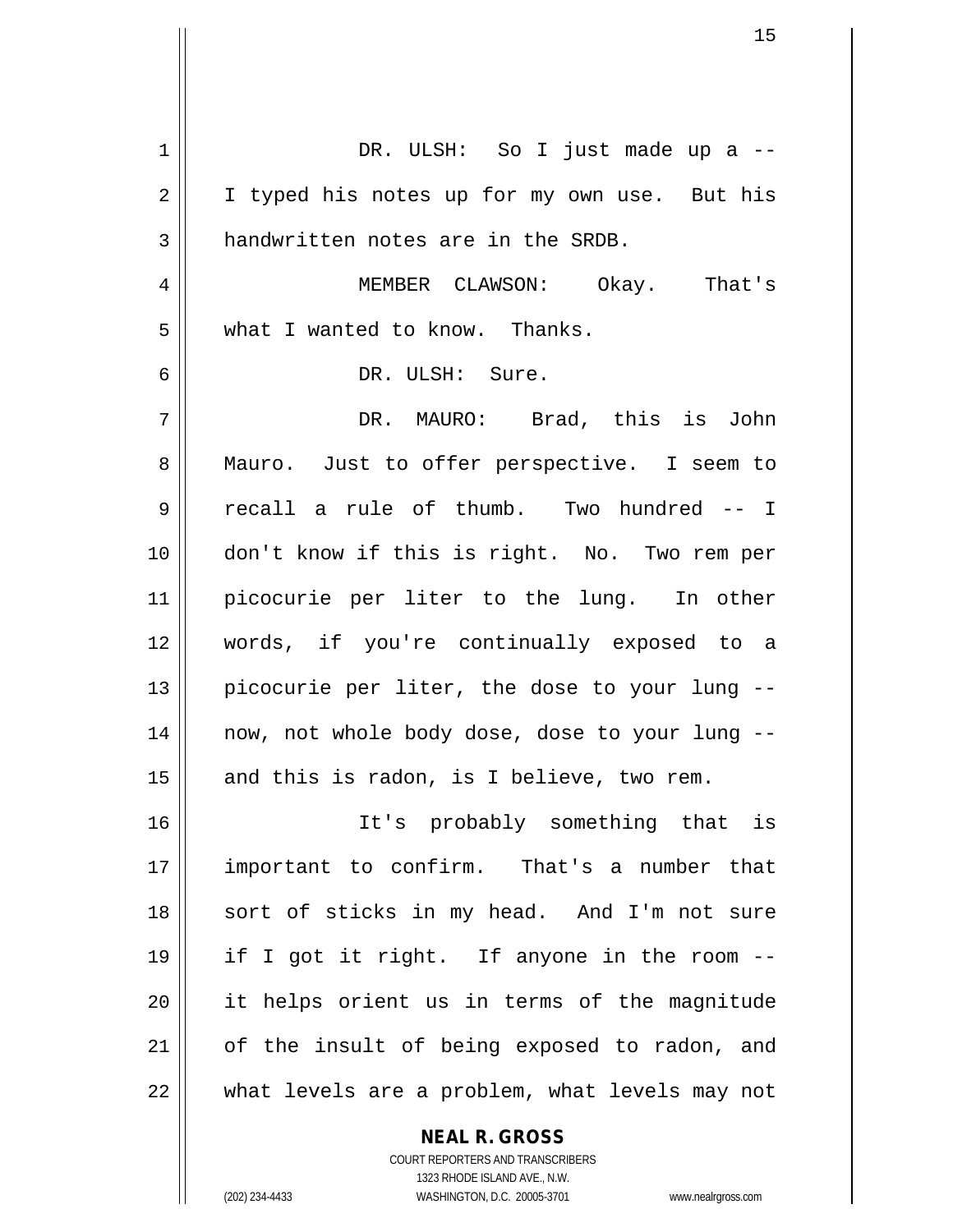**NEAL R. GROSS** COURT REPORTERS AND TRANSCRIBERS 1323 RHODE ISLAND AVE., N.W. (202) 234-4433 WASHINGTON, D.C. 20005-3701 www.nealrgross.com 1 | be a problem. And I'd like to also point out  $2 \parallel$  that in general, like the EPA guideline for 3 residences -- now, not occupational, is four 4 || picocuries per liter. 5 DR. NETON: Right. John, this is 6 Jim. You have to keep in mind the statement  $7 \parallel$  that Brant made early on, and it's -- they 8 were assuming, when they were making these 9 || measurements, and these are with E-PERMS, that 10 it was one hundred percent radon-222. 11 || DR. MAURO: Okay. 12 DR. NETON: These E-PERMS were not 13 calibrated for radon-219 or -220, so  $14$  || essentially, these early measurements -- this 15 is part of the reason we have problems with 16 reconstructing anything here. We don't know 17 what those numbers mean. 18 DR. MAURO: Oh okay. I got you. 19 Okay. 20 DR. NETON: If you've got a, you 21 || know, four second half-life radon-219, you've  $22 \parallel$  got radon-220 in here, and so part of the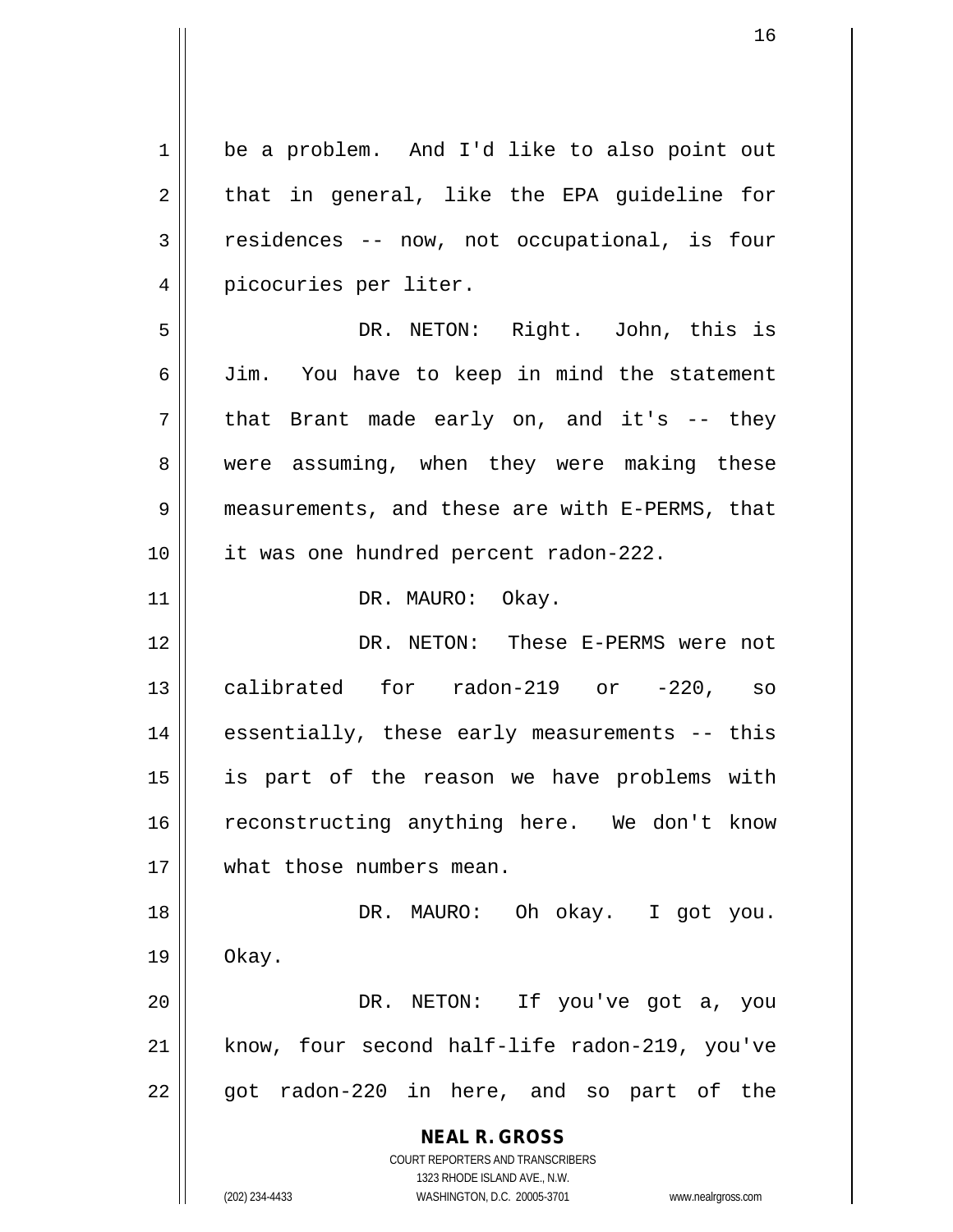**NEAL R. GROSS** COURT REPORTERS AND TRANSCRIBERS 1323 RHODE ISLAND AVE., N.W. 1 | confusion in this entire investigation was, it  $2 \parallel$  took them quite some time to realize that it 3 was actually a mixture of these three 4 | radionuclides. 5 DR. MAURO: Okay. So we have -- 6 || it's very different to convert those levels to  $7 \parallel$  what  $-$ 8 DR. NETON: Yes. Those, those 9 numbers really couldn't be determined from 10 || these measurements. 11 || DR. MAURO: Got you. Okay. 12 DR. ULSH: I do, I do think,  $13$  || though, that at least qualitatively, we can  $14$  || say, if you combine the three different radon 15 isotopes and their daughters, the 16 concentration is high at the, at the hole 17 where they are leaking into the room, and the 18 || cracks in the floor. And they're somewhat 19 less high near his desk. But I wouldn't go 20 || much further than that at this point.  $21$   $\parallel$  So to pick up, in July -- late  $22 \parallel$  July of `79, they also sampled in the office

(202) 234-4433 WASHINGTON, D.C. 20005-3701 www.nealrgross.com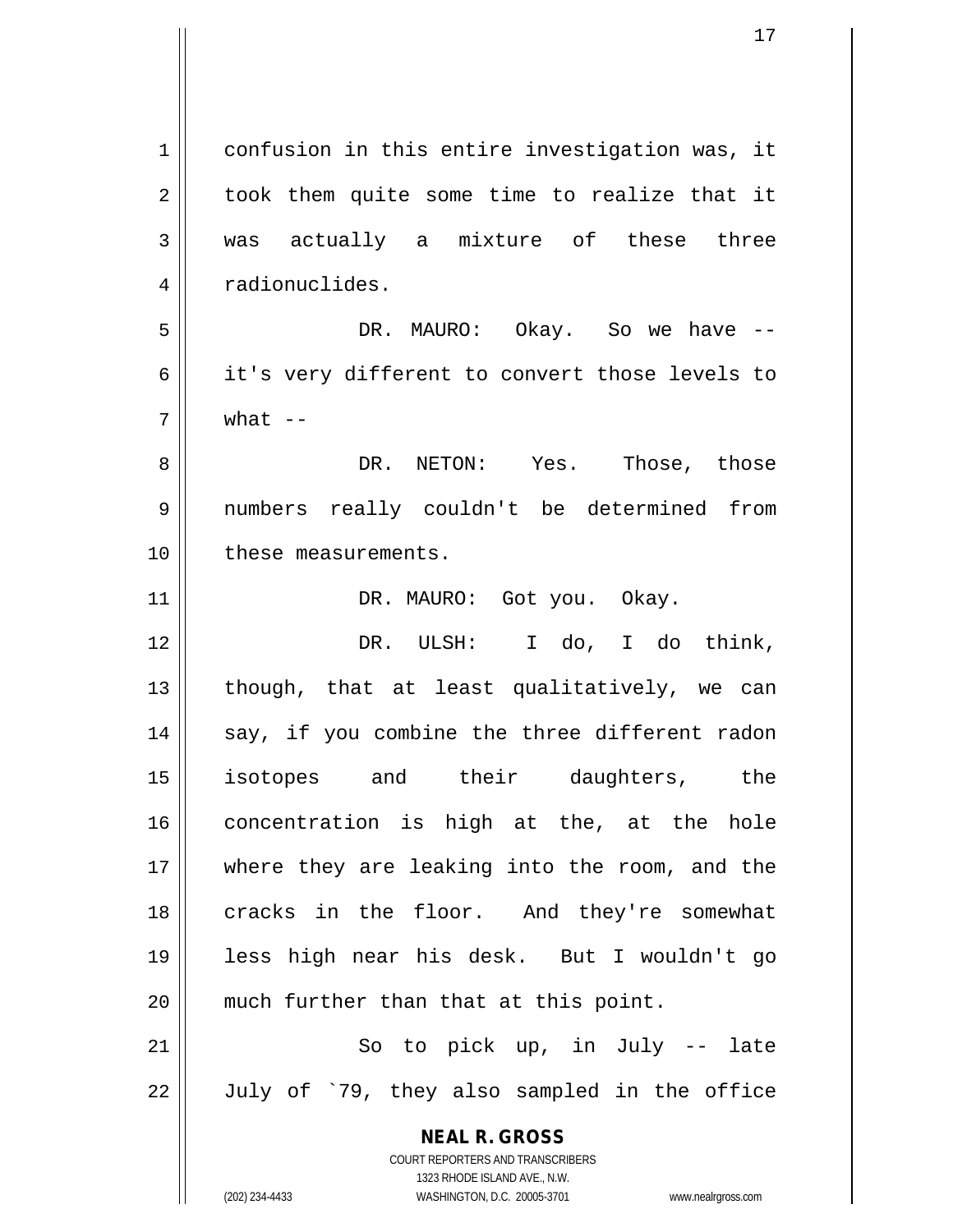1 || that was next door. Now, to clarify, SW-19 2 || was divided up into three separate office  $3 \parallel$  spaces with partitions. Now, I don't know the 4 details about those partitions, in terms of 5 whether they were full wall or not. But there 6 were three different offices, and they sampled  $7 \parallel$  in the office next to the one where the hole 8 || was, and they measured 27.5 picocuries per 9 liter. And as we have just discussed, you 10 have to keep in mind the limitations of those 11 || measurements at this point. So they are 12 || somewhat less than what they measured in the 13 | office with the hole. 14 And at this point, the health 15 physicists began to suspect that there were 16 | other radon isotopes, and that their daughters

18 || So now we move to the next month, 19 in August of `79. And that hole in the floor 20 || that they discovered was sealed, and it was 21 vented to an exhaust duct. And the sampling  $22$  || that they took subsequent to this, and it's

17 || were contributing to what he was seeing.

**NEAL R. GROSS** COURT REPORTERS AND TRANSCRIBERS 1323 RHODE ISLAND AVE., N.W.

(202) 234-4433 WASHINGTON, D.C. 20005-3701 www.nealrgross.com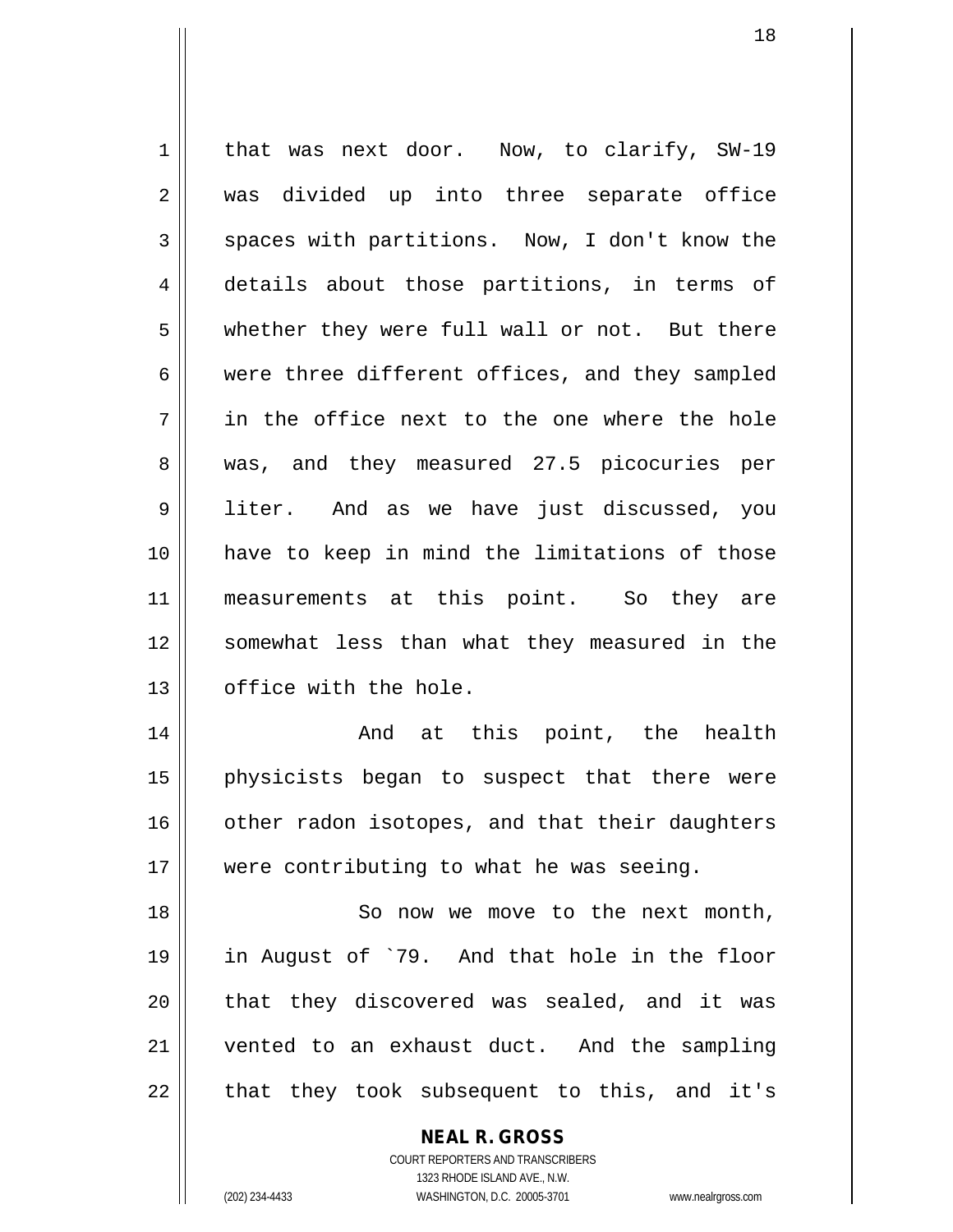1 | the same kind of sampling we've been talking 2 about, shows that it reduced the radon 3 concentrations near the employee's desk by 4 | about a third. 5 Okay, so they're continuing on 6  $\parallel$  now, and in September of `79, the tunnel that  $7 \parallel$  they discovered, that underlied this office  $8 \parallel$  space, was sampled through a hole that they 9 drilled in a manhole cover. And they detected 10 about 6,000 picocuries per liter. Now, that's 11 hot. And I've already described this tunnel  $12 \parallel$  to you. 13 In October, so it's the next 14 month, an HP went in a bubble suit and mapped 15 that tunnel. And there were a couple of 16 || sections of it, one of which underlies this 17 || office space, and one which was right adjacent  $18$  || to it. Later that month, they sampled in that 19 other section, and they measured 88,000 20 || picocuries per liter. So these are extremely  $21$  | high levels in this tunnel. 22 Early in 1980, so a couple of

> COURT REPORTERS AND TRANSCRIBERS 1323 RHODE ISLAND AVE., N.W. (202) 234-4433 WASHINGTON, D.C. 20005-3701 www.nealrgross.com

**NEAL R. GROSS**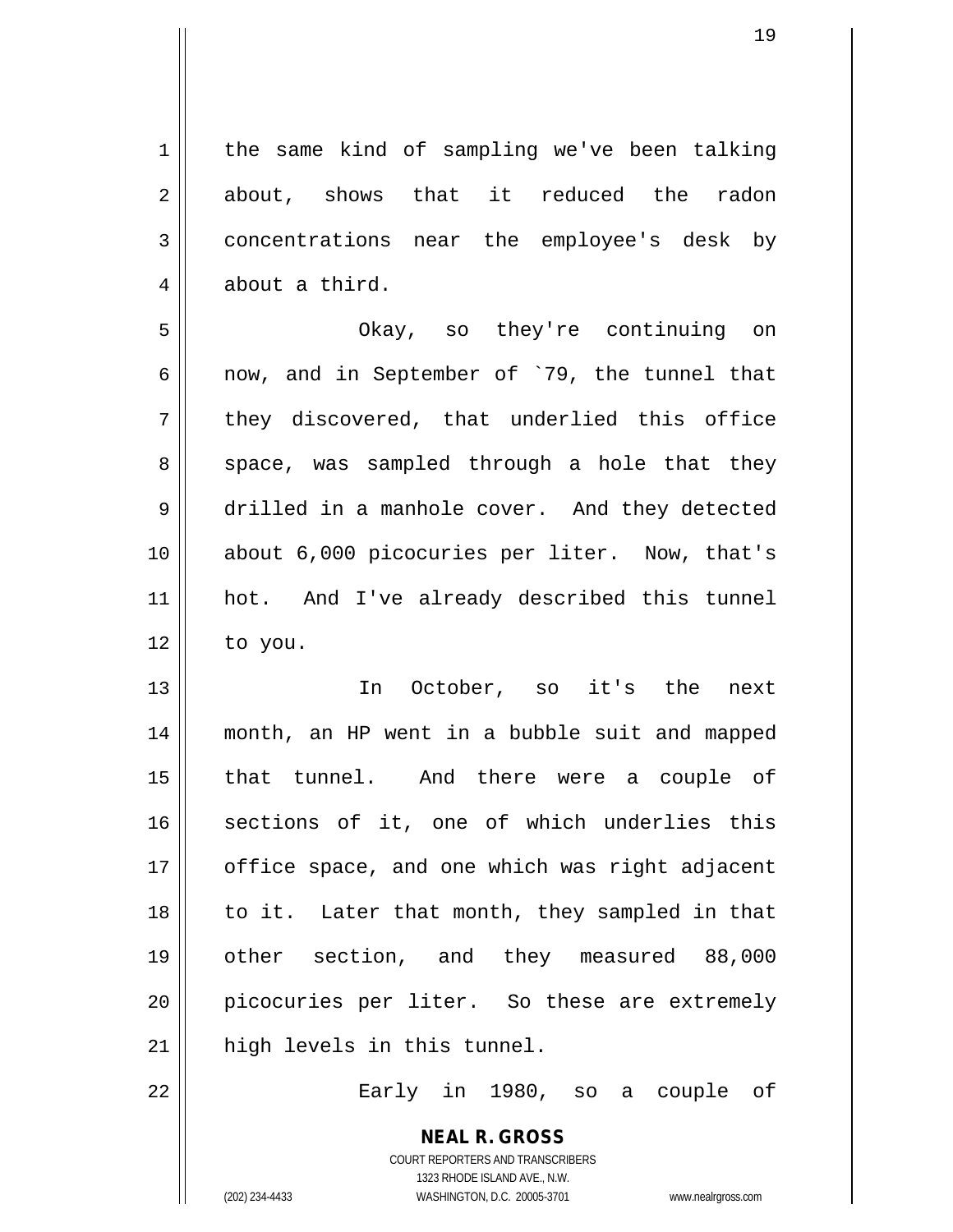1 || months later, they installed a ventilation  $2 \parallel$  system to take air from the tunnel and vent it  $3 \parallel$  out of the stack. And they sampled along a  $4 \parallel$  base of the wall in the office area and that 5 indicated, quote, "it indicated a drastic 6 || reduction in radon leaks."

7 Okay, that occurred in early 1980. 8 || The exact date is not specified. Now, in 9 March 5th of 1980, they sampled again the 10 site, the employee's desk. And they measure 11 || 8.2 picocuries per liter. And this was with a 12 calibrated instrument, and so this is the 13 || actual date that we proposed to end the SEC 14 | period for radon.

15 Now, it's important for me to  $16$  point out here, that we are not saying that 17 radon concentrations went to zero. We are 18 || simply saying that at this point, it stopped 19 being an unrecognized and uncharacterized 20 hazard, and it became something that they 21 || recognized and remediated, and took measures  $22$   $\parallel$  to address. But --

> **NEAL R. GROSS** COURT REPORTERS AND TRANSCRIBERS 1323 RHODE ISLAND AVE., N.W. (202) 234-4433 WASHINGTON, D.C. 20005-3701 www.nealrgross.com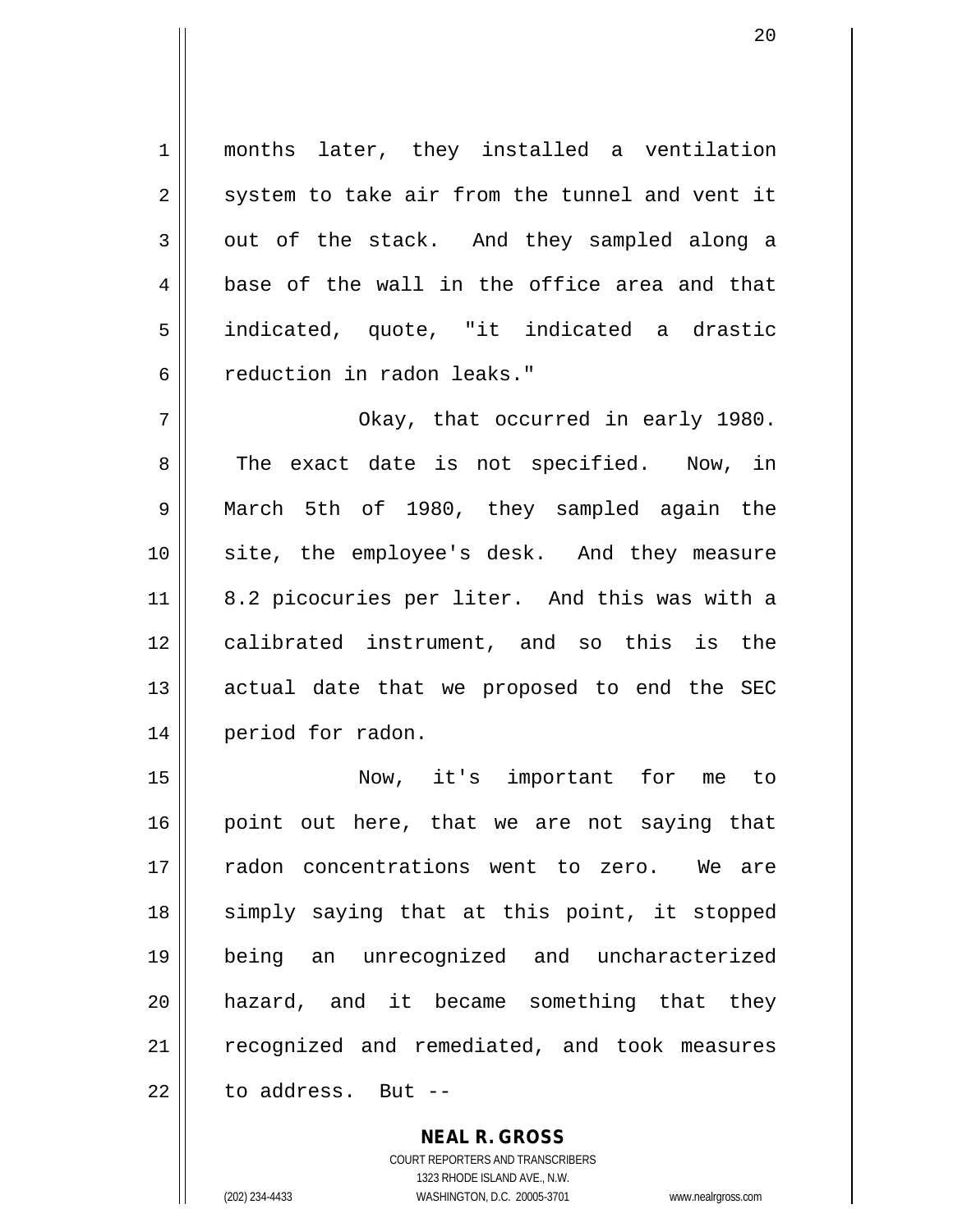| 1  | DR. MAURO: Excuse me, Brant, this                        |
|----|----------------------------------------------------------|
| 2  | is John again. That measurement that was                 |
| 3  | made, the eight picocuries per liter, was that           |
| 4  | one of your short-term measurements, or was              |
| 5  | that taken over a long period of time?                   |
| 6  | DR. ULSH: Let me check on that,                          |
| 7  | John. Hold on just a second. I think I can               |
| 8  | come up with that pretty quickly.                        |
| 9  | DR. MAURO: And I bring it up only                        |
| 10 | because my experience is, radon concentrations           |
| 11 | vary dramatically over time. And if it's, if             |
| 12 | it's an integrated number, an average over an            |
| 13 | extended period of time, you get a better                |
| 14 | sense of the magnitude of the exposure that              |
| 15 | workers in that environment might have                   |
| 16 | experienced.                                             |
| 17 | DR. ULSH: Okay, that's a good                            |
| 18 | point, John. So let me tell you what we've               |
|    |                                                          |
| 19 | got here. From the HP's notes. On 3/5, that              |
| 20 | sample is a grab sample, beside his desk. So             |
| 21 | it is a short-term sample, and they measured             |
| 22 | 8.2 picocuries per liter. But over the same              |
|    | <b>NEAL R. GROSS</b><br>COURT REPORTERS AND TRANSCRIBERS |

1323 RHODE ISLAND AVE., N.W.

 $\begin{array}{c} \hline \end{array}$ 

(202) 234-4433 WASHINGTON, D.C. 20005-3701 www.nealrgross.com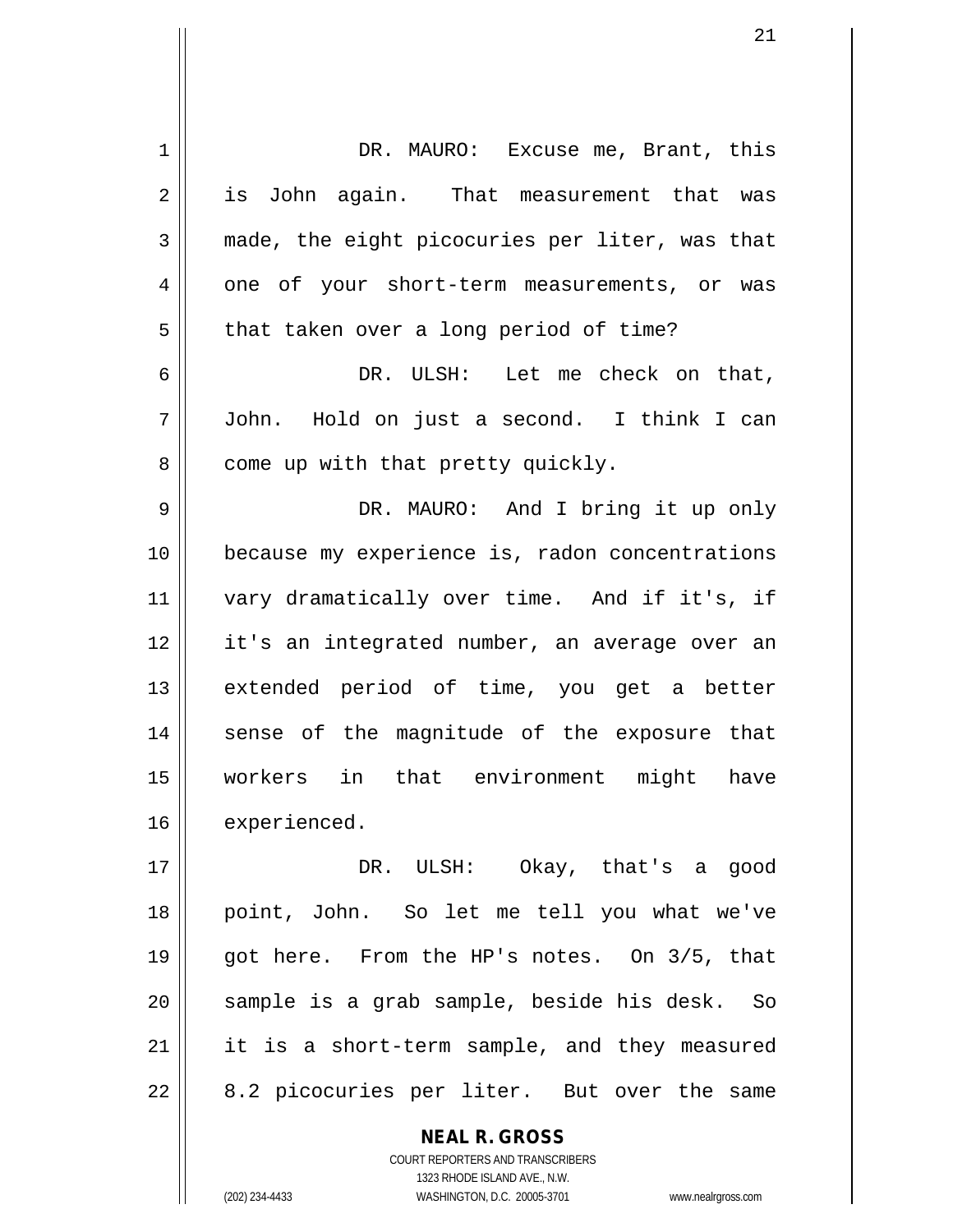**NEAL R. GROSS** 1 | time period, this is March 3rd, 1980, through  $2 \parallel$  March 11th, 1980, they put in -- let's see. 3 He says it's an RDT-310 PERM, and they are 4 calibrated to read that instrument, and the 5 || result was 15.4 picocuries per liter. And he  $6 \parallel$  says, "considering the difference in the two 7 sampling techniques, this compares well with 8 || the 8.2 picocuries per liter value shown 9 above." 10 || They then measured in the office 11 next door, and, let's see. That was from 12 March 14th up to April 18th, 1980, so the -- 13 || you know, the month following. And they 14 measured 7.7 to 13.4 picocuries per liter. 15 || And that's pretty much the end of the story 16 from those notes. So they confirmed that the 17 remedial measures that they took had 18 | drastically reduced the radon concentrations. 19 DR. MAURO: And let me just --  $20$  || sorry, it's John again. Now, it would be fair 21 to say that the locations where those 22 measurements were taken are the locations

> COURT REPORTERS AND TRANSCRIBERS 1323 RHODE ISLAND AVE., N.W.

(202) 234-4433 WASHINGTON, D.C. 20005-3701 www.nealrgross.com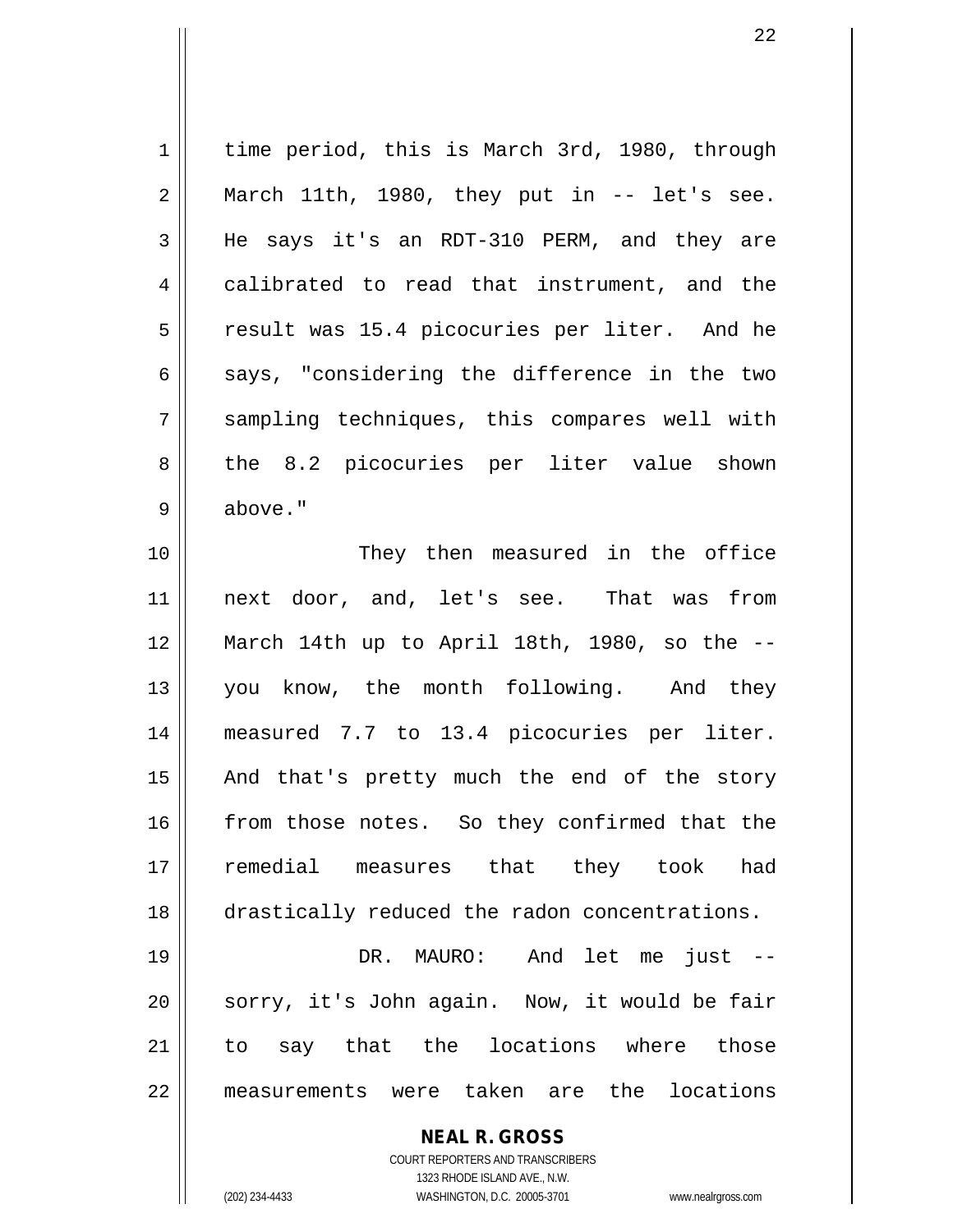1 where one would have expected, if there were  $2 \parallel$  elevated levels above the old tunnels, this is 3 where you would expect to see them. Are there  $4 \parallel$  any other locations -- buildings or rooms, 5 where there may have been some type of  $6 \parallel$  connection that could have had a problem? Or  $7 \parallel$  are these the ones where, I quess, based on 8 the layout, you would expect there to be a  $9 \parallel$  problem, if there was a problem?

10 DR. ULSH: Well, I can only speak 11 || for myself, John, and say that these are where 12 I would expect to find the problems. The  $13$  || offices are right above the tunnel, and there 14 are cracks that communicate between the office 15 and the tunnel. So that's where I would  $16$  | expect them to be.

17 Now of course, and this may be 18 something that the Working Group wants to 19 discuss, we can't prove a negative. I mean, 20 we can't prove that the radon didn't go 21 anywhere else in the building. However, keep 22 || in mind how we've, currently, at least,

> COURT REPORTERS AND TRANSCRIBERS 1323 RHODE ISLAND AVE., N.W. (202) 234-4433 WASHINGTON, D.C. 20005-3701 www.nealrgross.com

**NEAL R. GROSS**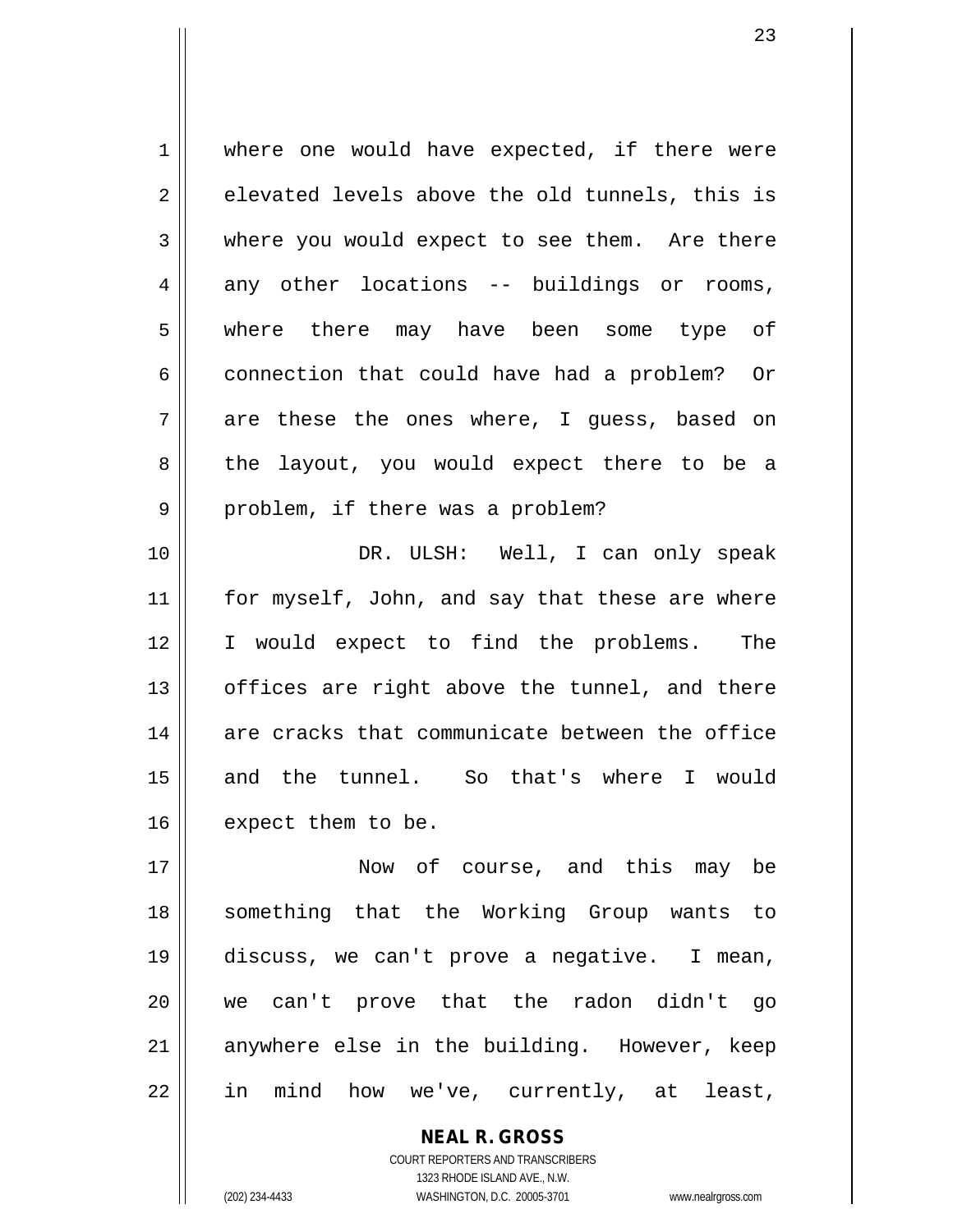1 defined the Class. I mean, my position is  $2 \parallel$  that these exposures occurred -- if there was  $3 \parallel$  a lung dose, and there obviously was a lung 4 dose that occurred in SW-19, and I cannot  $5 \parallel$  estimate -- I can't put a reasonable upper  $6 \parallel$  bound on that dose, for the guy who showed up  $7 \parallel$  with the lung count, and to be honest, anyone 8 || else who worked routinely in that room. I  $9 \parallel$  can't estimate their lung dose either. 10 However, DOL has weighed in and 11 || said that they can't really administer a Class 12 that's defined as one room. And on that 13  $\parallel$  basis, we expanded the Class to be all of RW -14 || - R and SW building. So it's anyone who 15 worked in that building. 16 Now, I know that we're going to 17 want to talk some more about the exact Class 18 Definitions but I think that kind of, maybe 19 makes the point there, is the question that 20 you're asking a bit moot, because we've  $21$  | expanded it to be the whole building. 22 | R. MAURO: Oh, I misunderstood.

> **NEAL R. GROSS** COURT REPORTERS AND TRANSCRIBERS 1323 RHODE ISLAND AVE., N.W. (202) 234-4433 WASHINGTON, D.C. 20005-3701 www.nealrgross.com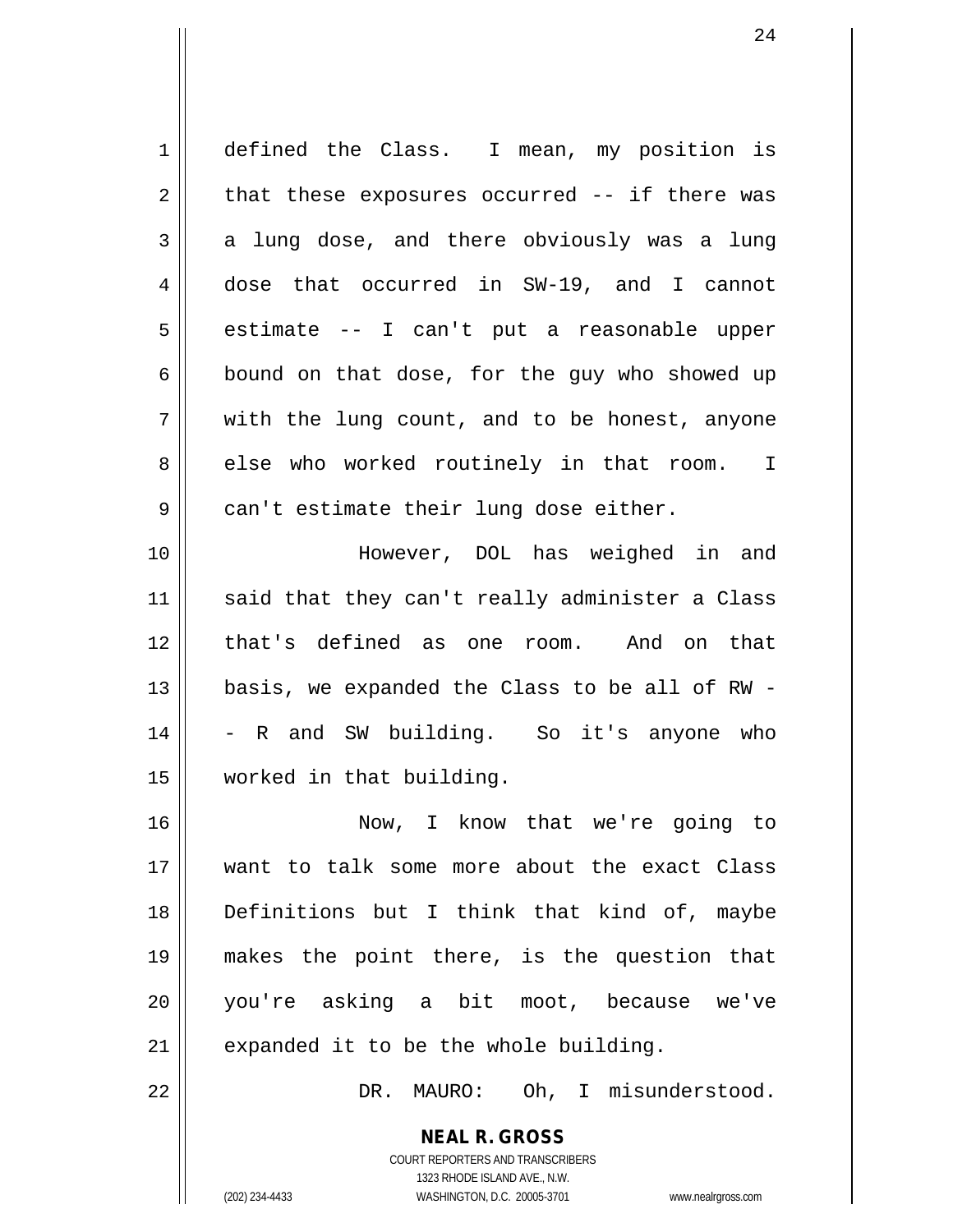1 | I thought, after a certain date, you were 2 claiming you can reconstruct the doses, but  $3 \parallel$  prior to a date, you could not.

4 DR. ULSH: You are correct, John. 5 In terms of time, we're saying, prior to 6 March 5th, 1980, we cannot reconstruct a dose,  $7 \parallel$  but after, we can. But for that time period 8 where we're saying we cannot reconstruct the 9 dose, that applies to all of R and SW 10 || buildings.

11 || DR. MAURO: And then after that, 12 you -- to say you can reconstruct a dose, is 13 || based on these measurements that were taken, 14 where you saw somewhere between seven and 15 fifteen picocuries per liter.

16 DR. ULSH: Yes, that is correct. 17 || That's where they observed the high radon 18 || concentrations that communicate directly with 19 || the radon source term. And so that's why we 20 || put some stock in the measurements.

21 CHAIR BEACH: Brant -- this is 22 || Josie. When you say "all of SW", you are

> **NEAL R. GROSS** COURT REPORTERS AND TRANSCRIBERS 1323 RHODE ISLAND AVE., N.W. (202) 234-4433 WASHINGTON, D.C. 20005-3701 www.nealrgross.com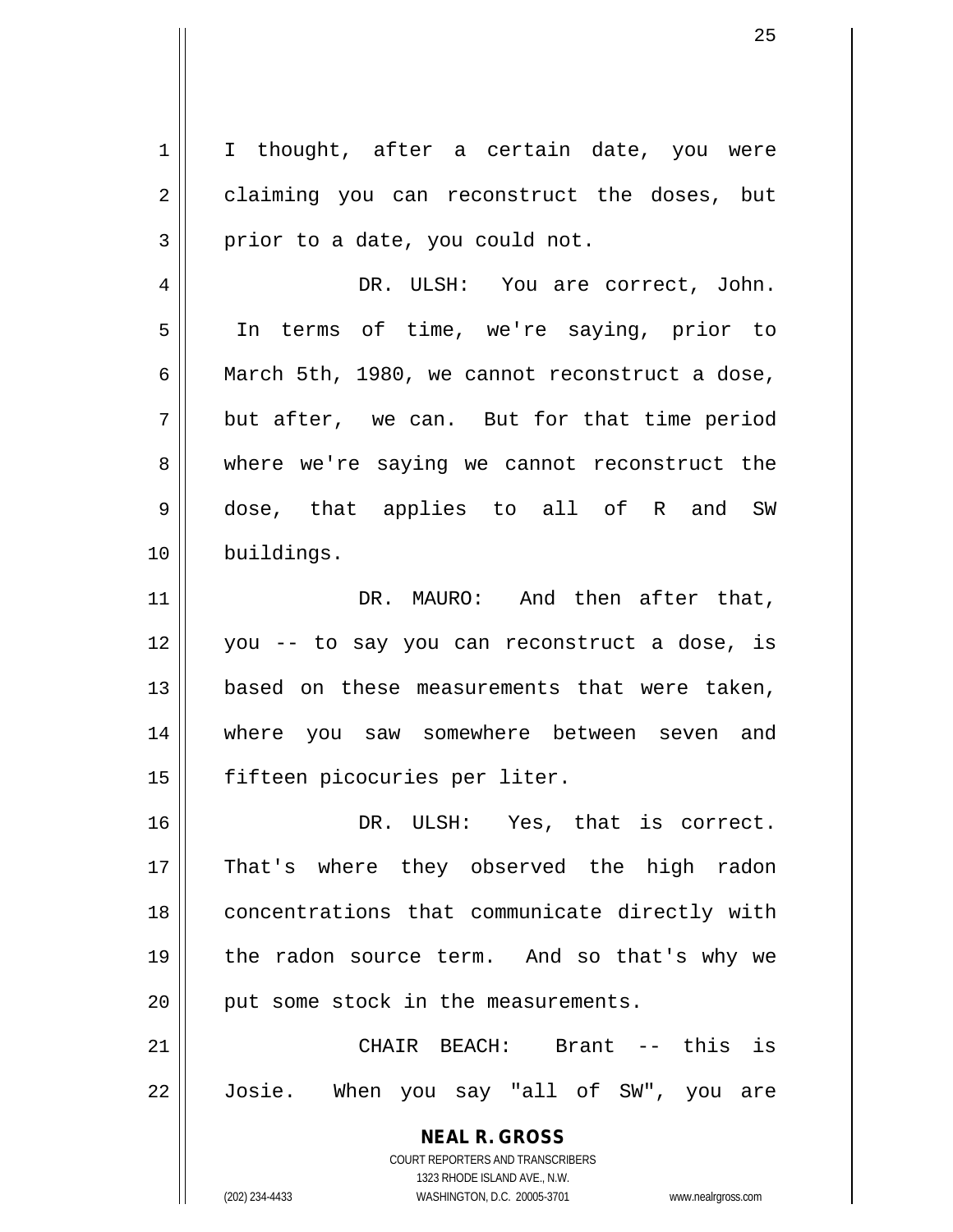**NEAL R. GROSS**  $1 \parallel$  talking SW-3, 17, 18, 19, so that includes all  $2 \parallel - -$ 3 DR. ULSH: Every -- every room in 4 | R building, and in SW building. Every room. 5 CHAIR BEACH: Okay. 6 MEMBER ZIEMER: This is Ziemer.  $7 \parallel$  Can I ask a question on that? Is -- Labor is 8 concerned that they cannot identify any 9 || restrictions on access to the, sort of source  $10$  || room, versus the rest of the building, or --11 DR. ULSH: Well, let me give a 12 little more perspective to bring you up to 13 current -- the current situation, Paul. And 14 then I'll let Jeff Kotsch maybe speak for 15 Labor. 16 || Currently, we have proposed, 17 anyone in R and SW, based on our earlier 18 || conversations with Labor. However, this issue 19 is still not settled yet, because then the 20 question becomes, how do you identify the 21 population of workers who worked in R and SW  $22$  | buildings?

> COURT REPORTERS AND TRANSCRIBERS 1323 RHODE ISLAND AVE., N.W.

(202) 234-4433 WASHINGTON, D.C. 20005-3701 www.nealrgross.com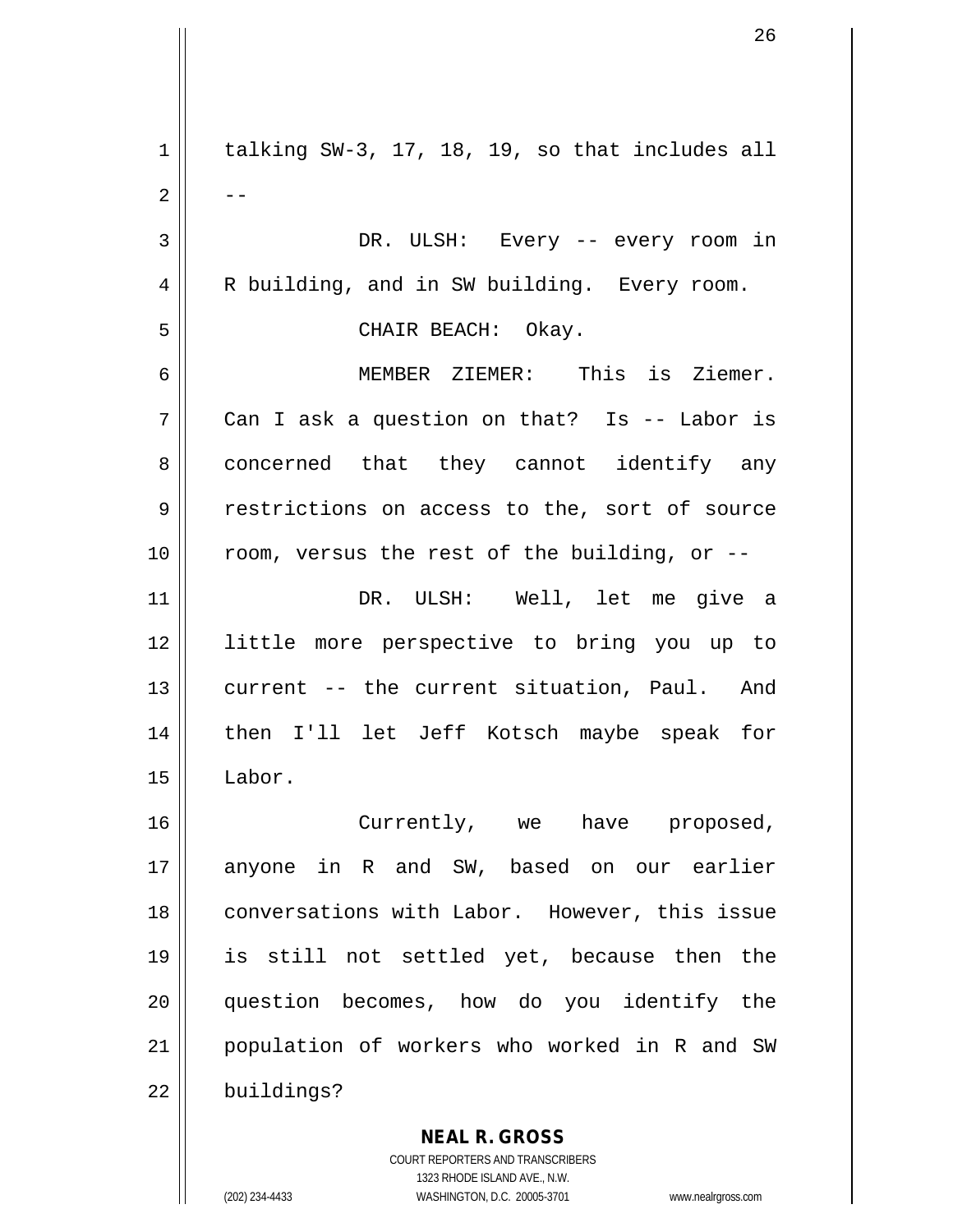| $\mathbf 1$ | I originally came out with the                  |
|-------------|-------------------------------------------------|
| 2           | position that you can identify those workers    |
| 3           | because these buildings were tritium            |
| 4           | buildings, so they housed extensive tritium     |
| 5           | operations, some of which the Working Group,    |
| 6           | and SC&A and NIOSH have discussed extensively.  |
| 7           | And so, we had heard from workers,              |
| 8           | we have documentation, that anyone who<br>and   |
| 9           | went into this building, anyone who worked in   |
| 10          | this building, had to leave a urine sample.     |
| 11          | So I had proposed that that's a way that you    |
| 12          | could identify who worked in this building.     |
| 13          | Now, subsequent to my taking that               |
| 14          | in<br>position, we had some interviews          |
| 15          | Cincinnati, and this was maybe, I don't know,   |
| 16          | maybe a month ago. And one of the               |
| 17          | interviewees -- and when I say "we," I'm        |
| 18          | talking about, these were interviews conducted  |
| 19          | by SC&A with some former workers, and we were   |
| 20          | afforded the opportunity to participate.<br>And |
| 21          | one of those interviewees said well, yes, you   |
| 22          | were supposed to. I mean, it<br>was clear       |

**NEAL R. GROSS** COURT REPORTERS AND TRANSCRIBERS 1323 RHODE ISLAND AVE., N.W.

 $\mathbf{I}$ 

(202) 234-4433 WASHINGTON, D.C. 20005-3701 www.nealrgross.com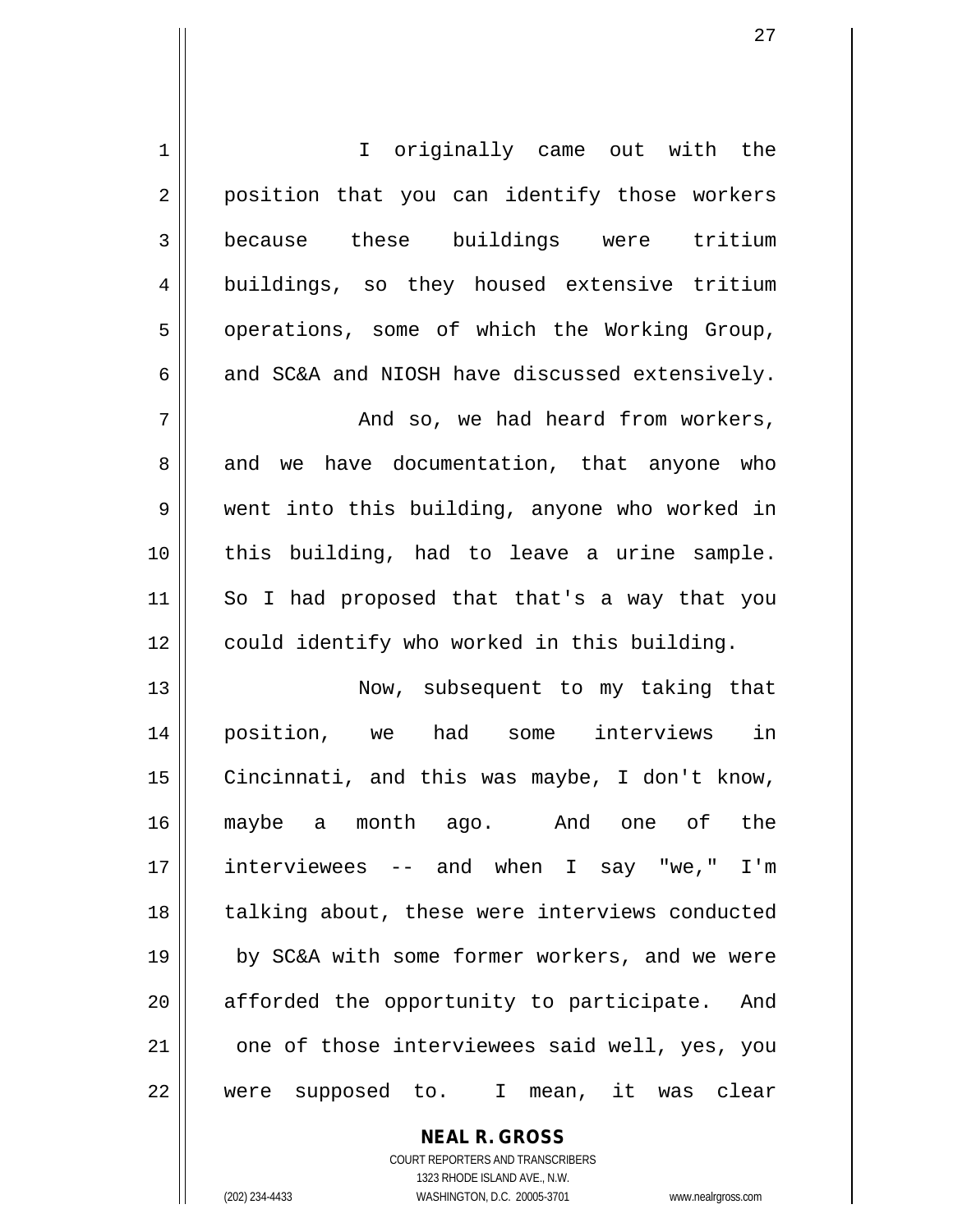1 || policy, and it was clearly marked that you 2 | were supposed to leave a tritium urine sample 3 if you came into the building, but it's 4 possible that someone could have come in, say,  $5 \parallel$  for instance, to go to a meeting, or to visit, 6 | you know, other areas of the building, and he 7 may not have left a urine sample. That's 8 || plausible.  $9 \parallel$  So, okay. That raises a question 10 now. But when we thought about it some more, 11 that's a little different, saying, if I just 12 went in for a meeting, I might not have left a 13 || sample. But if I worked in this building for 14 250 days, I don't think it's plausible that 15 || you could have not left a single urine sample. 16 17 || And to test that, I talked to two  $18$  || of the people that were, that were in those 19 interviews. And they both agreed with that  $20$  || position. And to quote, one of them said  $-1$ 21 || asked if it would be plausible for you to work 22 || 250 days in these buildings, or visit 250

> **NEAL R. GROSS** COURT REPORTERS AND TRANSCRIBERS 1323 RHODE ISLAND AVE., N.W.

(202) 234-4433 WASHINGTON, D.C. 20005-3701 www.nealrgross.com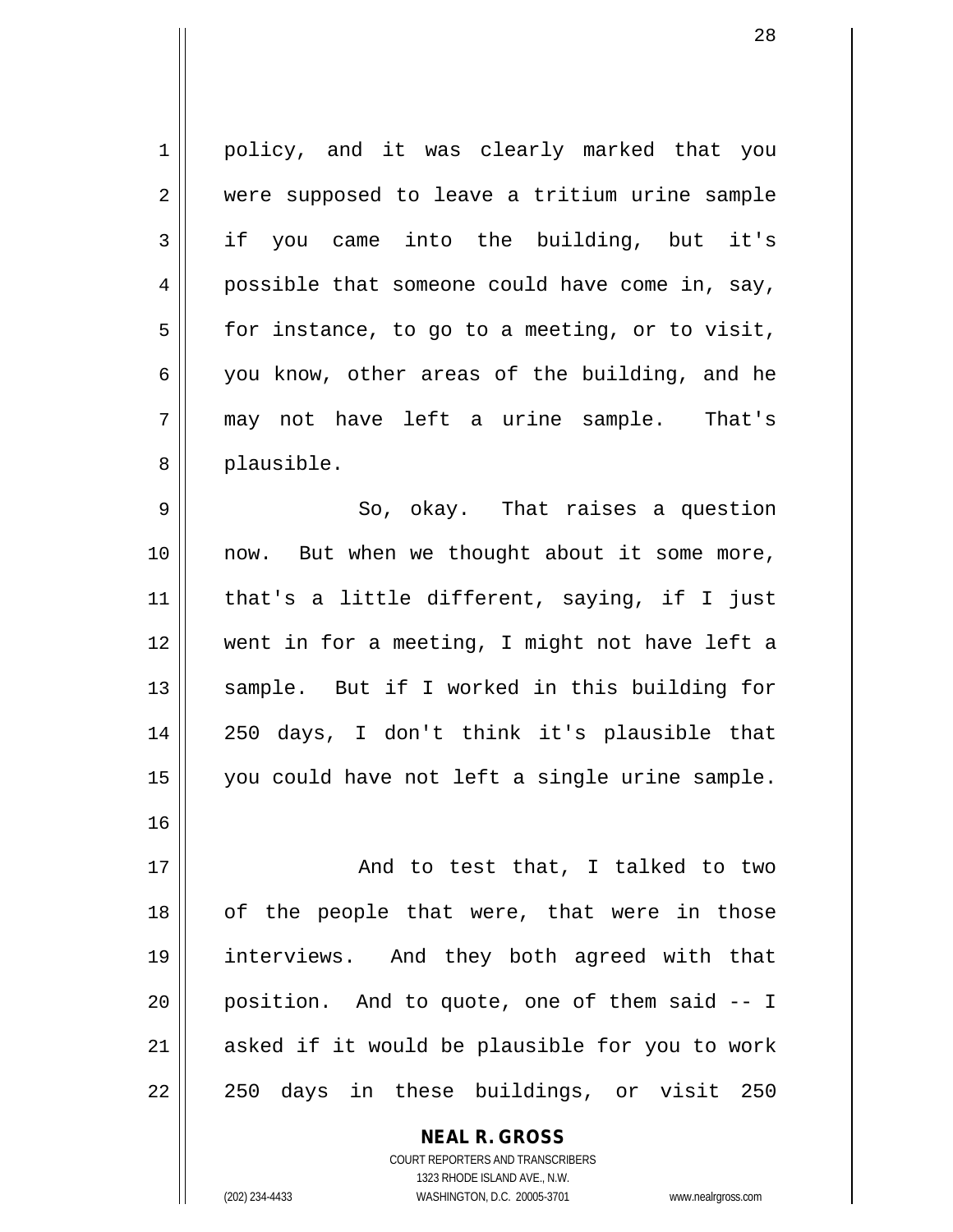1 days, and not leave a urine sample. And one  $2 \parallel$  of them said that would be most unusual. I  $3 \parallel$  would go so far as to say it could not happen.  $4 \parallel$  The other one said -- the other person that I 5 || talked to, said it's not possible. I don't 6 see how you couldn't have left a sample. If 7 you went in on an RWP, or if you worked 8 || maintenance, you had to leave a sample. Even 9 || if you went in only once, for five minutes. 10 But both of them did agree with the statement 11 that, you know, maybe if you went in for a 12 meeting, you wouldn't.

13 I then talked to a total of eight 14 people, and I have to say that these are 15 people who work on the NIOSH and ORAU Teams,  $16$  so they were easy for me to reach out and talk 17 || to, and all of them said the same thing. So 18 we're getting a consistent story here, that it 19 would have been possible to go in, maybe for a 20 meeting or, you know, deliver a letter, or 21 whatever. But it's just not plausible for 250  $22$   $\parallel$  days in these buildings, and you wouldn't have

> **NEAL R. GROSS** COURT REPORTERS AND TRANSCRIBERS

> > 1323 RHODE ISLAND AVE., N.W.

(202) 234-4433 WASHINGTON, D.C. 20005-3701 www.nealrgross.com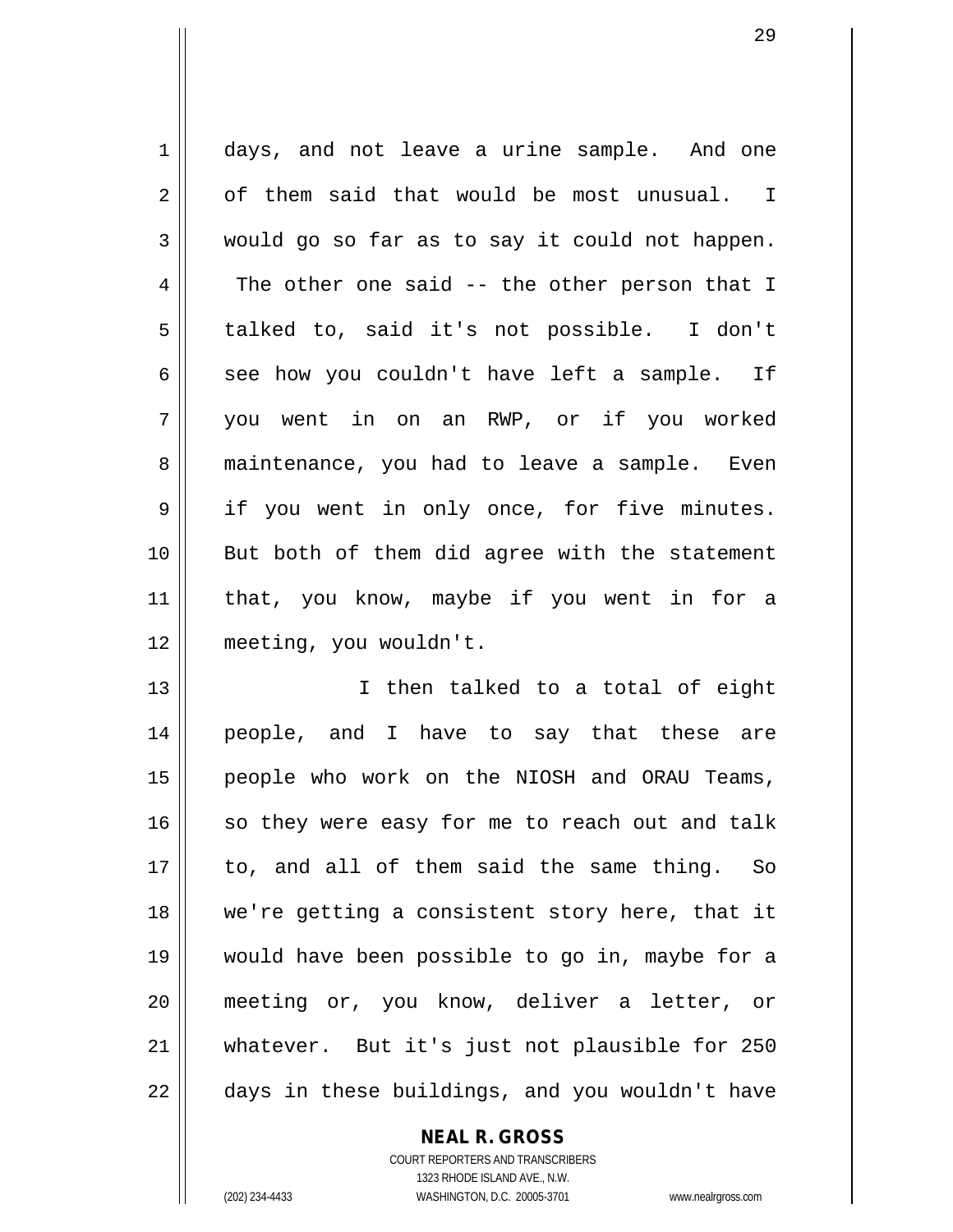| $\mathbf 1$    | left a single tritium urine bioassay. So                                                            |
|----------------|-----------------------------------------------------------------------------------------------------|
| $\overline{2}$ | that's why I'm confident in that position.                                                          |
| 3              | Now, we are still discussing this                                                                   |
| 4              | with DOL, and they have some questions, and                                                         |
| 5              | you know, we are answering those questions.                                                         |
| 6              | But the Class Definition issue is not settled.                                                      |
| 7              | So, Jeff, I don't know if you want to add                                                           |
| 8              | anything further at this point.                                                                     |
| 9              | MR. KOTSCH: Not other than --                                                                       |
| 10             | excuse me. Not other than, yes, we are still                                                        |
| 11             | reviewing. I mean, our basic concern, I                                                             |
| 12             | think, is how -- you know, I guess the                                                              |
| 13             | availability of those tritium records to be                                                         |
| 14             | able to do that. We have talked to DOE                                                              |
| 15             | earlier, and we could not put people in those,                                                      |
| 16             | in the R or SW building, you know, through                                                          |
| 17             | employment records. So that's the reason we                                                         |
| 18             | talked further with NIOSH and said, you know,                                                       |
| 19             | we can't do it that way, but you know, is                                                           |
| 20             | there some other way.                                                                               |
| 21             | But you know, I think the bottom -                                                                  |
| 22             | - or one of the bottom lines for us is, you                                                         |
|                | <b>NEAL R. GROSS</b>                                                                                |
|                | <b>COURT REPORTERS AND TRANSCRIBERS</b>                                                             |
|                | 1323 RHODE ISLAND AVE., N.W.<br>(202) 234-4433<br>WASHINGTON, D.C. 20005-3701<br>www.nealrgross.com |
|                |                                                                                                     |

 $\mathsf{I}$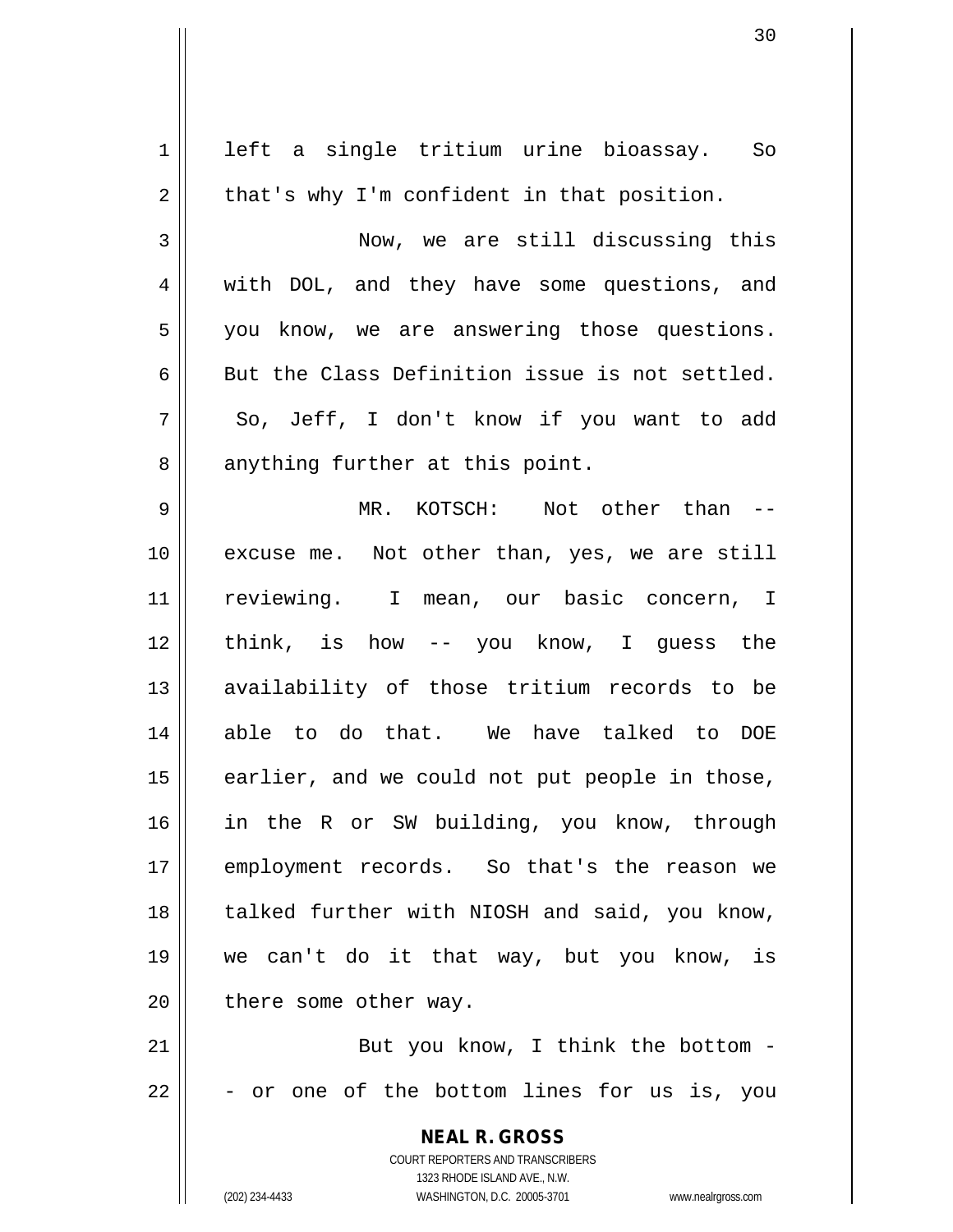1 | know, the availability and the completeness of  $2 \parallel$  the tritium record. You know, the -- whether 3 we can figure whether they indeed left at 4 || least one, you know, bioassay sample. But  $5 \parallel$  anyway, the bottom -- you know, we're still, 6 we're still reviewing that issue. 7 DR. ULSH: So that's the long 8 | answer to your question, Paul. 9 MEMBER ZIEMER: Yes, thanks. 10 || DR. MAURO: And Brant, this is 11 John Mauro. I have a question now. The 12 interviews regarding the tritium sampling 13 practice, which was found very disciplined, 14 || they were from people that worked there for a 15 | certain time period. Now, the time period of 16 concern regarding the Class -- does it extend 17 decades before the time period these people 18 spoke about? Because I certainly would 19 understand why you would take a position, 20 || listen, you know, based on the interview from  $21$  the people you spoke to, as applying to the  $22$  || time period that they experienced it.

> **NEAL R. GROSS** COURT REPORTERS AND TRANSCRIBERS 1323 RHODE ISLAND AVE., N.W.

(202) 234-4433 WASHINGTON, D.C. 20005-3701 www.nealrgross.com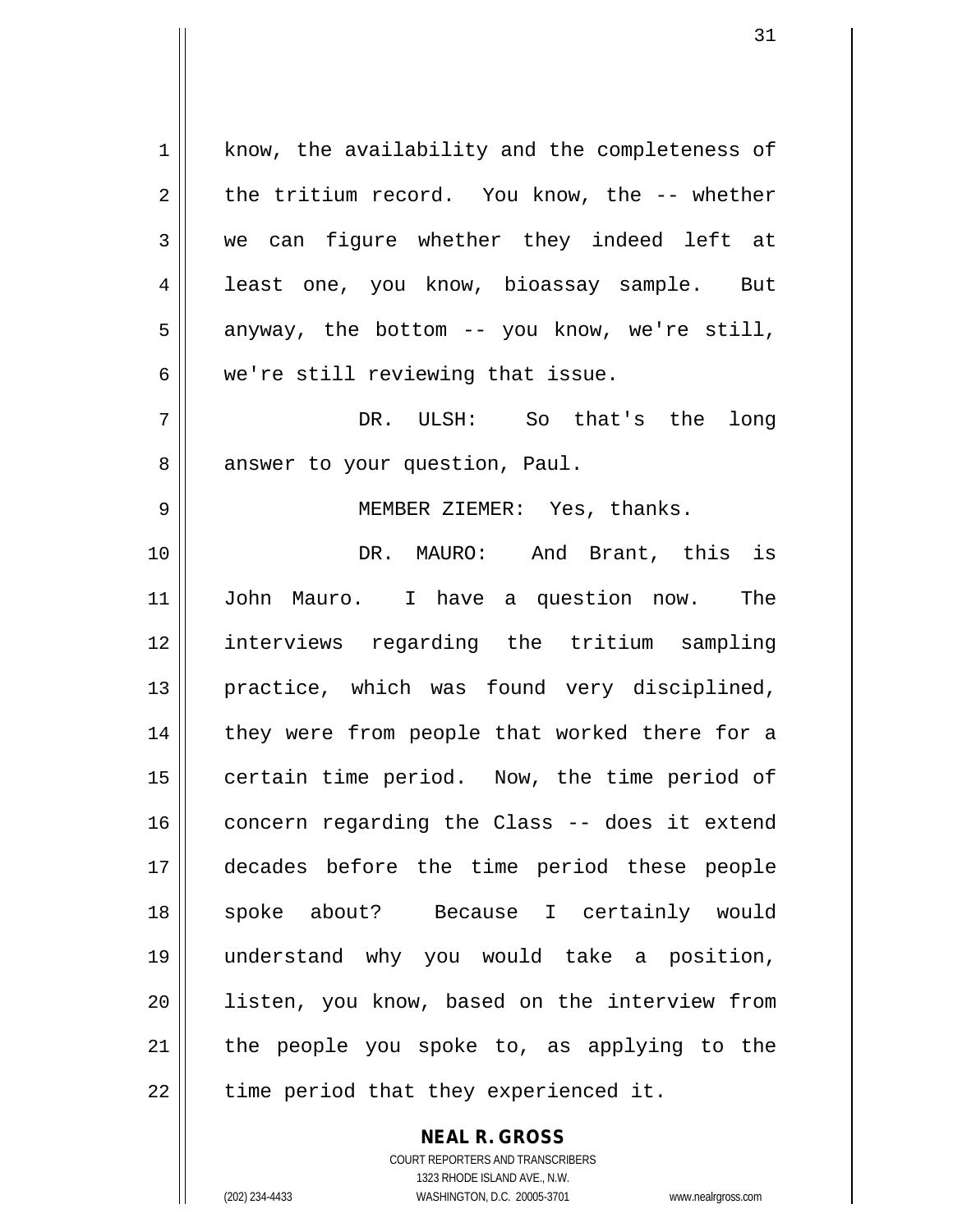| $1\,$          | Are we talking about, though, the                        |
|----------------|----------------------------------------------------------|
| $\overline{2}$ | time periods that may go well before then,               |
| 3              | also? Where perhaps that level of discipline             |
| 4              | was not in place?                                        |
| 5              | DR. ULSH: Okay. That's a good                            |
| 6              | question, John. To clarify, I told you I                 |
| 7              | spoke to a total of eight workers. Two of the            |
| 8              | workers that I talked to were the ones that              |
| 9              | SC&A interviewed in Cincinnati, about a month            |
| 10             | ago. And those two workers were there from               |
| 11             | before the Class Definitions till after the              |
| 12             | Class Definitions. So they span the entire               |
| 13             | Class Definition period. And those are the               |
| 14             | two that I quoted to you directly here,                  |
| 15             | earlier.                                                 |
| 16             | The other ones that I talked to,                         |
| 17             | that worked on the NIOSH-ORAU Team, were there           |
| 18             | after that. So, I mean, they were -- I mean,             |
| 19             | they had some knowledge of historical practice           |
| 20             | but they worked in a time period that<br>was             |
| 21             | after the radon Class.                                   |
| 22             | DR. MAURO: Thank you.                                    |
|                | <b>NEAL R. GROSS</b><br>COURT REPORTERS AND TRANSCRIBERS |

1323 RHODE ISLAND AVE., N.W.

 $\prod$ 

(202) 234-4433 WASHINGTON, D.C. 20005-3701 www.nealrgross.com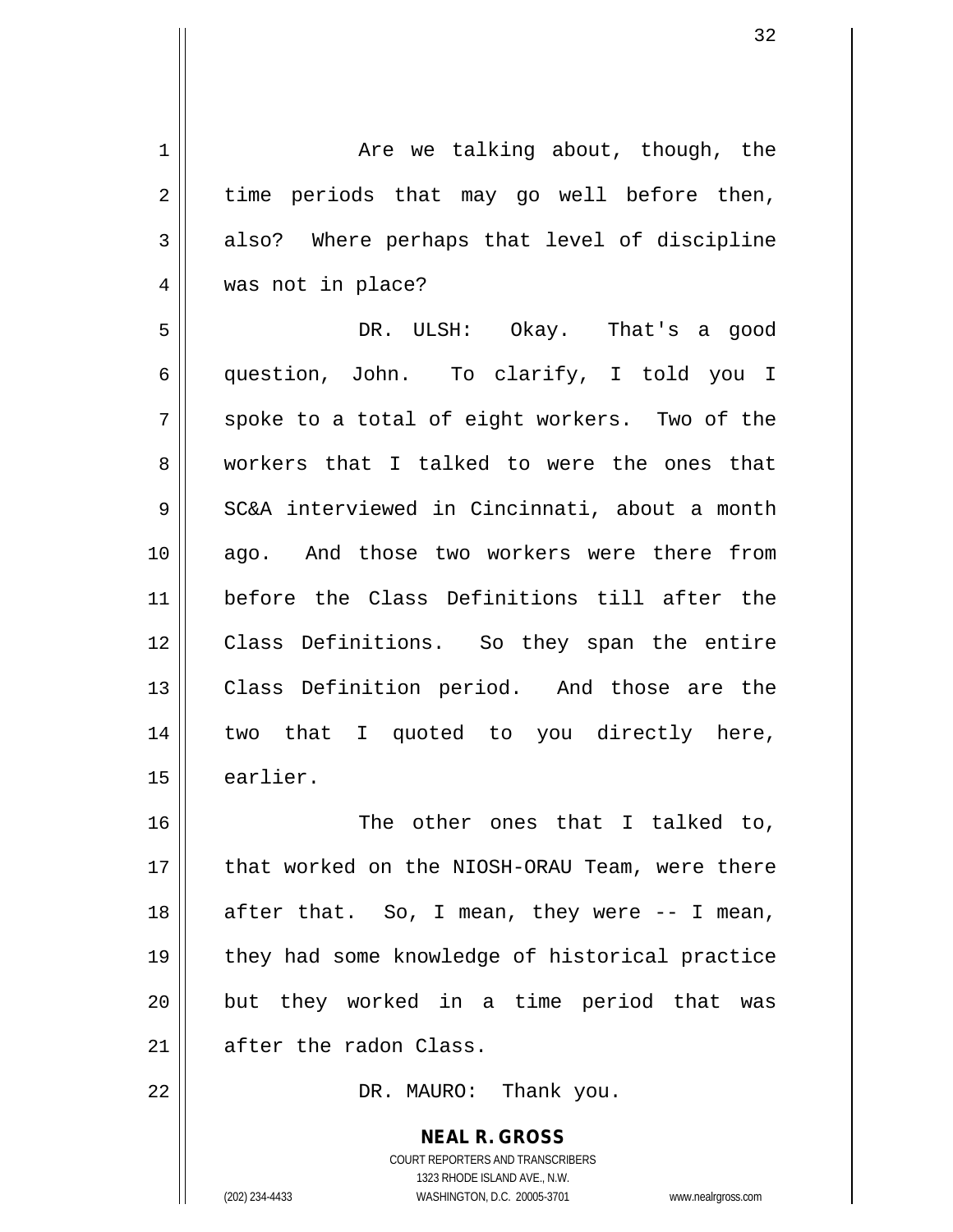| DR. ULSH: Sure.                                                                                     |
|-----------------------------------------------------------------------------------------------------|
| MEMBER ZIEMER: This is Ziemer                                                                       |
| again. Just a follow up question. Once a                                                            |
| person had access -- the so-called tritium                                                          |
| workers, to that facility, is it unrestricted                                                       |
| access to any part of that building?                                                                |
| DR. ULSH: That's a good question,                                                                   |
| Paul. I don't know if access to all parts of                                                        |
| the building was granted once you were on                                                           |
| tritium bioassay -- I really don't know the                                                         |
| answer to that.                                                                                     |
| MEMBER ZIEMER: The reason I ask                                                                     |
| that, of course, was that, you know, you sort                                                       |
| of start out with the room, which was -- or                                                         |
| the three rooms, or whatever it was, over the                                                       |
| tunnel. And the question kind of arises, is                                                         |
| that area itself restricted in any way, or is                                                       |
| it just an office, or offices, that anybody                                                         |
| could have wandered into once they were in the                                                      |
| building anyway.                                                                                    |
| DR. ULSH: Well, let me give you                                                                     |
| what I know, and it's, it's incomplete. At                                                          |
| <b>NEAL R. GROSS</b>                                                                                |
| COURT REPORTERS AND TRANSCRIBERS                                                                    |
| 1323 RHODE ISLAND AVE., N.W.<br>(202) 234-4433<br>WASHINGTON, D.C. 20005-3701<br>www.nealrgross.com |
|                                                                                                     |

 $\mathsf{I}$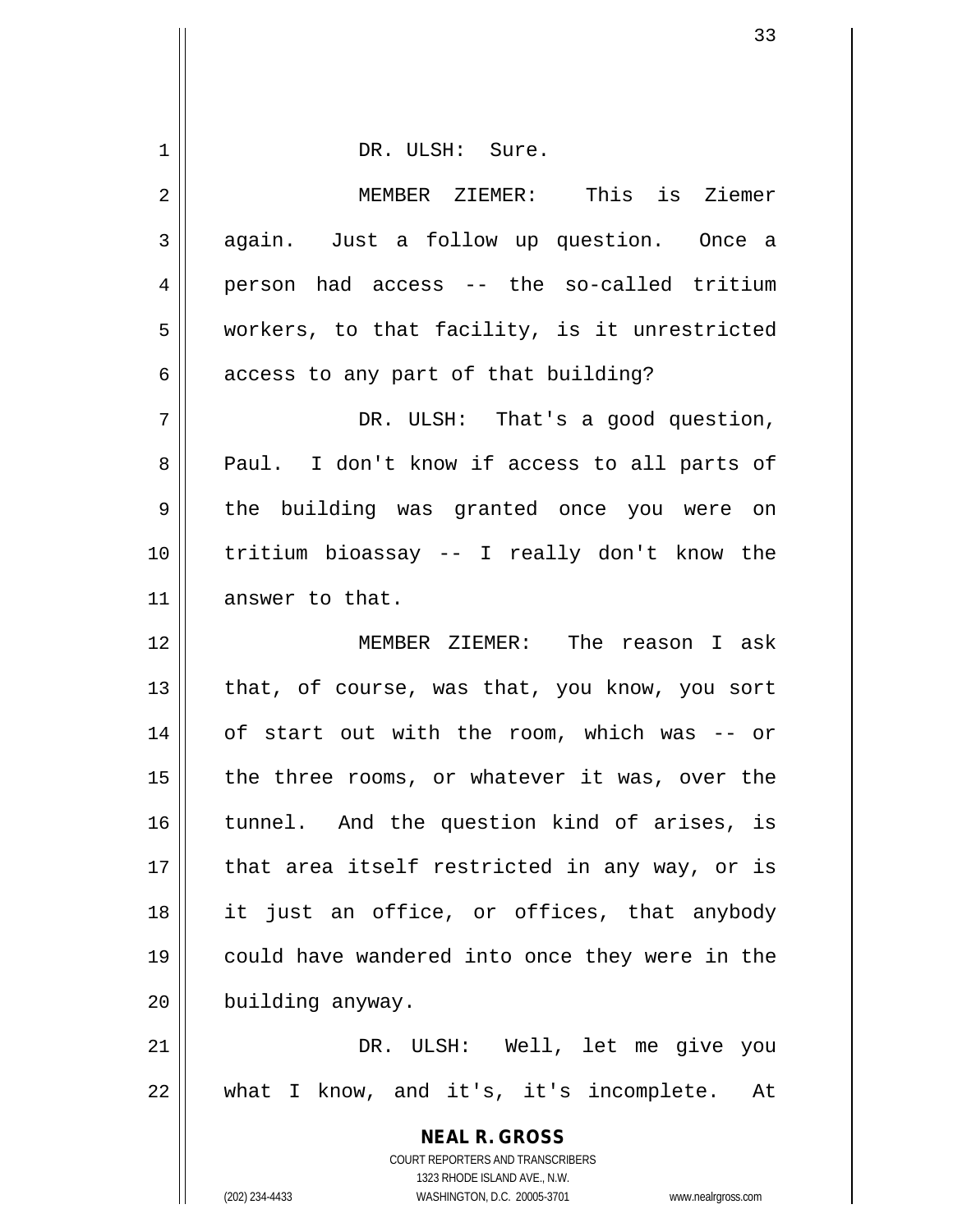**NEAL R. GROSS** COURT REPORTERS AND TRANSCRIBERS 1 | least in later time periods, I'm talking about  $2 \parallel$  after the Class, there was a differentiation 3 between SW building and part of R, because 4 that was a tritium facility, but then the  $5 \parallel$  other part of R building was an alpha and 6 || tritium. I think that's the way it went. But  $7 \parallel$  that's after the time period, so I don't know 8 || if that really applies. 9 || I can tell you that, that the one 10 interviewee that told us that you could have 11 gone in for a meeting also did explicitly say 12 || that you could have gone into SW-19, even, 13 just to, you know, deliver a letter or 14 whatever, I don't know if he said that part,  $15$  | but you know, temporarily just go in  $-$ 16 MEMBER ZIEMER: Yes, but you're 17 || not going to get 250 days out of that. 18 DR. ULSH: Right. But he did 19 || specifically mention SW-19, so --20 MEMBER ZIEMER: So it certainly 21 wasn't, it wasn't a restricted area in any 22 || way. It was just an office.

1323 RHODE ISLAND AVE., N.W.

(202) 234-4433 WASHINGTON, D.C. 20005-3701 www.nealrgross.com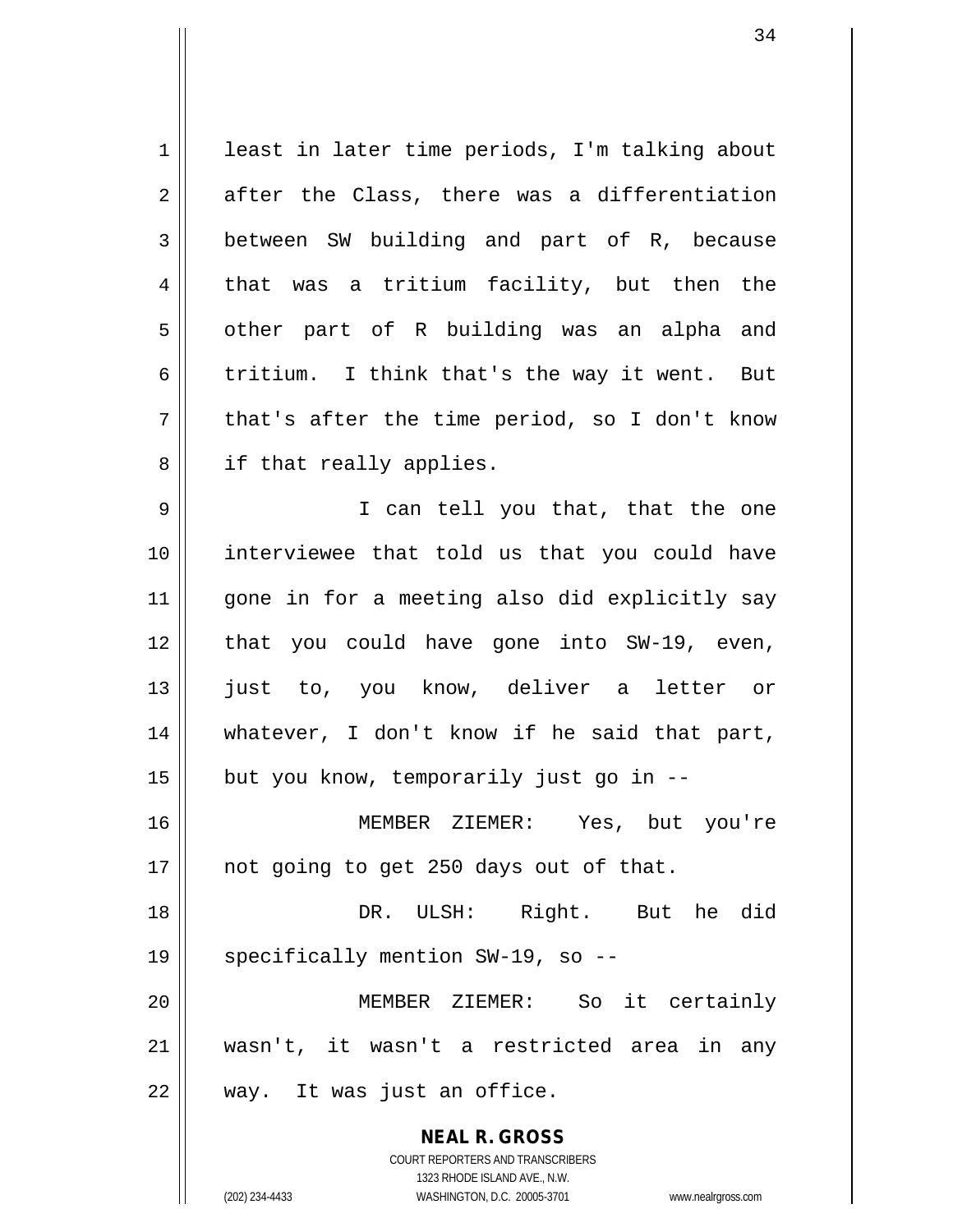**NEAL R. GROSS** COURT REPORTERS AND TRANSCRIBERS 1323 RHODE ISLAND AVE., N.W. (202) 234-4433 WASHINGTON, D.C. 20005-3701 www.nealrgross.com 1 || DR. ULSH: I don't think it was 2 || restricted. I don't know. The weight of the 3 evidence suggests to me that it was not 4 || restricted in terms of the time period that we  $5 \parallel$  are considering --6 || MEMBER ZIEMER: Right. 7 DR. ULSH: From `59-`79, because 8 there were routine -- it was routinely 9 | occupied as office space. 10 MEMBER ZIEMER: Right. 11 COURT REPORTER: Who asked that 12 question? 13 MEMBER ZIEMER: That was Paul 14 | Ziemer. 15 COURT REPORTER: Okay. Thank you. 16 CHAIR BEACH: Brant, this is Josie 17 || Beach. I have a question for you. You said 18 || that after March 5th, 1980, you would be able 19 to reconstruct dose for individuals working in  $20$  || those areas. Can you describe how you plan to 21 || reconstruct dose? 22 || DR. ULSH: Okay. Well, first of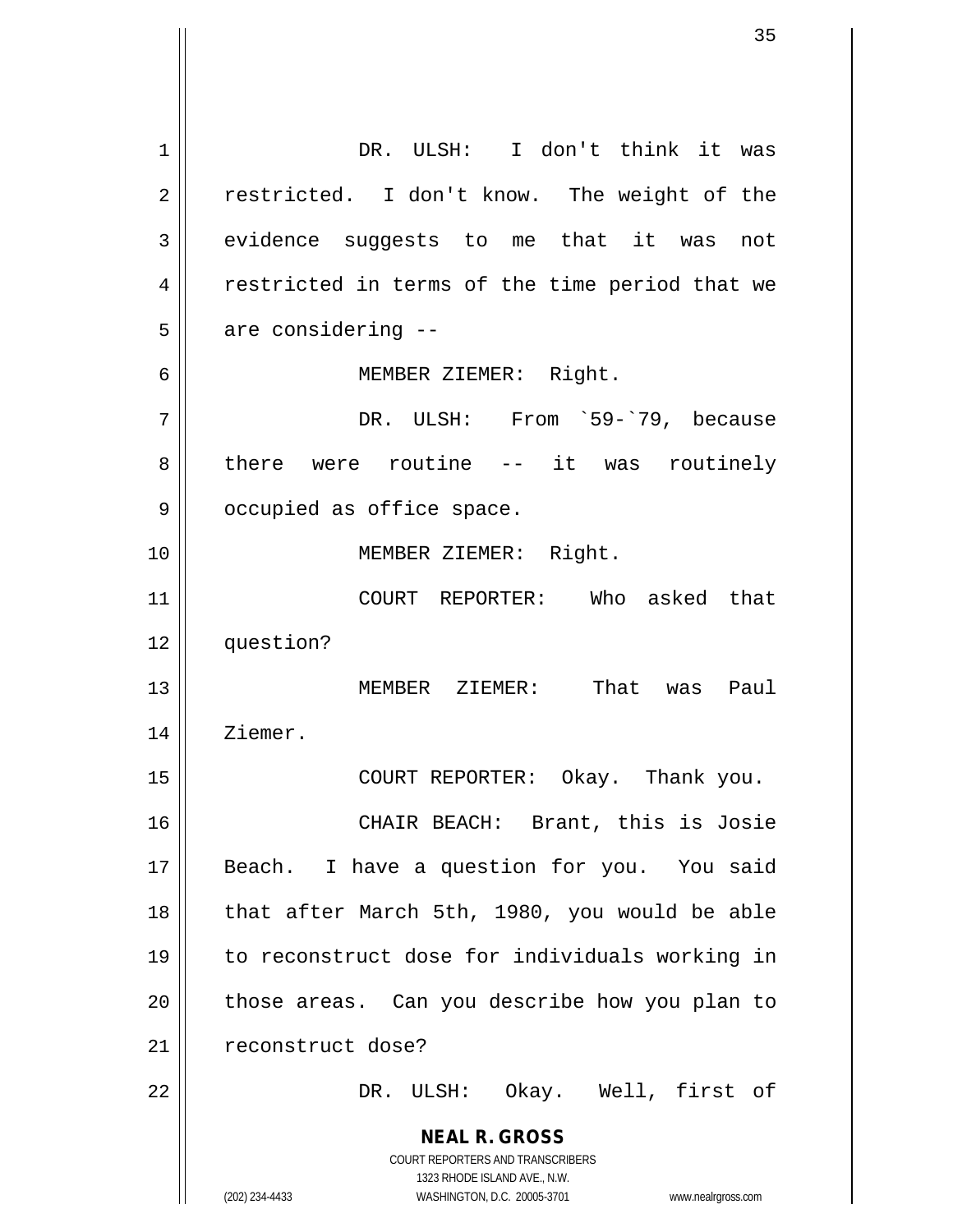**NEAL R. GROSS** COURT REPORTERS AND TRANSCRIBERS 1323 RHODE ISLAND AVE., N.W. 1 all, we're recognizing that this would only 2 || apply to a few cancers. It would be lung and  $3 \parallel$  respiratory tract cancers, I think, that we 4 would consider radon dose for. 5 || CHAIR BEACH: Right. 6 DR. ULSH: But I think that what  $7 \parallel$  we would do, is bound it based on the highest 8 of the measured concentrations after the 9 remediation occurred. So it would be 10 somewhere in the neighborhood of, I would 11 guess, I'm just looking here. Maybe 15.4 12 picocuries per liter. Don't hold me to that  $13$  || exact number, but that's a ballpark estimate. 14 CHAIR BEACH: And that was taken 15 when? 16 DR. ULSH: The 15.4 was taken over 17 || the time period of March 3rd, 1980, to March 18 11th, 1980. 19 CHAIR BEACH: Okay. So do you 20  $\parallel$  have anything from 1980 to, say, I don't know, 21  $\parallel$  into the `90s? 22 DR. ULSH: Well, I can tell you

(202) 234-4433 WASHINGTON, D.C. 20005-3701 www.nealrgross.com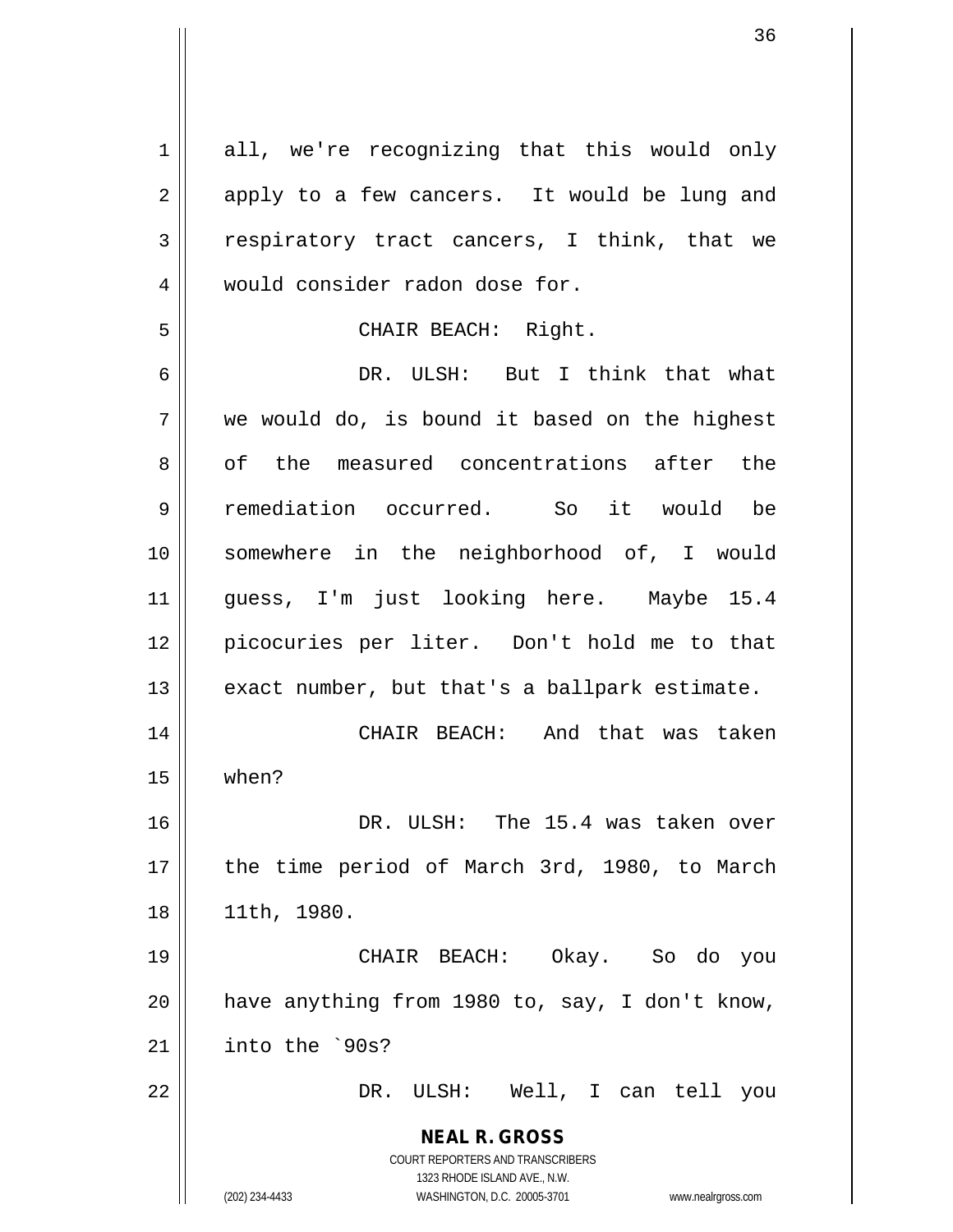$1 \parallel$  that the time period I've taken you up to so 2 far is from the health physicist's notes. 3 There were some follow-up documents that were 4 prepared, and these are memos that are also in 5 the SRDB. And it's from the same health 6 || physicist, but to different people. There's  $7 \parallel$  one dated in 1982, where apparently they, they 8 weren't satisfied with those levels that they 9 and measured. They were below the RCG, but 10 they, you know, for ALARA purposes, they 11 wanted to reduce them. 12 So in 1982, they went in and did 13 || some further sealing, and measured for radon-14 || 219 and 222. And what they found was that the 15 || 219 decay products is comparable to what would  $16$  be a guideline value for an uncontrolled area, 17 for example, in a residence. And, let's see. 18 || Only trace quantities of radon-222 decay 19 || products were observed. This is due to normal 20 background. And these were measurements that 21 were taken in March and April of 1982, and  $22$   $\parallel$  this is in SW-19.

> **NEAL R. GROSS** COURT REPORTERS AND TRANSCRIBERS

1323 RHODE ISLAND AVE., N.W. (202) 234-4433 WASHINGTON, D.C. 20005-3701 www.nealrgross.com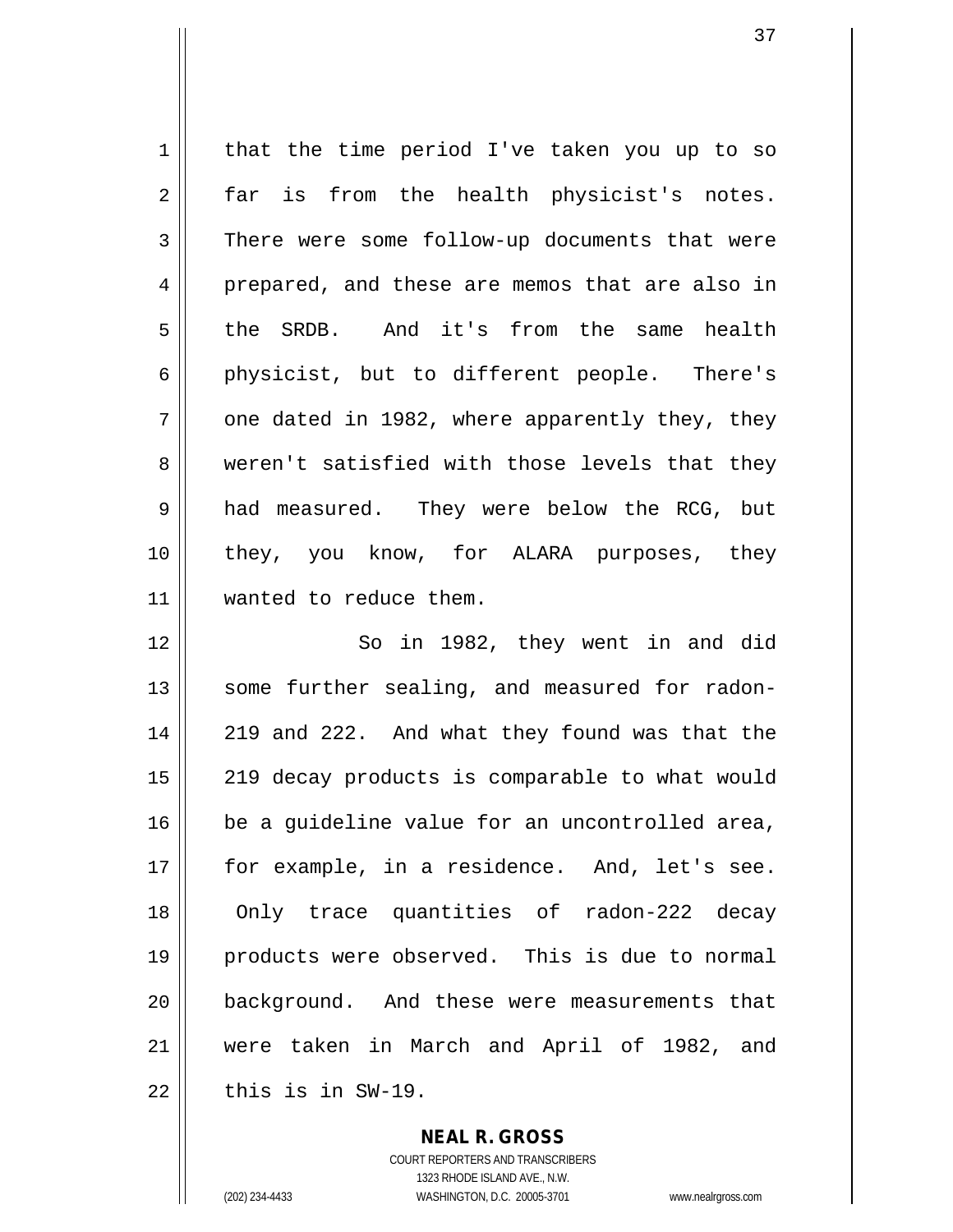1 | And then sometime -- I can't tell  $2 \parallel$  you exactly when, because I mean, we have this 3 || detailed account up to 1980, and then the 4 people that I talked to here, former Mound 5 workers, said that in 1990, which was right 6 around when they were working there, that  $7 \parallel$  area, SW-19, was no longer routinely occupied.  $8 \parallel$  So they didn't have office space in there 9 || anymore. They, they did say that people could 10 go in on a short-term, temporary basis to do 11 specific jobs, but not routinely occupied. 12 || But I don't know when that happened, any more 13 definitely than some time between 1980 and  $14$  |  $30$ . 15 And then the next piece of

16 information that I have is a memo that's dated 17 April 3rd, 1990, and it says on March 27th, 18 1990, that health physicists made some 19 measurements in this room. It's a little 20 || convoluted. It's an indirect method. And 21 they were looking for radon-219 and they 22 measured 0.2% and 0.1% of the DAC for radon-

**NEAL R. GROSS**

COURT REPORTERS AND TRANSCRIBERS 1323 RHODE ISLAND AVE., N.W. (202) 234-4433 WASHINGTON, D.C. 20005-3701 www.nealrgross.com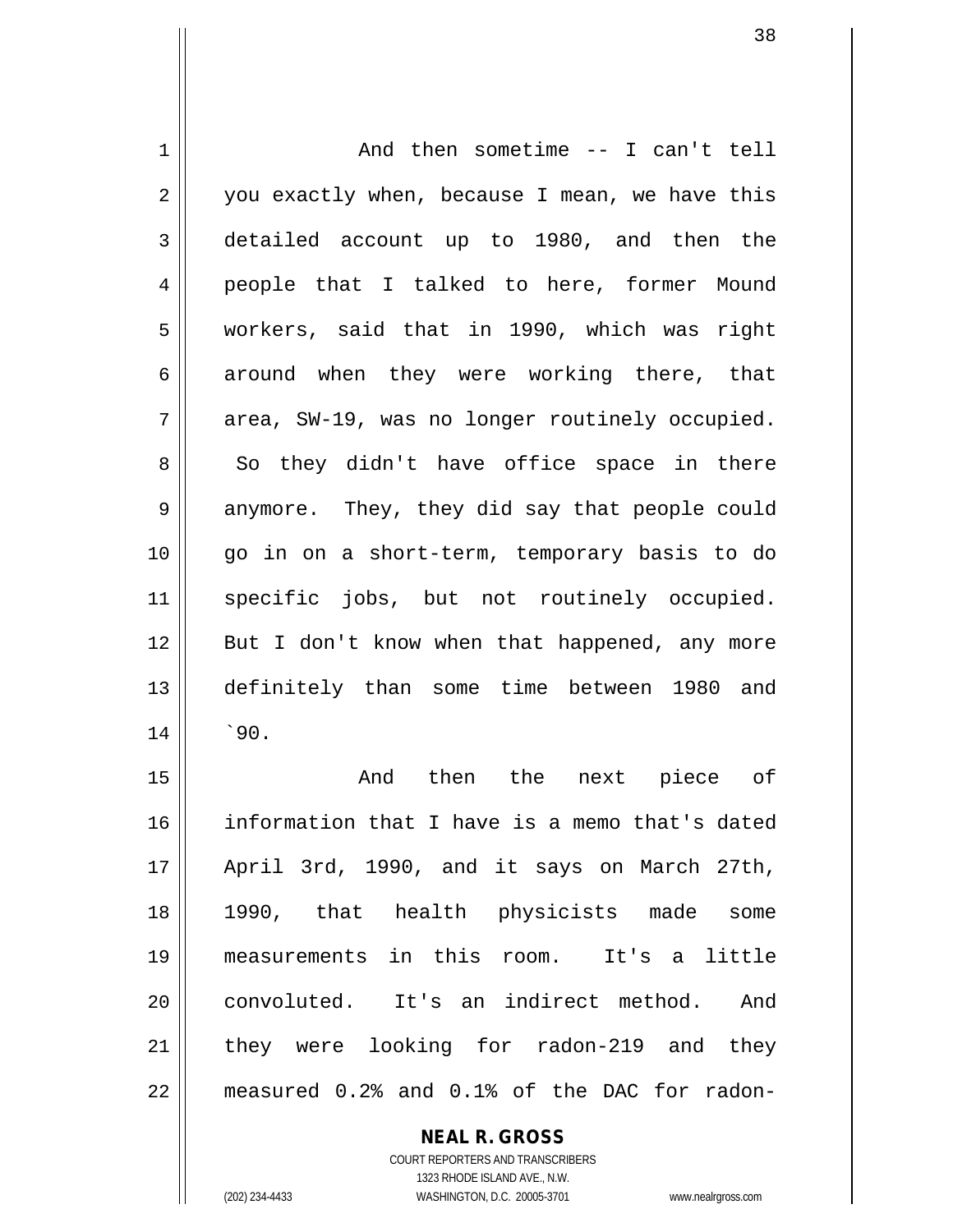1 219. So this is about 0.7 picocuries per 2 l liter.

 $3 \parallel$  So the answer -- the long answer  $4 \parallel$  to your question, Josie, is that at periodic 5 times after 1980, we have confirmatory  $6 \parallel$  sampling that shows low measurements. It was  $7 \parallel$  also told to me anecdotally, that when people 8 went in after 1980, so around, you know, in  $9 \parallel$  the 80s and 90s, when they did work in these 10 || rooms, they did radon monitoring. But we 11 || don't have that data. We haven't located it. 12 || CHAIR BEACH: Okay. 13 DR. MAKHIJANI: Brant, this is 14 || Arjun. Are there any measurements from other 15 || rooms that you've come across? 16 DR. ULSH: The only -- well, the 17 measurements that I've seen from other rooms, 18 || Arjun, are all relatively close by to SW-19. 19 They measured daughter products outside, you 20 || know, right outside of SW-19. And they were  $21$  |  $\phantom{1}$  low. But I don't have measurements from other  $22$  |  $\sqrt{2}$  rooms in the building.

> **NEAL R. GROSS** COURT REPORTERS AND TRANSCRIBERS

> > 1323 RHODE ISLAND AVE., N.W.

(202) 234-4433 WASHINGTON, D.C. 20005-3701 www.nealrgross.com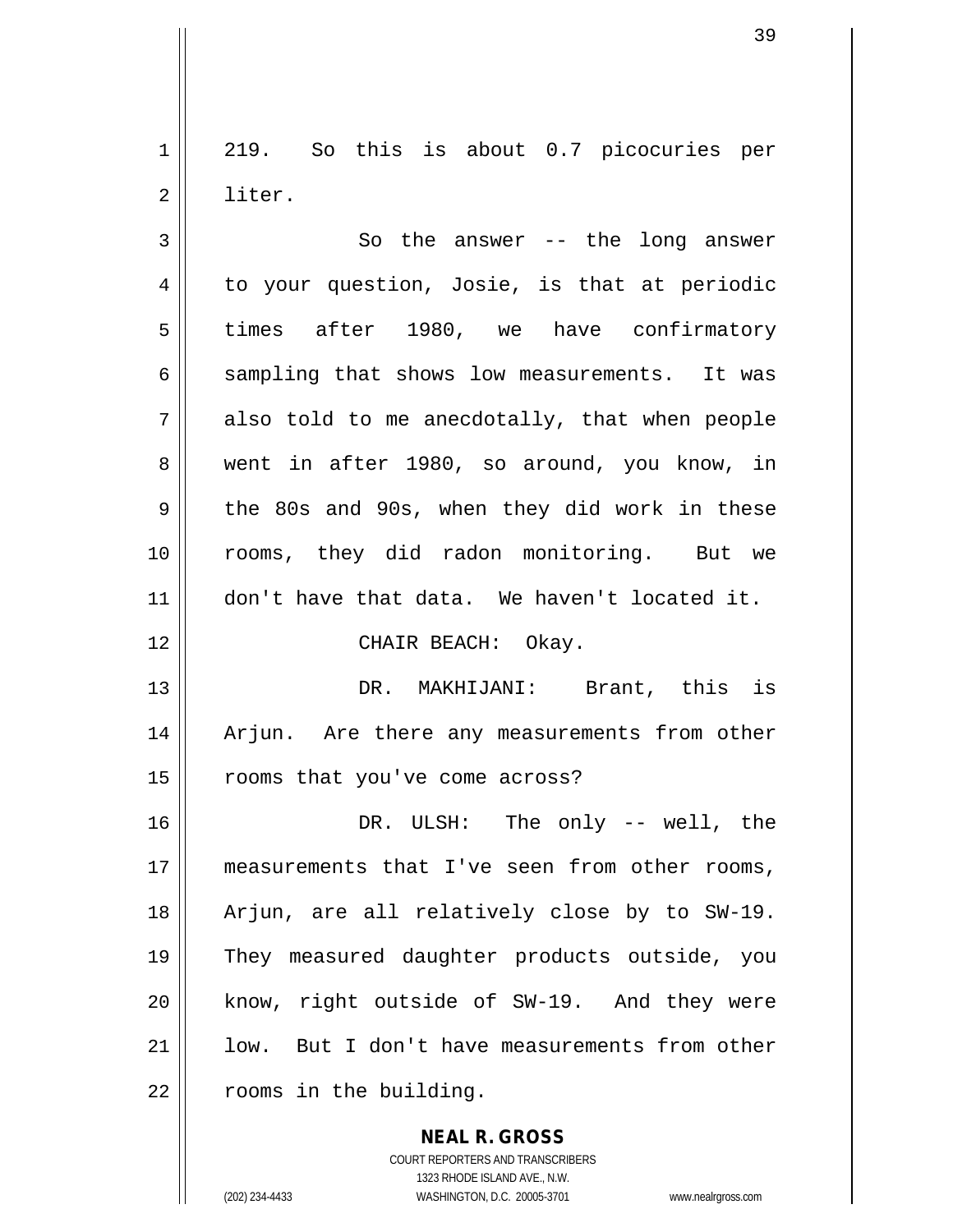| 1  | DR. MAKHIJANI: I found a                                                                            |
|----|-----------------------------------------------------------------------------------------------------|
| 2  | document, 1994 radon levels in SW-11. It                                                            |
| 3  | doesn't seem to be a complete document. I                                                           |
| 4  | found several documents that were pieces of                                                         |
| 5  | documents, actually, so it's a little bit                                                           |
| 6  | difficult to interpret. But, so far as I can                                                        |
| 7  | see, these were measurements in SW-11, in 1994                                                      |
| 8  | --                                                                                                  |
| 9  | DR. ULSH: Okay.                                                                                     |
| 10 | DR. MAKHIJANI: -- that were more                                                                    |
| 11 | than 700 picocuries per liter of radon. And                                                         |
| 12 | apparently they were vented. They were, they                                                        |
| 13 | were doing some venting at the time. I don't                                                        |
| 14 | have a diagram of the physical arrangement or                                                       |
| 15 | whether measurements were made. I can give                                                          |
| 16 | you the SRDB number.                                                                                |
| 17 | DR. ULSH: Okay, yes. What is                                                                        |
| 18 | that, Arjun?                                                                                        |
| 19 | DR. MAKHIJANI: 8691.                                                                                |
| 20 | DR. ULSH: 8691 SRDB. Okay. I                                                                        |
| 21 | will take a look at that. I am not familiar                                                         |
| 22 | with it. Let's see, you said SW-11?                                                                 |
|    | <b>NEAL R. GROSS</b>                                                                                |
|    | COURT REPORTERS AND TRANSCRIBERS                                                                    |
|    | 1323 RHODE ISLAND AVE., N.W.<br>(202) 234-4433<br>WASHINGTON, D.C. 20005-3701<br>www.nealrgross.com |
|    |                                                                                                     |

 $\mathsf{I}$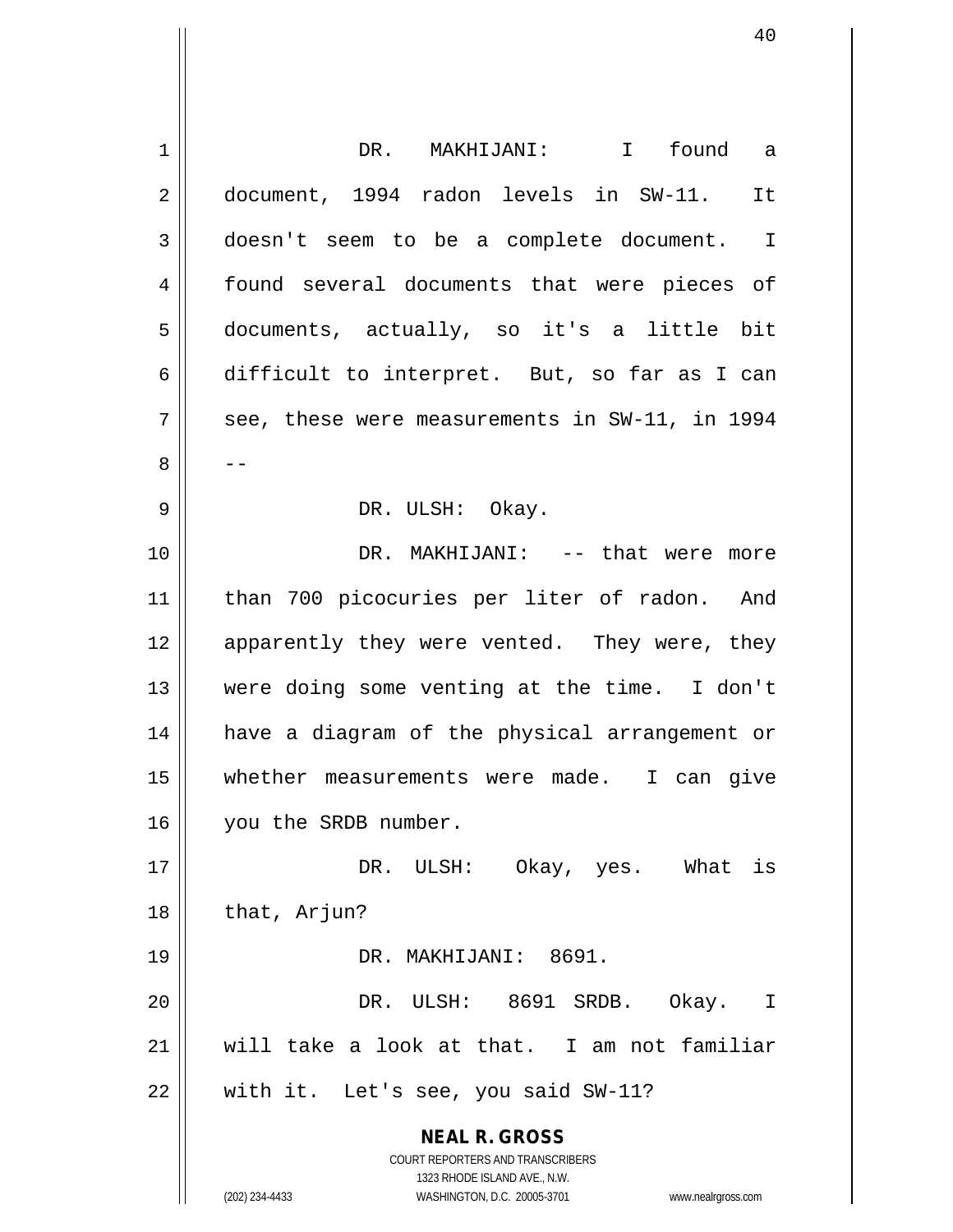| $\mathbf 1$ | DR. MAKHIJANI: Yes.                                      |
|-------------|----------------------------------------------------------|
| 2           | DR. ULSH: Oh, I see SW-11. It is                         |
| 3           | right next door to SW-19.                                |
| 4           | DR. MAKHIJANI: Yes, so it might                          |
| 5           | have had some communication with this tunnel.            |
| 6           | Apparently, these were -- I suspect these                |
| 7           | were D&D type of, you know, measurements they            |
| 8           | were doing, in connection with, with D&D                 |
| 9           | activities or planned D&D activities. So I'm             |
| 10          | not sure of the configuration or the state of            |
| 11          | decommissioning of the building.                         |
| 12          | But you can see right away, as                           |
| 13          | soon as you open it, the -- it says average              |
| 14          | weighted concentration, 737.6 picocuries per             |
| 15          | liter emitted from the building, you know.               |
| 16          | Then they have a stack flow number of 2.5                |
| 17          | curies, and so on, so there is some data                 |
| 18          | there. It is a little bit hard to figure out.            |
| 19          | DR. ULSH: That gives me a little                         |
| 20          | bit more information. I was thinking -- as               |
| 21          | you were describing that, I was thinking that            |
| 22          | SW-11 is where the stack was when they pulled            |
|             | <b>NEAL R. GROSS</b><br>COURT REPORTERS AND TRANSCRIBERS |

1323 RHODE ISLAND AVE., N.W.

 $\prod$ 

 $\mathsf{I}$ 

(202) 234-4433 WASHINGTON, D.C. 20005-3701 www.nealrgross.com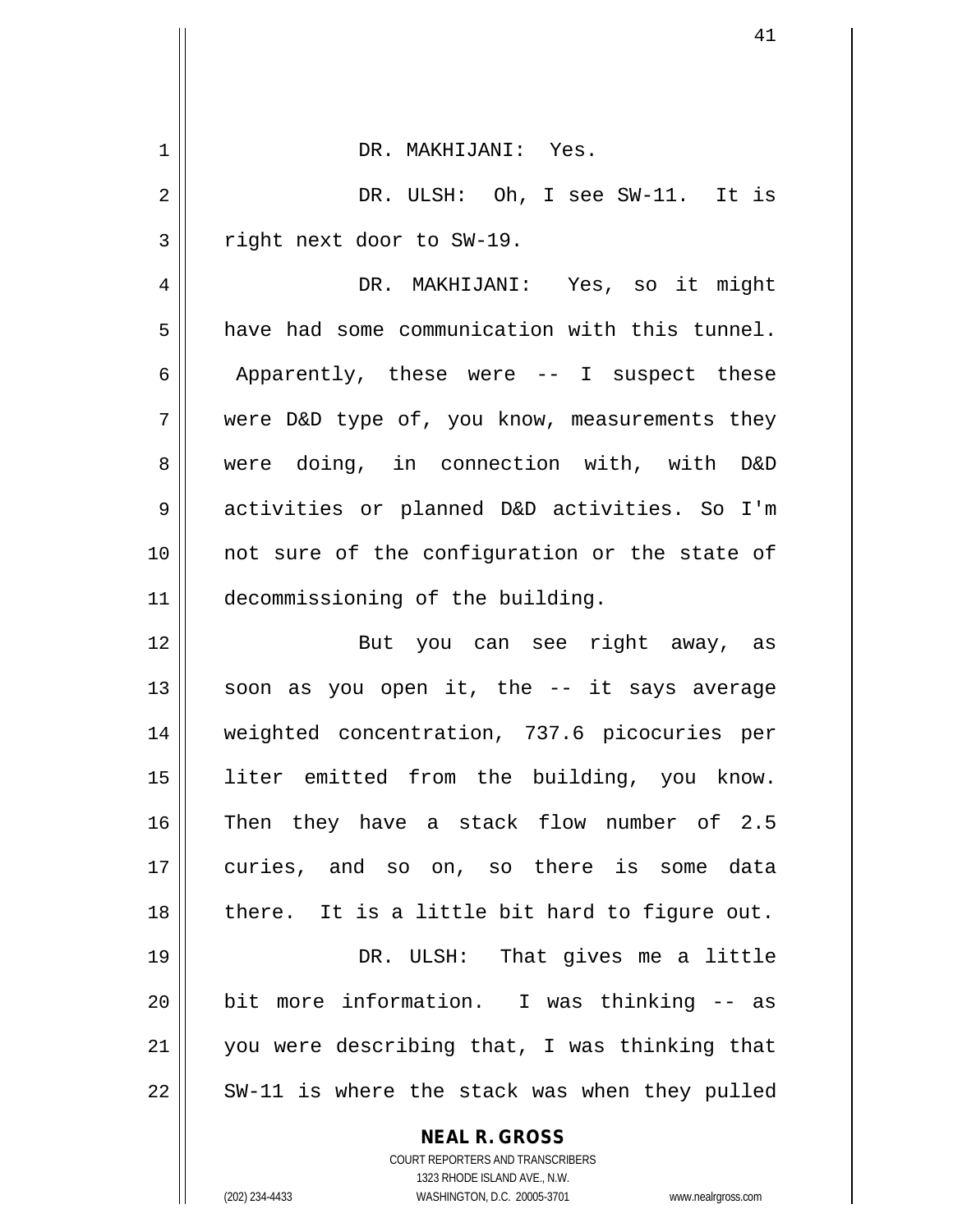| 1  | the air out of the tunnel and sent it up a     |
|----|------------------------------------------------|
| 2  | stack. So I think what you're looking at, now  |
| 3  | I don't know, because I've got to go look at   |
| 4  | this document, but I think what you're looking |
| 5  | at is measurements of the gas that was pulled  |
| 6  | off of the tunnel and sent up the stack, and   |
| 7  | that's measured in the stack. But again, I     |
| 8  | have to look at that document to make sure.    |
| 9  | DR. MAKHIJANI: Yes. As I say, I                |
| 10 | did, I did not know, I could not interpret     |
| 11 | from this document what it was.                |
| 12 | DR. MAURO: And Brant, this is                  |
| 13 | John. I think that's a very important          |
| 14 | question, if that was a measurement made in    |
| 15 | the room, as opposed to a measurement made at  |
| 16 | a stack. It changes everything.                |
| 17 | John, I would be<br>DR. NETON:                 |
| 18 | surprised if that's actually a room            |
| 19 | measurement. This is Jim. But I might make     |
| 20 | one, one observation here. One statement.      |
| 21 | That, you know, this is an 83.14 petition,     |
| 22 | initiated by NIOSH, to add a Class. It in no   |
|    | <b>NEAL R. GROSS</b>                           |

 $\mathsf{II}$ 

1323 RHODE ISLAND AVE., N.W. (202) 234-4433 WASHINGTON, D.C. 20005-3701 www.nealrgross.com

COURT REPORTERS AND TRANSCRIBERS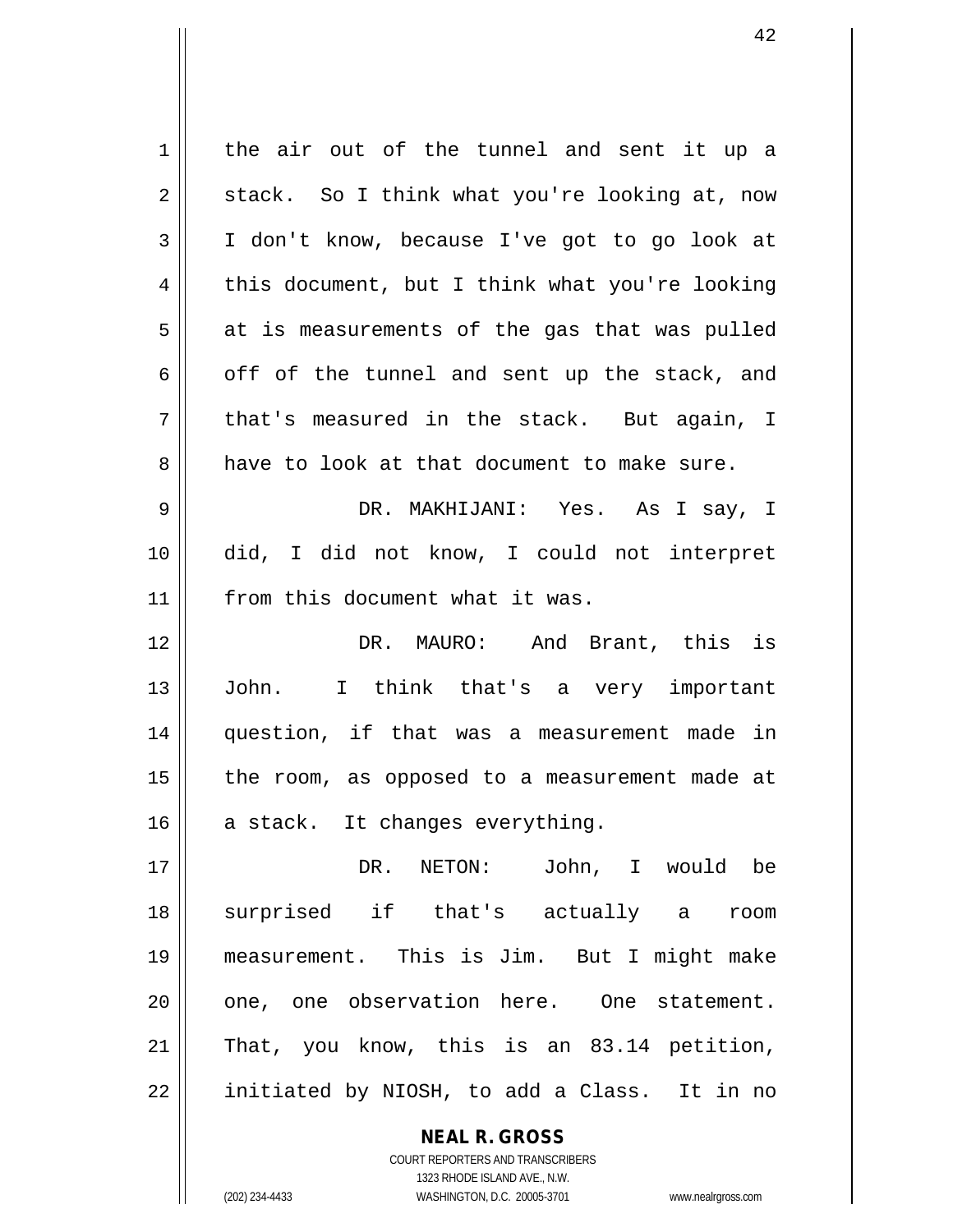**NEAL R. GROSS** COURT REPORTERS AND TRANSCRIBERS 1323 RHODE ISLAND AVE., N.W. (202) 234-4433 WASHINGTON, D.C. 20005-3701 www.nealrgross.com 1 way precludes the extension of this radon 2 || Class beyond the date prescribed, which I  $3 \parallel$  think is 1980. All we're saying with this 4 | Class Definition right now, is that we have 5 || identified, at this point in time, a Class  $6 \parallel$  that we would like to add, and get resolution 7 for these claimants as soon as possible. And 8 it would not, you know, bias any further 9 | evaluation after the, you know, the Class 10 Definition ends. 11 || DR. MAURO: Fair enough. 12 CHAIR BEACH: Jim, that's a good 13 point. Thank you, Brant. Are you, do you 14 || still have more for your presentation? 15 DR. ULSH: Are you talking about  $16$  today? 17 CHAIR BEACH: Yes, this morning. 18 || DR. ULSH: No. No, that's pretty 19 much all I have, Josie. 20 CHAIR BEACH: Okay. Any other 21 questions for Brant, before Joe comes in with  $22$  | his questions and comments?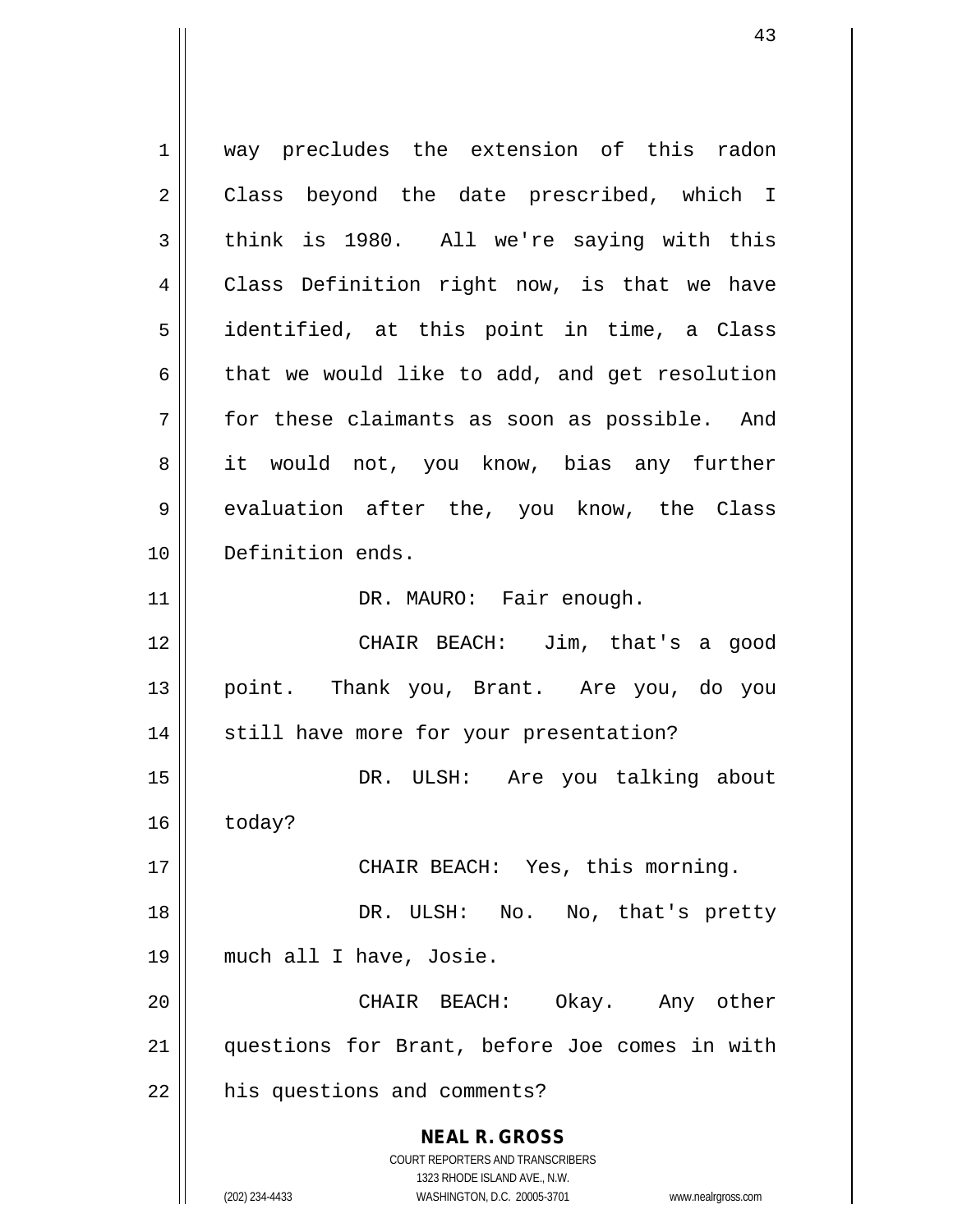**NEAL R. GROSS** COURT REPORTERS AND TRANSCRIBERS 1 || MEMBER PRESLEY: This is Bob 2 | Presley. I don't. 3 || CHAIR BEACH: Okay, thanks. 4 MEMBER ZIEMER: I -- this is 5 | Ziemer. I am okay on it. 6 CHAIR BEACH: Thank you. Phil, 7 Brad? 8 || (No response.) 9 CHAIR BEACH: Joe, are you ready? 10 || MR. FITZGERALD: I'm ready. 11 || CHAIR BEACH: Okay. 12 || MR. FITZGERALD: Good morning. 13 || CHAIR BEACH: Good morning. 14 || SC&A QUESTIONS AND REMAINING ISSUES 15 MR. FITZGERALD: We originally 16 raised the radon issue in the Site Profile 17  $\vert$  review back in 2006-7. And, at that time, we 18 had a number of issues, one of which was we 19 || felt there was a, a radon issue for the R and  $20$  || SW complex as a whole. No, no single room,  $21$  even though, admittedly, you know, we have 22 || this series of measurements in SW-19. Based

1323 RHODE ISLAND AVE., N.W.

(202) 234-4433 WASHINGTON, D.C. 20005-3701 www.nealrgross.com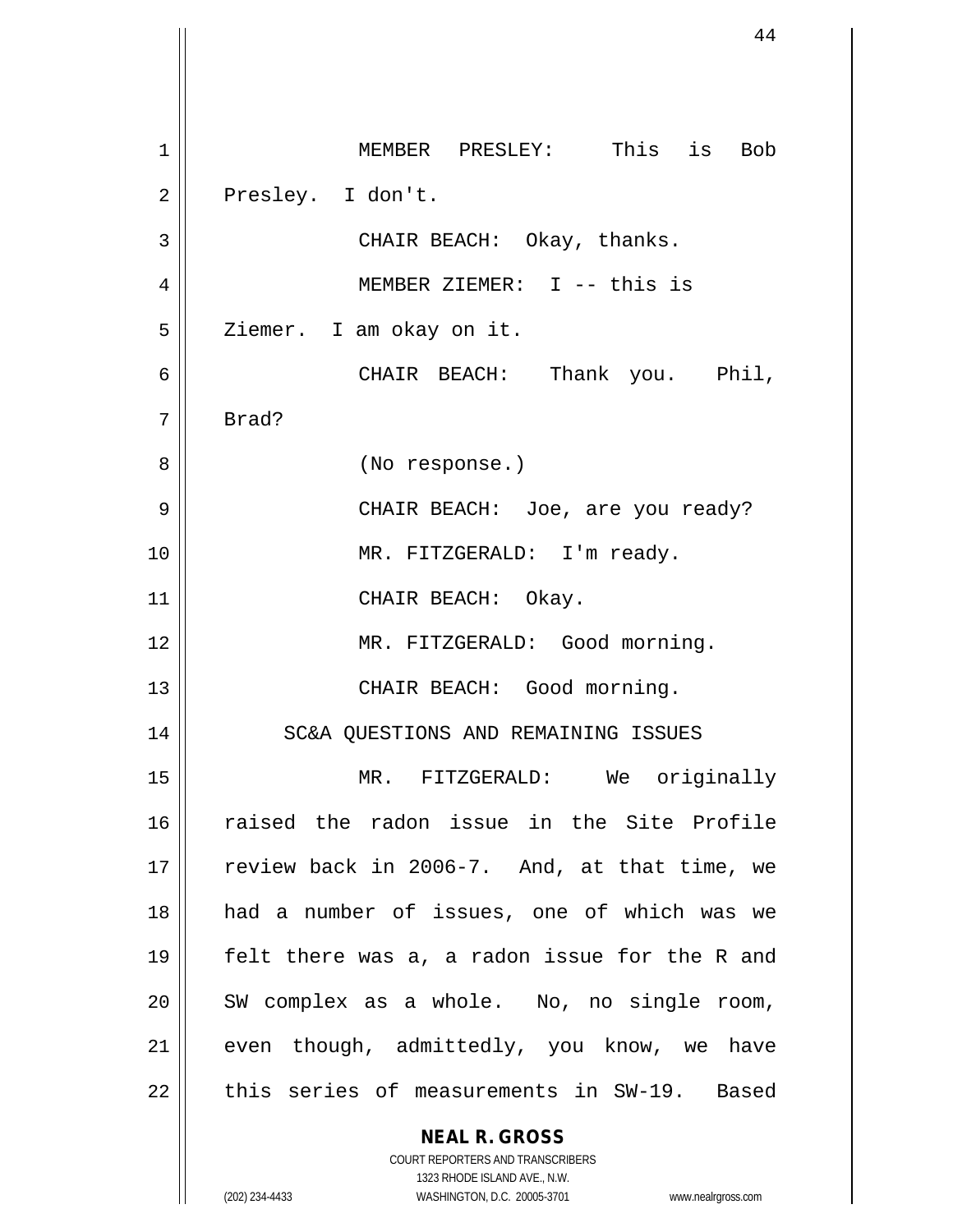1 on our interviews of former rad techs that 2 were in R building, for example, you have a  $3 \parallel$  circumstance, just backing up a little bit, in 4 | terms of operations.

5 Imagine you have a, you know, a  $6 \parallel$  radium cave with large quantities of radium, 7 thorium and actinium. It was a real -- a 8 hotbed. And the remedial action was 9 essentially to, you know, bulldoze over it, to 10 sort of landfill it in place, and then to put  $11$  a concrete cap over it, and then build the R 12 and SW complex on top of it, in the 60s. And  $13$  in the process, there was a tunnel that was 14 | constructed, as Brant had mentioned.

15 || But as far as having, you know, 16 || sort of a worst case scenario, you have a 17 substantial radium, thorium and actinium 18 || source term under this building. The tunnel 19 affords a convenient accumulation point, which 20 || sort of gives you a perfect storm, where you 21 have a concentration of these gases under the  $22$  | building. Now that tunnel, as we point out in

## **NEAL R. GROSS**

COURT REPORTERS AND TRANSCRIBERS 1323 RHODE ISLAND AVE., N.W. (202) 234-4433 WASHINGTON, D.C. 20005-3701 www.nealrgross.com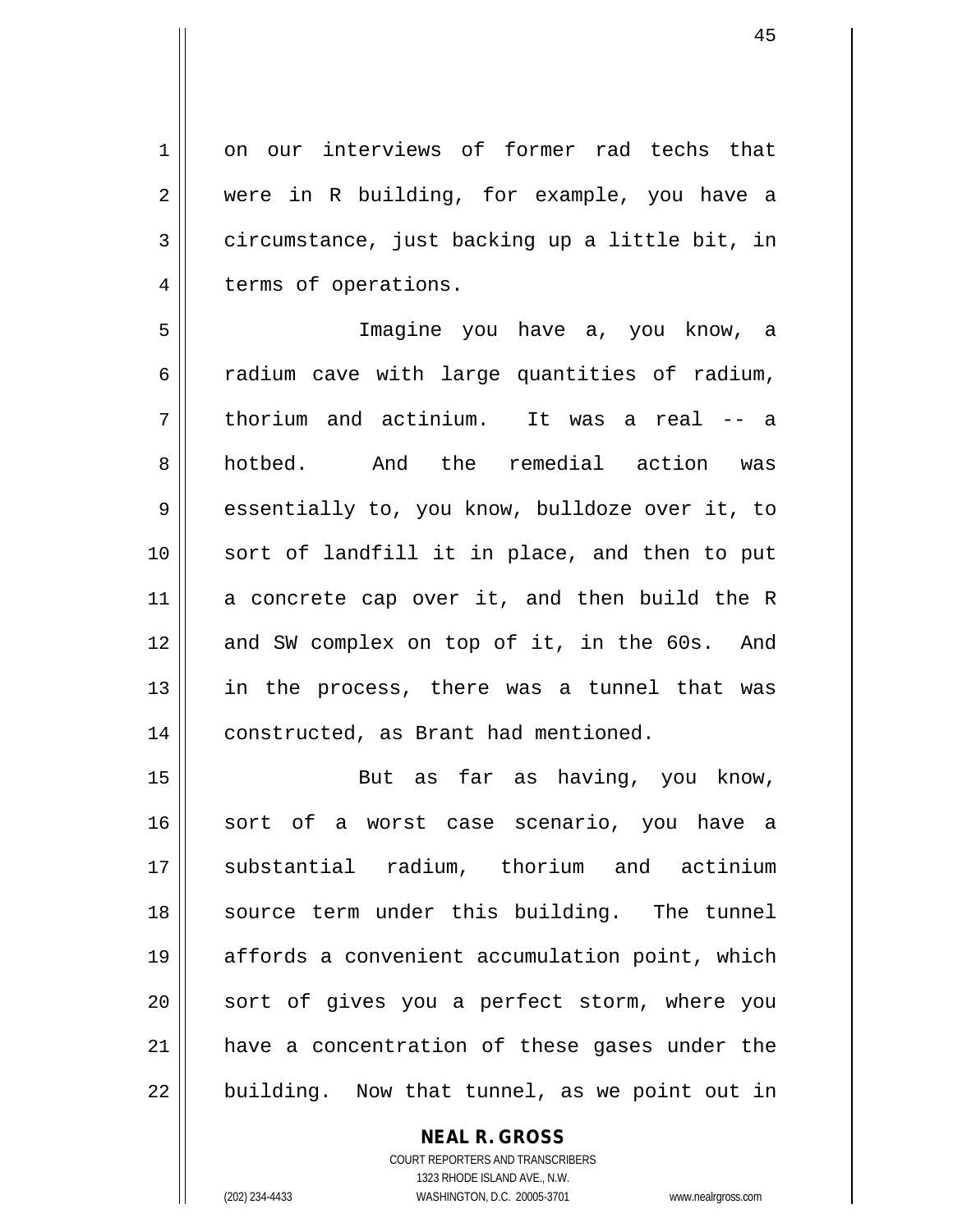1 | the Site Profile, ran under several or more SW 2 || rooms, including 19, 11, I think 3, and  $3 \parallel$  abutted the foundation of R building. 4 | So, you know, as far as a conduit,  $5 \parallel$  what we expressed in the Site Profile at that  $6 \parallel$  time was a concern that certainly there was a 7 chance of infiltration along that foundation 8 ll line. And with the amount of intrinsic 9 pressure involved with the radon, certainly 10 would be a substantial source. 11 || The Mand more so, and this is based on 12 || our interviews with the rad techs, former rad 13 techs in R building. You know, you had, 14 | because it was a tritium operation, obviously, 15 you had negative pressure in the R and SW 16 complex, a lot of fume hoods and what have 17 you. And what they told us is, you know, 18 when you -- during the operating day, when you 19 turned the fume hoods on, when the fume hoods 20 || were operating, they literally would peg out  $21$  on their counters -- this is in R building,  $22$  | not SW-19 -- over fissures and cracks in their

**NEAL R. GROSS**

COURT REPORTERS AND TRANSCRIBERS 1323 RHODE ISLAND AVE., N.W. (202) 234-4433 WASHINGTON, D.C. 20005-3701 www.nealrgross.com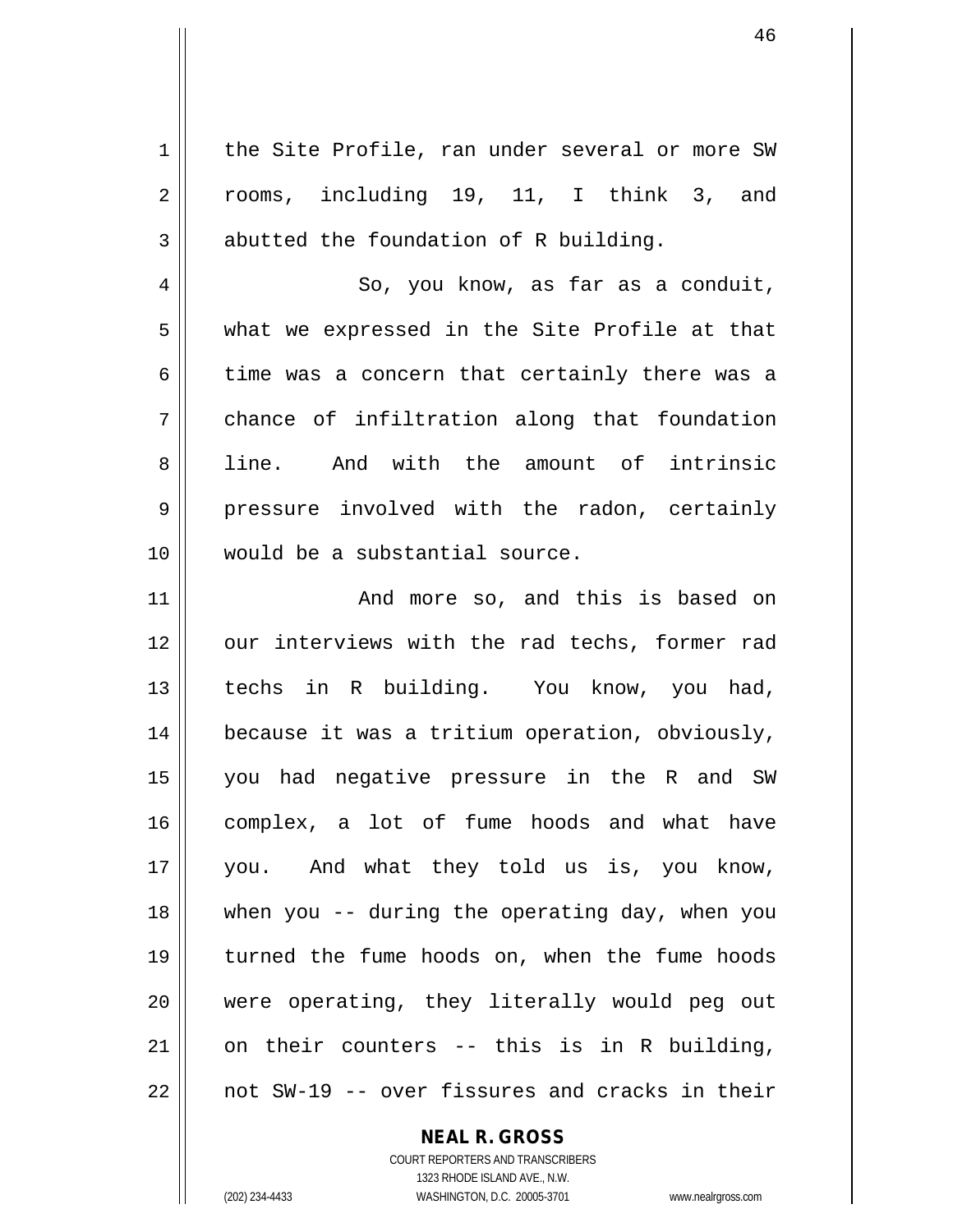1 | foundations, they would peg out with their 2 | counters.

3 And their concern, of course was  $4 \parallel$  the, was the -- what was streaming through is 5 || radon, and as we know now, probably actinon  $6 \parallel$  and thoron as well. So what we expressed at  $7 \parallel$  that time, and what we carried forward into 8 || the SEC evaluation, was a concern that you had 9 || a large source underlying the, underlying SW-10 19 as a room, but certainly with the tunnel, 11 and the fact that it was essentially bulldozed 12 and capped, a source that would contribute to, 13 || likely, multiple rooms in both SW and R. And 14 with the interviews, and not only the rad 15 techs, but a couple of HPs, it looked like 16 certainly there was a radon issue in that 17 building.

18 || Now, historically, and we can pick 19 this up as well, management attributed a lot  $20$  || of the elevated radon to an adjoining coal-21 || fired plant that wasn't too far away, so they  $22$  || were  $-$  you know, when radon came up as an

> COURT REPORTERS AND TRANSCRIBERS 1323 RHODE ISLAND AVE., N.W. (202) 234-4433 WASHINGTON, D.C. 20005-3701 www.nealrgross.com

**NEAL R. GROSS**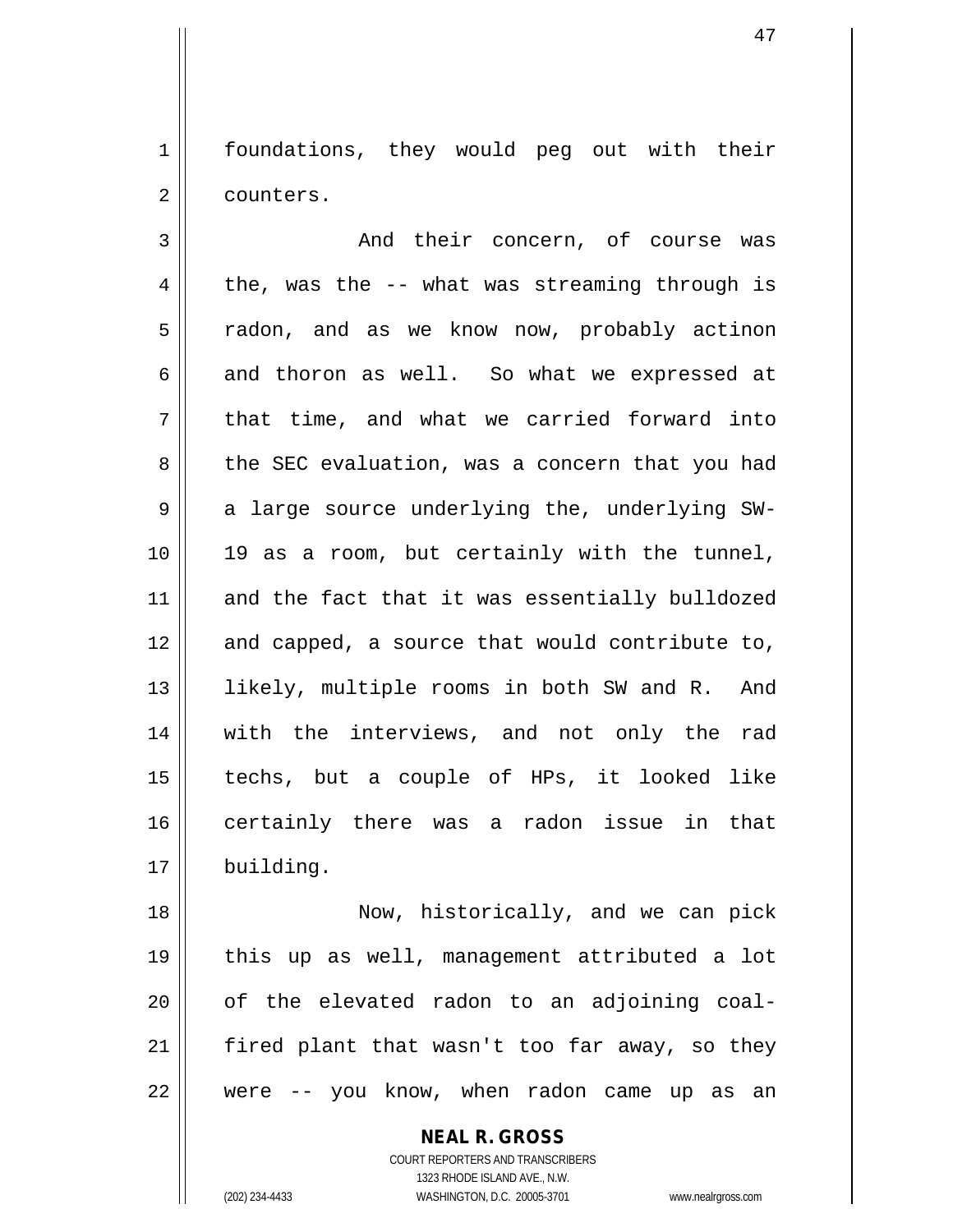1 || issue in that building, they tended to 2 attribute it to environmental sources. But  $3 \parallel$  clearly, there was this technically enhanced 4 || natural source that was under the building.

5 Now, I want to go back to -- and  $6 \parallel$  this gets to our issue. Certainly the reason  $7 \parallel$  there was a flurry of measurements in 1980, 8 there was an individual that was sitting at a 9 desk in SW-19, who happened to be lung 10 counted, and they found a relatively 11 substantial alpha count in his lungs which 12 || they were concerned about being plutonium. 13 || And they could not figure out how somebody who 14 was sitting in an office in SW could in fact 15 be exposed to plutonium. And that, that led  $16$  to the, you know, the supposition that it must 17 || be radon. And that's where the measurements 18 come from.

19 And you know, again, there was the 20 || venting that Brant talked about, in terms of 21 the early part of `80 to alleviate the  $22$  || situation because they were seeing a lot of

> **NEAL R. GROSS** COURT REPORTERS AND TRANSCRIBERS 1323 RHODE ISLAND AVE., N.W. (202) 234-4433 WASHINGTON, D.C. 20005-3701 www.nealrgross.com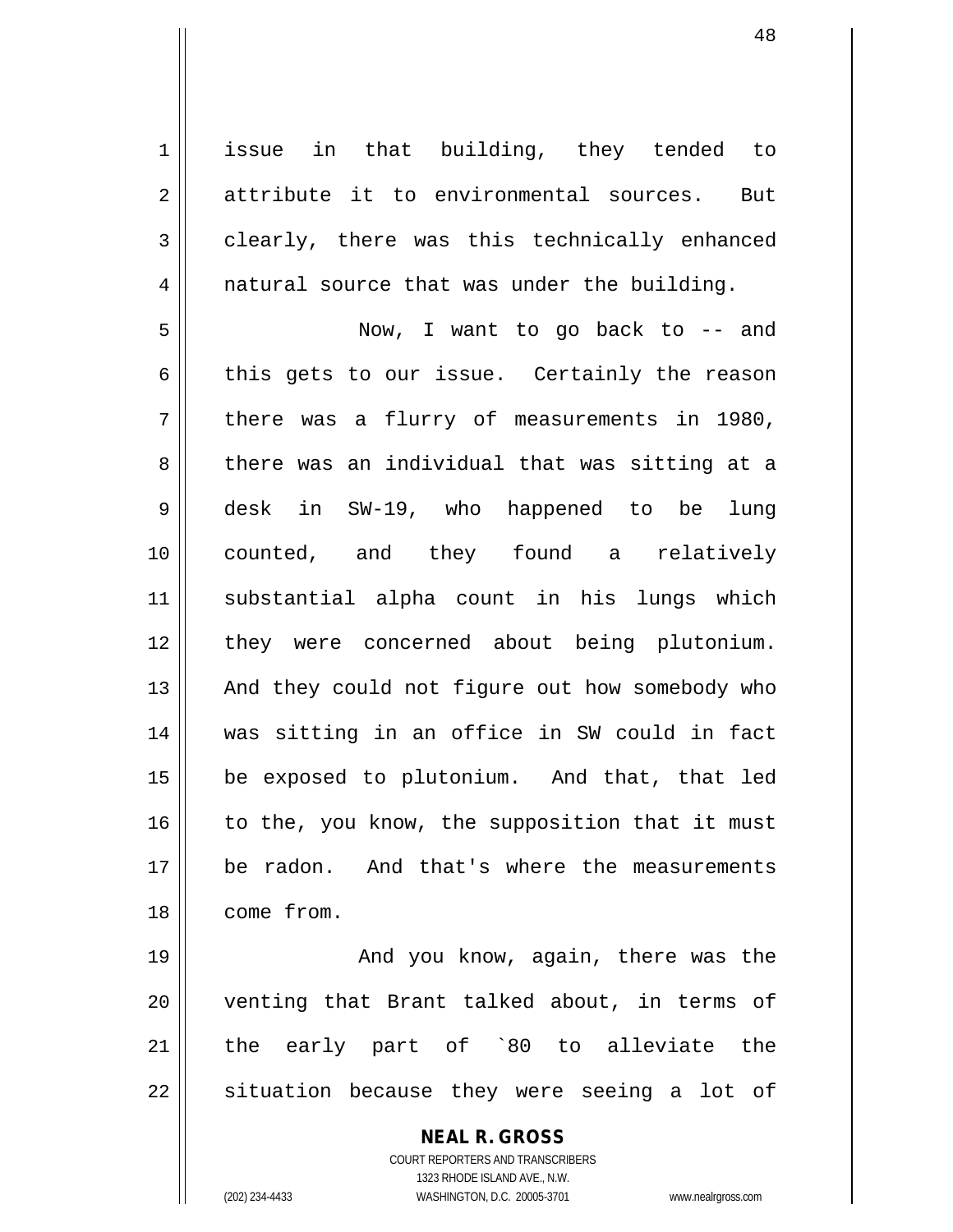| $\mathbf 1$ | that streaming through. But I want to make                                                          |
|-------------|-----------------------------------------------------------------------------------------------------|
| 2           | the point that the step function of claiming                                                        |
| 3           | mitigation in 1980 -- there's two issues for                                                        |
| 4           | One is the fact that we believe the<br>us.                                                          |
| 5           | evidence, weight of the evidence points to a                                                        |
| 6           | much broader concern, exposure pathway for                                                          |
| 7           | radon, actinon and thoron in the SW/R complex,                                                      |
| 8           | beyond SW-19. I think there's a number of                                                           |
| 9           | data points for that, a number of interviews                                                        |
| 10          | for that.                                                                                           |
| 11          | And also, this question of 1980                                                                     |
| 12          | being the step function where you could rely                                                        |
| 13          | on that measurement in 1980 as being, in a                                                          |
| 14          | way, credible enough to base dose                                                                   |
| 15          | reconstruction. I think we, again, have                                                             |
| 16          | concerns over that. And starting with the                                                           |
| 17          | individual, for example, that was lung tested                                                       |
| 18          | originally. They lung tested him again. They                                                        |
| 19          | did a lung count on him in the Fall of 1980,                                                        |
| 20          | about six months after mitigation.                                                                  |
| 21          | And this is in the October 24th,                                                                    |
| 22          | 1980 memorandum, subject Elevated Radon Levels                                                      |
|             |                                                                                                     |
|             | <b>NEAL R. GROSS</b>                                                                                |
|             | COURT REPORTERS AND TRANSCRIBERS                                                                    |
|             | 1323 RHODE ISLAND AVE., N.W.<br>(202) 234-4433<br>WASHINGTON, D.C. 20005-3701<br>www.nealrgross.com |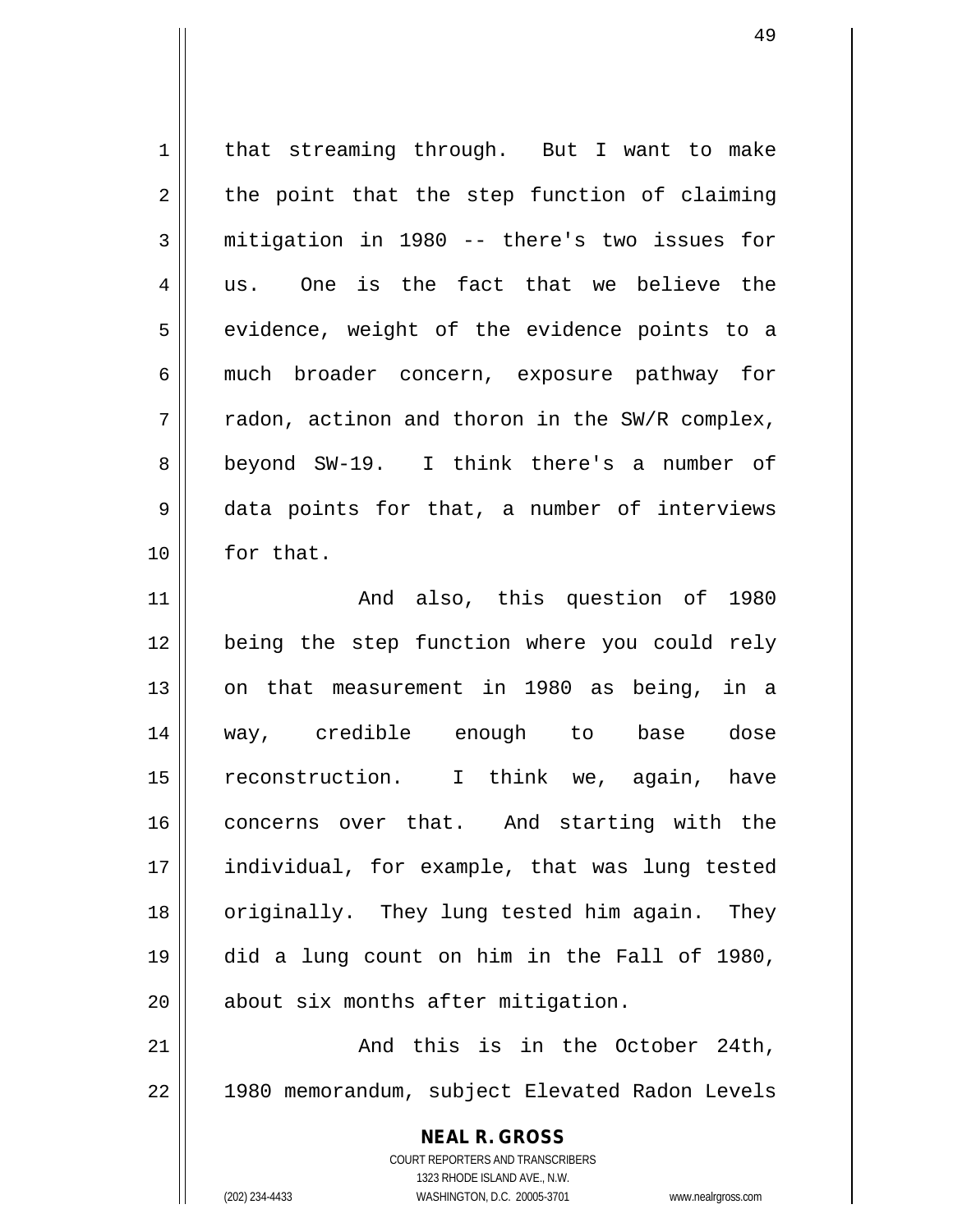1 || in SW-19. And they were certainly hoping to  $2 \parallel$  go back and just demonstrate that after they  $3 \parallel$  did all the venting and what have you, that  $4 \parallel$  this individual sitting there, in fact, his 5 | lung counts would go down.

6 Unfortunately, his lung counts 7 went up. And there's a paragraph or two in  $8 \parallel$  that memorandum which speaks to, you know,  $9 \parallel$  their concern about, you know, it says here. 10 Several questions still remain. If the radon 11 || has been reduced by a factor of ten, why were 12 || so-and-so's latest lung counts as high as or 13 higher than before? You know, what is the 14 significance of these lung counts? And they 15 went back and tried to figure out what was 16 going on, but what they were surmising was 17 || that the air entering the room contained radon 18 at high concentrations, but with low 19 concentrations of decay products, because 20 || there was little delay. In other words, the 21 | equilibrium issue.

22 However, now there was not enough

**NEAL R. GROSS** COURT REPORTERS AND TRANSCRIBERS 1323 RHODE ISLAND AVE., N.W. (202) 234-4433 WASHINGTON, D.C. 20005-3701 www.nealrgross.com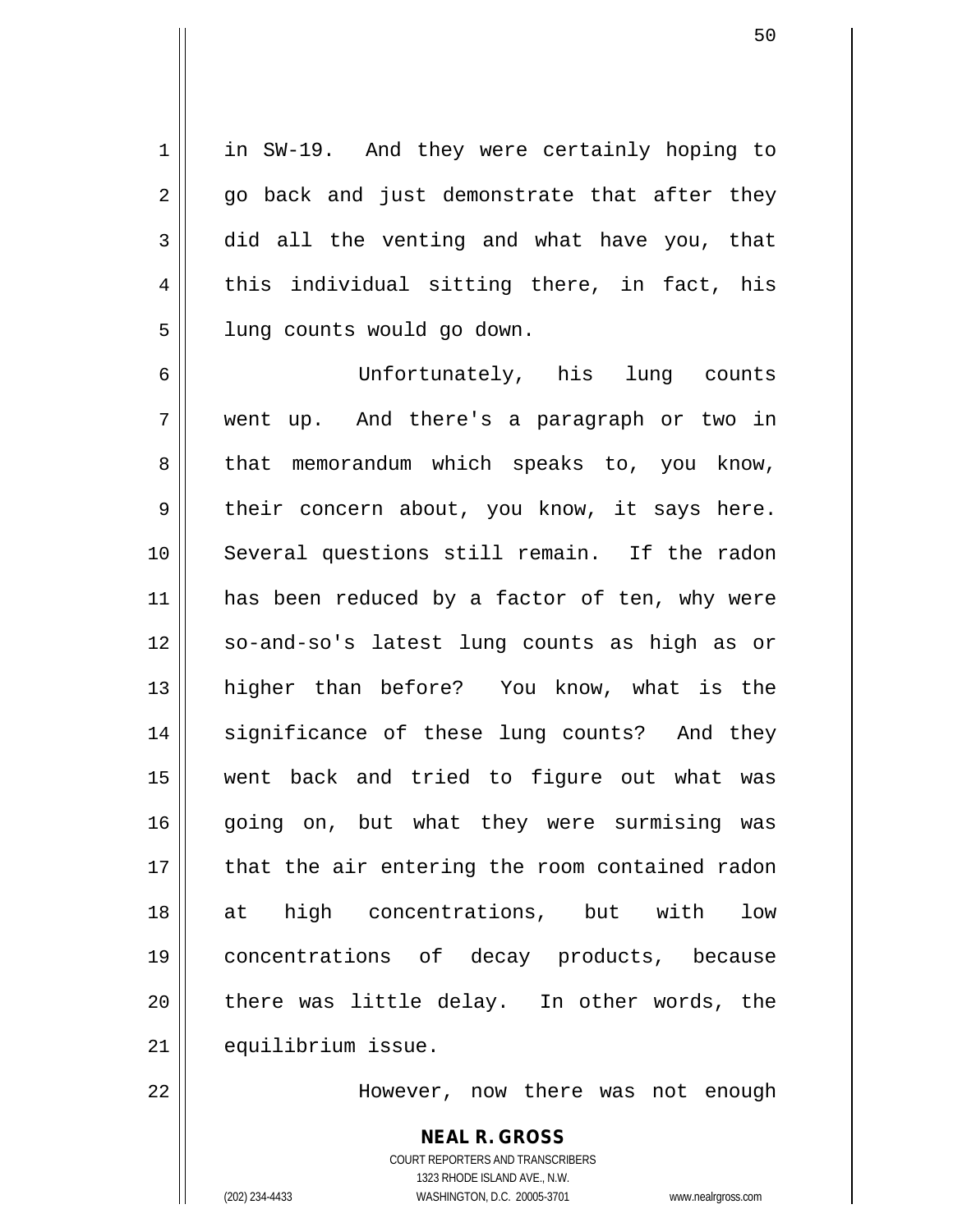1 | time for a daughter to build up to a 2 || significant level, equilibrium with radon.  $3 \parallel$  But now, the potential existed for decay 4 || products to build up to very high levels. And 5 || now it appears that the radon is more aged 6 when it enters the room, and the decay 7 products are approximately 30% equilibrium 8 We with the radon.

9 My reason to raise this, and you 10 know, certainly we can go back to this, is 11 || that yes, they did mitigate, they did put a 12 pipe in there. But certainly they were 13 questioning exactly what was going on in that 14 || room. And with radon, I think you have a real  $15$  challenge, because I think you have both the 16 variability with the operations, meaning that 17 you have to be very careful when you take the 18 measurements. I mean, I think some of these 19 notes that Brant and I have looked at, it's 20 made very clear that if you take the 21 measurements during the operating day, you're 22 || going to get a much different measurement than

**NEAL R. GROSS**

COURT REPORTERS AND TRANSCRIBERS 1323 RHODE ISLAND AVE., N.W. (202) 234-4433 WASHINGTON, D.C. 20005-3701 www.nealrgross.com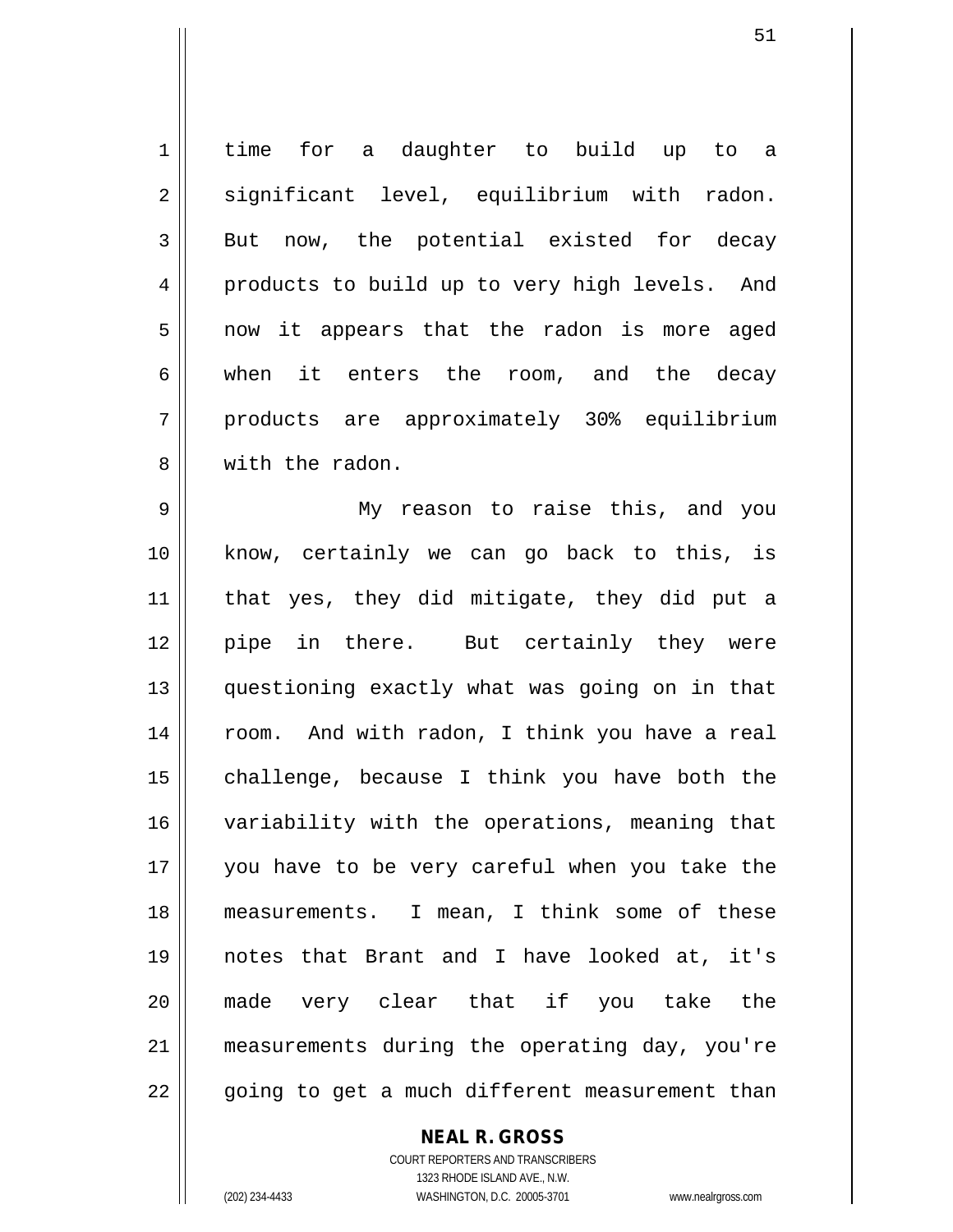1 | if you took it on the weekends, because you 2 a have the fume hoods and negative pressure 3 drawing in the radon from below. So you are  $4 \parallel$  going to have somewhat higher levels.

5 || The other issue is just simply if 6 you take a PERM over a week versus a grab  $7 \parallel$  sample, the -- certainly the sampling over a 8 week, this is John's issue. It's going to be 9 much, much more credible than a grab sample, 10 because again, the variability of the radon is 11 going to be substantial over time and it's 12 || only averaged by taking it, perhaps, over a 13 || week or two. And that's made clear by these 14 notes as well.

15 But in this particular case, I 16 didn't see any documentation that, frankly, 17 || resolved the question. But the whole source 18 || of the concern, which was this individual in 19 SW-19, was in the end not necessarily resolved  $20$  as of the fall that year, primarily because  $21$  | they didn't see a whole lot of difference in 22 || the decay products they were picking up in his

> **NEAL R. GROSS** COURT REPORTERS AND TRANSCRIBERS 1323 RHODE ISLAND AVE., N.W.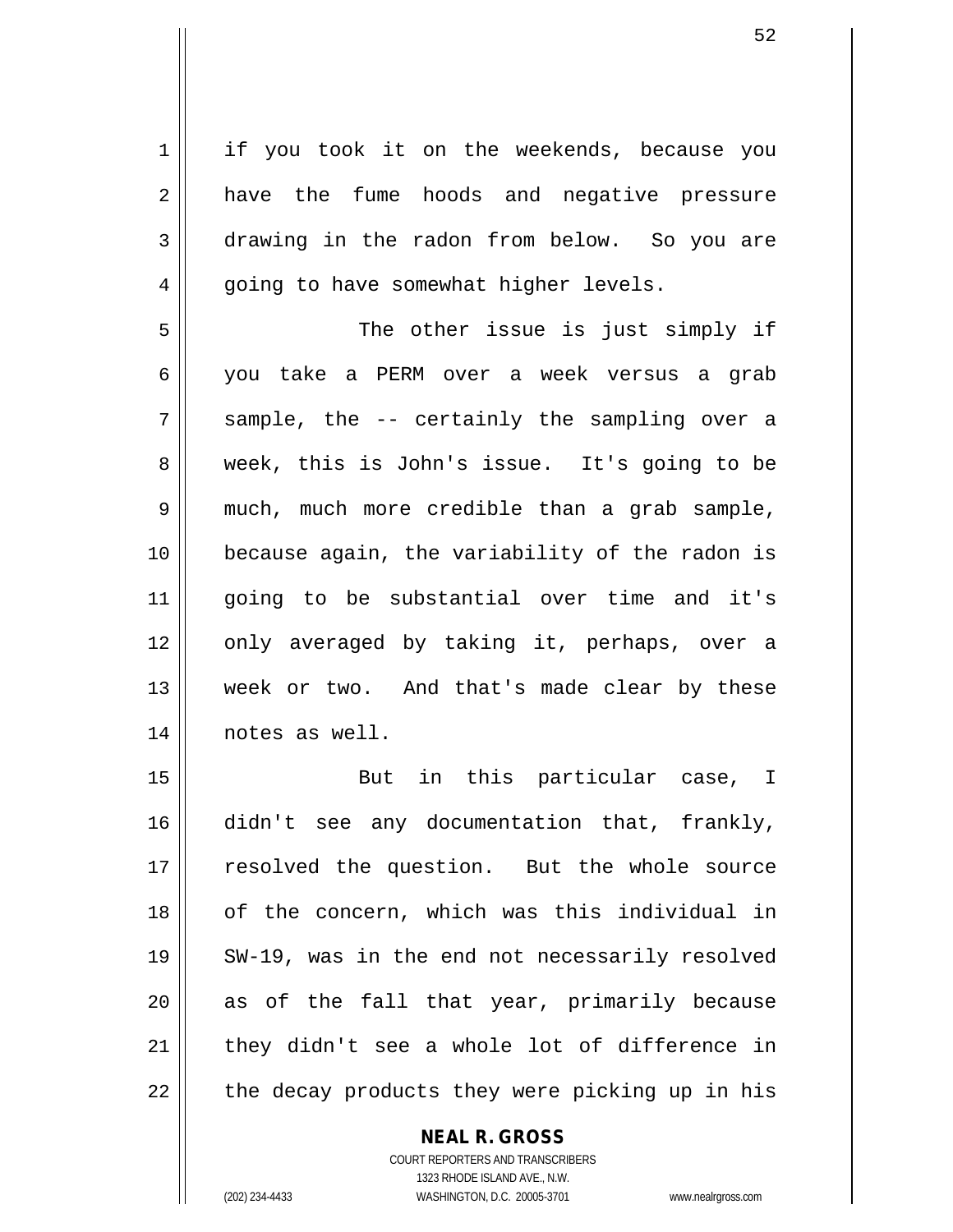$1$  lungs.

| $\overline{2}$ | Another issue, and again, I'm just                                                                                                                              |
|----------------|-----------------------------------------------------------------------------------------------------------------------------------------------------------------|
| $\mathfrak{Z}$ | going to walk through the same documentation                                                                                                                    |
| 4              | that I think we're all looking at, and I think                                                                                                                  |
| 5              | Brant referred to as well. There's a 1990                                                                                                                       |
| 6              | memorandum, which talked about going back and                                                                                                                   |
| 7              | doing additional measurements. Brant referred                                                                                                                   |
| 8              | to that, and the reason, and this is based on                                                                                                                   |
| 9              | the memorandum itself. The reason they were                                                                                                                     |
| 10             | going back, was they were seeing, quote,                                                                                                                        |
| 11             | radon-222 concentrations that had recently                                                                                                                      |
| 12             | been measured in the area that were an                                                                                                                          |
| 13             | appreciable fraction of the DAC.                                                                                                                                |
| 14             | So they were seeing elevated radon                                                                                                                              |
| 15             | levels in SW-19 that were of concern in 1990                                                                                                                    |
| 16             | because they have approached appreciable                                                                                                                        |
| 17             | fractions of the derived air concentration.                                                                                                                     |
| 18             | And they called this individual back, he's the                                                                                                                  |
| 19             | same one who did the `80 measurement, to take                                                                                                                   |
| 20             | additional measurements.                                                                                                                                        |
| 21             | And so, and his measurements -- he                                                                                                                              |
| 22             | did<br>confirmatory measurements<br>in<br>some                                                                                                                  |
|                | <b>NEAL R. GROSS</b><br>COURT REPORTERS AND TRANSCRIBERS<br>1323 RHODE ISLAND AVE., N.W.<br>(202) 234-4433<br>WASHINGTON, D.C. 20005-3701<br>www.nealrgross.com |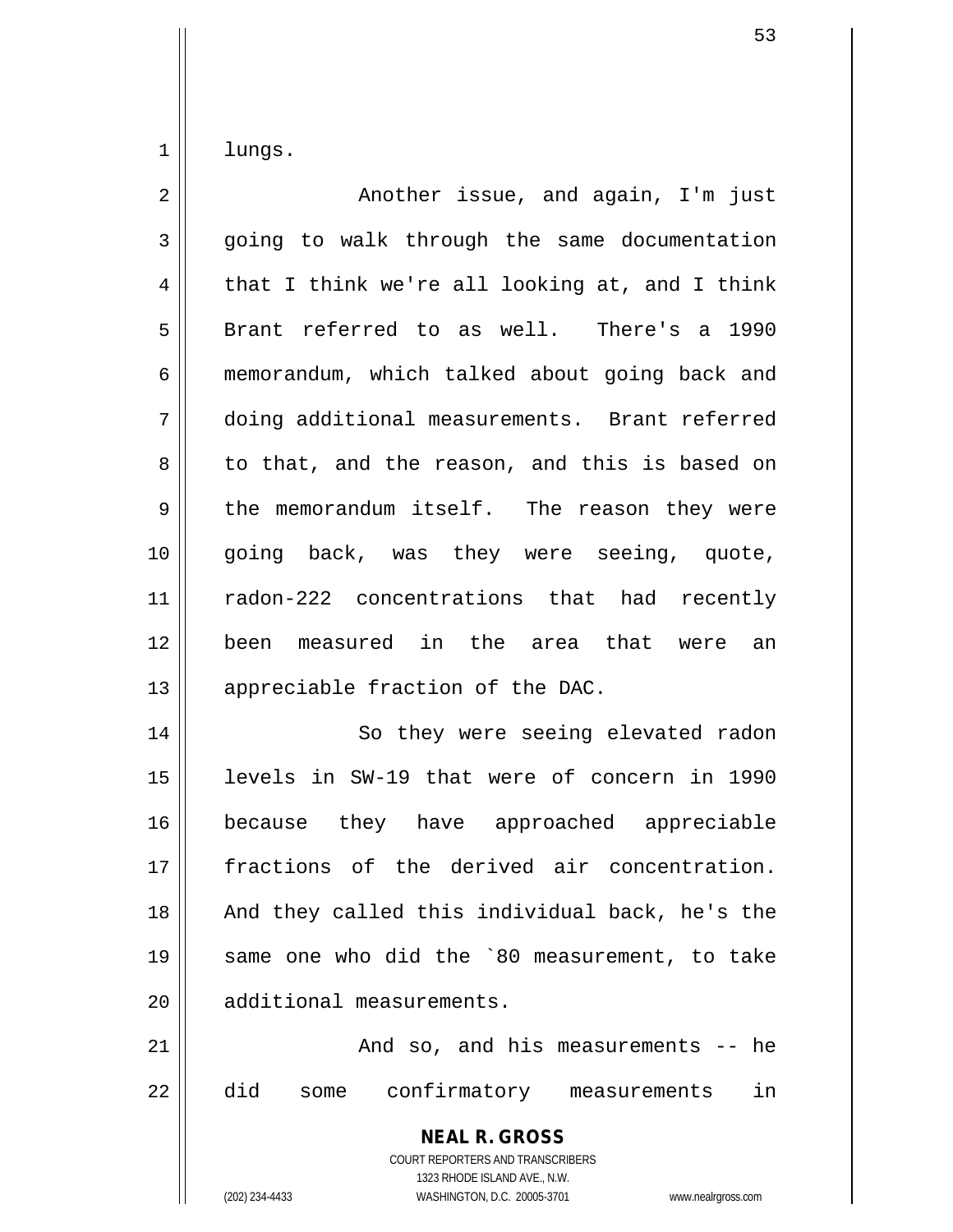1 || different places -- were relatively low and  $2 \parallel$  the memorandum goes on to say, this is 1990,  $3 \parallel$  goes on to say they couldn't quite figure out 4 why the disparity. But then he makes the case  $5 \parallel$  that you've got to be very careful where you 6 take your measurements because given the 7 variability of how the radon was flowing into 8 the room, if you chose one location over 9 another, you could get a much different 10 answer. That was sort of his bottom line. 11 || The Rand beyond that, you know. The 12 question of whether SW-19, in the measurements

13 || taken there, and I say measurements with a 14 quotation, with an asterisk, because 15 essentially there was only one measurement 16 taken after the mitigation, and then they had 17 taken some later. But I think the ones that 18 were taken later tended to vary over time. We 19 have one data point in `82, one data point in  $20$  || this 1990 memo that is mentioned.

21 You don't essentially have, I 22 don't believe, a credible number that you

> **NEAL R. GROSS** COURT REPORTERS AND TRANSCRIBERS 1323 RHODE ISLAND AVE., N.W. (202) 234-4433 WASHINGTON, D.C. 20005-3701 www.nealrgross.com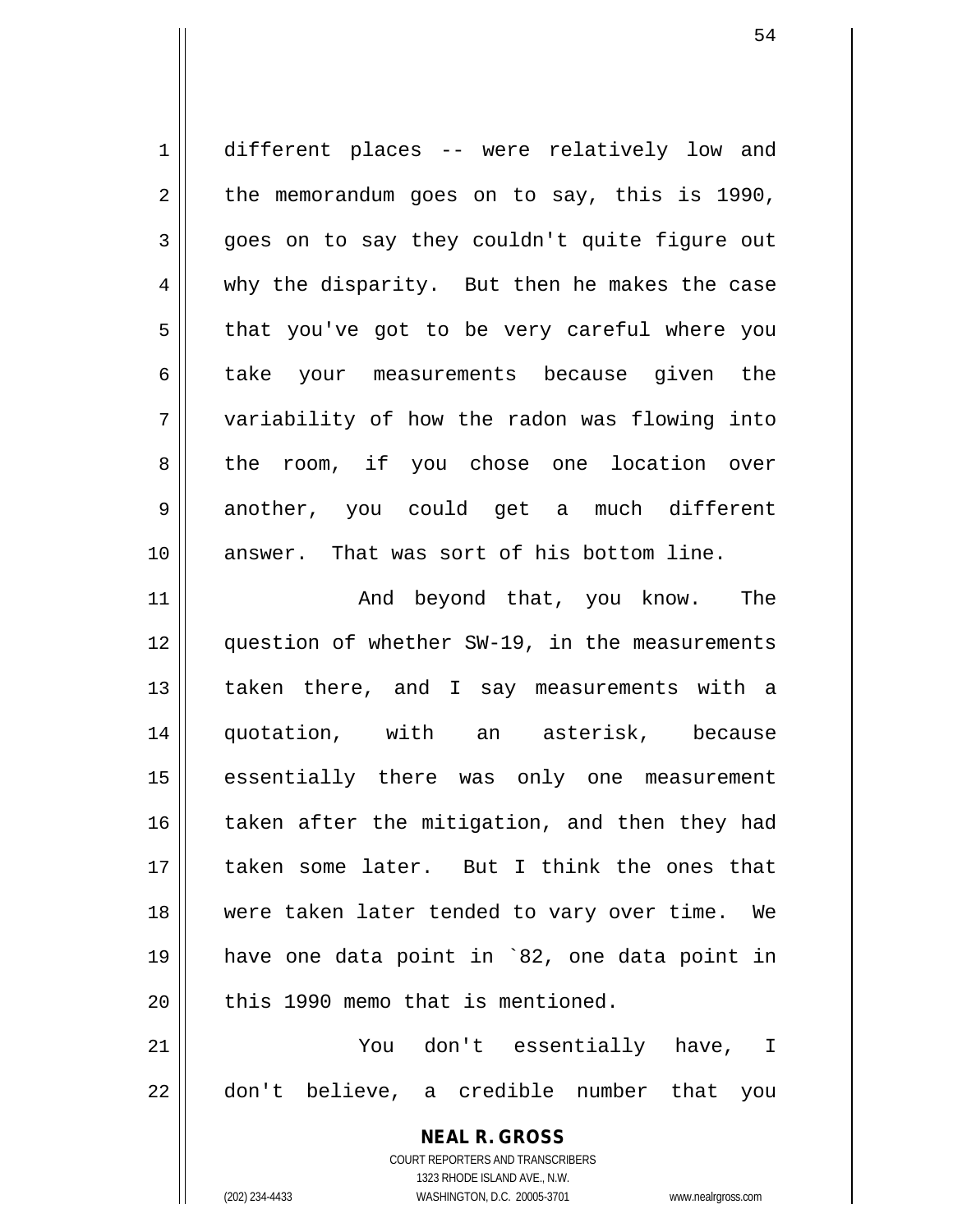| 1  | could base dose reconstruction on, because               |
|----|----------------------------------------------------------|
| 2  | it's a grab sample, you have the variability             |
| 3  | that was demonstrated by all these                       |
| 4  | measurements, and I can't say that there's               |
| 5  | enough substantial documentation that would              |
| 6  | show that the measurement in SW-19 was                   |
| 7  | bounding of all the other locations where --             |
| 8  | in SW and R, where you might, in fact, have              |
| 9  | had a very similar crack.                                |
| 10 | You know, cracks in foundations                          |
| 11 | are extremely common. In fact, again, when we            |
| 12 | interviewed these rad techs, they would                  |
| 13 | purposely put their counters over these cracks           |
| 14 | in R building to see the radon. And, I don't             |
| 15 | see how one can bound all of the complex on              |
| 16 | this one location. Particularly after it's               |
| 17 | shown that there's a variability even in that            |
| 18 | one location.                                            |
| 19 | So that's kind of where we're                            |
| 20 | coming from, that essentially there's enough             |
| 21 | information that raises doubt about, one,                |
| 22 | whether in fact the mitigation in SW-19 was              |
|    | <b>NEAL R. GROSS</b><br>COURT REPORTERS AND TRANSCRIBERS |

1323 RHODE ISLAND AVE., N.W.

 $\prod$ 

(202) 234-4433 WASHINGTON, D.C. 20005-3701 www.nealrgross.com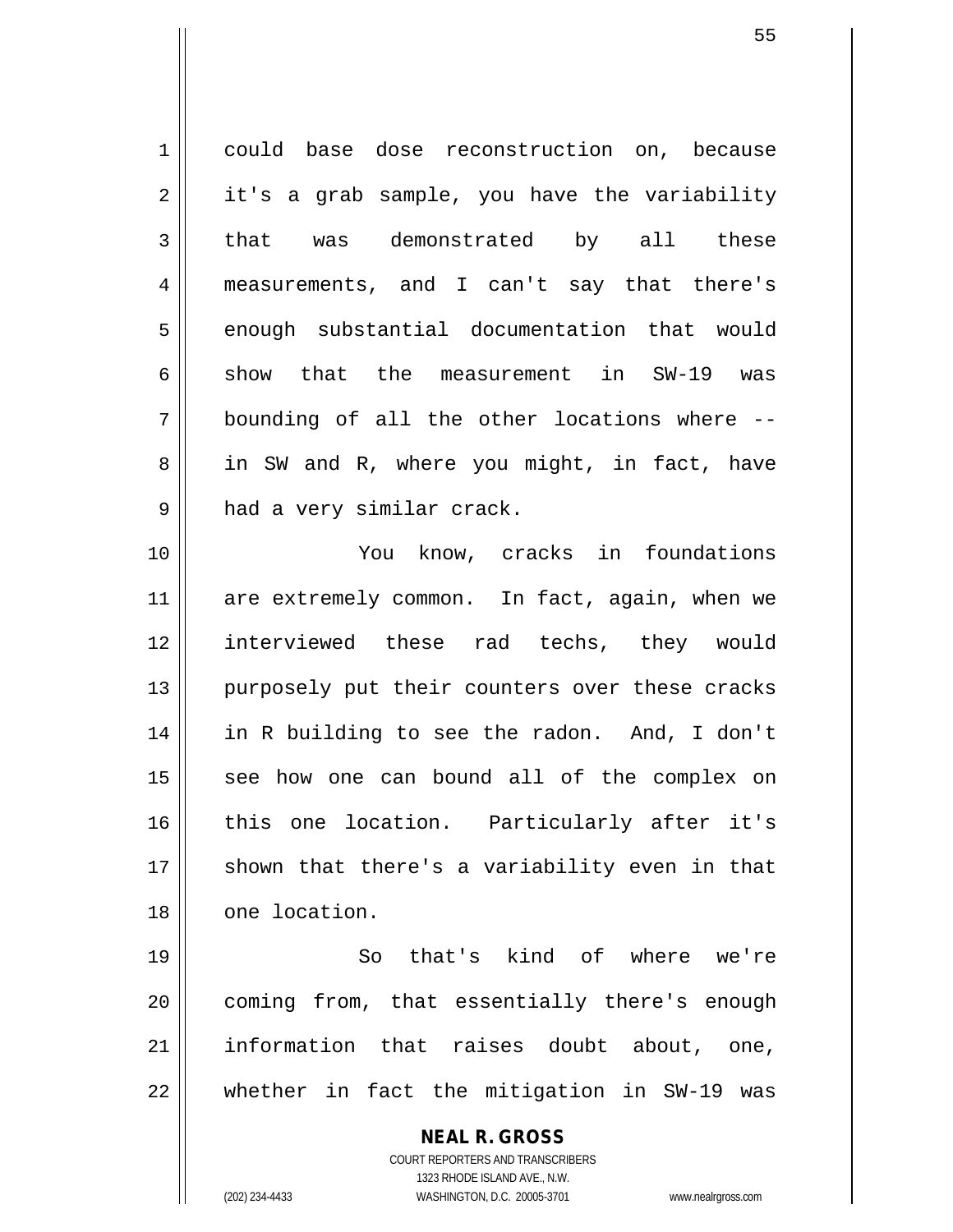**NEAL R. GROSS** COURT REPORTERS AND TRANSCRIBERS 1323 RHODE ISLAND AVE., N.W. 1 effective, and whether those resulting 2 measurements are credible enough that you 3 could use those for dose reconstruction over 4 the next twenty years or so, and two, that  $5 \parallel$  they would be bounding of other locations in 6 the R and SW area, given, certainly the 7 interview feedback we've gotten from, I think, 8 Teliable witnesses. These are rad techs that 9 did measurements and monitoring throughout R 10 and SW, that we did during the Site Profile. 11 And that's, I think that would be 12 what I would put on the table at this point. 13 WORK GROUP QUESTIONS AND GENERAL DISCUSSION 14 CHAIR BEACH: This is Josie. 15 | Just, Joe, from what, from what you've stated, 16 it appears that we have the same issue in the 17 || later years, after the 80s, that we had in the 18 | earlier years. 19 MR. FITZGERALD: Yes, I don't  $20$  || think, you know, the fact that the, you know, 21 || again, radon was not on their screen. It 22 wasn't something that the health physics staff

(202) 234-4433 WASHINGTON, D.C. 20005-3701 www.nealrgross.com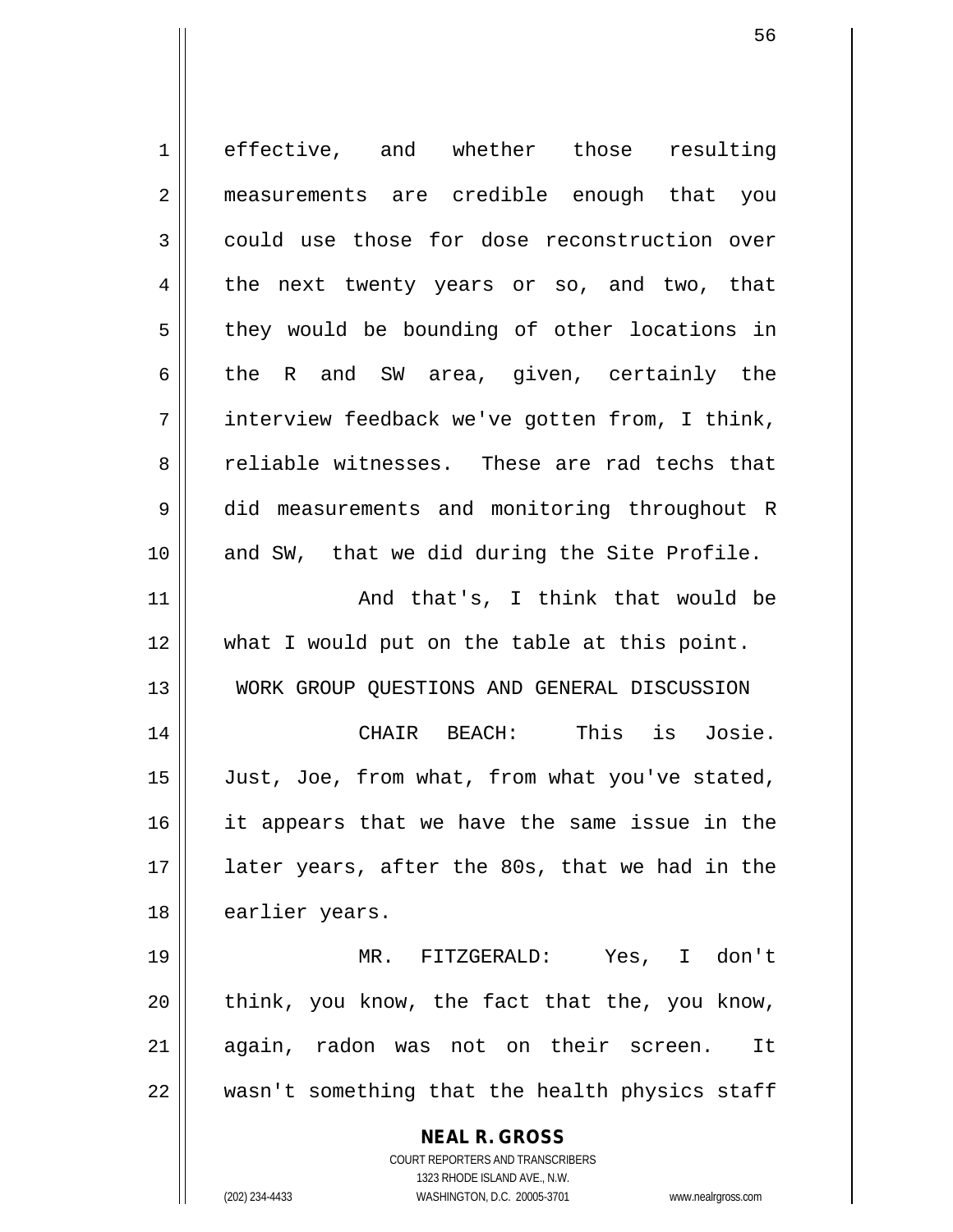1 was concerned about in R and SW. I mean, they 2 | were concerned about plutonium, concerned  $3 \parallel$  about tritium, but you know, again, radon was 4 | considered not a big deal.

5 They brought someone from the  $6 \parallel$  environmental group, in fact, to do the 7 sampling only after they had this high lung  $8 \parallel$  count which they could not explain otherwise. 9 | And that's when they discovered the source of  $10$  || the exposure coming through the crack.

11 || But to, again, to hang the dose 12 || reconstruction on the one measurement, the 13 || grab sample that was done after mitigation, 14 giving some of these variables and 15 uncertainties some doubt, I think is premature 16 and there's enough evidence that -- you talk 17 about weight of evidence. I think the weight 18 || of evidence actually tilts the other way. 19  $\parallel$  That in fact, the, that the source of radon, 20 || actinon and thoron exposure was pretty 21 ubiquitous in R and SW and was substantial  $22$  enough that concerns were raised over time

> **NEAL R. GROSS** COURT REPORTERS AND TRANSCRIBERS 1323 RHODE ISLAND AVE., N.W. (202) 234-4433 WASHINGTON, D.C. 20005-3701 www.nealrgross.com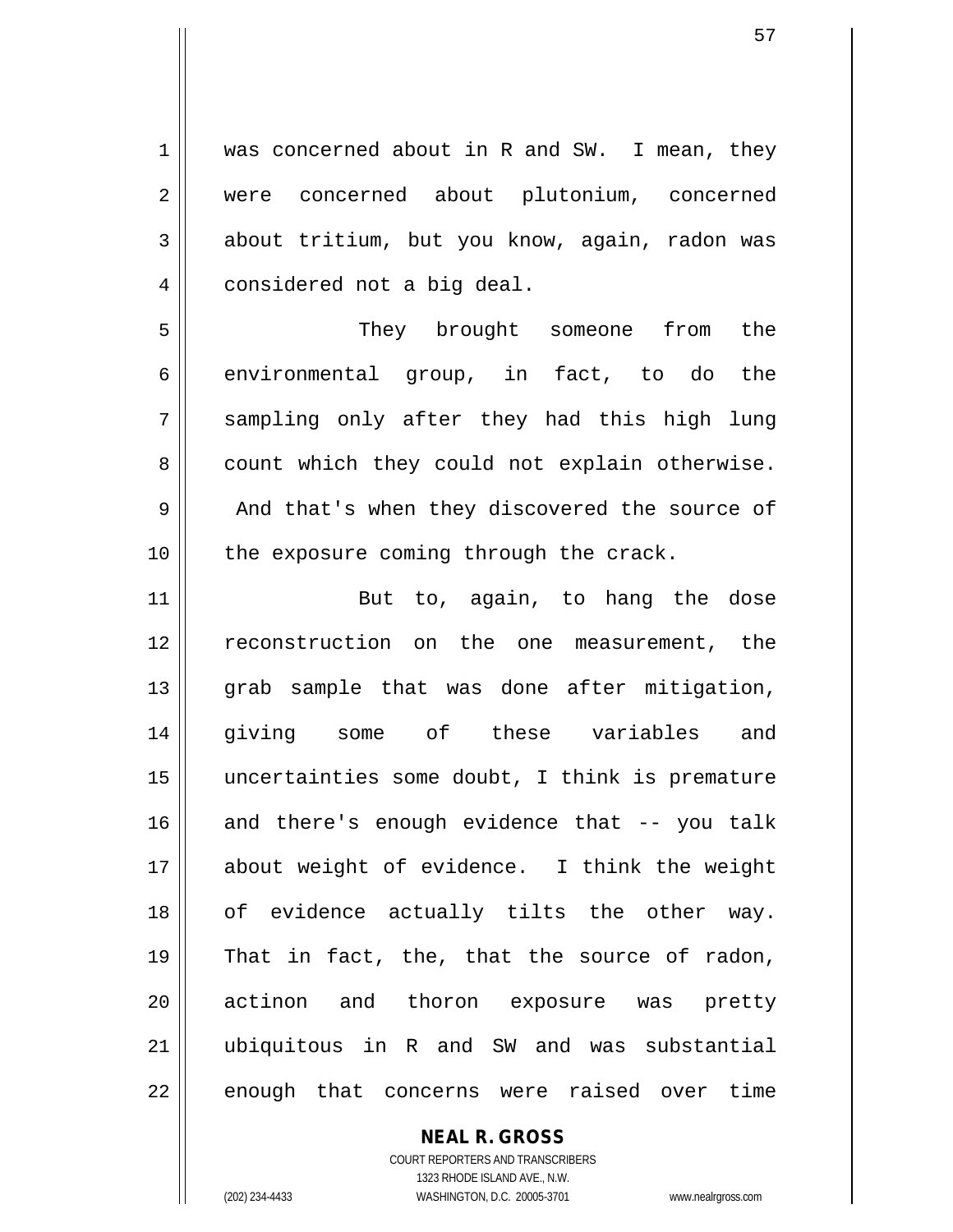$1 \parallel$  about how to deal with it.

| $\overline{2}$ | And they were sealing cracks if                |
|----------------|------------------------------------------------|
| 3              | they found them, but I can't see how one can   |
| 4              | conclude that, in fact, all the cracks and the |
| 5              | foundation sources, and what have you, were    |
| 6              | identified and in fact mitigated sufficiently, |
| 7              | $SO$ --                                        |
| 8              | CHAIR BEACH: Wasn't there, during              |
| 9              | an interview, I believe it was the Draper      |
| 10             | interview in March of `08, that stated that    |
| 11             | they noted counts of 100,000 cpm in the        |
| 12             | elevated alpha activity on the first floor?    |
| 13             | MR. FITZGERALD: Well, yes. In                  |
| 14             | our interviews, we interviewed on the Site     |
| 15             | Profile as well as on the SEC. We raised this  |
| 16             | issue to just about all the health physics     |
| 17             | staff. And, you know, certainly in that        |
| 18             | interview, he noted, yes, you know. They had   |
| 19             | some big issues on the -- he characterized it  |
| 20             | as the first floor of SW building, where they  |
| 21             | were seeing elevated radon fairly constantly.  |
| 22             | He mentioned 100,000 cpm, but I'm not sure     |

**NEAL R. GROSS**

COURT REPORTERS AND TRANSCRIBERS 1323 RHODE ISLAND AVE., N.W. (202) 234-4433 WASHINGTON, D.C. 20005-3701 www.nealrgross.com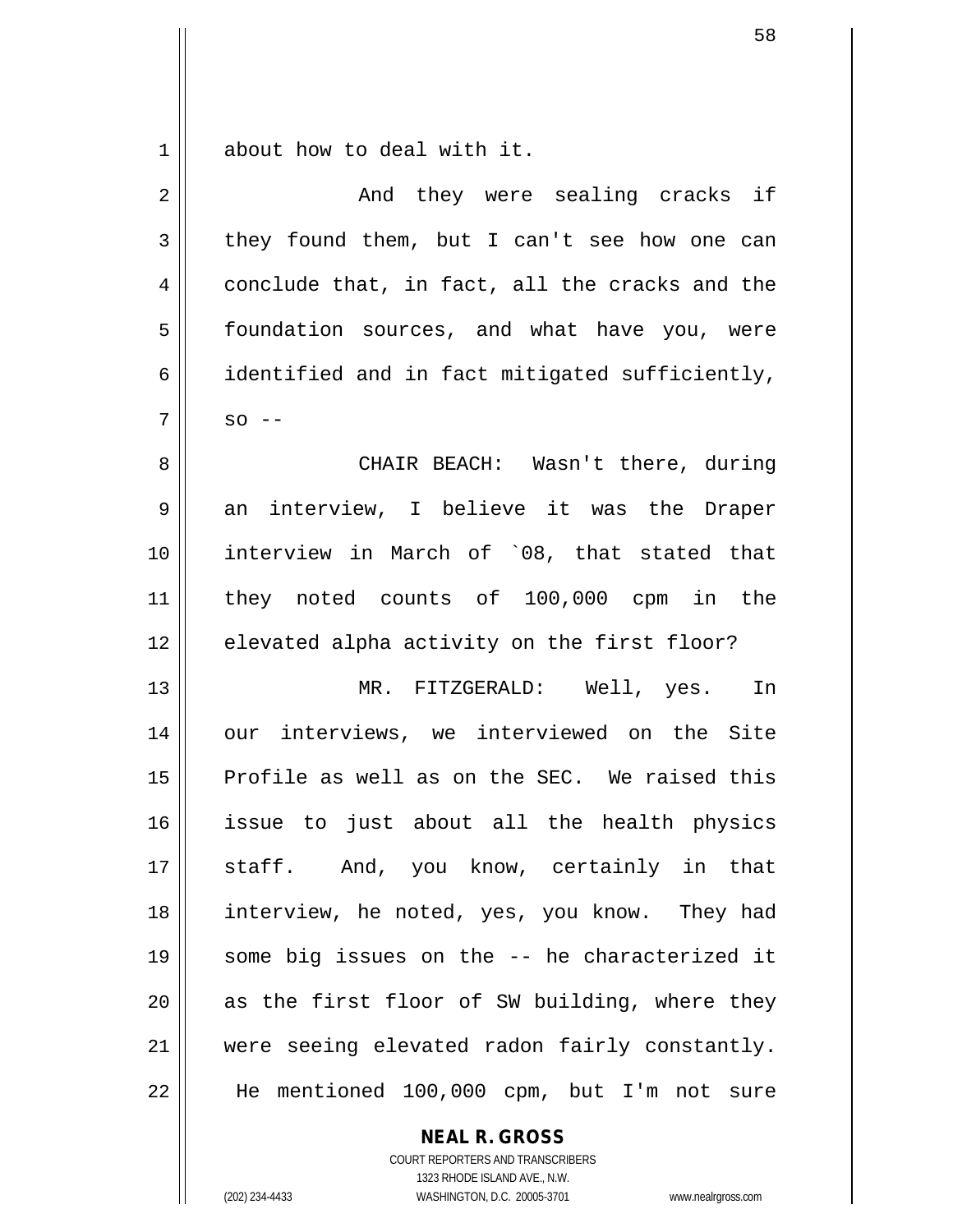$1 \parallel$  what that means. He didn't, certainly,  $2 \parallel$  provide any additional information, but again, 3 || radon was not an unknown question there. I  $4 \parallel$  think the confusion at the time was, you know, 5 management attributing it to environmental 6  $\parallel$  sources inversions, when in fact, I think it 7 was known by a smaller group of folks that 8 || there was a technically enhanced source right 9 | under the building. 10 CHAIR BEACH: Right, right. Thank 11 you. 12 DR. MAURO: Joe, this is John. 13 I'm thinking about this now. It sounds like 14 there's a boundary -- it's a boundary 15 question. Am I correct -- 1980 is the date 16 that NIOSH is proposing as being -- prior to 17 || then, they cannot reconstruct the -- rate the 18 exposures to radon and thoron, etc, but post 19 1980, they feel, at least right now, they 20 || think they can, notwithstanding some of the 21 concerns that we're raising now. But, as Jim 22 || pointed out, the door is still open regarding

## **NEAL R. GROSS** COURT REPORTERS AND TRANSCRIBERS

1323 RHODE ISLAND AVE., N.W. (202) 234-4433 WASHINGTON, D.C. 20005-3701 www.nealrgross.com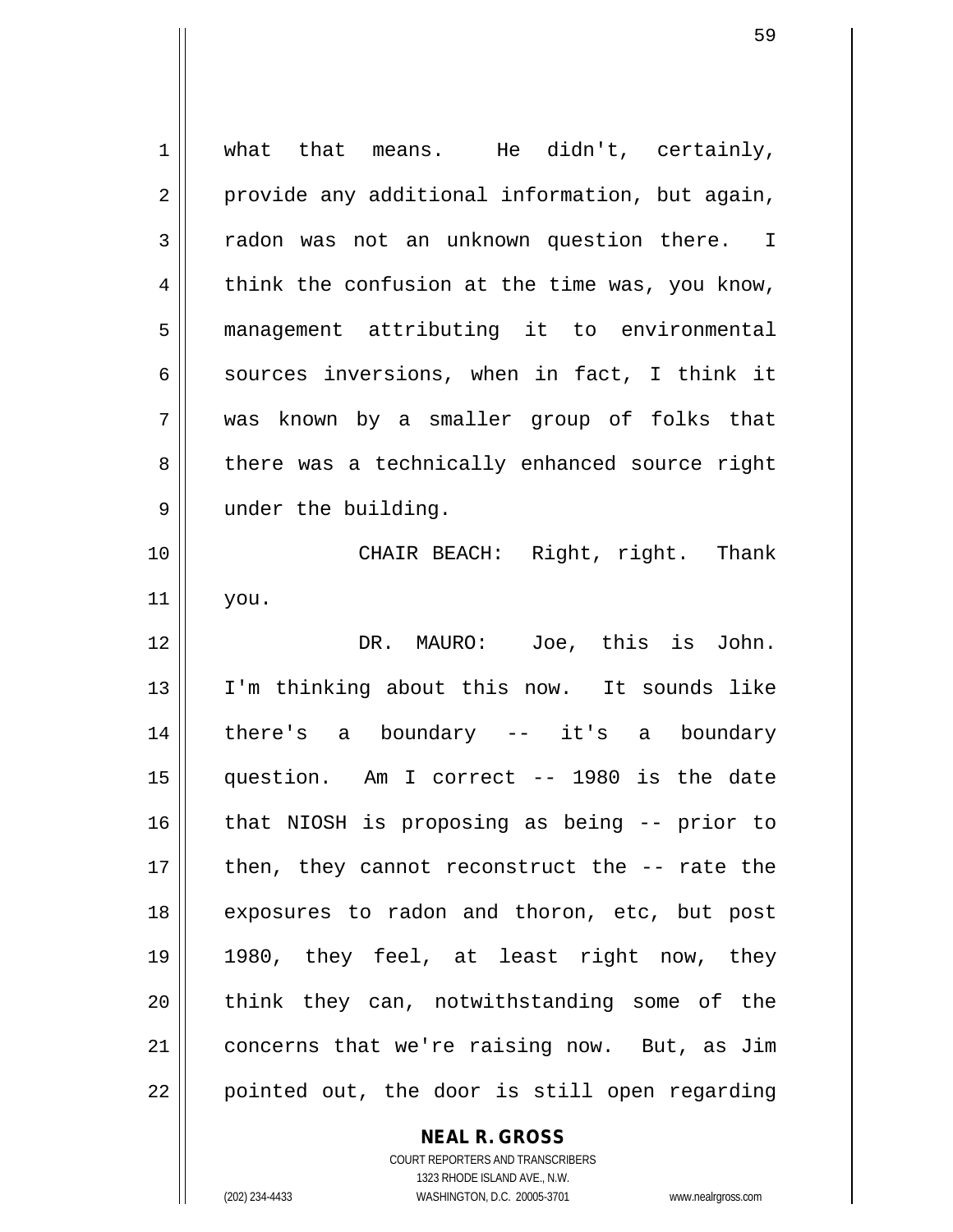1 | post-1980, pending resolution of some of the 2 | concerns that we're discussing right now.

3 || But I'd like to go to the period 4 that, as I understand, NIOSH is prepared to 5 grant or recommend an SEC Class to, and what 6 I've heard, and please confirm it if I'm  $7 \parallel$  saying this incorrectly, clarify, that all 8 || workers, prior to 1980, that entered this 9 facility and were monitored for tritium, 10 || represents the Class. The argument being that 11 prior to 1980, before any remedy was put in 12 for the radon problem, there clearly was the 13 potential for substantial exposure to radon 14 || prior to the remedy.

15 || The Sand Second, the people that had 16 || the possibility of being exposed for 250 days 17 || prior to that time period can be defined as 18 || those people that had bioassay, had tritium 19 bioassay, because they would not have entered  $20$  || that area at that time. And, did that, did 21  $\parallel$  the way I just described that as being, in  $22 \parallel$  essence, NIOSH is prepared, is leaning in that

## **NEAL R. GROSS**

COURT REPORTERS AND TRANSCRIBERS 1323 RHODE ISLAND AVE., N.W. (202) 234-4433 WASHINGTON, D.C. 20005-3701 www.nealrgross.com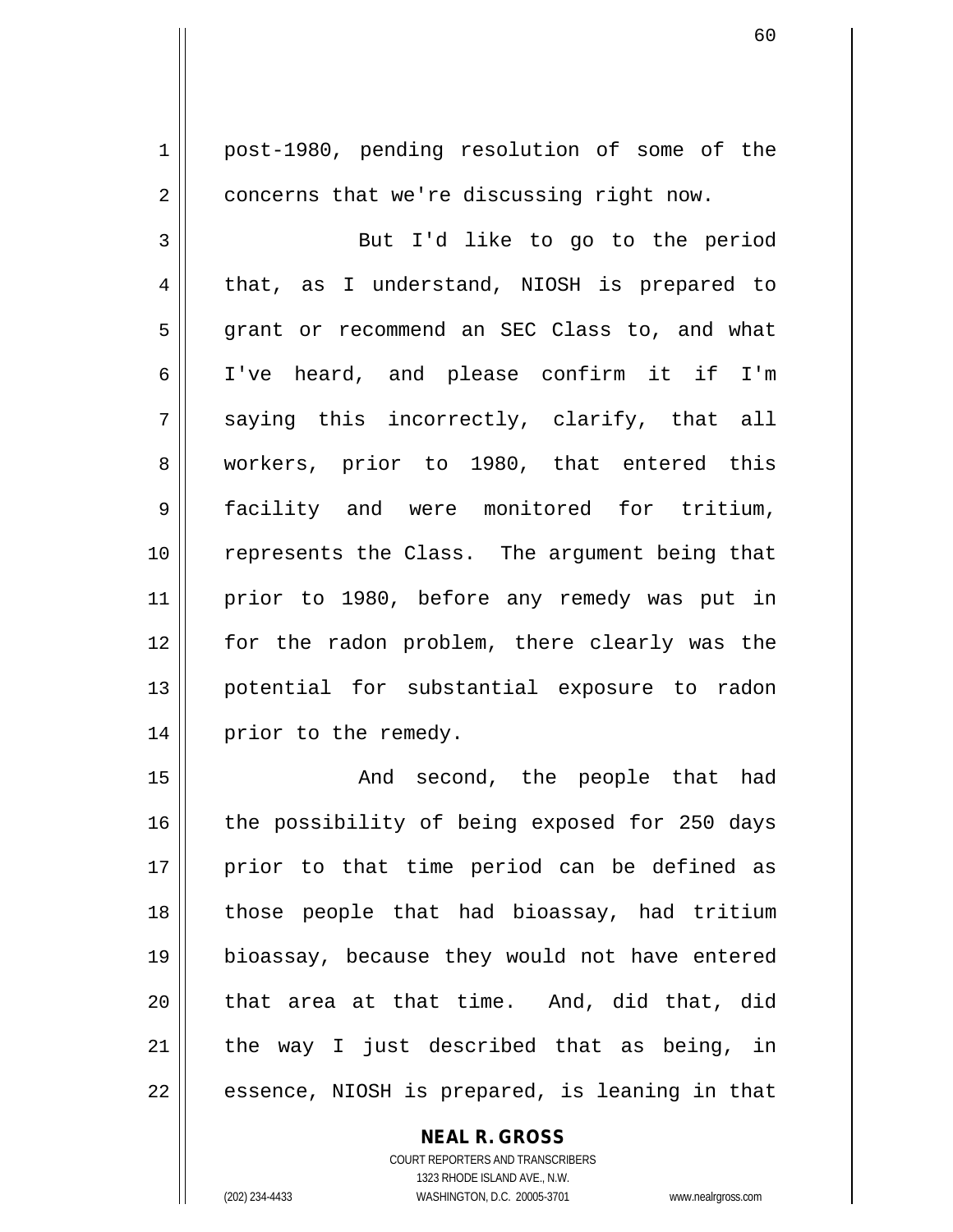1 direction, to recommend that Class? As far as 2 || post-1980, that's sort of still to be 3 discussed.

4 DR. ULSH: That's pretty close, 5 | John. Just to clarify, you might have said 6 this, I'm not sure, but yes, we are saying  $7 \parallel$  that -- right now, we're saying that the 8 exposures occurred in SW-19, but we can't say  $9 \parallel$  exactly who was in there, so it's all of R and 10 || SW, and that can be identified as people who 11 gave tritium bioassay.

12 Now, we grant that someone could 13 have gone in periodically, I mean, just, you 14 || know, to attend a meeting or whatever, without 15 leaving a sample, even though that was in 16 | contravention of the policy. However, we felt  $17$  || that  $-$  the story that we have heard is that 18 it's not plausible to be in those buildings 19 for 250 days without leaving a tritium 20 | urinalysis sample.

21 DR. MAURO: Now the two were -- 22 MR. FITZGERALD: Now wait a

**NEAL R. GROSS**

COURT REPORTERS AND TRANSCRIBERS 1323 RHODE ISLAND AVE., N.W. (202) 234-4433 WASHINGTON, D.C. 20005-3701 www.nealrgross.com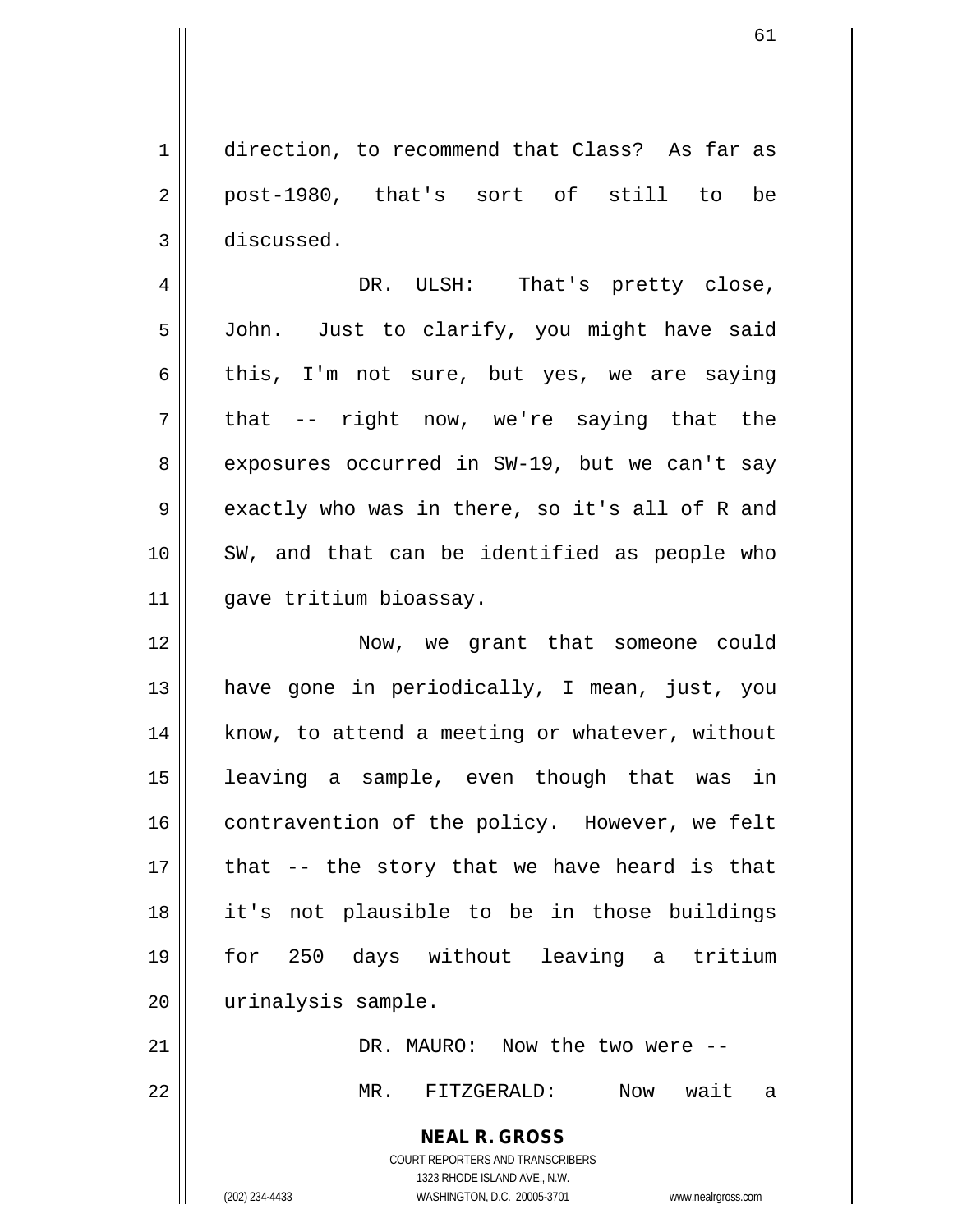**NEAL R. GROSS** COURT REPORTERS AND TRANSCRIBERS 1323 RHODE ISLAND AVE., N.W. 1 || minute, John. I think what I'm saying,  $2 \parallel$  though, is that we don't accept the premise,  $3 \parallel$  even though I understand that with Labor, that 4 construct is the only way that Labor can 5 || approach this, we don't accept the premise  $6 \parallel$  that one can confine the exposure pathway to  $7 \parallel$  SW-19 because the implication is, then, that  $8 \parallel$  the upper bounding, if any dose reconstruction 9 Would be considered after 1980, would be based 10 || on a measurement after mitigation in SW-19, 11 when in fact, what we're saying is that that 12 happened to be one measurement, one location 13 || amongst probably many that were seeing an 14 || exposure pathway, an influx of radon, thoron  $15$  and actinon. And there's no way to know if in 16 fact that was the bounding concentration to 17 dose reconstruction. 18 DR. MAURO: But that's post-`80. 19 Is that right? See, I'm trying to separate  $20 \parallel$  out--21 COURT REPORTER: I'm sorry, who 22 was speaking?

(202) 234-4433 WASHINGTON, D.C. 20005-3701 www.nealrgross.com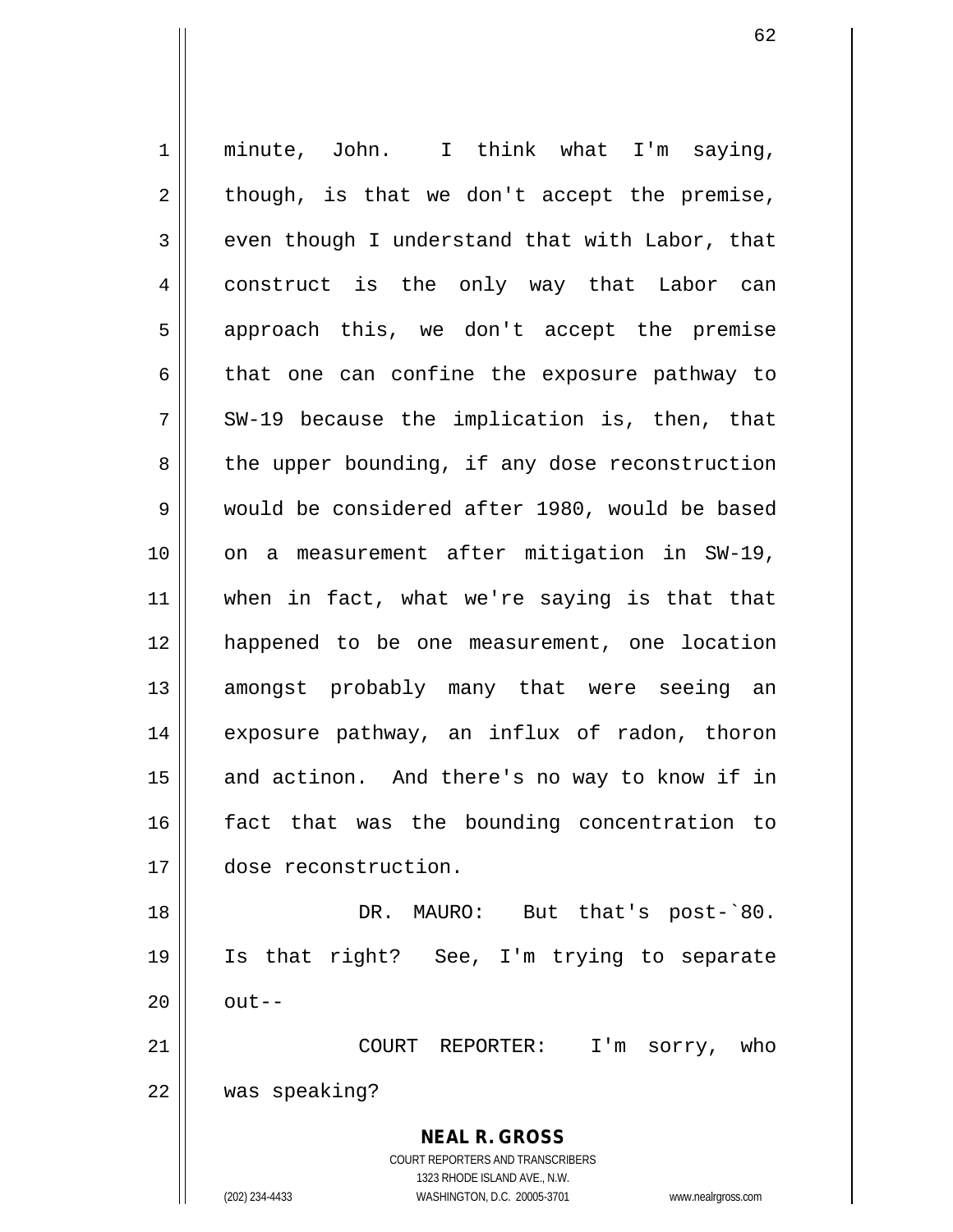**NEAL R. GROSS** COURT REPORTERS AND TRANSCRIBERS 1323 RHODE ISLAND AVE., N.W. 1 || MR. FITZGERALD: That's Joe 2 | Fitzgerald. 3 | DR. MAURO: This is John Mauro. 4 COURT REPORTER: I see. 5 DR. MAURO: Okay. So, but what --  $6 \parallel$  the statement you just made, Joe, was that 7 you have a number of concerns, post-8 | remediation or post-1980. 9 MR. FITZGERALD: Well, 1980 as a  $10$  || date is simply the only date that a -- that 11 || measurements were taken from between the early 12 days and between -- until later in the time 13 frame. 14 || DR. NETON: Joe, that's not true. 15 I mean, there's also the fact that they  $16$  | vented the tunnel right with the stack --17 MR. FITZGERALD: Well, no. I'm 18 just saying that the reason we're -- you know, 19 1980 figures in this conversation is because, 20 you know, the measurements were taken and 21 mitigation was done -- 22 || DR. NETON: Right.

(202) 234-4433 WASHINGTON, D.C. 20005-3701 www.nealrgross.com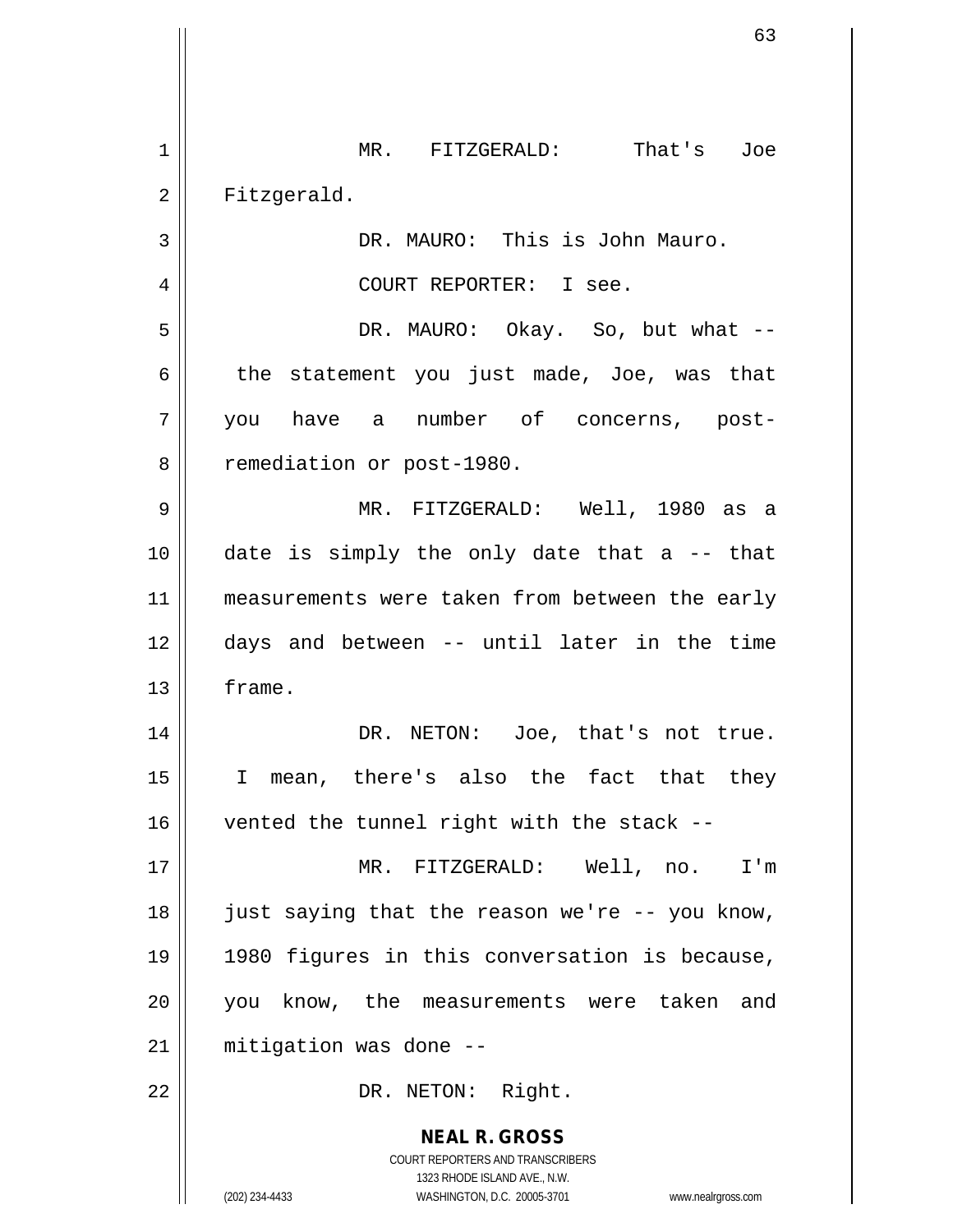| 1  | MR. FITZGERALD:<br>And all<br>I'm              |
|----|------------------------------------------------|
| 2  | saying is that, you know, the measurements     |
| 3  | that were taken need to include the fact that  |
| 4  | the whole origin of this issue, the canary in  |
| 5  | the mine, which is this individual, his lung   |
| 6  | count did not change, in fact it went up. And  |
| 7  | the other issue is the one grab sample that    |
| 8  | was taken after mitigation I don't think can   |
| 9  | be surmised as reflective of elsewhere --      |
| 10 | other locations. It happens to be one data     |
| 11 | point, but, you know, I think we're taking a   |
| 12 | $leap$ --                                      |
| 13 | DR. NETON: Well, Joe. I think we               |
| 14 | disagree on those facts, but I don't think     |
| 15 | that that should preclude this Class from      |
| 16 | moving forward as defined, because we can talk |
| 17 | about this other stuff at future meetings. I   |
| 18 | mean, I take some exception with what you're   |
| 19 | saying, but again, if we look at the Class as  |
| 20 | defined right now, I think we've got it        |
| 21 | bracketed. And I was a little confused about   |
| 22 | your SW-19 issue.<br>I mean, we are proposing  |

COURT REPORTERS AND TRANSCRIBERS 1323 RHODE ISLAND AVE., N.W. (202) 234-4433 WASHINGTON, D.C. 20005-3701 www.nealrgross.com

**NEAL R. GROSS**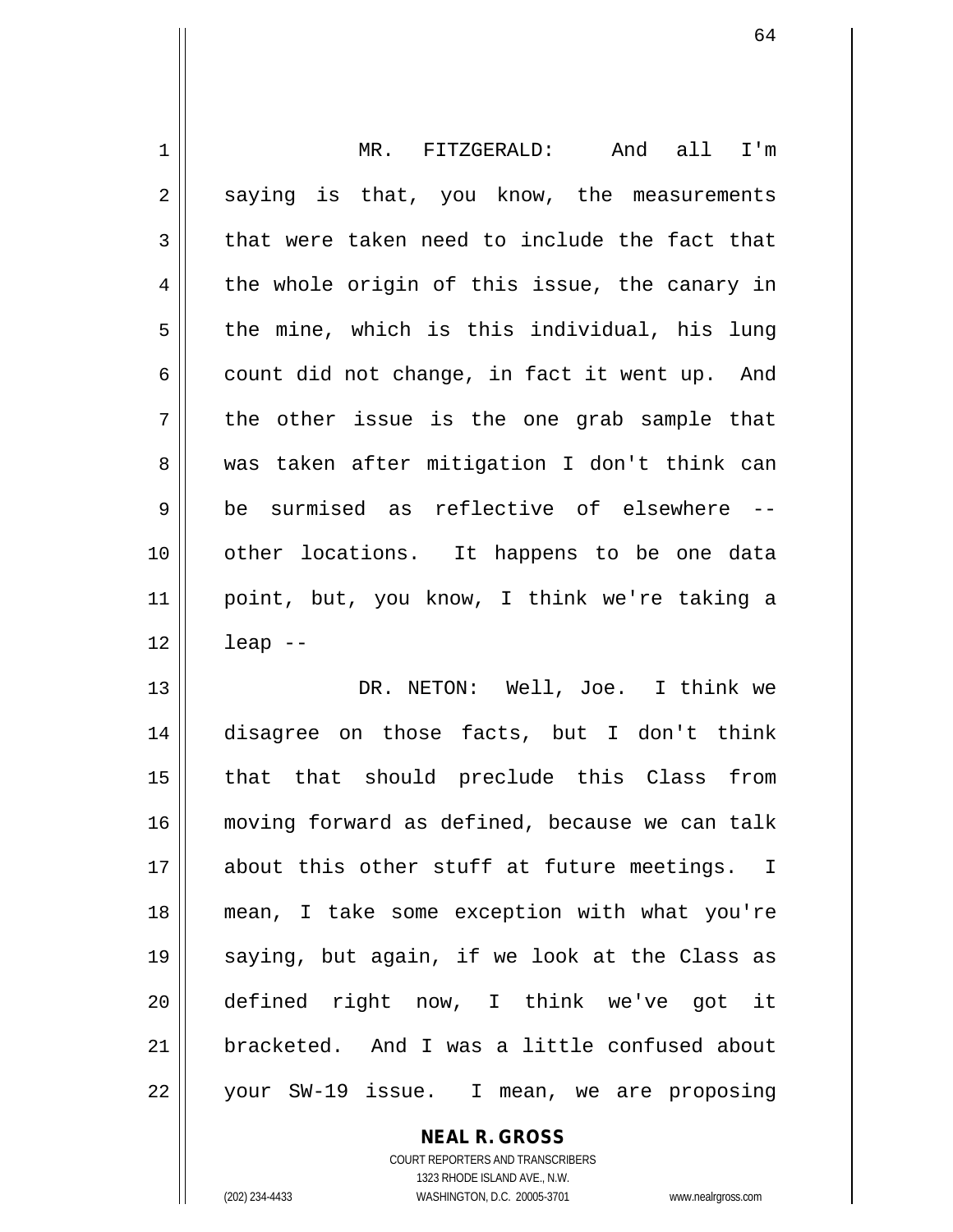1 || that it's R and SW buildings. Everyone in  $2 \parallel$  those buildings is in this Class.

3 MR. FITZGERALD: Yes. I don't 4 disagree, Jim. I'm just saying, though, that,  $5 \parallel$  you know, with the explanation that it is by 6 virtue a construct that Labor can work with,  $7 \parallel$  and I accept that, and I understand it, I just 8 don't want for future discussions to have as a 9 premise that there's any acceptance of the 10 data in SW-19 even though it's being used to 11 construct the pre-1980 SEC Class, to indicate 12 || or suggest that there's some acceptance of 13 that information as indicative of dose 14 | reconstructability beyond the 1980.

15 DR. NETON: It's certainly a 16 || starting point.

17 DR. MAURO: I think that -- I 18 || think this is good. I mean, what I'm getting  $\parallel$  -- see, what I'm hearing is that it's probably || a good idea right now to say well, then let's | talk about pre-1980 and the way in which the || Class is defined. And let's agree that there

> **NEAL R. GROSS** COURT REPORTERS AND TRANSCRIBERS 1323 RHODE ISLAND AVE., N.W. (202) 234-4433 WASHINGTON, D.C. 20005-3701 www.nealrgross.com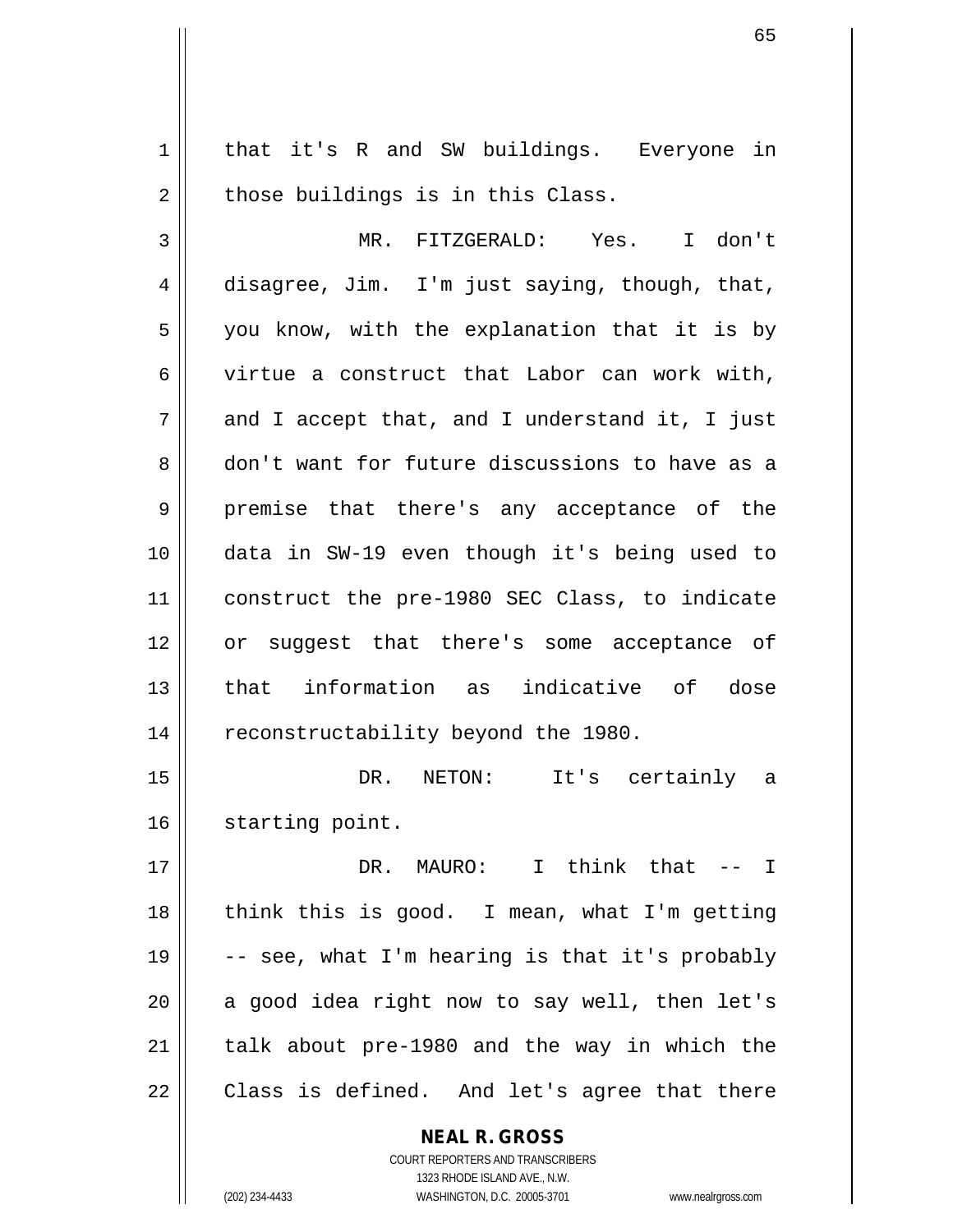$1 \parallel$  are certainly post-1980 issues that we -- that  $2 \parallel$  are very much at play here.

 $3 \parallel$  So, but let -- so what I'm  $4 \parallel$  hearing, though, is that defining the Class  $5 \parallel$  the way you did, let's just -- thinking 1980,  $6 \parallel$  we are all in agreement that certainly there  $7 \parallel$  should be a Class that goes up to 1980. Then 8 || the only other question is, you know, how do 9 || you implement that, who is to be included?

10 Now, what I understand is that the 11 people that will be included are all the 12 workers that worked there for 250 days that 13 had bioassay done -- all the workers that had 14 bioassay data. And now, my question is, are 15 || there areas, rooms, buildings that, pre-1980 16 || now, where people could have gone in and have 17 been there for 250 days or more, but not had 18 bioassay, not had tritium bioassay samples?

19 || I mean, that's really the heart of 20 || the matter. Because I think we are all in 21 agreement, fine. I mean, up to 1980,  $22 \parallel$  certainly. Maybe longer, but certainly up to

> **NEAL R. GROSS** COURT REPORTERS AND TRANSCRIBERS 1323 RHODE ISLAND AVE., N.W. (202) 234-4433 WASHINGTON, D.C. 20005-3701 www.nealrgross.com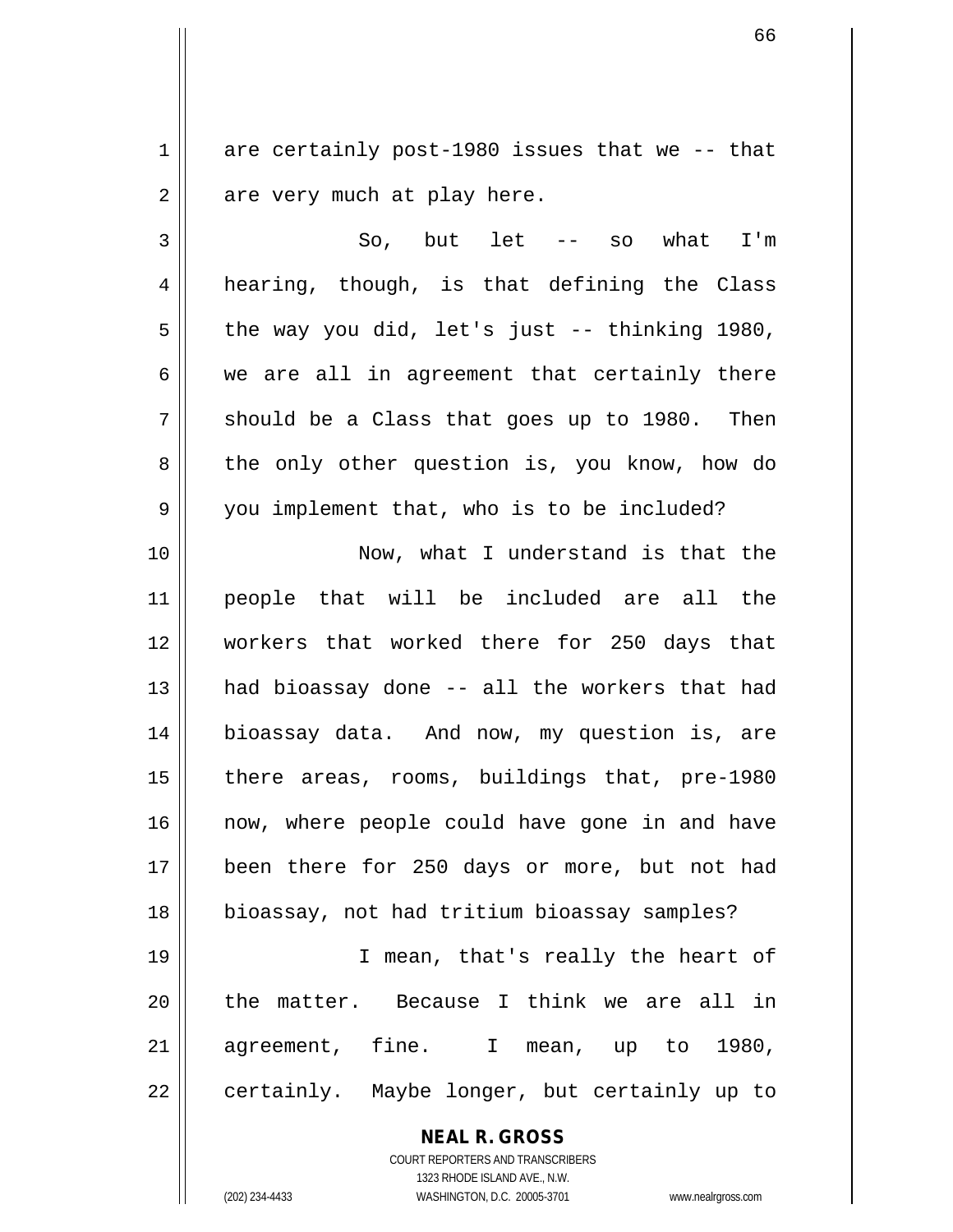$1 \parallel$  1980 there is no argument. So as time  $-$ - in  $2 \parallel$  terms of time, that's the box we're in. And  $3 \parallel$  the question is, how big is that box? Is 4 there a degree of comfort that the tritium  $5 \parallel$  strategy, by way of defining who should be in  $6 \parallel$  the Class, is one that is dependable, or is it 7 possible there are people that may belong in  $8 \parallel$  that Class that, you know, that we are going 9 to miss because of the tritium approach to 10 defining the members of the Class? 11 Are there rooms, are there 12 buildings, were there activities going on in 13 || rooms or buildings that, where -- that people 14 || could have been there for more than 250 days 15 || but did not get bioassay samples. And I think 16 that -- you know, if we sort of 17 compartmentalize and could come to some 18 agreement regarding that boundary, and not 19 worry too much about post-1980 right now,

21 || post-1980. Maybe it's not, you know, maybe -- $22 \parallel$  you know, maybe we can hold that  $--$  I'm making

20 because clearly we have significant issues

**NEAL R. GROSS** COURT REPORTERS AND TRANSCRIBERS

1323 RHODE ISLAND AVE., N.W. (202) 234-4433 WASHINGTON, D.C. 20005-3701 www.nealrgross.com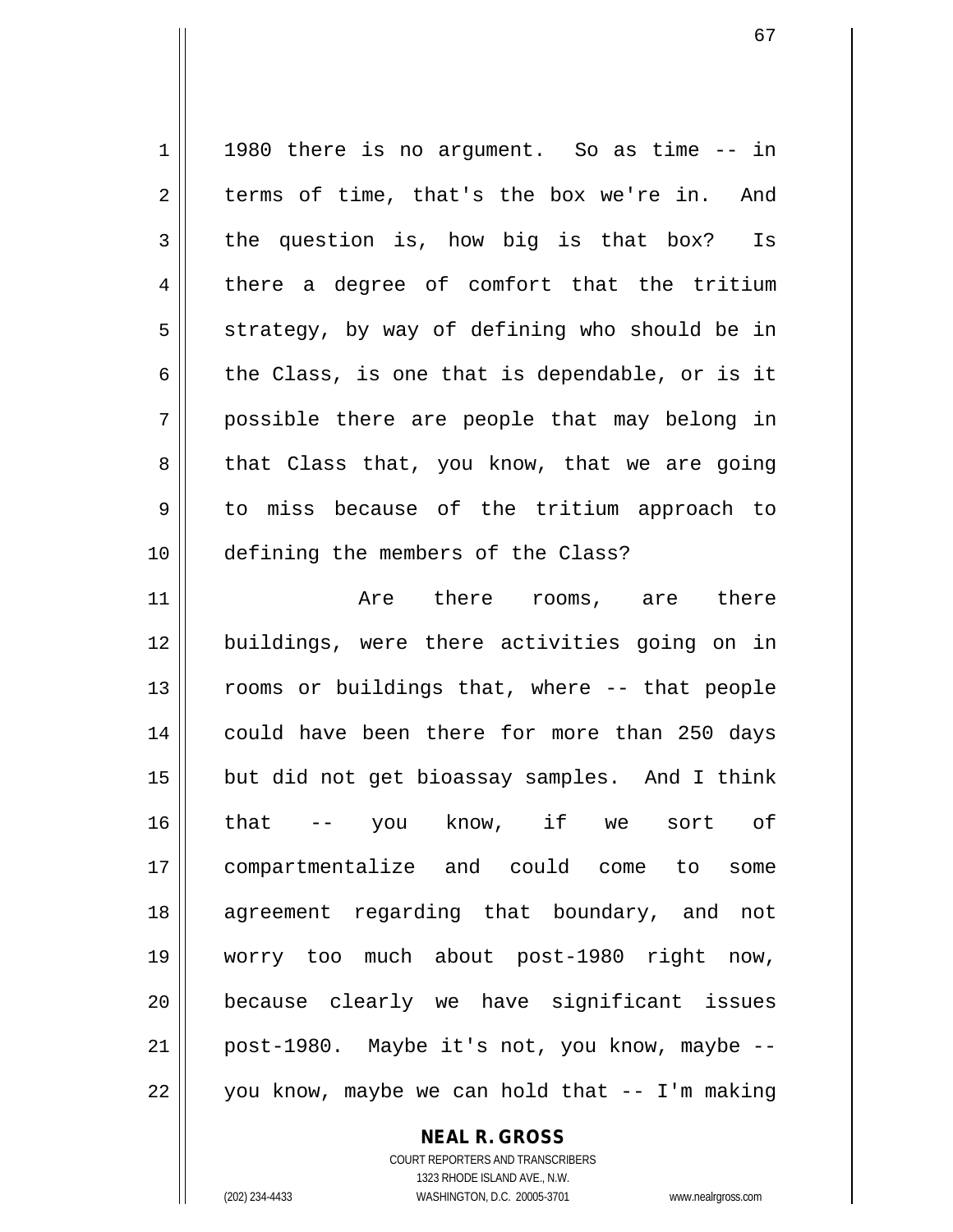| $\mathbf 1$    | a suggestion now. Hold that aside, because we                                                                                             |
|----------------|-------------------------------------------------------------------------------------------------------------------------------------------|
| $\overline{2}$ | certainly are going to have some issues there.                                                                                            |
| 3              | But can we somehow come to a place of                                                                                                     |
| $\overline{4}$ | agreement regarding the pre-1980 Class?                                                                                                   |
| 5              | DR. ULSH: All right. Let me                                                                                                               |
| 6              | summarize the information that comes to bear                                                                                              |
| 7              | on exactly the question that you just asked.                                                                                              |
| 8              | We have, first of all, let me --                                                                                                          |
| 9              | COURT REPORTER: Who is speaking                                                                                                           |
| 10             | now?                                                                                                                                      |
| 11             | DR. ULSH: This is Brant Ulsh.                                                                                                             |
| 12             | COURT REPORTER: Thank you.                                                                                                                |
| 13             | DR. ULSH: Let me start with what                                                                                                          |
| 14             | the documented policy was. And this is from                                                                                               |
| 15             | MD-20209 Health Physics Precautions Manual, SW                                                                                            |
| 16             | and R buildings, tritium areas.<br>It says,                                                                                               |
| 17             | urine samples must be submitted by everyone,                                                                                              |
| 18             | worker or visitor, who is involved in any                                                                                                 |
| 19             | operation in the SW building. And<br>that                                                                                                 |
| 20             | applies to the R building. I have a similar                                                                                               |
| 21             | document for R building.                                                                                                                  |
| 22             | Now that's the policy. So the                                                                                                             |
|                | <b>NEAL R. GROSS</b><br>COURT REPORTERS AND TRANSCRIBERS<br>1323 RHODE ISLAND AVE., N.W.<br>(202) 234-4433<br>WASHINGTON, D.C. 20005-3701 |
|                | www.nealrgross.com                                                                                                                        |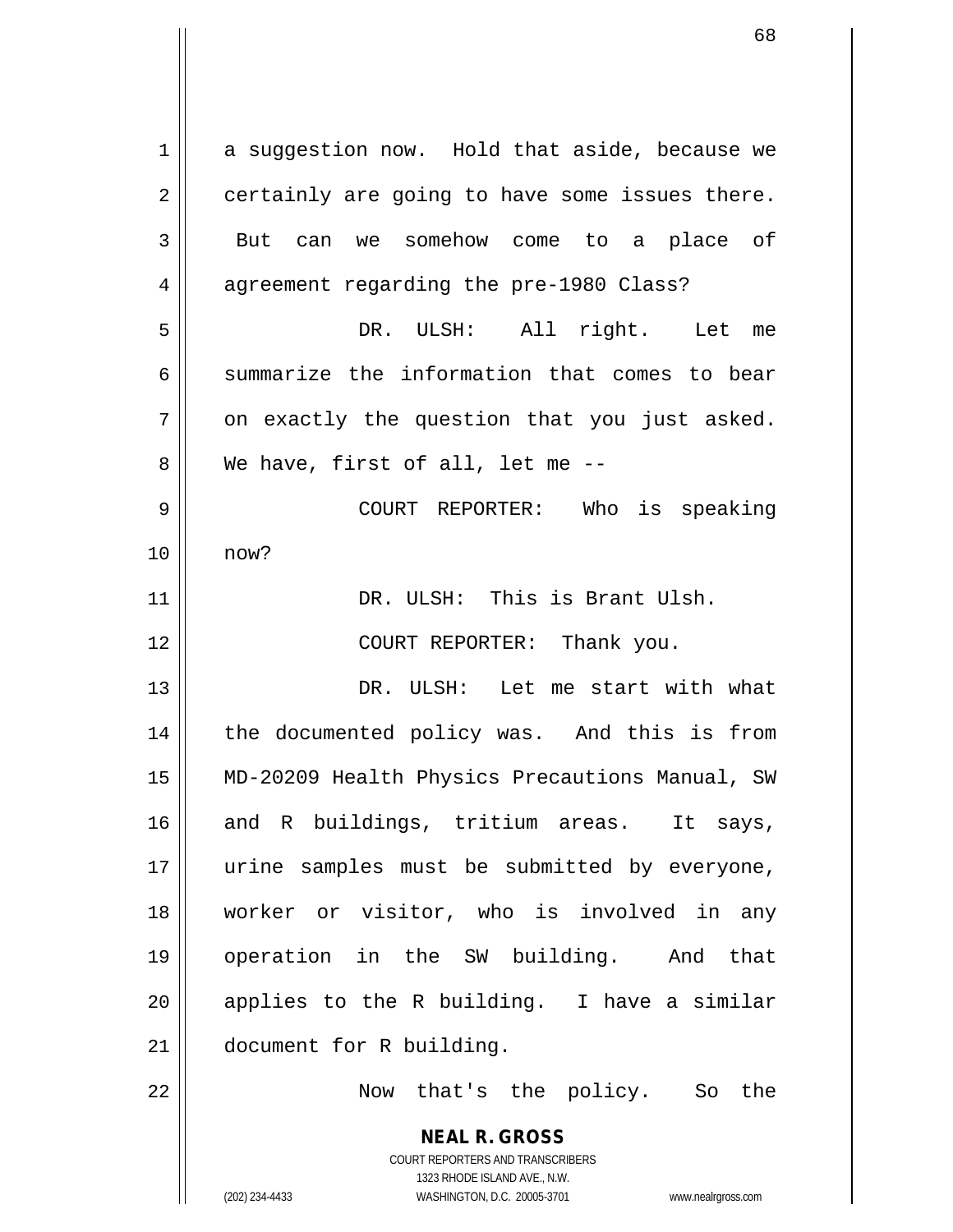**NEAL R. GROSS** COURT REPORTERS AND TRANSCRIBERS 1323 RHODE ISLAND AVE., N.W. (202) 234-4433 WASHINGTON, D.C. 20005-3701 www.nealrgross.com 1 question then is, okay, how closely was the 2 || policy followed? Well, let's look at what the 3 workers have told us. Starting with the 4 || interview that was conducted in Cincinnati,  $5 \parallel$  when the one interviewee told us that it was  $6 \parallel$  clearly the policy, and it was clearly marked  $7 \parallel$  and everyone knew it, that you were to leave a 8 urine sample, but if you went in for just a  $9 \parallel$  short period, it's plausible that you may not 10 have. 11 || Now, all three of the interviewees 12 || that I talked to agreed with that statement.  $13$  They also said, however, though, that it is 14 not plausible that you could have been in that 15 building for 250 days and not left a single 16 tritium urine sample. And I read you the 17 quotes. 18 || DR. MAURO: Right. 19 DR. ULSH: And I talked to eight  $20$  || other  $-$  I mean eight workers total, that all 21 || supported exactly that position. 22 DR. MAURO: And what -- so the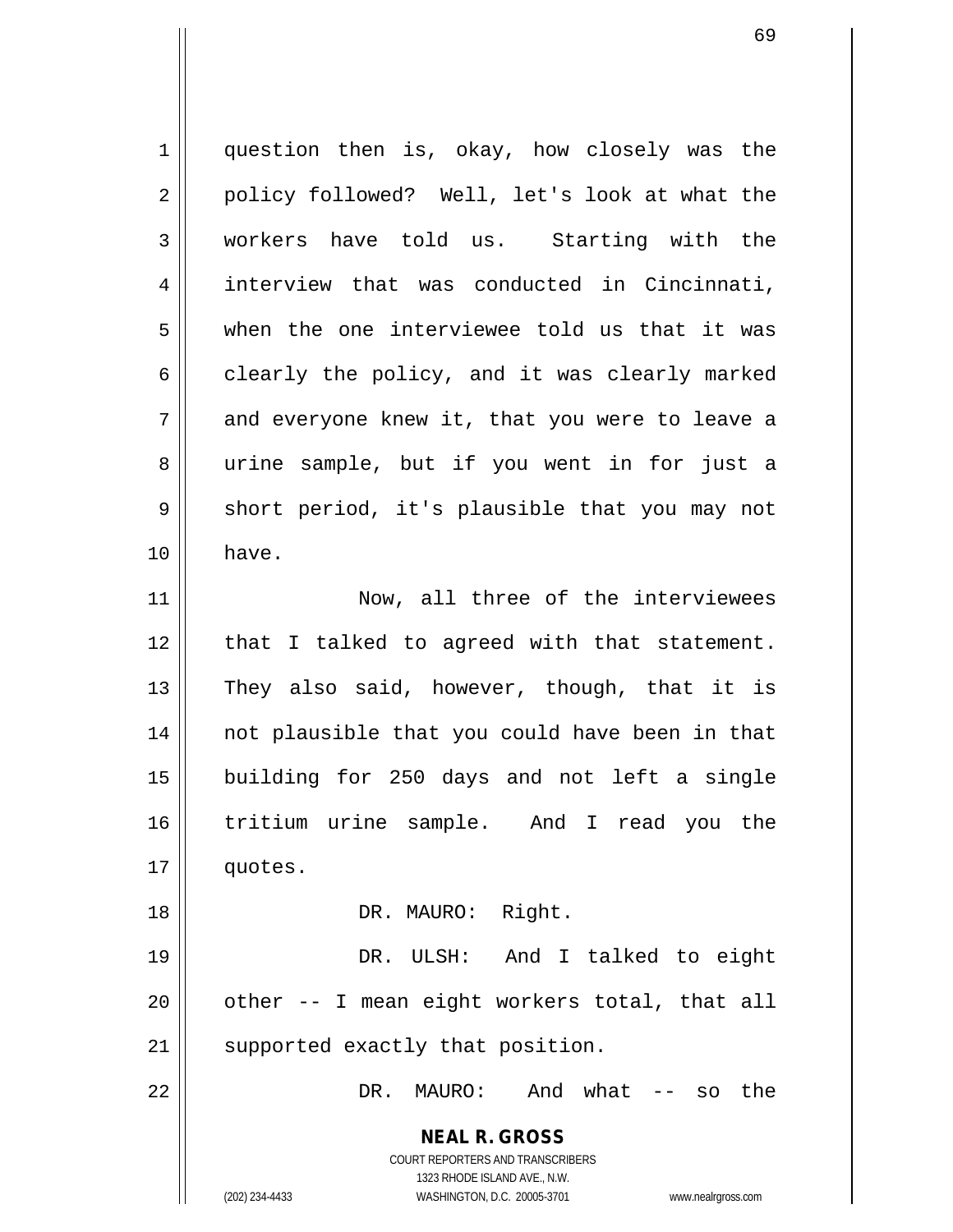**NEAL R. GROSS** COURT REPORTERS AND TRANSCRIBERS 1323 RHODE ISLAND AVE., N.W. (202) 234-4433 WASHINGTON, D.C. 20005-3701 www.nealrgross.com 1 || workers that were there pre-`80 --2 || DR. ULSH: Yes. 3 DR. MAURO: What were the years 4 they were there? I mean, what is the time 5 || period we are talking about? 1980 back to 6 when? 7 DR. ULSH: Let's see. One of the 8 || interviewees, I just recall off the top of my 9 || head, started in the 50s. I don't know. Do 10 you recall -- I mean, it was in the 50s or 60s 11 at least. Do you recall, Joe, the three  $12$  | people that we talked to on  $-$ -13 MR. FITZGERALD: That went back to 14 || the 50s. These guys were there for quite a 15 while. 16 DR. MAURO: Okay. And the Class  $17$   $\parallel$  starts when? 18 MR. FITZGERALD: `59. 19 || DR. ULSH: `59. 20 DR. MAURO: Oh. So you're talking 21  $\parallel$  about a Class that begins `69 and goes to `80-22 DR. ULSH: No, no, no. `59 to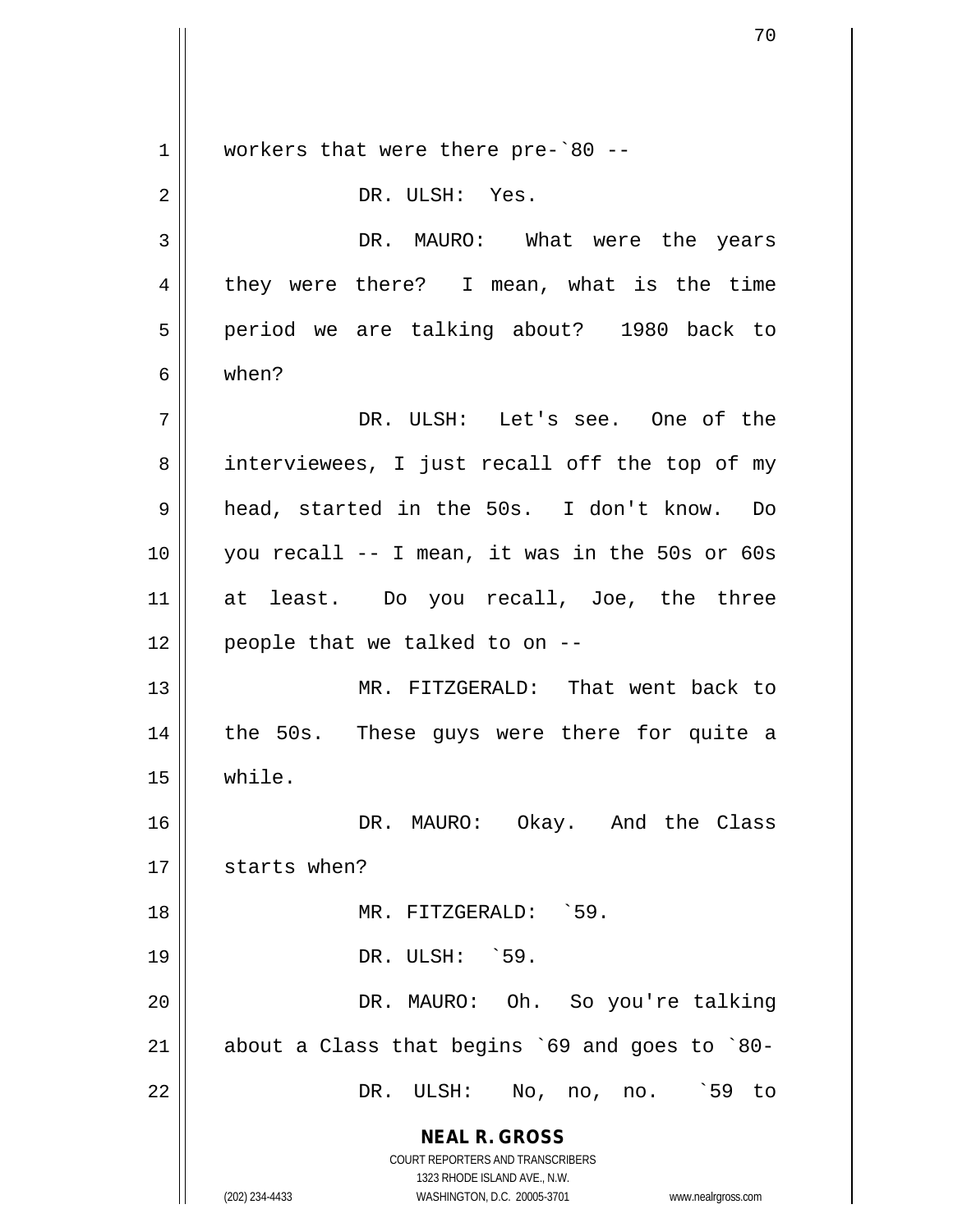$1 \parallel$  `80.

| $\overline{2}$ | DR. MAURO: Oh, `59. I'm sorry, I               |
|----------------|------------------------------------------------|
| 3              | didn't hear you. `59-`80. And what we have     |
| 4              | is some interview information from workers     |
| 5              | that says that practice that you just          |
| 6              | described, the person that described it, at    |
| 7              | least one or two people were there.            |
| 8              | DR. ULSH: Three.                               |
| 9              | DR. MAURO: Three people were                   |
| 10             | there from 1959. I just want to get the facts  |
| 11             | in my head right, so. So the level of          |
| 12             | evidence that we have, besides -- in addition  |
| 13             | to written policy -- by the way, that written  |
| 14             | policy that you described, where that was what |
| 15             | they did, is -- that was written early. I      |
| 16             | guess that was written, you know --            |
| 17             | DR. ULSH: I think the copy I                   |
| 18             | have, I think is 1979, so it's right at the    |
| 19             | end of the Class; however it is issue -- it's  |
| 20             | a late issue, and there are like five previous |
| 21             | issues that we're trying to track down now.    |
| 22             | DR. MAURO: Okay, so in theory, we              |

**NEAL R. GROSS**

COURT REPORTERS AND TRANSCRIBERS 1323 RHODE ISLAND AVE., N.W. (202) 234-4433 WASHINGTON, D.C. 20005-3701 www.nealrgross.com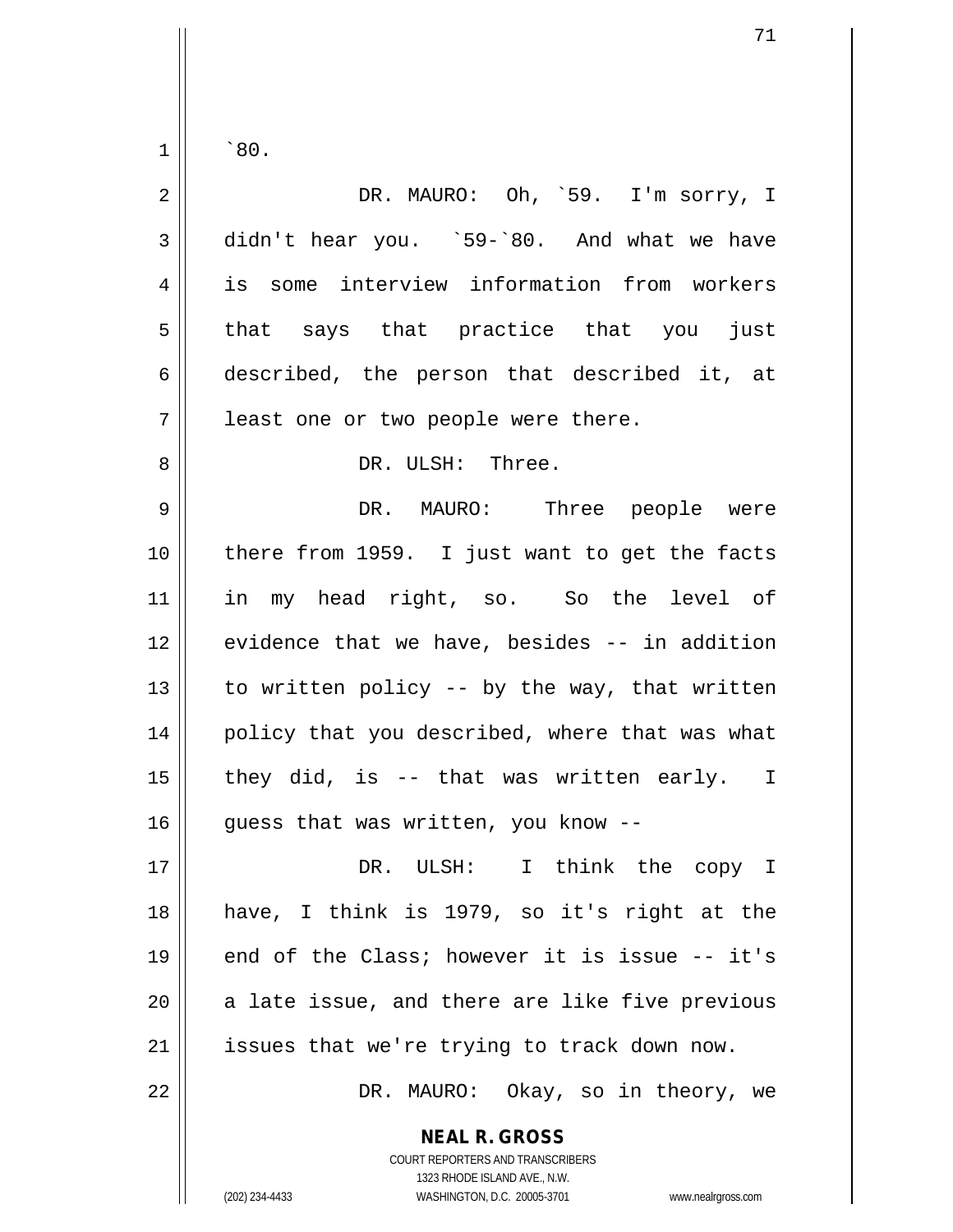1 have two levels of evidence. This is what I'm  $2 \parallel$  trying -- see, I'm trying to get my hand on  $3 \parallel$  the box, pre-1980 box. And how we make sure 4 we didn't miss anybody. 5 The evidence -- one is that there  $6 \parallel$  is actually some written policy that's -- $7 \parallel$  right now, you're saying you have the 1979 but 8 you might be able to find some other paper 9 that goes before that, that makes that 10 statement. 11 || DR. ULSH: Well, it's the previous 12 | issues of the same document. 13 MR. FITZGERALD: I guess I have a 14 question for Jeff Kotsch. This is Joe 15 Fitzgerald. In terms of constructing the 16 Class, certainly it's -- we're trying to 17 || prove, a little bit prove the negative, you 18 || know, were there any exceptions where 19 somebody, from a security reason, might have  $20$  || had access to R and SW but may not have been a 21 || tritium operator, or somebody that was  $22$  || considered a rad worker, and did not leave a

> **NEAL R. GROSS** COURT REPORTERS AND TRANSCRIBERS

> > 1323 RHODE ISLAND AVE., N.W.

(202) 234-4433 WASHINGTON, D.C. 20005-3701 www.nealrgross.com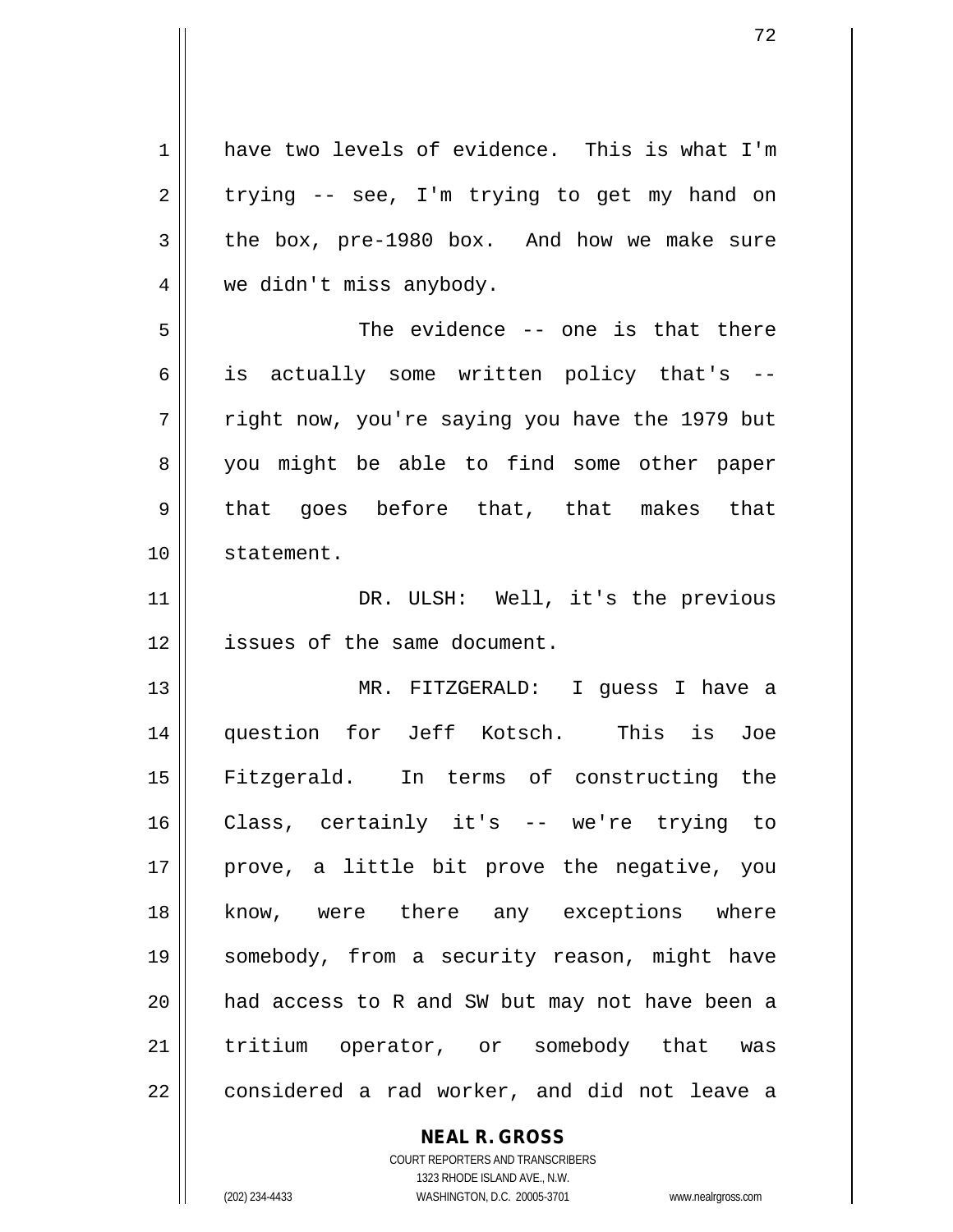$1 \parallel$  sample, and that would, you know, I think that 2 would be probably pretty difficult, given the  $3 \parallel$  state of the records, to prove. Is there any 4 way to simply say, you know, those who got 5 tritium bioassays or someone that could 6 demonstrate, you know, 250 days or more, I  $7 \parallel$  mean, sort of an or part to this thing, 8 meaning that there might be exceptional cases, 9 I don't know what they are and I haven't -- 10 certainly haven't looked at the data from that 11 || standpoint. But if they were in the building, 12 you know, in that history, and you're talking  $13$  | thirty years. 14 Were there individuals who were in 15 the building, exposed to radon, but not 16 | considered, you know, tritium workers per se.

17 Maybe they were in a office environment 18 somewhere in the corner of the building, or 19 something -- that might come forward and say  $20$  || that, you know, yes I was in the building for 21  $\parallel$  more than 250 days but I, you know, didn't --22 || wasn't on a routine tritium bioassay.

> COURT REPORTERS AND TRANSCRIBERS 1323 RHODE ISLAND AVE., N.W. (202) 234-4433 WASHINGTON, D.C. 20005-3701 www.nealrgross.com

**NEAL R. GROSS**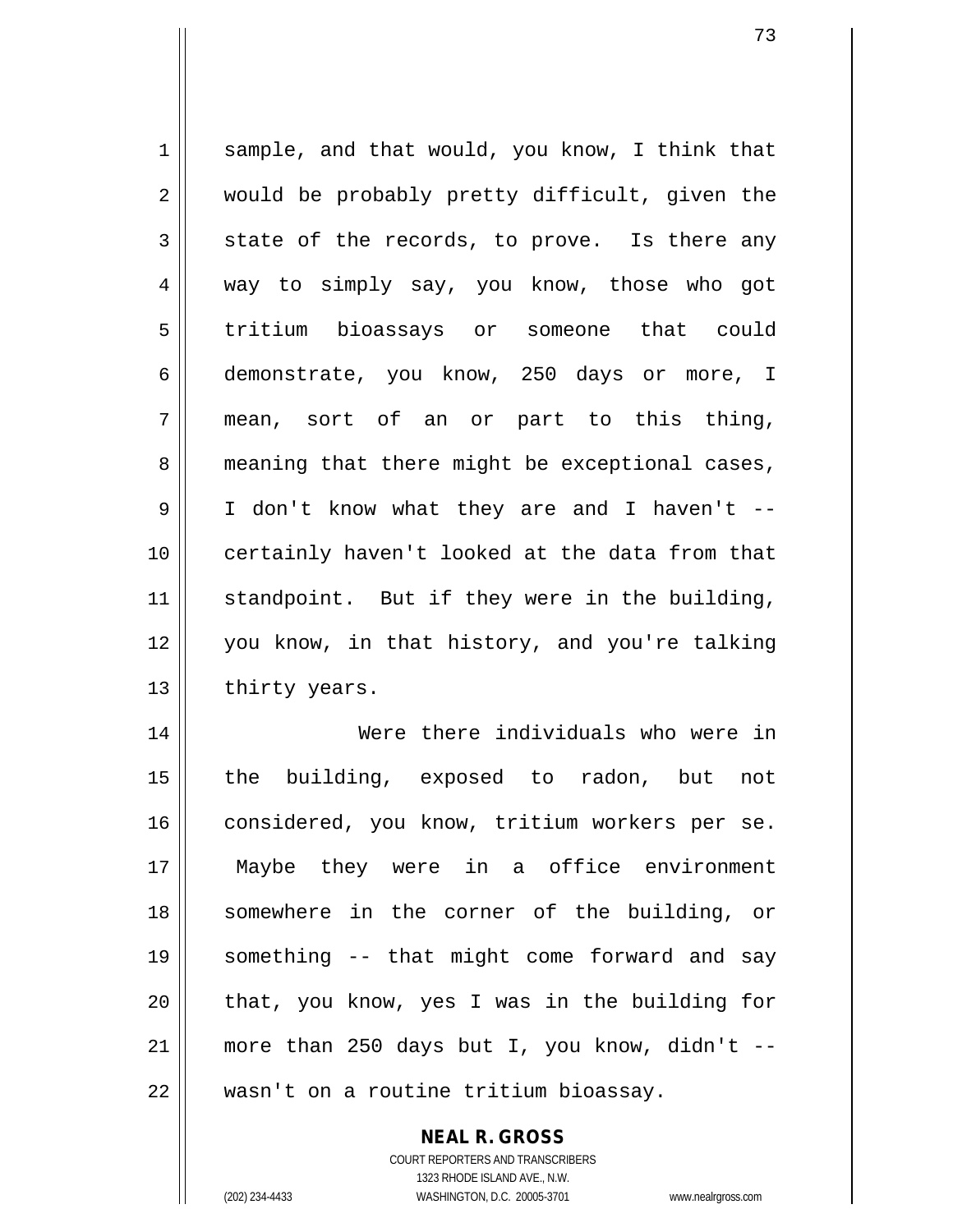| 1  | MR. KOTSCH: Joe, this is Jeff                  |
|----|------------------------------------------------|
| 2  | Kotsch, Labor. And that's, and that's kind of  |
| 3  | what we wrestle with. I mean, to us, the $--$  |
| 4  | if there's a criterion for tritium bioassay,   |
| 5  | that's like, one of the -- it's like --        |
| 6  | monitored, or should have been monitored, for  |
| 7  | some other Classes, but anyway. It's, you      |
| 8  | know, it's one of the indicators that puts     |
| 9  | somebody in the Class.                         |
| 10 | And then we were, since we can't               |
| 11 | really put people in those buildings we were I |
| 12 | think generally thinking that we would just    |
| 13 | look for 250 days employment on-site, you      |
| 14 | know, in tandem with, you know, the tritium,   |
| 15 | or evidence of, you know, leaving a urine      |
| 16 | sample.                                        |
| 17 | MR. FITZGERALD: Yes, my sense is,              |
| 18 | probably a tritium bioassay would be 98-99%,   |
| 19 | maybe even more encompassing, but what bothers |
| 20 | me is there just might be, over that length of |
| 21 | time, you know, a small handful of people that |
| 22 | could have been in that building, you know.    |
|    |                                                |

 $\mathsf{II}$ 

COURT REPORTERS AND TRANSCRIBERS 1323 RHODE ISLAND AVE., N.W. (202) 234-4433 WASHINGTON, D.C. 20005-3701 www.nealrgross.com

**NEAL R. GROSS**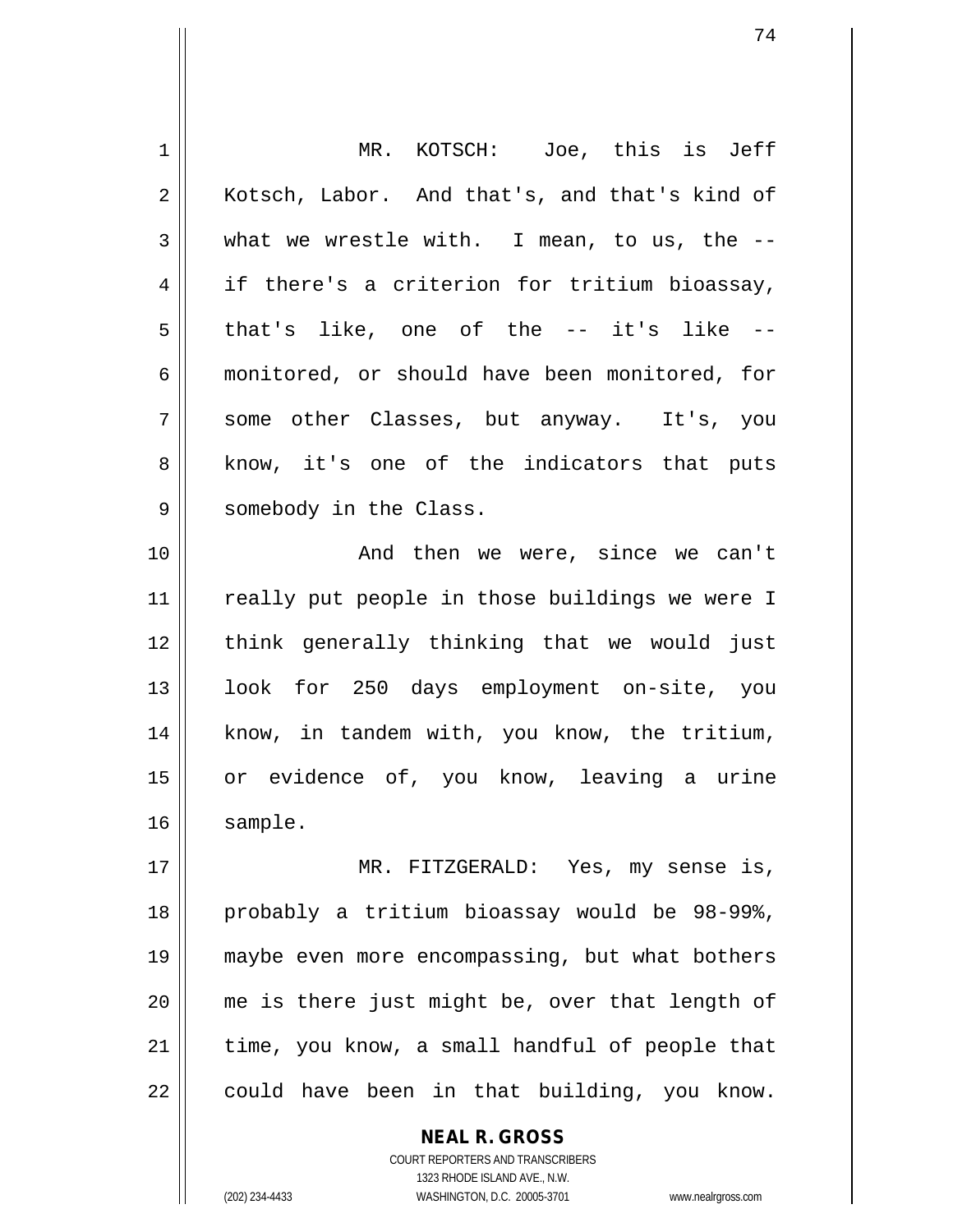**NEAL R. GROSS** 1 || And may not have been known to the people that  $2 \parallel$  Brant and I talked to. They might have been - $3 \parallel$  - who knows, secretaries, clerks, they might 4 || have been thought of as not rad workers, per  $5 \parallel$  se, but you know, occupied office space, or 6 | something. 7 I just, you know, again, I think 8 || you almost need to have that additional 9 | criterion. 10 MR. KOTSCH: Well, this is Jeff 11 || Kotsch again. That's an issue with, you know, 12 most sites, you know, where we go on our -- we 13 || almost always go on a case by case basis and  $14$  ||  $100k$  at the available evidence and try to, you 15 || know, figure out whether the person could have 16 been in there or not. 17 || MR. FITZGERALD: Okay. 18 DR. ULSH: Let me, let me tell you 19 again what the policy says. Urine samples 20 must be submitted by everyone, worker or 21 visitor, who is involved in any operation in  $22$  | the SW building. Same with R building.

> COURT REPORTERS AND TRANSCRIBERS 1323 RHODE ISLAND AVE., N.W.

(202) 234-4433 WASHINGTON, D.C. 20005-3701 www.nealrgross.com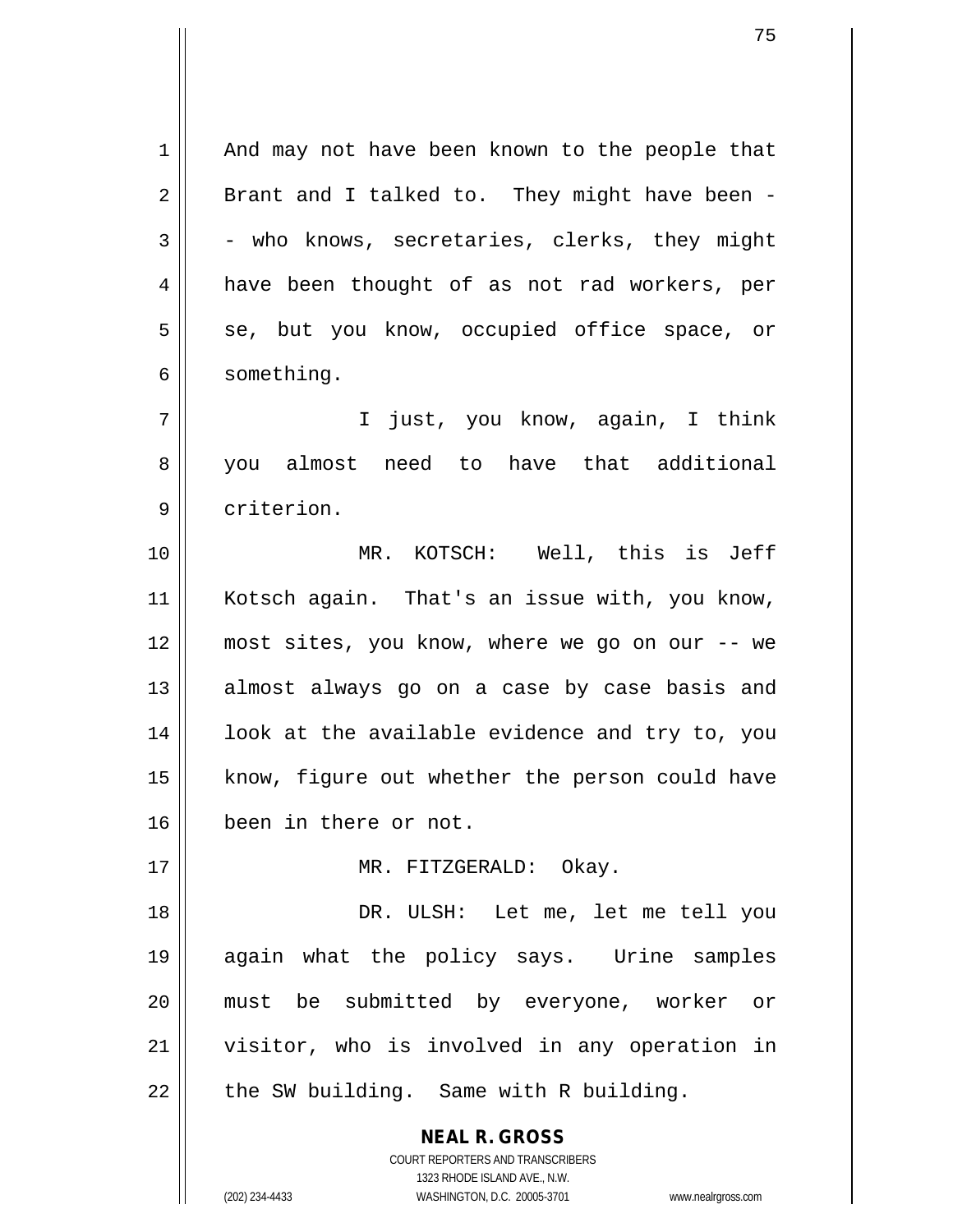**NEAL R. GROSS** COURT REPORTERS AND TRANSCRIBERS 1323 RHODE ISLAND AVE., N.W. (202) 234-4433 WASHINGTON, D.C. 20005-3701 www.nealrgross.com 1 CHAIR BEACH: Brant, well that's  $2 \parallel$  true --3 MR. FITZGERALD: Yes, but that,  $4 \parallel$  again, I think the interviews, Brant, to me  $5 \parallel$  suggested that if you had a security clearance 6 you could be there. Now, the only question  $7 \parallel$  is, we don't think you could be there enough 8 days to matter, but I think that opens the 9 door somewhat. 10 MEMBER ZIEMER: This is -- 11 || CHAIR BEACH: And this is -- oh,  $12 \parallel$  go ahead, Paul. 13 MEMBER ZIEMER: Paul Ziemer here. 14 I just wanted to comment on that. I think, 15 Joe, what you're suggesting is someone who in 16 || fact, could have been there an extended period 17 of time, but somehow didn't get their urine 18 || sample taken. Is that correct? 19 MR. FITZGERALD: Well, yes. And  $20$  ||  $I--$ 21 MEMBER ZIEMER: Well, how about,  $22$  how about a definition that said, it sort of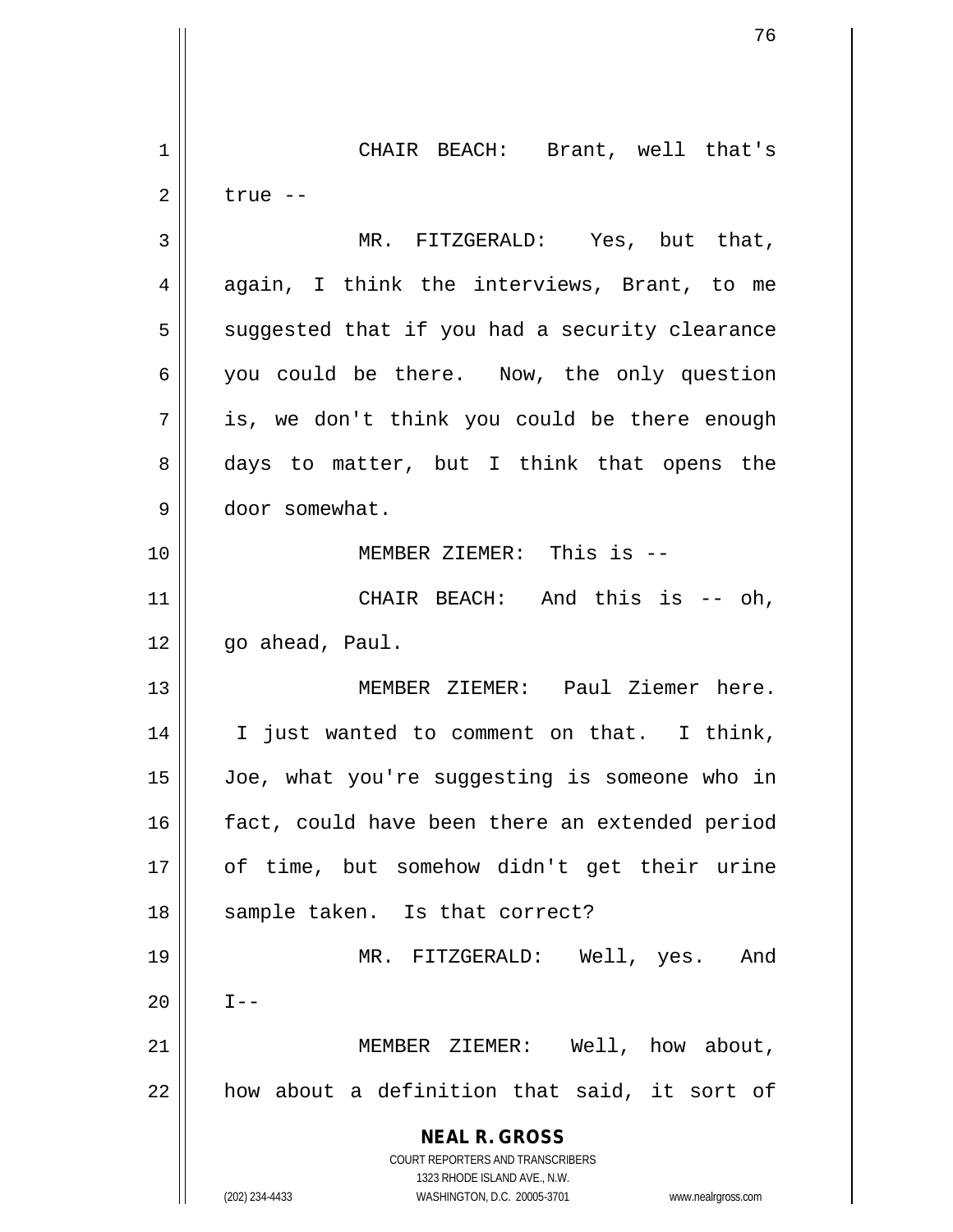**NEAL R. GROSS** COURT REPORTERS AND TRANSCRIBERS 1 | like, was monitored or should have been? How 2 about provided tritium samples, or should  $3 \parallel$  have? Because, clearly under the policy, they  $4 \parallel$  should have if they were in there for extended 5 | periods. 6 MR. FITZGERALD: Yes, I think that 7 would work. 8 DR. MAURO: Yes, see I -- this is 9 John. I like the idea that there is a vehicle 10 to leave the door open and not, you know, for 11 this possibility, you know. And what I'm 12 hearing, it sounds like that is the standard 13 || practice for Labor. That they wouldn't just  $14$  automatically, just draw a line if it was -- $15$  | oh, no tritium sample, nope, you're not in the 16 Class. 17 || It's not that simple. There are 18 || these other considerations. And that's all I 19 was really asking. 20 CHAIR BEACH: Jeff, this is Josie 21 || Beach. How soon, I know that we're going to  $22$  | present this at the next, at the Board meeting

1323 RHODE ISLAND AVE., N.W.

(202) 234-4433 WASHINGTON, D.C. 20005-3701 www.nealrgross.com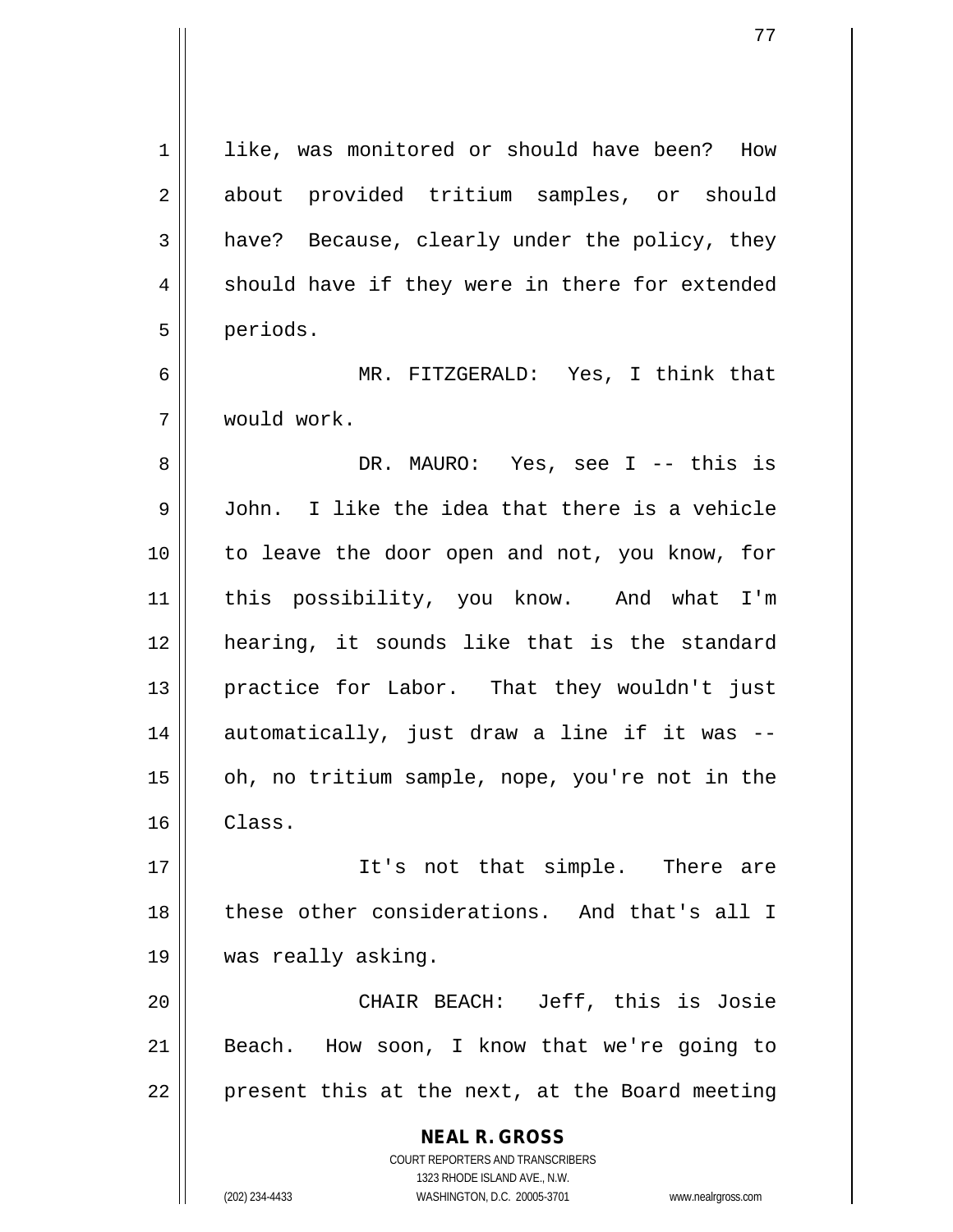**NEAL R. GROSS** COURT REPORTERS AND TRANSCRIBERS 1323 RHODE ISLAND AVE., N.W. (202) 234-4433 WASHINGTON, D.C. 20005-3701 www.nealrgross.com 1 | next week. Will you have a definition ready  $2 \parallel$  for us by then, do you think? 3 MR. KOTSCH: I'm sorry, Josie, was  $4 \parallel$  that for me? 5 CHAIR BEACH: Yes, Jeff. That was  $6 \parallel$  for you. 7 MR. KOTSCH: I mean, NIOSH creates 8 the definition. We're just trying to, you 9 | know, work with them as far as how we would 10 implement it. 11 CHAIR BEACH: Oh, okay. I 12 understand. 13 || DR. ULSH: The status right now, 14 Josie, is we have a draft definition on the  $15$  | table with Labor --16 CHAIR BEACH: Right. 17 || DR. ULSH: But Jeff and I, and, 18 you know, the rest of the people at NIOSH and 19 Labor are still figuring out whether that 20 definition is, is workable for DOL. 21 || DR. NETON: The whole thing is, I  $22$  || think we all agree it's R and SW building.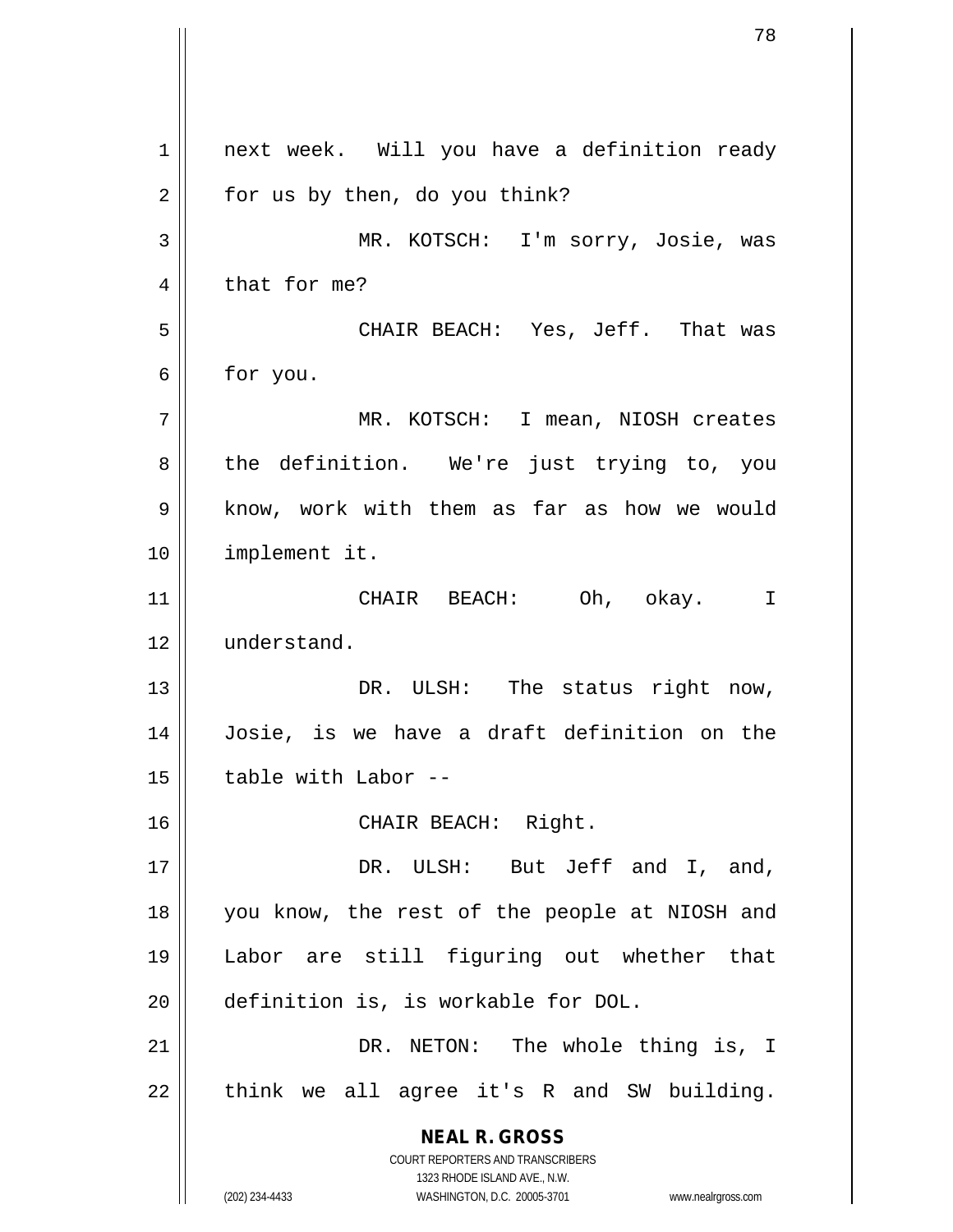1 | It's how to administer that. That's really  $2 \parallel$  the bottom line right now.

3 CHAIR BEACH: Right. Because I  $4 \parallel$  agree that we should have some provisions for  $5 \parallel$  the exceptional cases of workers that may have 6  $\parallel$  been in R and SW for the 250 days, but without 7 bioassay. And I also believe that we should 8 || leave post-March 5th open for further Work 9 | Group discussions.

10 DR. NETON: Well, it's not 11 || specifically dealt with in the ER. I mean, 12 it's sort of implied. There's nothing that  $13$  || prevents that date from being extended later, 14 || by virtue of granting this 83.14.

15 || CHAIR BEACH: Right.

16 DR. NETON: I mean, we've done 17 || this before where oftentimes we'll run up 18 || across a situation where we clearly know we 19 can't reconstruct something, we'll do the 20 83.14, and if we see something else, we'll  $21$  | just add to it. But this gives the, you know,  $22$  | the claimants a, you know, efficient process,

**NEAL R. GROSS**

COURT REPORTERS AND TRANSCRIBERS 1323 RHODE ISLAND AVE., N.W. (202) 234-4433 WASHINGTON, D.C. 20005-3701 www.nealrgross.com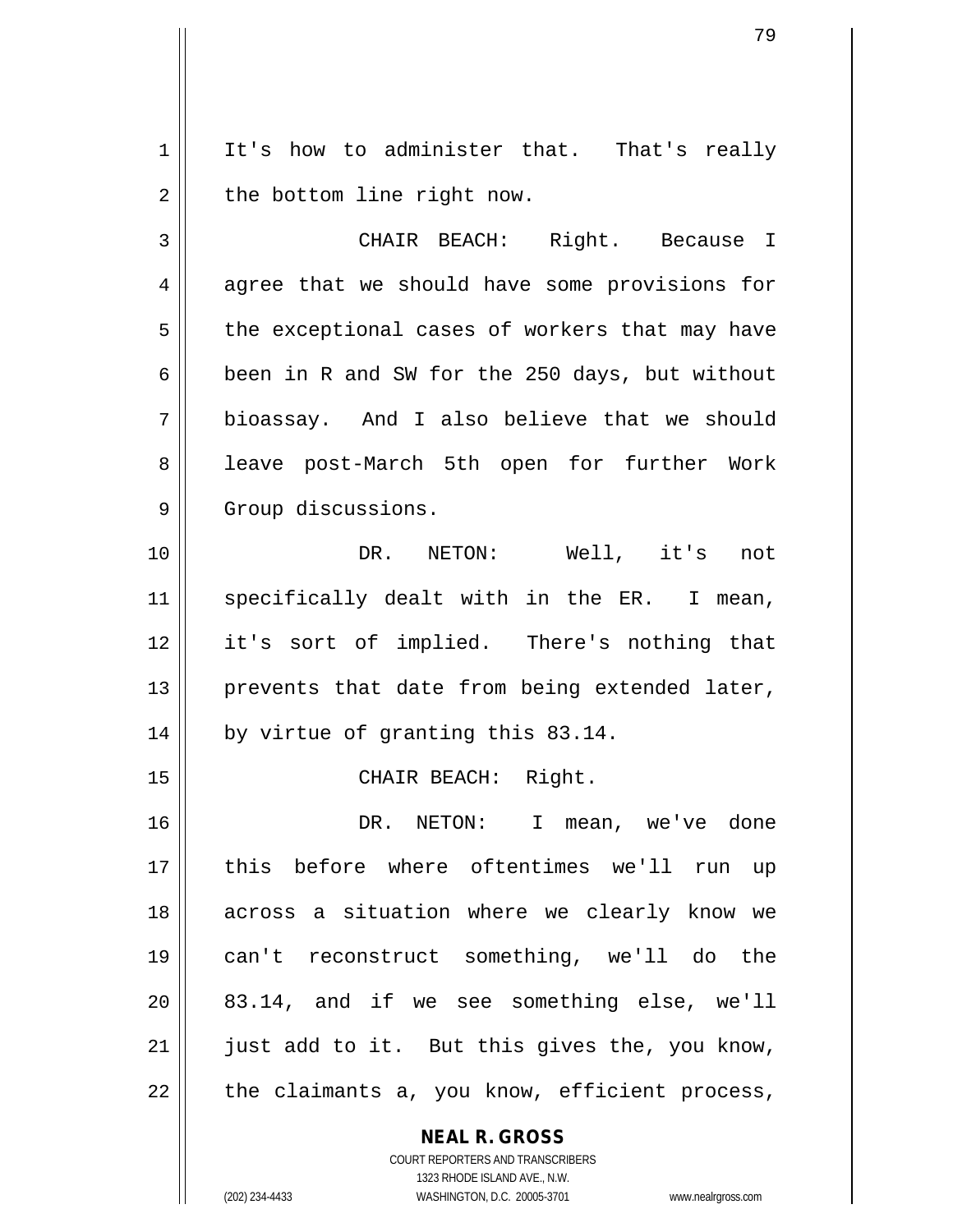| 1  | where we can get things going as soon as we                                                      |
|----|--------------------------------------------------------------------------------------------------|
| 2  | identify an issue. And I think --                                                                |
| 3  | MR. KATZ: Josie, Josie, Jim, this                                                                |
| 4  | is Ted Katz.                                                                                     |
| 5  | DR. NETON: Yes.                                                                                  |
| 6  | CHAIR BEACH: Hi, Ted.                                                                            |
| 7  | MR. KATZ: Actually, all of these                                                                 |
| 8  | 83.14's do explicitly address what you're                                                        |
| 9  | concerned about, Josie, because they all                                                         |
| 10 | specifically state that a second Class can be                                                    |
| 11 | defined down the road based on the research.                                                     |
| 12 | DR. NETON: Okay, you're right.                                                                   |
| 13 | Thanks for reminding me of that, Ted.                                                            |
| 14 | CHAIR BEACH: Thank you.                                                                          |
| 15 | MR. KATZ: It's boilerplate that's                                                                |
| 16 | in all these 83.14's that leaves that door                                                       |
| 17 | open for further research beyond the                                                             |
| 18 | boundaries of the Class that's specified in                                                      |
| 19 | the 83.14.                                                                                       |
| 20 | MEMBER ZIEMER: Josie, this is                                                                    |
| 21 | Ziemer again. I have a sort of a procedural                                                      |
| 22 | question.<br>Is this, today's<br>meeting,                                                        |
|    | <b>NEAL R. GROSS</b>                                                                             |
|    | <b>COURT REPORTERS AND TRANSCRIBERS</b>                                                          |
|    | 1323 RHODE ISLAND AVE., N.W.<br>(202) 234-4433<br>WASHINGTON, D.C. 20005-3701 www.nealrgross.com |

 $\overline{\phantom{a}}$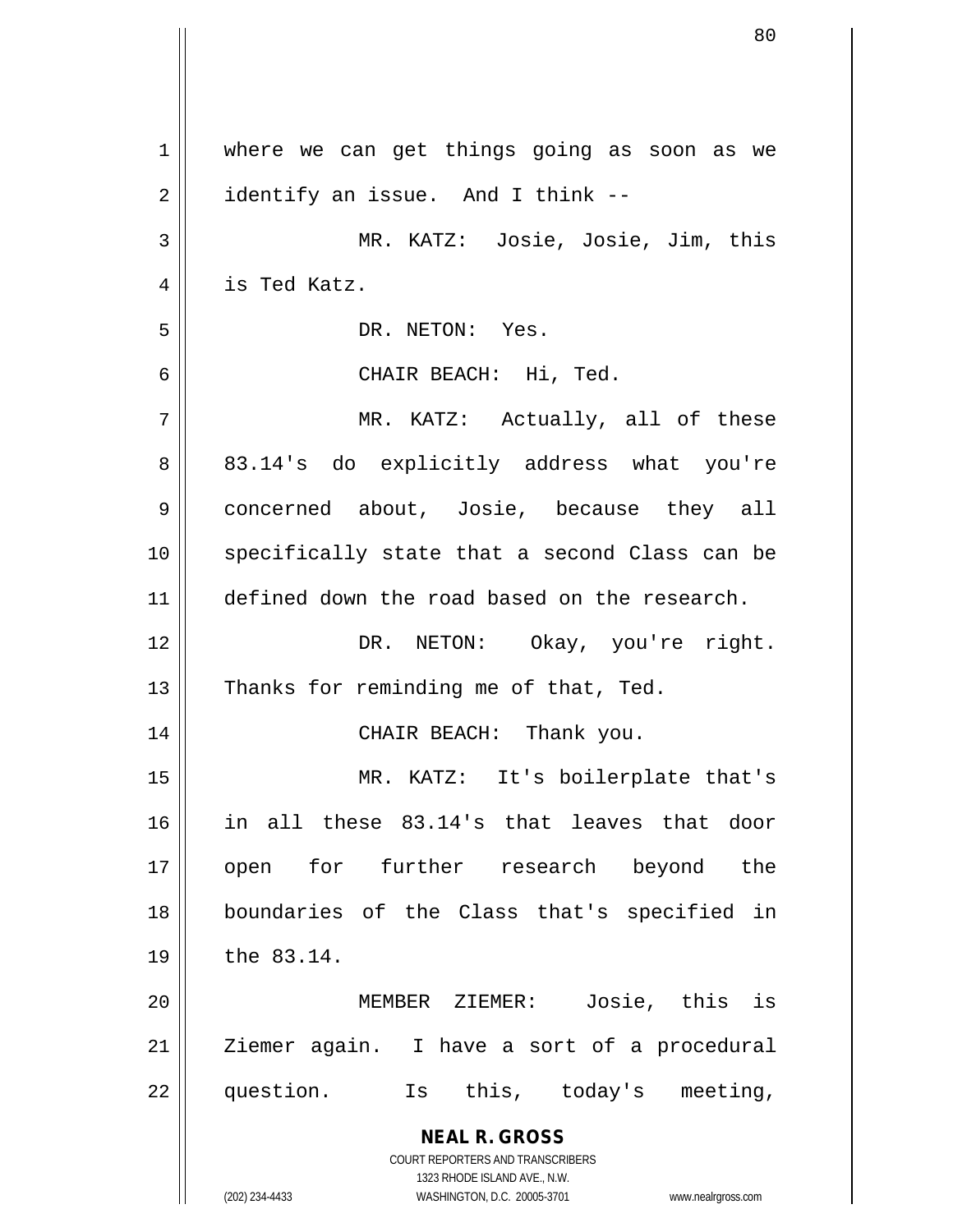**NEAL R. GROSS** COURT REPORTERS AND TRANSCRIBERS 1323 RHODE ISLAND AVE., N.W. (202) 234-4433 WASHINGTON, D.C. 20005-3701 www.nealrgross.com 1 | information only, or does the Work Group need  $2 \parallel$  to make a recommendation on this suggested  $3 \parallel$  Class for the full Board meeting? 4 CHAIR BEACH: Paul, I believe that 5 we need to make a recommendation for the Board  $6 \parallel$  meeting. I do think that the sticking point  $7 \parallel$  might be the Class Definition, at this time.  $8 \parallel$  Since we don't have that  $-$ 9 MEMBER ZIEMER: Well, I think we 10 || understand the intent of it, so if the wording 11 can be remained, or remain to be sort of 12 worked out for final resolution, I think we  $13$  can go ahead, in principle, it would seem to 14 | me, to, to prepare a recommendation. 15 CHAIR BEACH: Right, and I do 16 agree with that. If the other Work Group 17 members agree as well. 18 (No response.) 19 CHAIR BEACH: So, with that  $20$  silence, are there any other questions? 21 (No response.) 22 || CHAIR BEACH: Comments?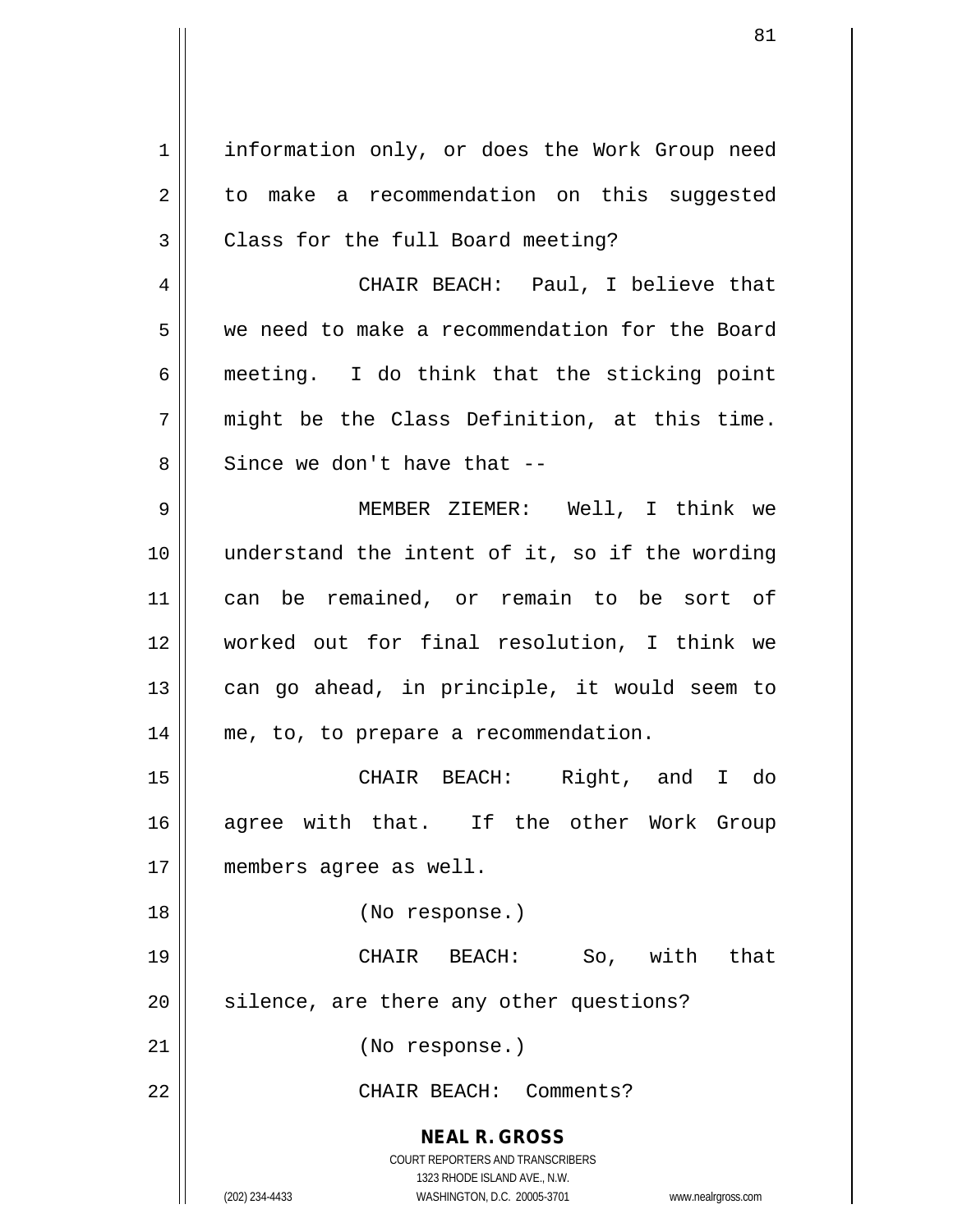**NEAL R. GROSS** COURT REPORTERS AND TRANSCRIBERS 1323 RHODE ISLAND AVE., N.W. (202) 234-4433 WASHINGTON, D.C. 20005-3701 www.nealrgross.com 1 DR. MAKHIJANI: This is Arjun. 2 | Could I ask Jeff Kotsch one question? 3 || CHAIR BEACH: Yes. 4 DR. MAKHIJANI: Jeff, or Brant.  $5 \parallel$  Would it be -- if this monitored for tritium,  $6 \parallel$  would it be during any time that there were  $7$  || one tritium sample, that worker would be  $-$ -8 DR. ULSH: Any time between 1959 9 | and 1979, one tritium urinalysis. 10 DR. MAKHIJANI: Okay, great. 11 | Thanks. 12 CHAIR BEACH: So Brad, or Phil,  $13$  | are you both still with us? 14 MEMBER SCHOFIELD: Yes, I'm still 15 | on the line. 16 || CHAIR BEACH: Any comments or --17 MEMBER SCHOFIELD: No, if we could  $18$  | reopen it --19 COURT REPORTER: Is that Brad, or  $20$  | Phil? 21 MEMBER SCHOFIELD: This is Phil.  $22$  || And I'm kind of inclined, let's go for this,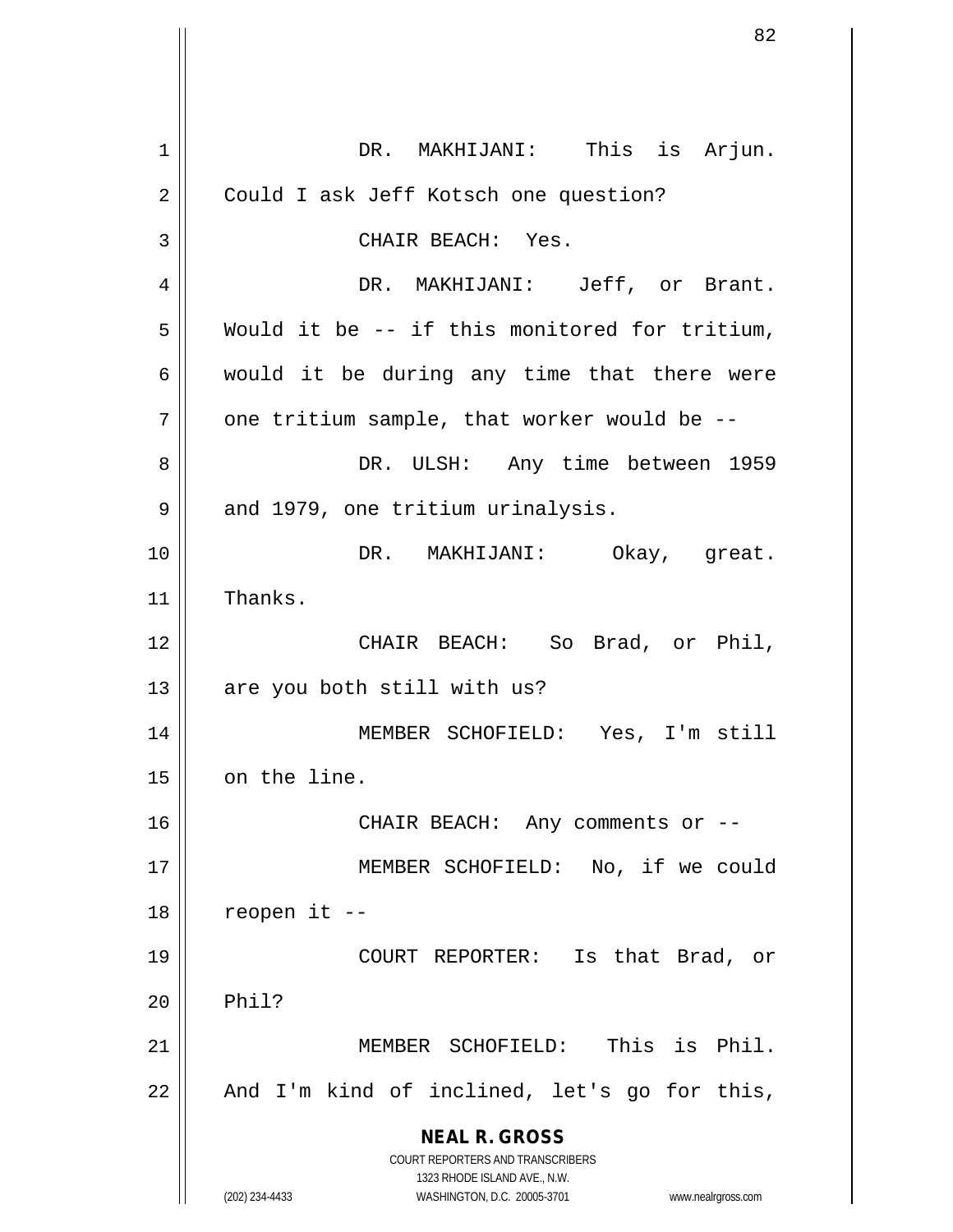| 1  | because we know up to that date, there's just  |
|----|------------------------------------------------|
| 2  | no way they can do a dose reconstruction.      |
| 3  | CHAIR BEACH: And Brad, are you                 |
| 4  | still with us?                                 |
| 5  | (No response.)                                 |
| 6  | CHAIR BEACH: Okay. I knew we'd                 |
| 7  | probably lose Brad. So, Paul and -- you're in  |
| 8  | agreement, also, with this?                    |
| 9  | MEMBER ZIEMER: Yes.                            |
| 10 | CHAIR BEACH: Okay. So is there                 |
| 11 | anything formal, Ted, that we need to do to    |
| 12 | make our recommendation, or --                 |
| 13 | MEMBER ZIEMER: And I think part                |
| 14 | of this is basically we understand that both   |
| 15 | NIOSH and SC&A are in agreement on those early |
| 16 | years, that there's not agreement after that,  |
| 17 | and that's what leaves the door open on the,   |
| 18 | on the post-`80 years. To talk to Joe's        |
| 19 | point, I don't think taking this action        |
| 20 | suggests that -- we basically haven't come to  |
| 21 | any closure on the later years by doing this.  |
| 22 | So that door is still open.                    |
|    |                                                |

COURT REPORTERS AND TRANSCRIBERS 1323 RHODE ISLAND AVE., N.W. (202) 234-4433 WASHINGTON, D.C. 20005-3701 www.nealrgross.com

**NEAL R. GROSS**

 $\mathsf{I}$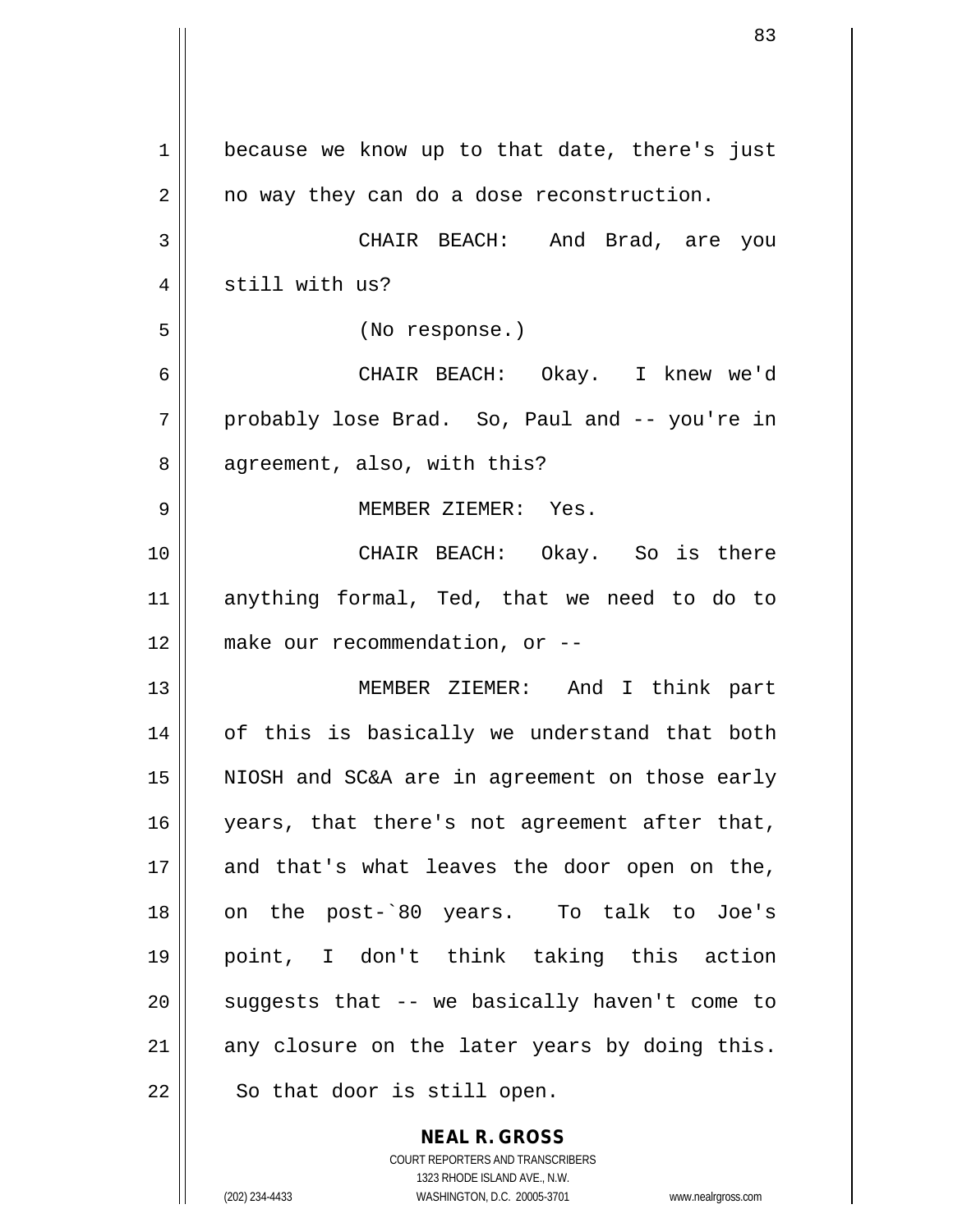**NEAL R. GROSS** COURT REPORTERS AND TRANSCRIBERS 1323 RHODE ISLAND AVE., N.W. (202) 234-4433 WASHINGTON, D.C. 20005-3701 www.nealrgross.com 1 || CHAIR BEACH: And I would hope  $2 \parallel$  that we would see the wording of the Class 3 || Definition prior to Wednesday morning, next 4 week. 5 DR. ULSH: I would hope so too, 6 Josie, we'll do our best. 7 MR. KATZ: So is Bob Presley still 8 || on the line? 9 (No response.) 10 CHAIR BEACH: I didn't think he 11 || was. He said he only had an hour. 12 MR. KATZ: That's okay. I mean,  $13$  || that's still three of you, which is a majority 14 || of the Group, that concur. Which is good for 15 | a recommendation. 16 CHAIR BEACH: Okay. And Ted, do 17 || we need to do anything formal, or are we, we  $18$  || okay with -- that we all -- that three of us  $19$  | concur with  $-$ 20 MR. KATZ: I think that's fine, 21 what you said on the record. You all  $22$  | concurred there should be a Class up to 1980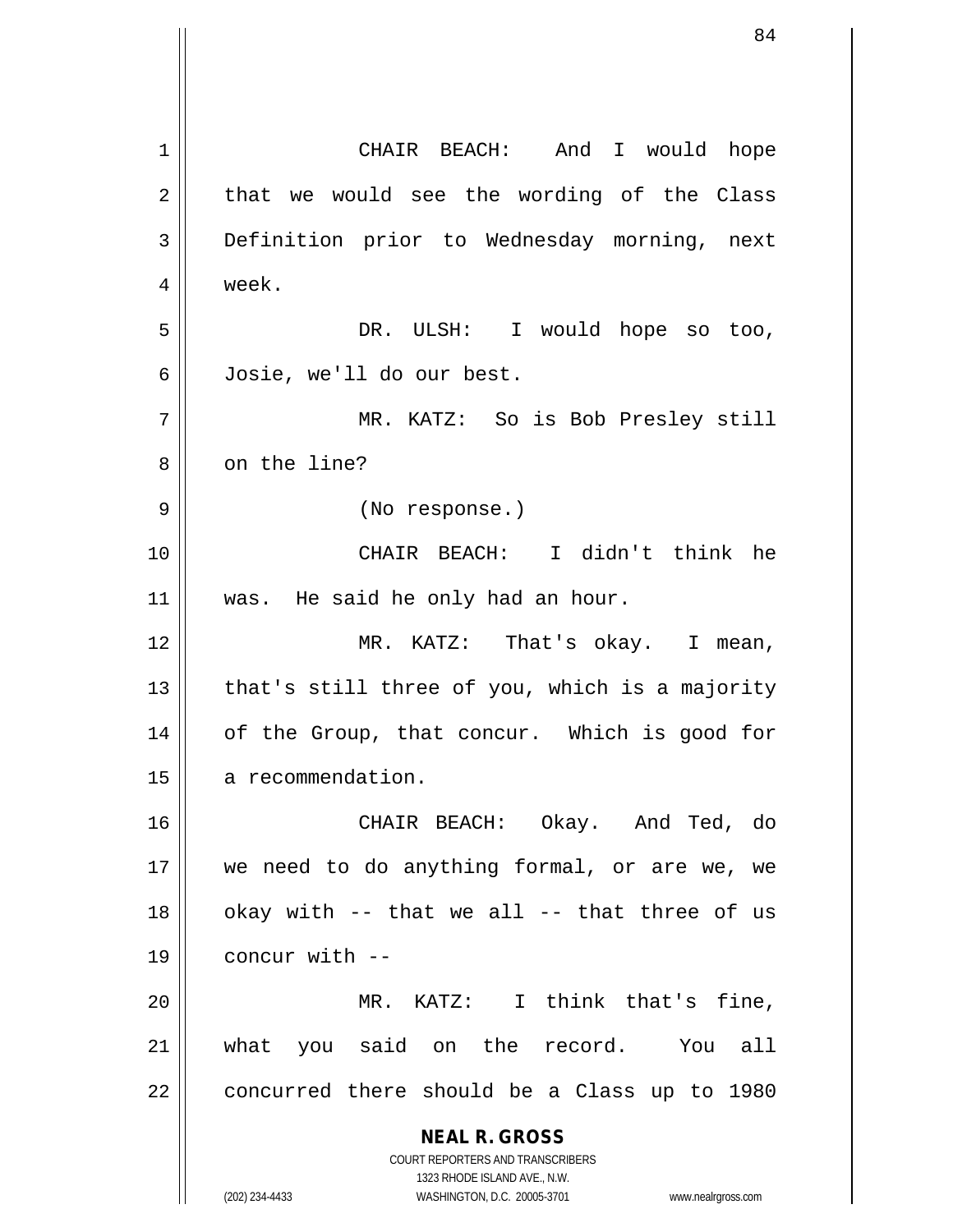| 1  | and that the definition is not completely                           |
|----|---------------------------------------------------------------------|
| 2  | resolved for administrative reasons. But your                       |
| 3  | intent is clear.                                                    |
| 4  | CHAIR BEACH: Okay. Then I would                                     |
| 5  | conclude that we're finished with our                               |
| 6  | business, unless somebody or anybody has                            |
| 7  | anything else.                                                      |
| 8  | DR. ULSH: Well, actually, I do                                      |
| 9  | want to state that, I mean, Joe got to give                         |
| 10 | his, you know, his impressions of the                               |
| 11 | different documentation, and I never got a                          |
| 12 | chance to respond to that --                                        |
| 13 | CHAIR BEACH: Oh, okay.                                              |
| 14 | DR. ULSH: And there are                                             |
| 15 | definitely some points in there that I need to                      |
| 16 | elaborate on, but we can do that later, if                          |
| 17 | that's what you want to do. It's beyond the                         |
| 18 | `80 period.                                                         |
| 19 | MR. FITZGERALD: Yes, I, again, I                                    |
| 20 | do think we have some more discussion,<br>now                       |
| 21 | that we've kind of bifurcated this thing, and                       |
| 22 | I would look forward to just having that in                         |
|    | <b>NEAL R. GROSS</b>                                                |
|    | COURT REPORTERS AND TRANSCRIBERS                                    |
|    | 1323 RHODE ISLAND AVE., N.W.                                        |
|    | (202) 234-4433<br>WASHINGTON, D.C. 20005-3701<br>www.nealrgross.com |

 $\mathsf{I}$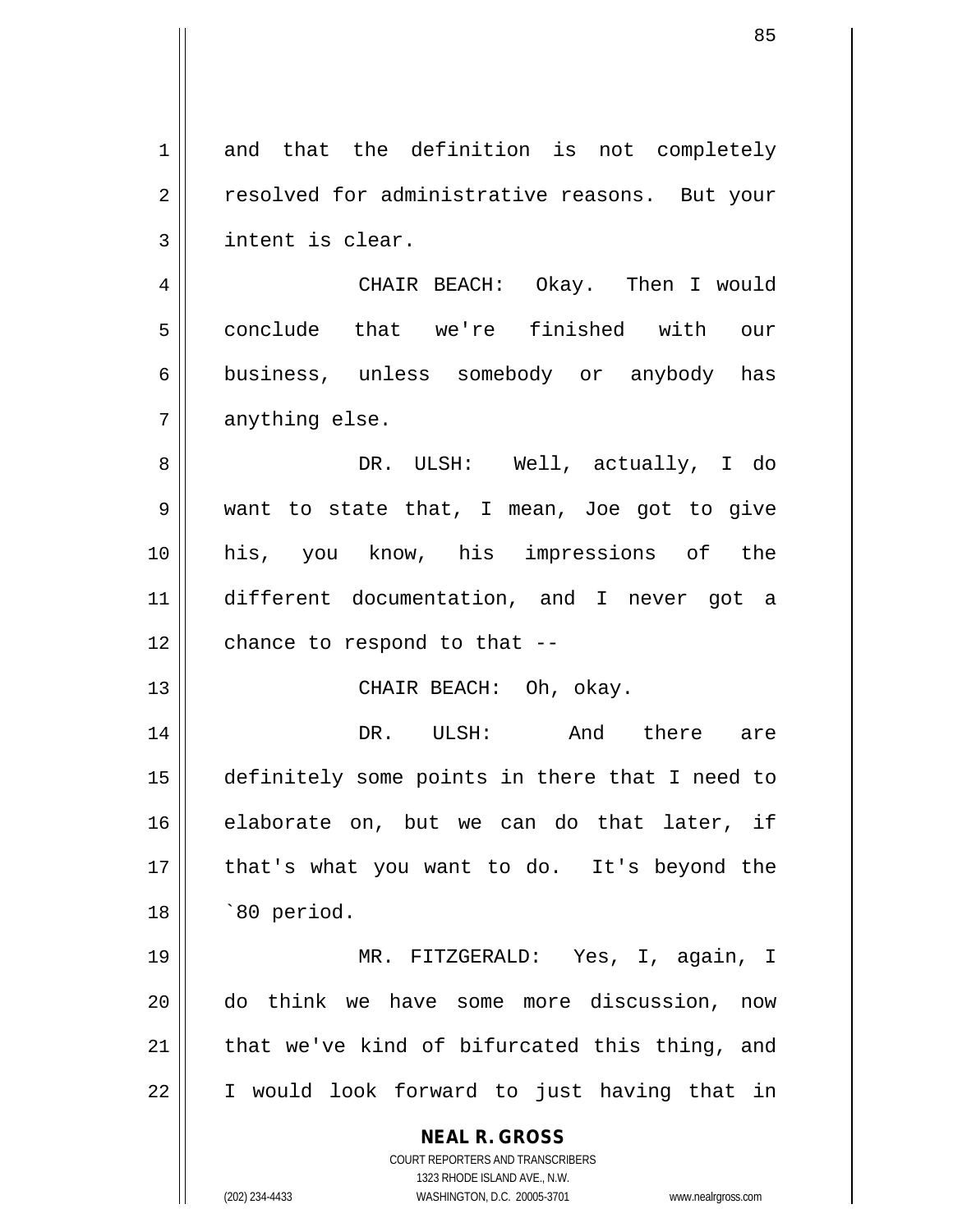$1$  the Work Group.

| 2  | I did have one<br>MEMBER ZIEMER:                                                                                                                                |
|----|-----------------------------------------------------------------------------------------------------------------------------------------------------------------|
| 3  | additional question, and I think I know the                                                                                                                     |
| 4  | answer to it, but I'll go ahead and ask it                                                                                                                      |
| 5  | anyway, because this is in the time period,                                                                                                                     |
| 6  | actually, after the Watras event<br>in                                                                                                                          |
| 7  | Pennsylvania, where high activity was found in                                                                                                                  |
| 8  | a worker, and it turned out the home<br>was                                                                                                                     |
| 9  | contributing, not only contributing, was the                                                                                                                    |
| 10 | main source.                                                                                                                                                    |
| 11 | In this case, we have<br>an                                                                                                                                     |
| 12 | identified source in the work facility, but                                                                                                                     |
| 13 | was there ever any follow-up in the person's                                                                                                                    |
| 14 | home to determine whether or not there was any                                                                                                                  |
| 15 | contribution? I know that through parts of                                                                                                                      |
| 16 | Ohio and certainly Indiana, as well as                                                                                                                          |
| 17 | Pennsylvania, there are these high radon                                                                                                                        |
| 18 | areas, as well.                                                                                                                                                 |
| 19 | DR. ULSH: I'm not aware of                                                                                                                                      |
| 20 | anything like that, Paul. I can't say that                                                                                                                      |
| 21 | there wasn't, but I don't have any --                                                                                                                           |
| 22 | MEMBER ZIEMER: I assumed that                                                                                                                                   |
|    | <b>NEAL R. GROSS</b><br>COURT REPORTERS AND TRANSCRIBERS<br>1323 RHODE ISLAND AVE., N.W.<br>WASHINGTON, D.C. 20005-3701<br>(202) 234-4433<br>www.nealrgross.com |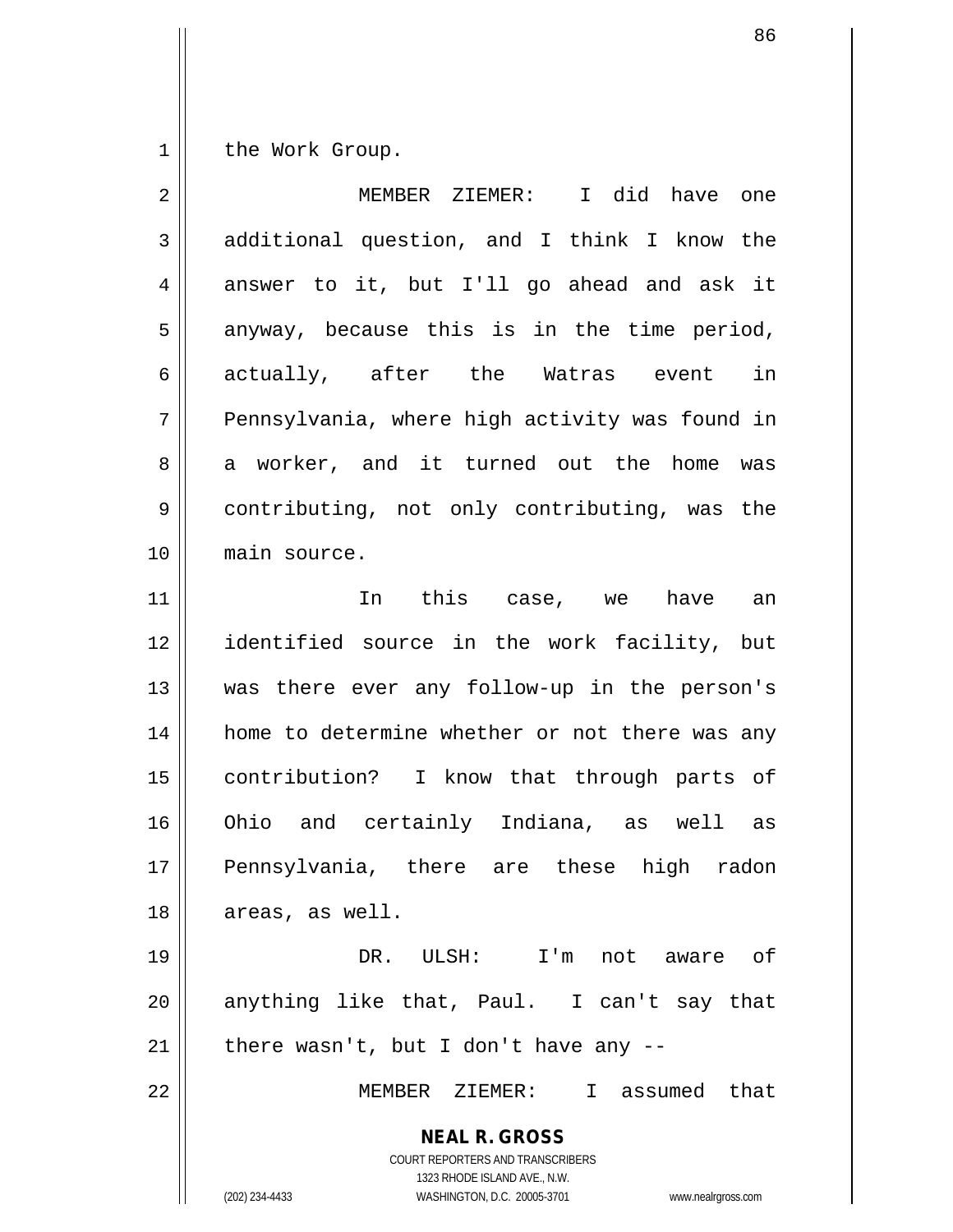1 | there wasn't or it would have been in the  $2 \parallel$  record. But I thought I would at least ask, 3 **because particularly with Joe's statement that** 4 although we have just grab samples after 1980  $5 \parallel - -$ 6 DR. ULSH: That's not accurate, by  $7$  | the way. 8 MEMBER ZIEMER: Pardon me? 9 DR. ULSH: That's not accurate, by  $10$  | the way. 11 MEMBER ZIEMER: Oh, well. Okay. 12 Grab samples and the E-PERMS and so on. But 13 || there's a lot of difference between many 14 hundreds of picocuries per liter and samples 15 which are running in the eight picocuries. I 16 mean, you do get variations, but usually not 17 || two orders of magnitude over time and season. 18 But in any event, the implication -- it 19 appears that they were very close to ambient  $20$  | on the samples post- $80$ , which then does raise  $21$  | that question, why are the lung values still  $22 \parallel$  up, where is that coming from? So I wondered

> **NEAL R. GROSS** COURT REPORTERS AND TRANSCRIBERS

> > 1323 RHODE ISLAND AVE., N.W.

(202) 234-4433 WASHINGTON, D.C. 20005-3701 www.nealrgross.com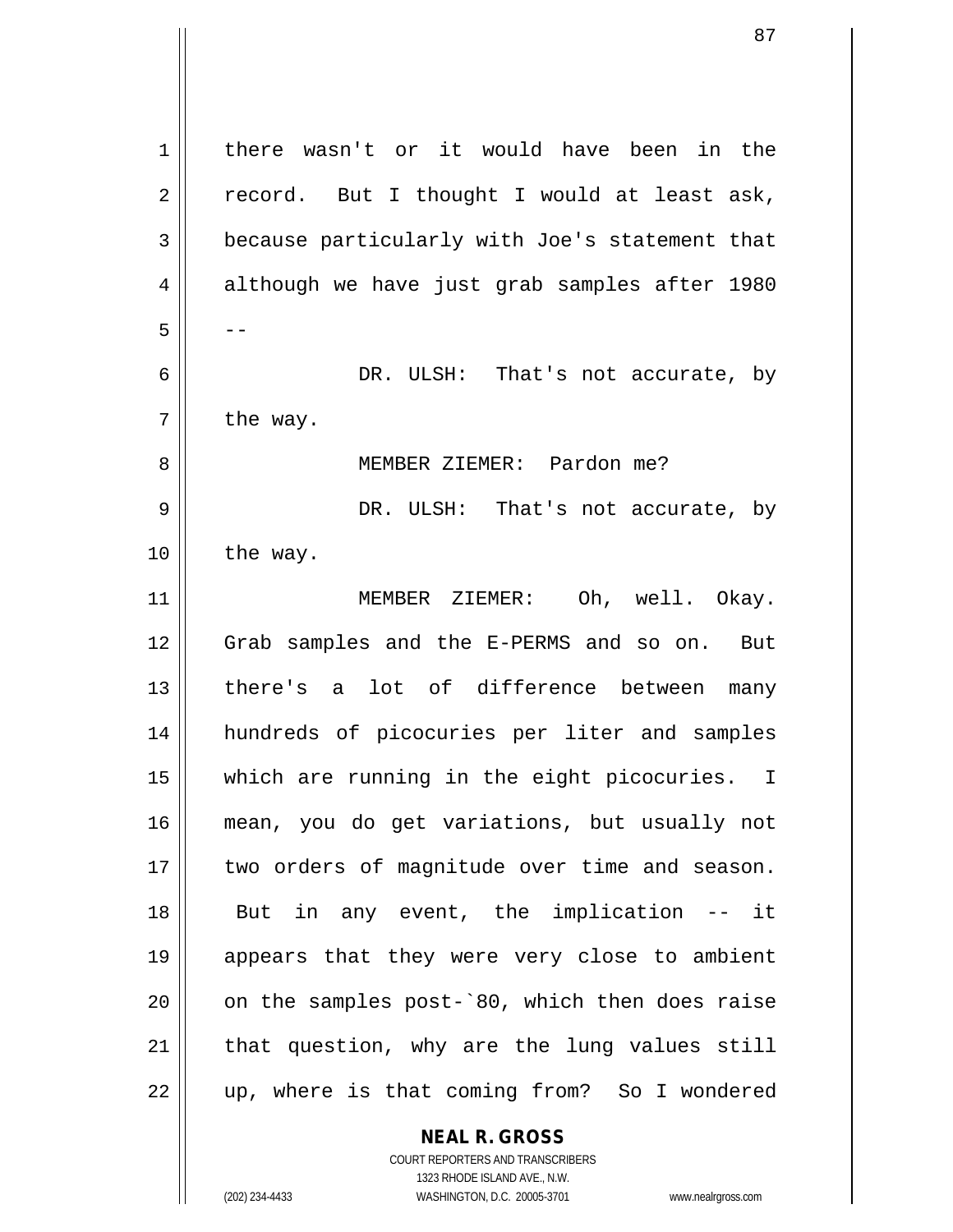1 what other follow-up had been done, or any  $2 \parallel$  later lung -- do we just have that one set of 3 lung samples, or were there any later, like in 4 || subsequent years? 5 DR. ULSH: I can speak to that a 6  $\parallel$  little bit, Paul. This is from the memo that 7 Joe quoted from, dated October 24th, 1980. 8 There is additional text, and here's what it 9 || says, let me just read it. 10 Since our lung counter is not 11 calibrated for radon decay products, it is 12 difficult to judge the significance of this 13 || employee's lung count. We do know, however, 14 || that Argonne and Los Alamos -- at Argonne and 15 Los Alamos, persons have been counted in 16 similar lung counters and have shown elevated 17 counts due to high radon levels naturally 18 occurring in their homes. It is my opinion 19 that the radon decay production concentration 20 in SW-19 could account for the elevated lung 21 counts and the erratic nature of the lung  $22 \parallel$  counts. In other words, it is my opinion that

## **NEAL R. GROSS**

COURT REPORTERS AND TRANSCRIBERS 1323 RHODE ISLAND AVE., N.W. (202) 234-4433 WASHINGTON, D.C. 20005-3701 www.nealrgross.com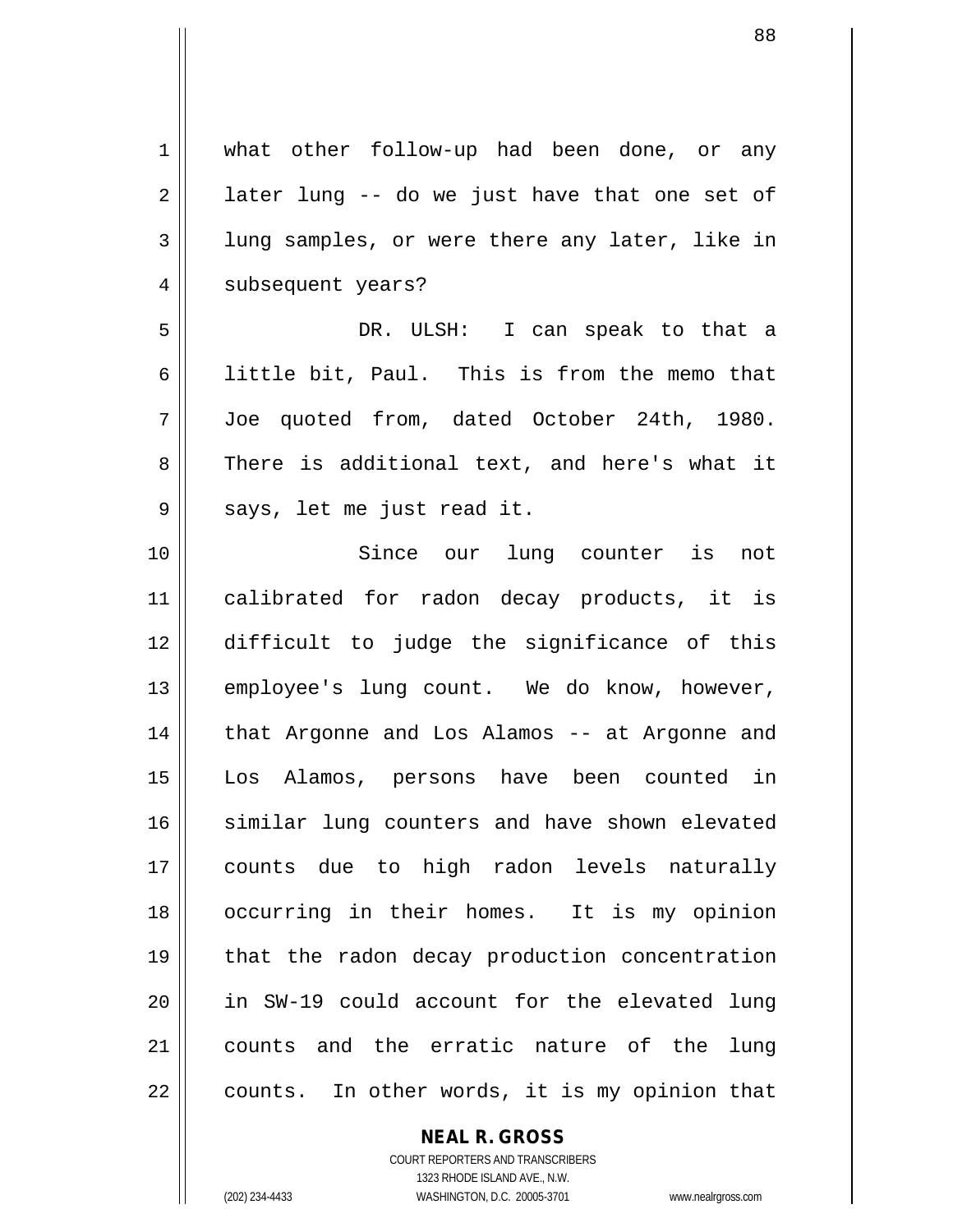1 someone breathing air containing a 2 concentration of radon decay products at or  $3 \parallel$  near the non-occupational MPC of 1/30th of a 4 working level, could produce a lung count 5 which is elevated above the normal or baseline 6 count.

7 DR. NETON: Right, and -- this is 8 Jim Neton. I can certainly attest to that. 9 I've whole body counted hundreds, if not 10 thousands of people in my career, and it was 11 not unusual to have people show up with 12 elevated lung counts that received fairly low-13 || level exposures in their homes. And it's not 14 || just really inhalation in the air, there is 15 || radon in a lot of well water. And during my 16 || research for my dissertation, I ran across a 17 number of people that were elevated in the 18 morning because they had just showered with 19 radon-containing water. So it doesn't take 20 much to have an increased lung count for radon 21 || exposure. It's not a very good indicator of  $22$  | the magnitude of the exposure.

> **NEAL R. GROSS** COURT REPORTERS AND TRANSCRIBERS 1323 RHODE ISLAND AVE., N.W. (202) 234-4433 WASHINGTON, D.C. 20005-3701 www.nealrgross.com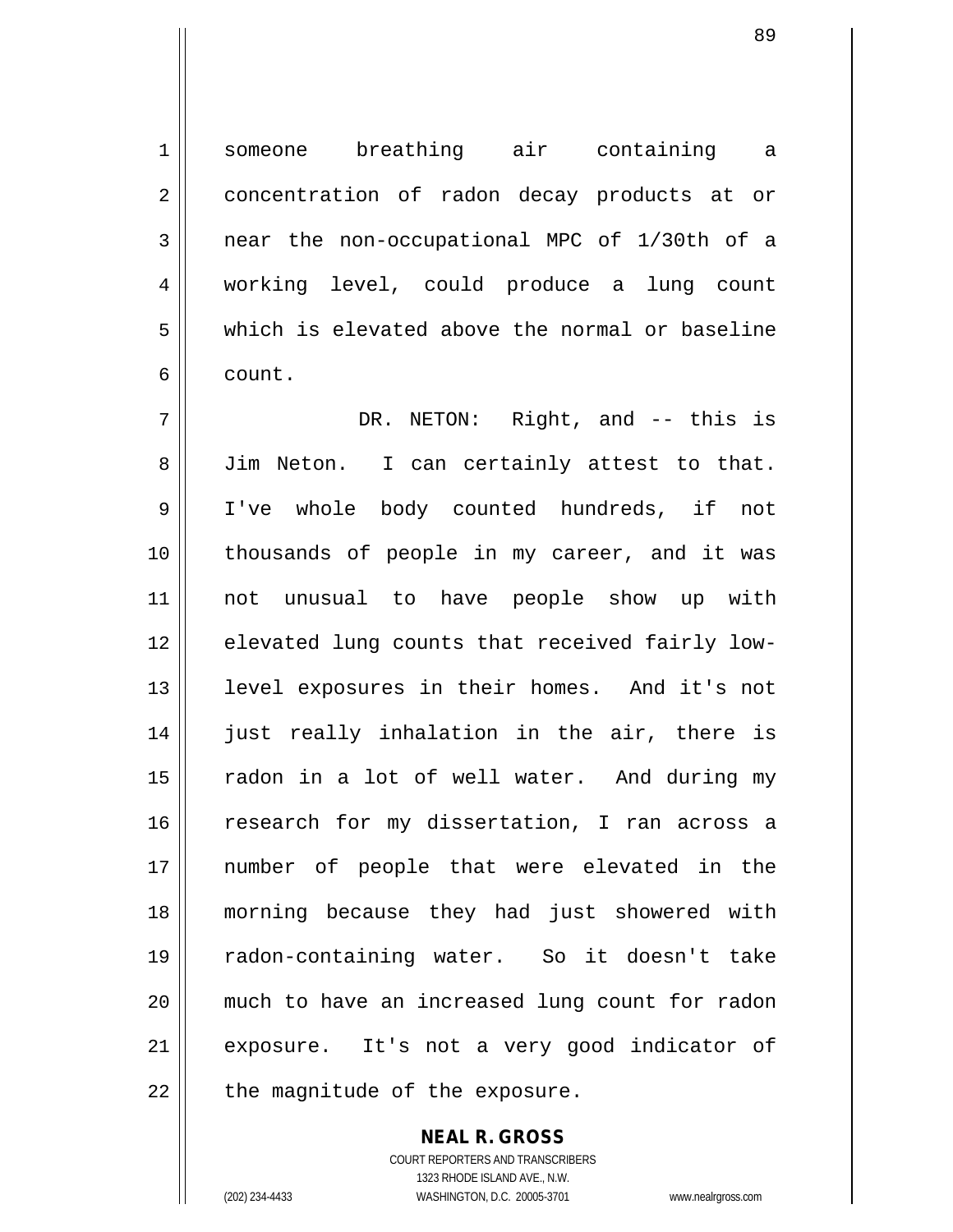**NEAL R. GROSS** COURT REPORTERS AND TRANSCRIBERS 1323 RHODE ISLAND AVE., N.W. (202) 234-4433 WASHINGTON, D.C. 20005-3701 www.nealrgross.com 1 MEMBER ZIEMER: Well I suppose  $2 \parallel$  this discussion is for another day, but at 3 | least somebody has been giving some thought to  $4 \parallel$  those, that part of it, as well. 5 DR. MAURO: This is John. Just  $6 \parallel$  one quick question. When you say taking a  $7 \parallel$  lung count, are you looking at that bismuth-8 || 214 photopeak?  $9 \parallel$  DR. NETON: No, that, see that  $-$ 10 John, this was a phoswich detector, and if I 11 || remember the old Mound phoswich detectors,  $12$  | they just did a ratio of two regions. I mean,  $13 \parallel$  you couldn't even really --14 || DR. MAURO: Oh, okay. Got it. 15 DR. NETON: You weren't even 16 | looking at peaks, necessarily. 17 DR. MAURO: Okay. Okay. 18 || MR. KATZ: Okay. 19 CHAIR BEACH: So, this is Josie  $20$  || Beach again. I would say that that concludes  $21$  our meeting for today, and we will schedule 22 || another Work Group meeting in the near future.